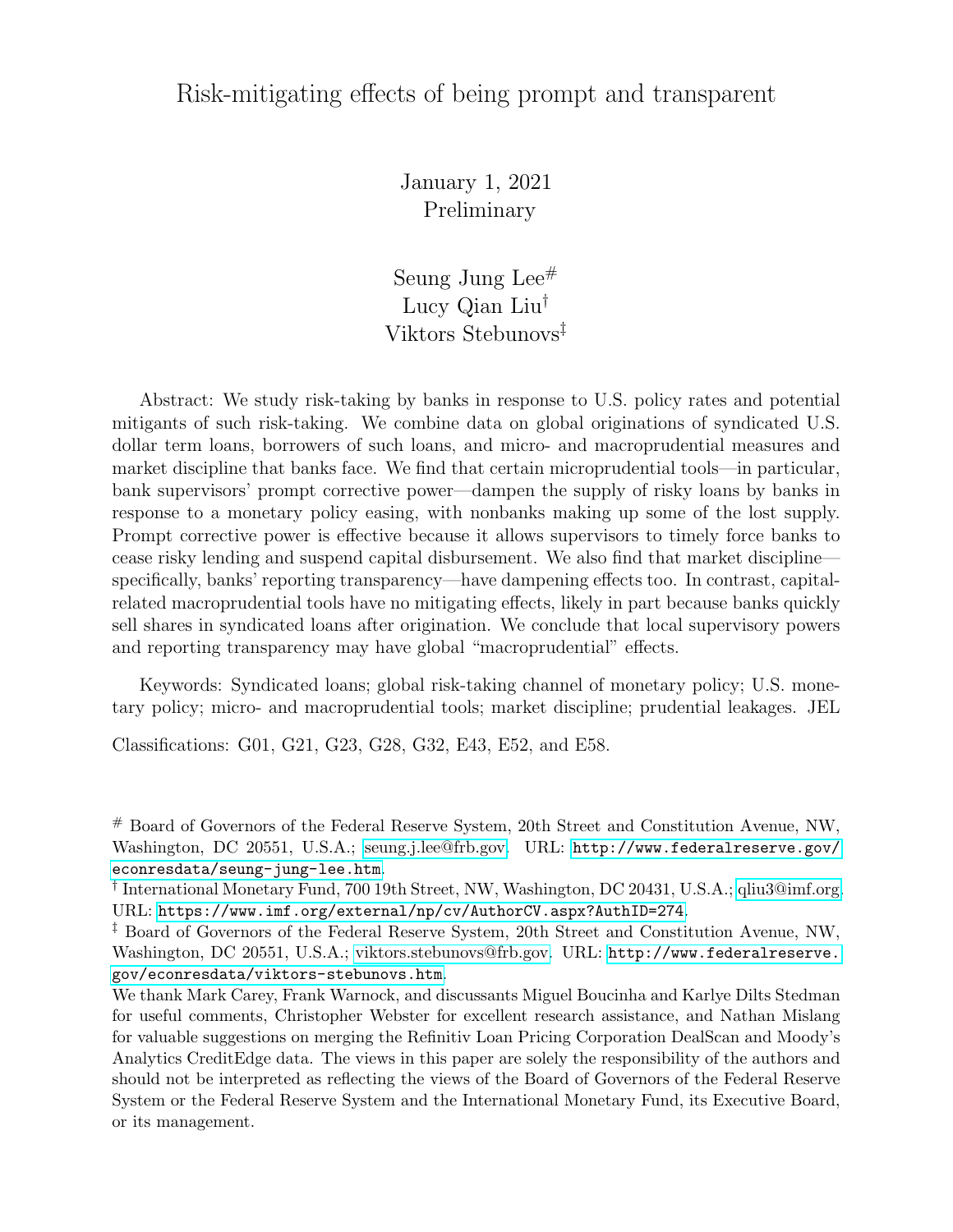## 1 Introduction

In the aftermath of the Global Financial Crisis (GFC), record-low policy interest rates have sparked intense debates about their effects on the provision of risky corporate credit and associated financial stability risks. The debates mostly draw on two strands of the literature: The strand on a risk-taking channel of monetary policy [\(Jimenez, Ongena, Peydro, and Saurina](#page-25-0) [\(2014\)](#page-25-0), [Ioannidou,](#page-25-1) [Ongena, and Peydro](#page-25-1) [\(2015\)](#page-25-1), [Dell'Ariccia, Laeven, and Suarez](#page-24-0) [\(2017\)](#page-24-0), and others) and the strand on the effectiveness of micro- and macro-prudential tools and other mechanisms in mitigating the riskiness of banks or the riskiness of certain activities of banks [\(Delis and Staikouras](#page-24-1) [\(2011\)](#page-24-1), [Calem,](#page-24-2) [Correa, and Lee](#page-24-2) [\(2019\)](#page-24-2), and others).

The debates may benefit from a better understanding of the effects of monetary policy on risktaking conditional on supervisory, regulatory, and market constraints that banks face. However, the the research on mitigants of a risk-taking channel of monetary policy is rather nascent, for example, [Altavilla, Boucinha, Peydro, and Smets](#page-23-0) [\(2019\)](#page-23-0) and, to a lesser extent, [Maddaloni and](#page-25-2) [Peydro](#page-25-2) [\(2011\)](#page-25-2). The former paper uses credit registries from the euro area to analyze the implications of a one-time, recent tightening of supervision for banks' risk-taking behavior, and its mitigating effect of a risk-taking channel of the ECB's monetary policy.

In this paper, we study ex ante risk-taking by banks in the global market for syndicated U.S. dollar term loans in response to U.S. policy rates and potential mitigants of such risk-taking. We focus on the mitigating effects of micro- and macroprudential tools and of market discipline that banks faced in their headquarters countries over the two decades, which include the period of unconventional monetary policy in the United States. Taking full advantage of our data sources, we identify a global risk-taking channel of U.S. monetary policy, a set of micro- and macroprudential tools and forms of market discipline that dampen the supply of risky loans by banks in response to a monetary policy easing, and reasons for the effectiviness of certain tools and forms. We also check for prudential "leakages", with nonbanks potentially making up some of the lost supply.

Figuring out mitigants of risk-taking in response to lower policy rates in corporate loan markets is important for at least a few reasons. First, global primary market for U.S. dollar syndicated term loans is comparable in terms of size with the global primary market for U.S. dollar corporate bonds. Second, the majority of syndicated term loans are made to risky corporate borrowers. Third, the vast majority of syndicated term loans are originated by banks which quickly sell shares in these loans to shadow banks—institutional investors such as mutual funds or structured finance vehicles—and retain only modest shares. In this originate-to-distribute model, banks essentially accommodate other lenders' investment choices in response to lower U.S. policy rates. Thus, tools that mitigate risk-taking by banks also mitigate risk-taking by the financial system more broadly. Fourth, macroprudential tools at the disposal of central banks and other regulators to manage financial risks are not necessarily designed to deal with threats emanating from corporate loan markets.<sup>[1](#page-1-0)</sup> Moreover, because sales of loan shares happen quickly, it is likely that many loans never

<span id="page-1-0"></span><sup>&</sup>lt;sup>1</sup>See "Macroprudential regulators lack tools to address corporate debt risk: Knot", S&P Global Market Intelligence, October 18, 2019; the URL [https://www.spglobal.com/marketintelligence/en/](https://www.spglobal.com/marketintelligence/en/news-insights/latest-news-headlines/54849318) [news-insights/latest-news-headlines/54849318](https://www.spglobal.com/marketintelligence/en/news-insights/latest-news-headlines/54849318).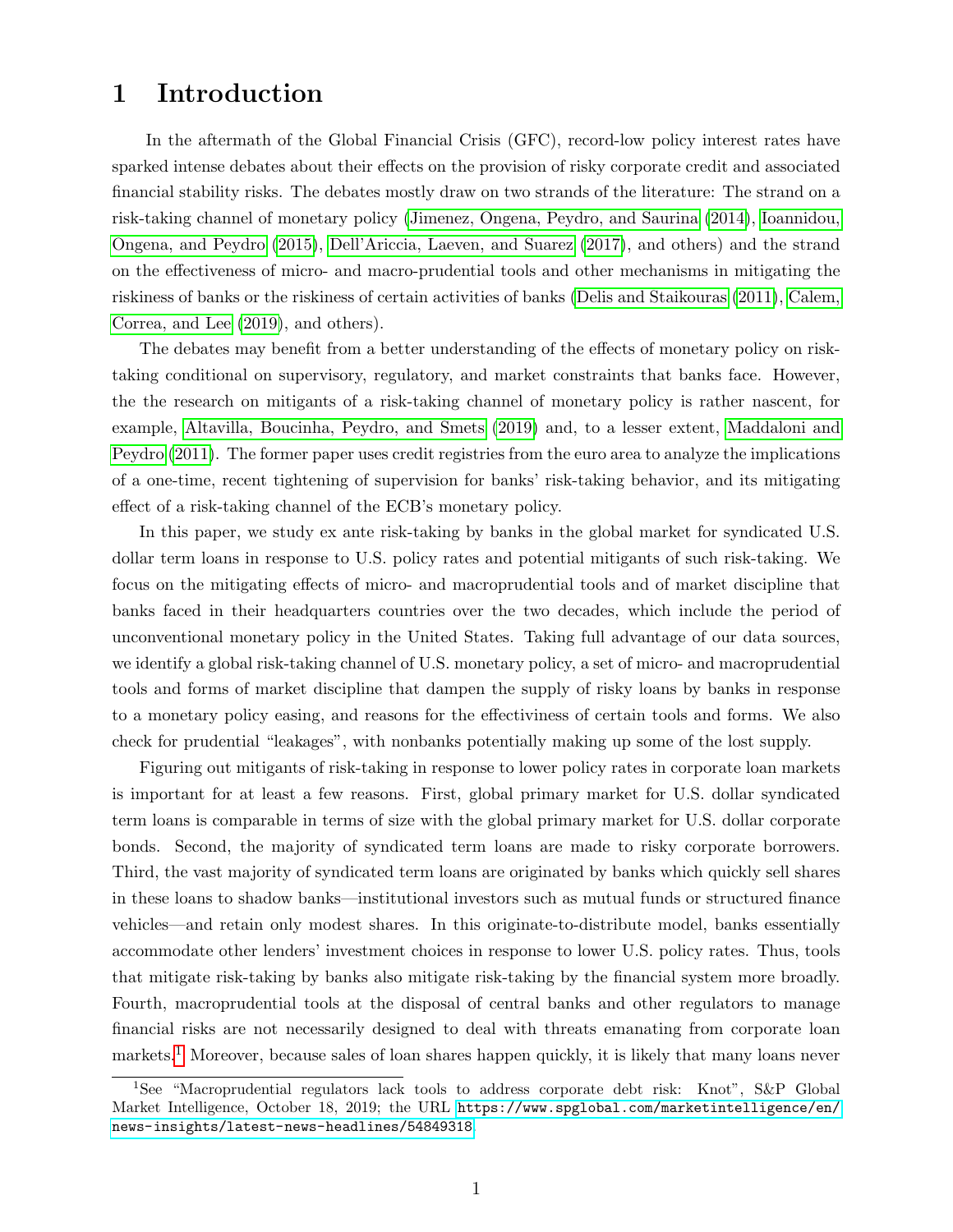appear on bank balance sheets on reporting dates, potentially rendering certain types of regulation or monitoring ineffective.

For our analysis, we merge three well-known data sets: Refinitiv Loan Pricing Corporation DealScan for information on syndicated loans; Moody's Analytics CreditEdge for expected default frequencies (EDFs) of syndicated loan borrowers; and [Barth, Caprio, and Levine](#page-24-3) [\(2013\)](#page-24-3)' surveys of microprudential, macroprudential, private monitoring, and external governance tools that banks face in their headquarter countries. For completeness, we merge a data set from [Cerutti, Correa,](#page-24-4) [Fiorentino, and Segalla](#page-24-4) [\(2017\)](#page-24-4) on the implementation of Basel III—an international accord on capital regulation—across countries. We end up with a global sample that covers banks and borrowers from a large number of countries, with loans made by U.S. banks to U.S. borrowers representing a significant but not dominant share of observations.

We design an identification approach that links amounts of risky loans with U.S. monetary policy and potential mitigants of risk-taking and deals with potential endogeneity-related biases in multiple ways. First, we study loan originations as in [Dell'Ariccia, Laeven, and Suarez](#page-24-0) [\(2017\)](#page-24-0) and others. Second, we exploit differences in characteristics of banks lending to the same borrowers, similar to [Khwaja and Mian](#page-25-3) [\(2008\)](#page-25-3)'s approach. Third, we identify the effects of interest through interaction terms (as in [Kashyap and Stein](#page-25-4) [\(2000\)](#page-25-4)). Fourth, we saturate regression models with fixed (time) effects to control for bank and borrower unobserved conditions.

To further dispel endogeneity concerns and strengthen the identification of the effects of U.S. monetary policy on global risk-taking, we estimate regression models on a sample that excludes U.S. borrowers. In this sub-sample, loans made by non-U.S. lenders to borrowers from emerging market economies represent a significant share of observations. Thus, we mimic the strategy of [Jimenez, Ongena, Peydro, and Saurina](#page-25-0) [\(2014\)](#page-25-0), who study Spanish banks' risk-taking in response to euro-area policy rates. They consider the ECB's monetary policy to be exogenous to the credit risk that Spanish banks face. In our case, it is extremely unlikely that the FOMC decisions reflect concerns about the ex ante credit risk of loans being made by non-U.S. banks to borrowers in emerging market economies.

Thanks to [Barth, Caprio, and Levine](#page-24-3) [\(2013\)](#page-24-3), we can study the effects of broad and finelydefined bank supervision, regulation, and monitoring (SRM) characteristics that vary by time and country over the two decades, which include the period of unconventional monetary policy in the United States. In particular, we can establish which specific supervision or monitoring tools or types of regulation can mitigate a global risk-taking channel of U.S. monetary policy, as well as establish which tools have robust effects across monetary policy regimes. In a way, we can establish which SRM characteristics may dampen the supply of leveraged debt to the financial system broadly because of the nature of the market that we study (banks originate syndicated term loans to distribute them to shadow banks). Separately, we check whether another form of capital regulation—the implementation of Basel III—may have some mitigating effects on a risktaking channel of U.S. monetary policy. We acknowledge that the implementation of Basel III is not a clean measure of a tightening of capital requirements because regulation that implements this accord typically tightens non-capital areas as well.

To set a baseline, we study the effects of lower U.S. policy rates on amounts of risky lending re-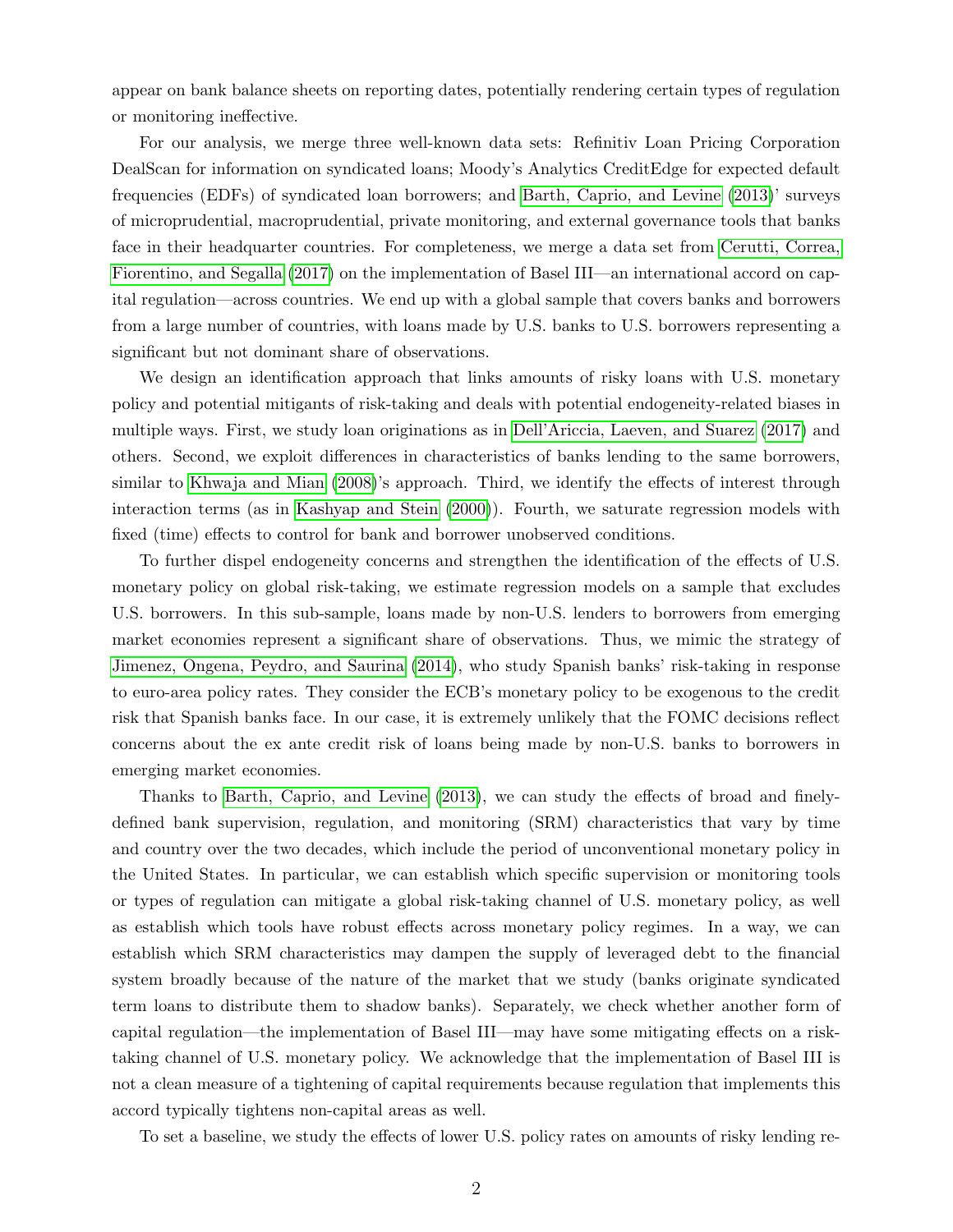gardless SRM characteristics. We document a remarkable robustness of the economically-significant risk-taking channel of U.S. monetary policy across the samples and regression controls. It is operational in the samples that include or exclude U.S. borrowers, include a lot of U.S. banks or a lot of European banks, and span a decade or two. It is statistically significant in the regressions with the strictest specifications that include bank and borrower time fixed effects.

We study next the effects of broad supervisory powers on risk-taking and find that prompt corrective power, in particular, has an economically significant dampening effect on originations of risky loans in response to lower U.S. policy rates. (In fact, an increase in prompt corrective powers from the sample median level to the best practice level results in about 30 percent lower volumes of risky lending.) Figure [1](#page-26-0) illustrates the gist of our findings for the global sample. It shows box plots of the distributions of amounts lent by banks to the riskiest borrowers across 4 U.S. policy rate and prompt corrective power environments (Low rates, low prompt corrective power; Low rates, high prompt corrective power; High rates, low prompt corrective power; and High rates, high prompt corrective power). The figure suggests that, in high rate environments, differences in amounts lent across low and high prompt corrective power environments are minimal. In contrast, in low rate environments, amounts lent in low prompt corrective power environments are significantly larger than those in high prompt corrective power environments (the median in dollar terms in the first box plot is nearly twice the same measure in the second box plot).[2](#page-3-0) Note that the figure is for illustrative purposes and that it does not adequately reflect the complexity of the regression analysis.

As for other potential mitigants and their complementaries, we find that reporting transparency specifically, financial statement transparency and accounting standards—but not activities restrictions and capital regulation, have robust dampening effects too. We also consider simultaneous effectiveness of SRM characteristics in mitigating a global risk-channel of U.S. monetary policy and show that prompt corrective power dominates or complements some other SRM characteristics.

Having identified prompt corrective power as a lead mitigant of on a global risk-taking channel of U.S. monetary policy, we study the effectiveness of specific, finely-defined prompt corrective powers. [Barth, Caprio, and Levine](#page-24-3) [\(2013\)](#page-24-3)'s index of broad corrective power has 7 finely-defined powers, 5 of which have statistically significant mitigating effects. They are power of automatic interventions at predetermined limits, cease and desists orders, suspension of dividends, suspension of bonuses, and suspension of management fees. Therefore, the effectiveness of prompt corrective power boils down to, on the one hand, having predetermined limits for automatic interventions and authority to force cessation of imprudent bank activities, and, on the other hand, to having authority to preserve bank capital by suspending payouts to equity holders and bank managers.

We are aware of the possibility that stricter supervision of banks may open the proverbial door for shadow banks to take over from banks originations of riskier loans, leaving overall originations of such loans unaffected (see, for example, [Kim, Plosser, and Santos](#page-25-5) [\(2018\)](#page-25-5)). Therefore, we check whether stricter bank supervision—specifically higher broad prompt corrective power—boosts loan originations by shadow banks. We do find evidence of the "revolving door of risk": Shadow banks

<span id="page-3-0"></span><sup>&</sup>lt;sup>2</sup>Note that the figure does not adequately reflect the regression analysis. For example, in the figure, we do not control for bank or borrower characteristics.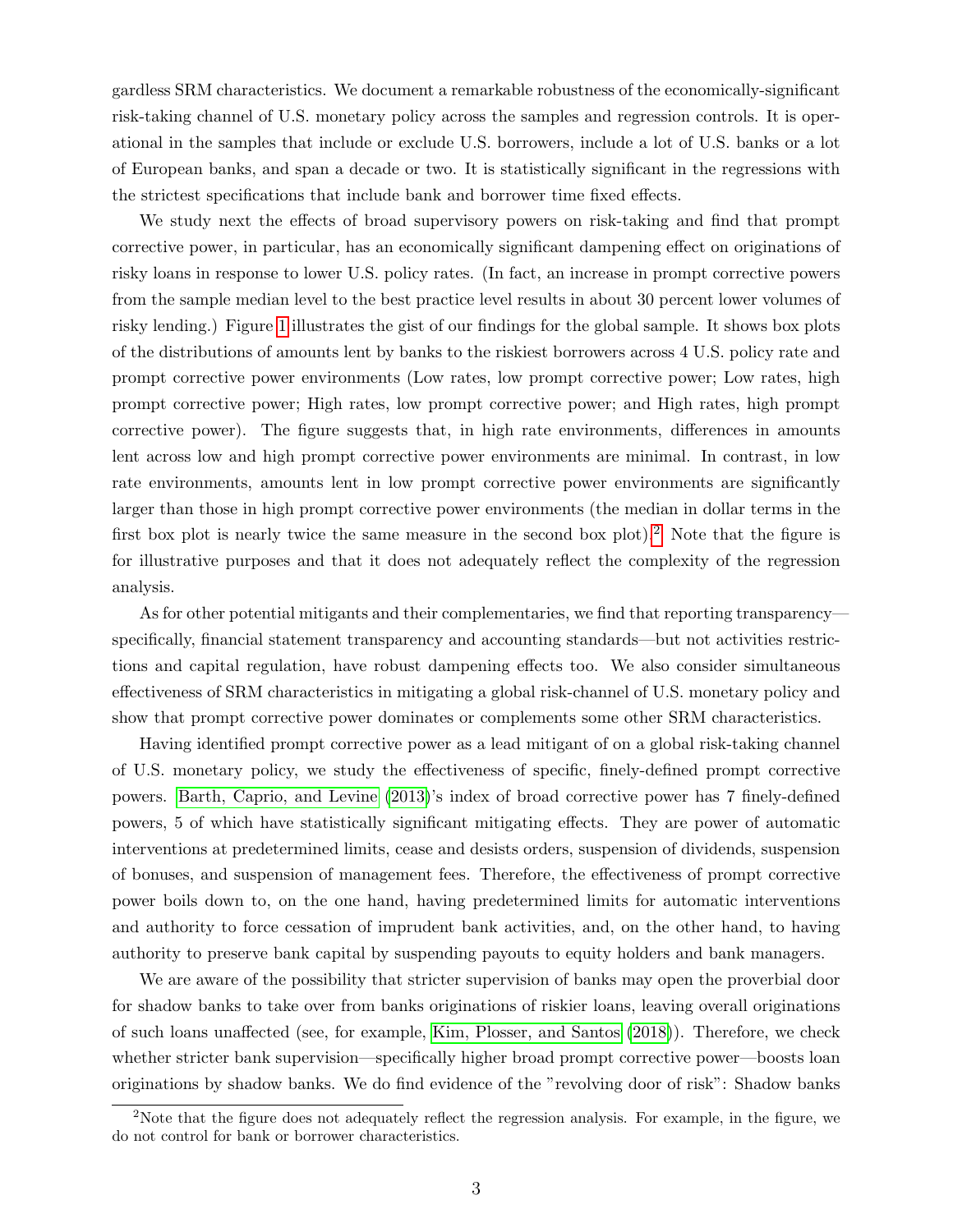take up a larger share in a loan syndicate when banks in that syndicate have supervisors with more prompt corrective power, particularly if the loan syndicate is risky. We also find evidence of a nonbank global risk-taking channel of monetary policy that is amplified when banks in a loan syndicate have supervisors with more prompt corrective power. We note though that economic significance of these findings is small because shadow banks' participation in loan originations is very limited.

We conclude that supervisory and reporting stringency may reduce financial risks from corporate leveraged debt by slowing down its build-up. Recall that banks engage in an originate-to-distribute model (they originate risky loans to sell fully or partially to shadow banks). Therefore, stricter SRM characteristics that slow down originations of risky loans can reduce the amounts of risky debt in the financial system more broadly. While, indeed, authorities may not have macroprudential tools to manage financial risks to the economy that emanate from corporate debt markets, other tools, such as stricter supervision, may be effective. In a way, we show that microprudential tools may have system-wide, macroprudential effects on risk-taking, but with small prudential "leakages" because of shadow bank participation in loan syndication. We conclude that local supervisory powers and reporting transparency may have global "macroprudential" effects.

The reminder of the paper is organized as follows. Section 2 places the paper in the literature. Section 3 describes key features of loan syndication and the global market for U.S dollar, Libor-indexed syndicated term loans; measures of ex ante credit risk of syndicated loan borrowers; measures of bank supervision, regulation, and monitoring; and, finally, the empirical methodology. Section 4 summarizes the estimation results. Section 5 runs a race between two characteristics at a time to identify the most robust mitigants of a global risk-taking channel of U.S. monetary policy. Section 6 studies specific finely-defined prompt corrective powers that mitigate risk taking. Section 7 examines the "revolving door of risk" hypothesis. Section 8 discusses caveats and robustness checks and the last section concludes with a few remarks on the implications of our findings for financial stability issues.

## 2 Place in the literature

We contribute to a few literature strands. The first two are more established: The literature on a risk-taking channel of monetary policy [\(Jimenez, Ongena, Peydro, and Saurina](#page-25-0) [\(2014\)](#page-25-0), [Ioannidou, Ongena, and Peydro](#page-25-1) [\(2015\)](#page-25-1), [Dell'Ariccia, Laeven, and Suarez](#page-24-0) [\(2017\)](#page-24-0), [Aramonte, Lee,](#page-24-5) [and Stebunovs](#page-24-5) [\(2019\)](#page-24-5), [Lee, Liu, and Stebunovs](#page-25-6) [\(2019\)](#page-25-6), and others) and the literature on the effectiveness of micro and macro-prudential tools and other mechanisms in mitigating the riskiness of banks or the riskiness of certain activities of banks [\(Delis and Staikouras](#page-24-1) [\(2011\)](#page-24-1), [Calem, Correa,](#page-24-2) [and Lee](#page-24-2) [\(2019\)](#page-24-2), and others). Out of the second strand, [Delis and Staikouras](#page-24-1) [\(2011\)](#page-24-1) is more closely related to our analysis. They find that effective supervision and market discipline requirements are important and complementary mechanisms in reducing bank fragility; and that, in contrast, capital requirements prove to be rather futile in controlling bank risk, even when supplemented with a higher volume of on-site audits and sanctions.

The third one is still very nascent: The literature on mitigants of a risk-taking channel of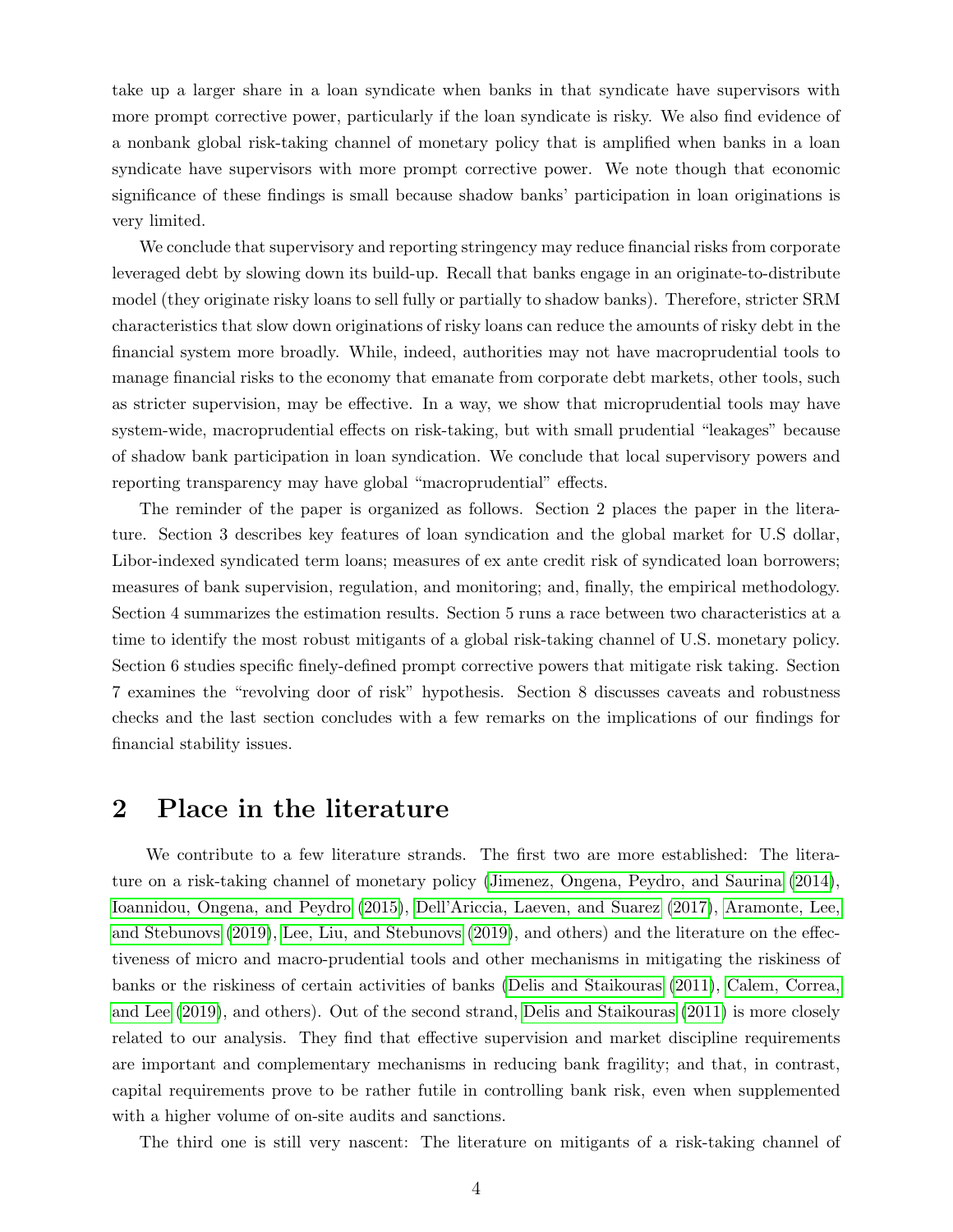monetary policy, for example, [Altavilla, Boucinha, Peydro, and Smets](#page-23-0) [\(2019\)](#page-23-0) and, to a lesser extent, [Maddaloni and Peydro](#page-25-2) [\(2011\)](#page-25-2).

[Altavilla, Boucinha, Peydro, and Smets](#page-23-0) [\(2019\)](#page-23-0) analyze the role of banking supervision for banks' risk-taking behavior, and its interactions with monetary policy using over a dozen credit registries from the euro area. They exploit the one-time centralization of bank supervision for significant banks from a national level to a supranational level (the so-called single supervisory mechanism) over a period of the ECB's unconventional monetary policy. Essentially, it is a study of one, very specific event—a transition from (lax) national to (more stringent) supranational supervision in a period of unprecedented monetary policy in the euro area.[3](#page-5-0) They find, among other things, that for banks operating in stressed countries only, centralized supervision reduces lending to riskier firms and that monetary policy easing increases bank risk-taking in stressed countries, with centralized supervision partly offsetting the effects.

In turn, [Maddaloni and Peydro](#page-25-2) [\(2011\)](#page-25-2) rely on euro-area bank lending surveys that began in the early 2000s to gauge risk-taking in household and corporate lending in response to the ECB's monetary policy. They find that banks ease general standards for household and corporate loans in response to lower policy rates and that banks ease lending standards due to their balancesheet constraints less for mortgage but not corporate and consumer loans in countries with stricter (presumably overall) capital stringency (as defined by [Barth, Caprio, and Levine](#page-24-3) [\(2013\)](#page-24-3)). They note that their findings are consistent with theories suggesting that agency problems in the banking sector are crucial to explaining the risk-taking channel associated with low monetary policy rates (for example, [Adrian and Shin](#page-23-1) [\(2010\)](#page-23-1) and [Dell'Ariccia, Laeven, and Marquez](#page-24-6) [\(2014\)](#page-24-6)). While our analysis differs in many ways from that of [Maddaloni and Peydro](#page-25-2) [\(2011\)](#page-25-2)'s, we also find that capital regulation is not an effective mitigant of risk-taking in corporate lending.

In contrast to [Altavilla, Boucinha, Peydro, and Smets](#page-23-0) [\(2019\)](#page-23-0), we use global syndicated loan data which cover banks and borrowers from around the world. In addition, we study the effects of dozens finely-defined supervision, regulation, and monitoring characteristics that vary by time and country over two decades, which include the period of unconventional monetary policy in the United States. For example, we can establish which specific fine supervision or monitoring tools or types of regulation can mitigate a risk-taking channel of monetary policy, as well as establish which tools have robust effects across monetary policy regimes. In a way, we can establish which characteristics may slow down the supply of leveraged debt to the financial system more because of the nature of the market that we study. Recall that major banks originate syndicated loans to sell to shadow banks, such as mutual funds and collateralized loan obligations. Such findings may be of immediate relevance to policy makers contemplating financial risks emanating from corporate debt markets and ways to mitigate such risks.

<span id="page-5-0"></span><sup>&</sup>lt;sup>3</sup>As [Haselmann, Singla, and Vig](#page-24-7) [\(2019\)](#page-24-7) show that national supervisors are systematically more lenient than the supranational supervisor.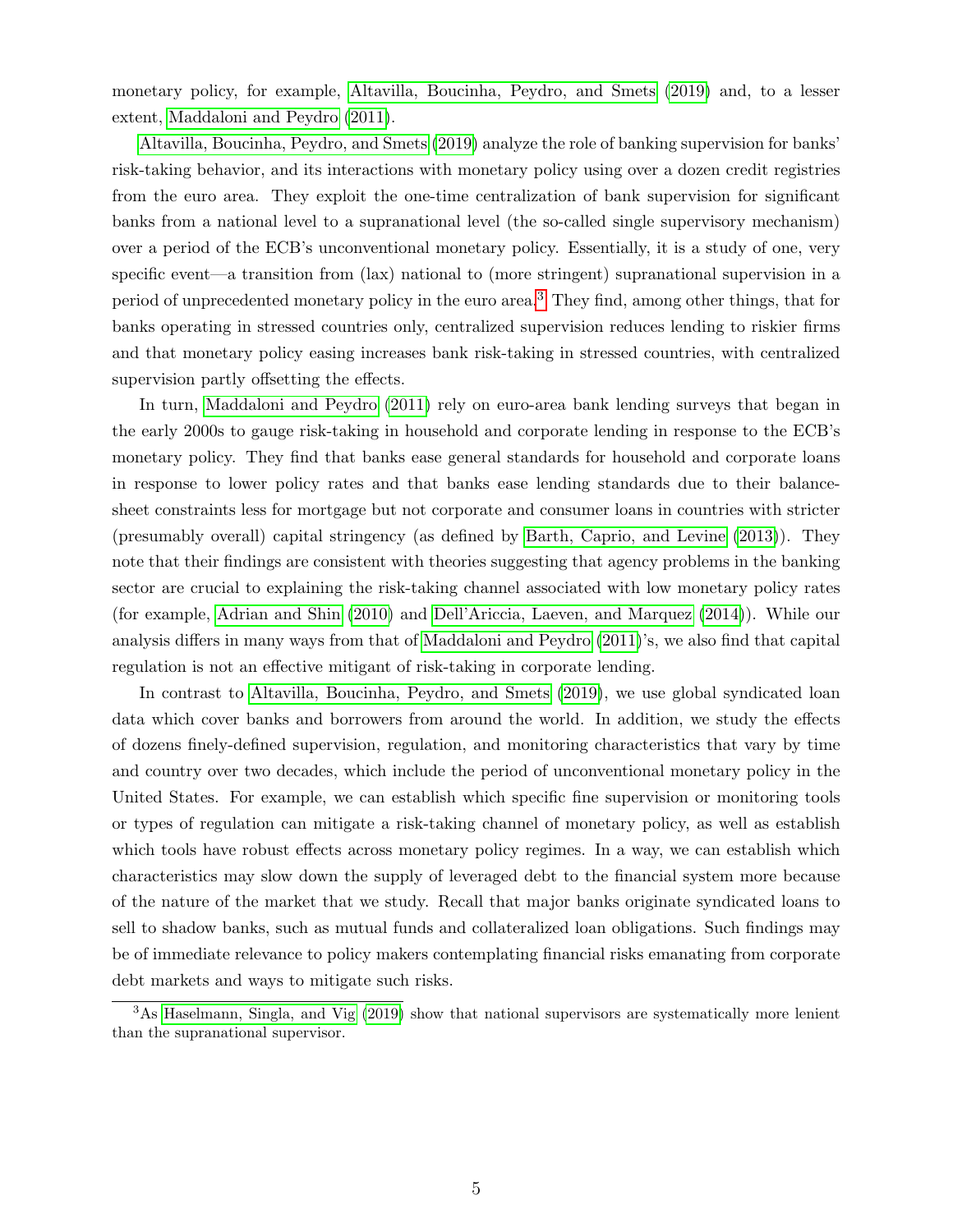## 3 Empirical methodology

In this section, we discuss our data and empirical methodology. First, we cover the specifics of syndicated term loan data. Second, we explain our choice of an ex ante credit risk measure. Third, we describe supervision, regulation, and monitoring characteristics that we draw from [Barth,](#page-24-3) [Caprio, and Levine](#page-24-3) [\(2013\)](#page-24-3). Finally, we go over our regression specifications.

#### 3.1 Syndicated term loan data

One of the advantages of studying the global syndicated loan market is its wide coverage of lenders of various nationalities that supply credit to borrowers of varying credit quality from around the world. A syndicated term loan is extended to a borrower by multiple lenders, that are not necessarily banks, that form a syndicate for that purpose, and it is administered by an agent, typically a bank. While there are two major types of syndicated loans—term loans and revolving lines of credit—we focus on the latter. Unlike revolving lines of credit, term loans are disbursed at origination, that is, they show up on bank balance sheets immediately, and, thus, they have significant immediate capital implications.<sup>[4](#page-6-0)</sup> Term loans are senior in borrowers' liabilities and are typically of five-to-seven year maturity. So in some respects, term loans are similar to bonds.

We draw syndicated loan data from Refinitiv Loan Pricing Corporation DealScan. This data set contains detailed information on syndicated loans, including names, industries, locations of lenders and borrowers, and, for many loans but not all, lender shares in the syndicates at loan origination. We focus on syndication deals that are either closed or completed, with a distribution method being either syndication or club deal. We focus on loans that are denominated in U.S. dollars and are indexed to the U.S. dollar LIBOR.

We distinguish lenders by their type and syndication role. We rely on 4-digit SIC codes for primary activity given in the DealScan data to classify lenders and retain in the sample only those that are classified as banks, bank holding companies, and financial holding companies because they are subject to supervision, regulation, and monitoring that we study. The retained banks may play various roles from syndicate to syndicate, ranging from a participant to a lead agent. Participants typically have small shares in syndicates and may sell these shares quickly. In contrast, agents and arrangers play more significant roles in syndicates, have significant shares in those at origination, and typically retain significant shares over the lifetime of those. (In the global sample, the mean and median shares of agents and arrangers are twice as high as those of participants and in the non-U.S. sample three times as high.) Because agents and arrangers retain credit risk on their balance sheets over time, they are more likely affected by capital and other regulation.<sup>[5](#page-6-1)</sup> And risk retention is particularly important for us. Banks originate syndicated loans with the intent to distribute

<span id="page-6-0"></span><sup>4</sup>Because borrowers can draw down revolving lines of credit at will, these lines have more complex pricing than term loans, see [Berg, Saunders, and Steffen](#page-24-8) [\(2016\)](#page-24-8). In addition, their originations and drawdowns are more endogenous to the credit and business cycles. For example, [Ivashina and Scharfstein](#page-25-7) [\(2010\)](#page-25-7) document a run by borrowers who drew down their lines, leading to a spike in corporate loans reported on U.S. bank balance sheets during the U.S. financial crisis of 2008.

<span id="page-6-1"></span><sup>&</sup>lt;sup>5</sup>Our approach mimics that of [Ivashina](#page-25-8) [\(2009\)](#page-25-8) who defines mostly agents and arrangers to be lead banks in syndicates.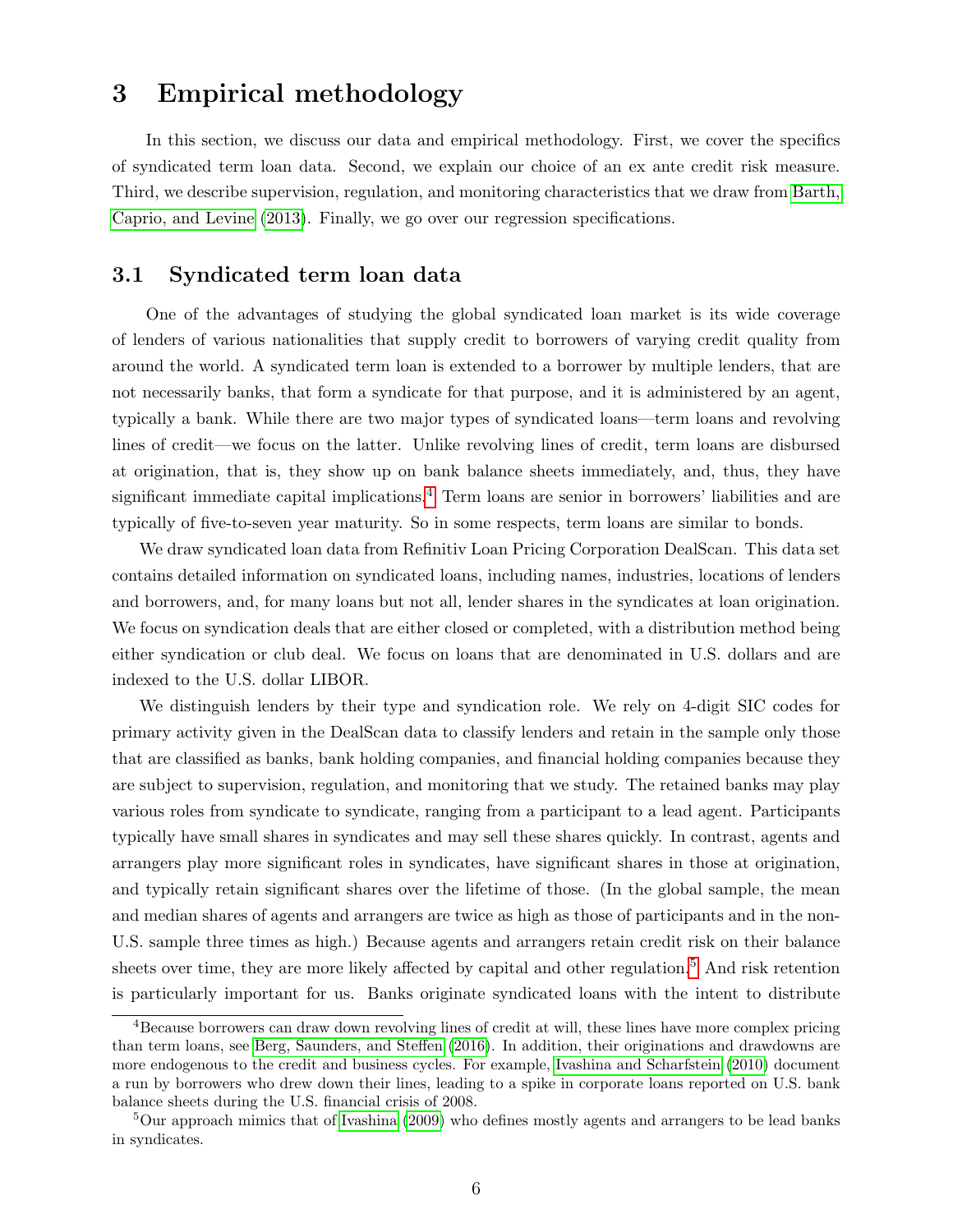to shadow banks that either pre-commit to buy shares in the loans being originated or buy those shares shortly after the origination directly from the originators or in the secondary market. [Lee,](#page-25-6) [Liu, and Stebunovs](#page-25-6) [\(2019\)](#page-25-6) find that the median of bank-owned shares in loans declines from about 90 percent to about 20 percent within a few weeks after loan origination.

From a perspective of a bank on a consolidated basis, some term loans are domestic loans (a bank head-quartered in country X lends to a borrower in the same country) and some term loans are cross-border loans (a bank head-quartered in country X lends to a borrower in another country). We retain both types of loans in the analysis, in part, to boost the sample size.

We also distinguish borrowers by their location and industry. We assign borrowers to one of 38 Fama-French's industry classifications (see [Fama and French](#page-24-9) [\(1997\)](#page-24-9)) based on borrower four-digit SIC codes for primary activity given in the DealScan data. We use borrower locations to construct a base sample (which includes borrowers from all countries) and a non-U.S. sample (which excludes borrowers from the United States) and to define various fixed effects.

The limited availability of lender shares in the syndicates at loan origination creates potential for biases. This is an issue that the literature has grappled with. For example, [Ivashina](#page-25-8) [\(2009\)](#page-25-8) does numerous checks to better understand the reporting biases and their evolution over the decades. Following [Ivashina](#page-25-8) [\(2009\)](#page-25-8), we control 1) for year fixed effects throughout the analysis to assure that the time effect in the reporting of the lead share does not affect the results and 2) for bank fixed effects to account for the stronger incentives of smaller banks to report the detailed information about their syndication activities.

#### 3.2 Measure of ex ante credit risk

We have limited options for ex ante credit risk measures. Because our syndicated loan data set does not provide such measures, we cannot follow the approach of [Dell'Ariccia, Laeven, and](#page-24-0) [Suarez](#page-24-0) [\(2017\)](#page-24-0) which relies on internal bank ratings of credit quality of new loans or the approach of [Aramonte, Lee, and Stebunovs](#page-24-5) [\(2019\)](#page-24-5) which uses banks' estimates of probabilities of loan default. Instead, we bring probabilities of default from another source, following [Lee, Liu, and](#page-25-6) [Stebunovs](#page-25-6) [\(2019\)](#page-25-6). We focus on Moody's Analytics CreditEdge EDFs—forward-looking annualized probabilities of default at various horizons—as objective measures of borrower ex ante credit risk. These EDFs are based on the structural debt pricing model of [Merton](#page-25-9) [\(1974\)](#page-25-9) and historical global corporate default data. We use the most recent vintage of the EDF data that incorporates infor-mation from the GFC and post-GFC periods.<sup>[6](#page-7-0)</sup> We then merge the EDF data and the Refinitiv LPC DealScan data by borrower names and other details using the matching algorithm in [Cohen,](#page-24-10) [Friedrichs, Gupta, Hayes, Lee, Marsh, Mislang, Shaton, and Sicilian](#page-24-10) [\(2018\)](#page-24-10).<sup>[7](#page-7-1)</sup> Of note, for a given loan-borrower EDF match, we retain an EDF for a horizon that approximates the maturity of the loan. We end up with a sample of thousands loans over the 1995-2014 period.

As [Altunbas, Manganelli, and Marques-Ibanez](#page-24-11) [\(2017\)](#page-24-11) note, the EDF methodology has various advantages. First, it is not based on ratings which might be biased indicators of corporate risk due

<span id="page-7-0"></span> $6$ See [Nazeran and Dwyer](#page-25-10) [\(2015\)](#page-25-10) for a detailed description of the modeling methodology.

<span id="page-7-1"></span><sup>7</sup>We thank Nathan Mislang for suggesting improvements for the matching algorithm.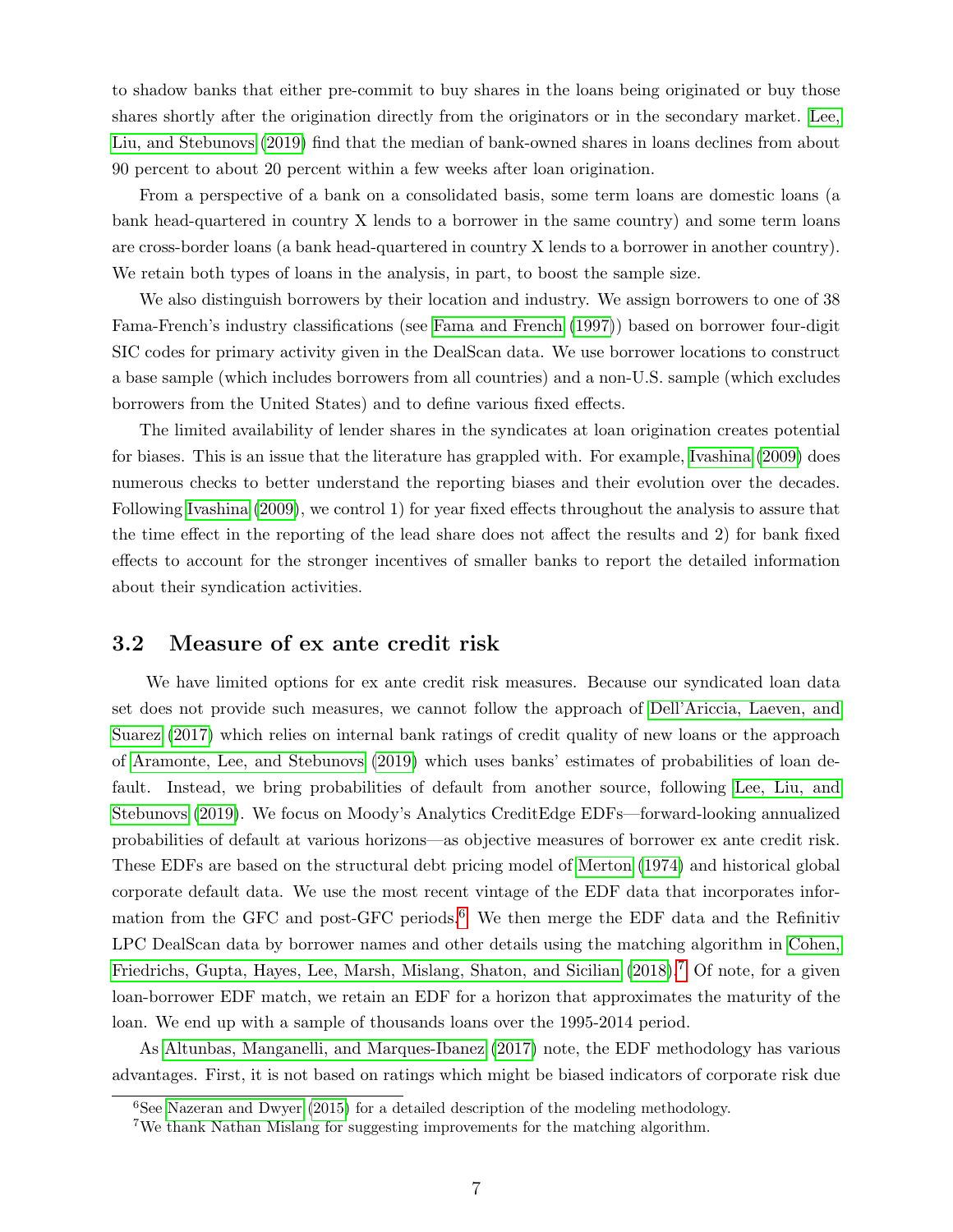to conflicts of interest. Second, unlike measures of default risks derived exclusively from accounting informationsuch as Z-scoresEDFs are not a backward-looking indicator of risk. Third, despite their simplifying assumptions, EDF estimations of default risk show strong robustness to model misspecifications [\(Jessen and Lando](#page-25-11) [\(2015\)](#page-25-11)). Finally, over the recent financial crisis, EDFs have done relatively well as a predictor of firms risk on a cross-sectional perspective, compared to other measures of default risk. That is, the relative positions of firms ranked according to their EDF levels in the year before the crisis were good predictors of rank ordering of default risk during the crisis [\(Munves, Hamilton, and Gokbayrak](#page-25-12) [\(2009\)](#page-25-12)). In turn, we add that EDFs are available for a much larger number of firms than credit ratings.

As [Lee, Liu, and Stebunovs](#page-25-6) [\(2019\)](#page-25-6) do, we admit that our measure of ex ante credit risk probability of borrower default—is incomplete. We note that the literature in general suffers from the same issue. It is one of the two components of expected loss, with the other component being loss given default. Given data limitations, any estimates of losses given default will likely be highly inaccurate. But it is likely that losses given default have increased significantly over the sample period because of the proliferation of "covenant lite" loans, which have been in high demand from shadow banks.<sup>[8](#page-8-0)</sup> Therefore, the omission of losses given default from analysis does not appear to be essential, because the proliferation of "covenant lite" loans works in our favor.

#### 3.3 Measure of supervision, regulation, and monitoring

We draw information about supervision, regulation, and monitoring from [Barth, Caprio, and](#page-24-3) [Levine](#page-24-3)  $(2013)$ 's surveys that were released in 1999, 2003, 2007, and 2012 for 180 countries overall. These surveys have been widely used in the banking literature. The surveys include responses to hundreds of questions, including information on permissible bank activities, capital requirements, the powers of official supervisory agencies, loan provisioning, information disclosure requirements, and external governance mechanisms. Because the underlying surveys are large and complex, [Barth, Caprio, and Levine](#page-24-3) [\(2013\)](#page-24-3) construct summary indexes of SRM characteristics to facilitate cross-country comparisons and analyses of changes in banking policies over time.

We study the effects on a risk-taking channel of monetary policy of a subset of [Barth, Caprio,](#page-24-3) [and Levine](#page-24-3) [\(2013\)](#page-24-3)'s indexes that capture the stringency of various aspects of supervision, capital regulation, private monitoring, and external governance are summarized, which we describe in table [1.](#page-30-0) We plot the averages of select indexes for the sample without U.S. borrowers (to show more time variation) in figure [3.](#page-28-0) We note that the surveys release years generally differ from the survey reference years. We focus on the references years when applying the surveyed characteristics to time intervals. We apply the characteristics from the 1999 survey for observations from 1995 through 2000, those from the 2003 survey for observations from 2001 through 2004, those from the 2007 survey for observations from 2005 through 2009, and those from the 2012 survey for observations from 2010 through 2014 (see figure [3\)](#page-28-0).

<span id="page-8-0"></span><sup>&</sup>lt;sup>8</sup>In general, covenant lite loans are riskier than other syndicated loans because they have few if any covenants to protect the lenders, such as restrictions on the borrowers regarding payment terms, income requirements, and asset disposals.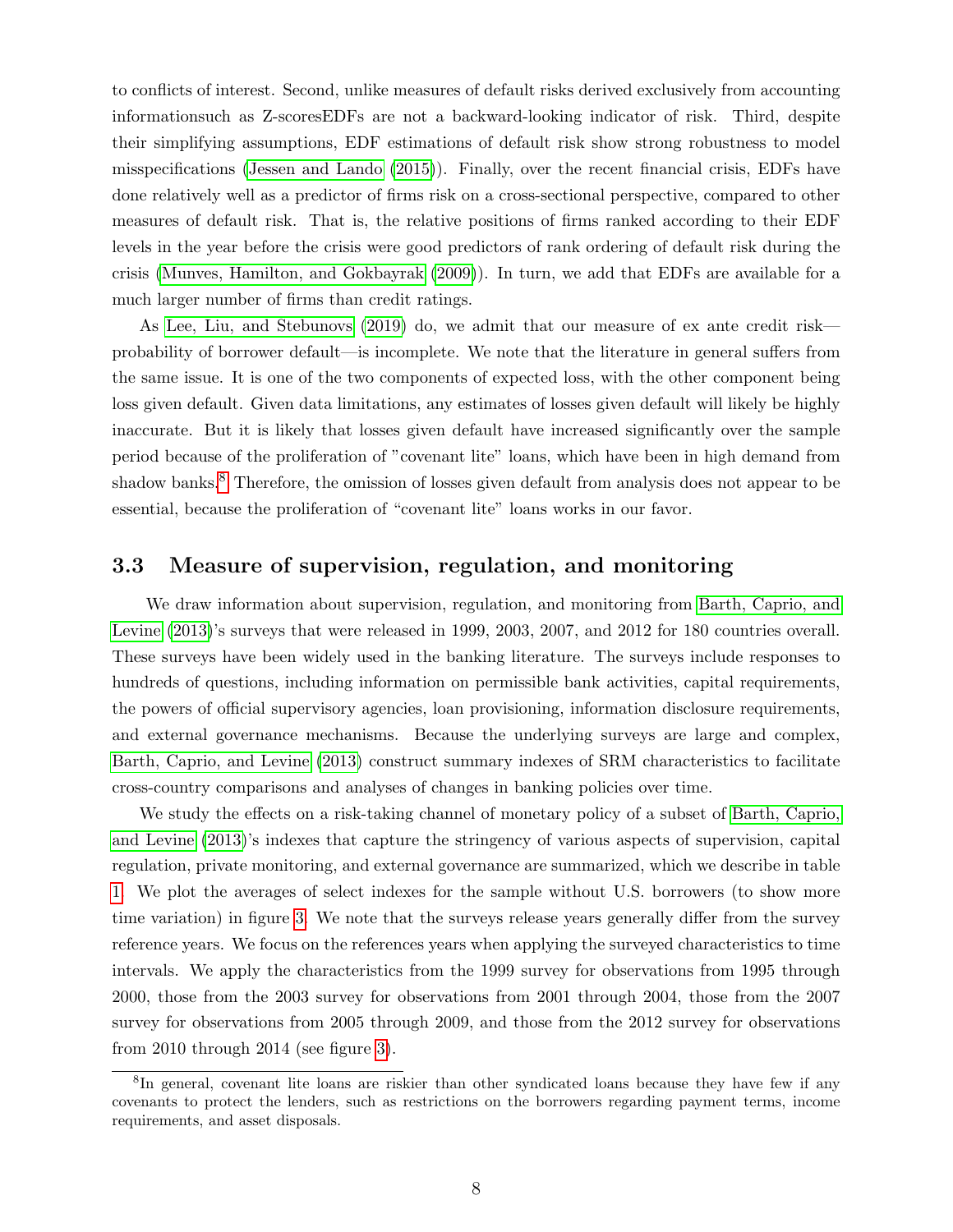We cut the sample at 2014 because fast-changing SRM characteristics, in particular for European banks, which account for about 40 percent of sample observations, are not captured by the 2011 survey in [Barth, Caprio, and Levine](#page-24-3) [\(2013\)](#page-24-3). For instance, in response, to the GFC and the European sovereign and banking crises, the European Union adopted a number of initiatives in 2012 to create a safer banking system. These initiatives included a single rulebook for all financial actors in the 28 EU countries, a single supervisory mechanism (SSM), and a single resolution mechanism (SRM). After a period of preparatory work, the SSM, a part of the ECB, took over in late 2014 supervision of roughly 130 most significant banks in the euro area, a number of which shows up in our sample.[9](#page-9-0) Less significant banks continue to be supervised by their national supervisors, but in close cooperation with the ECB. At any time the ECB can decide to directly supervise any one of these banks to ensure that high supervisory standards are applied consistently. Some of those banks show up in our sample too. In principle, we can justifiably cut the sample at 2013. However, as a robustness check, we cut the sample in Appendi[x](#page-48-0) at 2008 to show that the findings are not solely attributable to significant changes in SRM characteristics in response to the GFC and the European sovereign and banking crises (see figure [3\)](#page-28-0) and to the federal funds rate being stuck at the zero lower bound since December 2008 with the Federal Reserves engaged in unconventional monetary policy (see figure [2\)](#page-27-0).

We also check the effects of another form of capital regulation—Basel III Accord—on a global risk-taking channel of U.S. monetary policy. We draw the data on the timing on implementation of Basel III by country from [Cerutti, Correa, Fiorentino, and Segalla](#page-24-4) [\(2017\)](#page-24-4). As the literature does, we view the implementation of Basel III as a tightening of capital requirements. However, we add that there is more to the Accord than that. For example, the European Union's regulation that implements Basel III includes new definitions of capital, capital buffers, leverage ratio, but also of enhanced governance, enhanced supervision, a single rule book (regulation), counterparty credit risk, and liquidity risk. Therefore, one may argue that the implementation of Basel III is not a clean measure of a tightening of capital requirements.<sup>[10](#page-9-1)</sup> We do not study the effects of Basel II because, per [Cerutti, Correa, Fiorentino, and Segalla](#page-24-4) [\(2017\)](#page-24-4), that accord was neutral in terms of capital requirements: Its introduction did not lead to a tightening nor a loosening of overall capital requirement regulations.[11](#page-9-2)

#### 3.4 Regression specifications

We posit that banks take U.S. interest rates and other factors as given and makes their risktaking decisions in response to these factors. We associate short-term U.S. rates with the cost of

<span id="page-9-0"></span> ${}^{9}$ The ECB has the authority to conduct supervisory reviews and on-site inspections and investigations; grant or withdraw banking licenses; assess banks' acquisition and disposal of qualifying holdings ensure compliance with EU prudential rules; set higher capital requirements to counter any financial risks.

<span id="page-9-1"></span> $10$ We also note an issue with the timing of the implementation: Regulators tend to implement Basel III in phases rather than outright.

<span id="page-9-2"></span><sup>&</sup>lt;sup>11</sup>As stated by the Basel Committee, the objective of Basel II regarding the overall level of minimum capital requirements was "to broadly maintain the aggregate level of minimum capital requirements, while also providing incentives to adopt the more advanced risk-sensitive approaches of the revised framework" (Basel Committee on Banking Supervision 2006).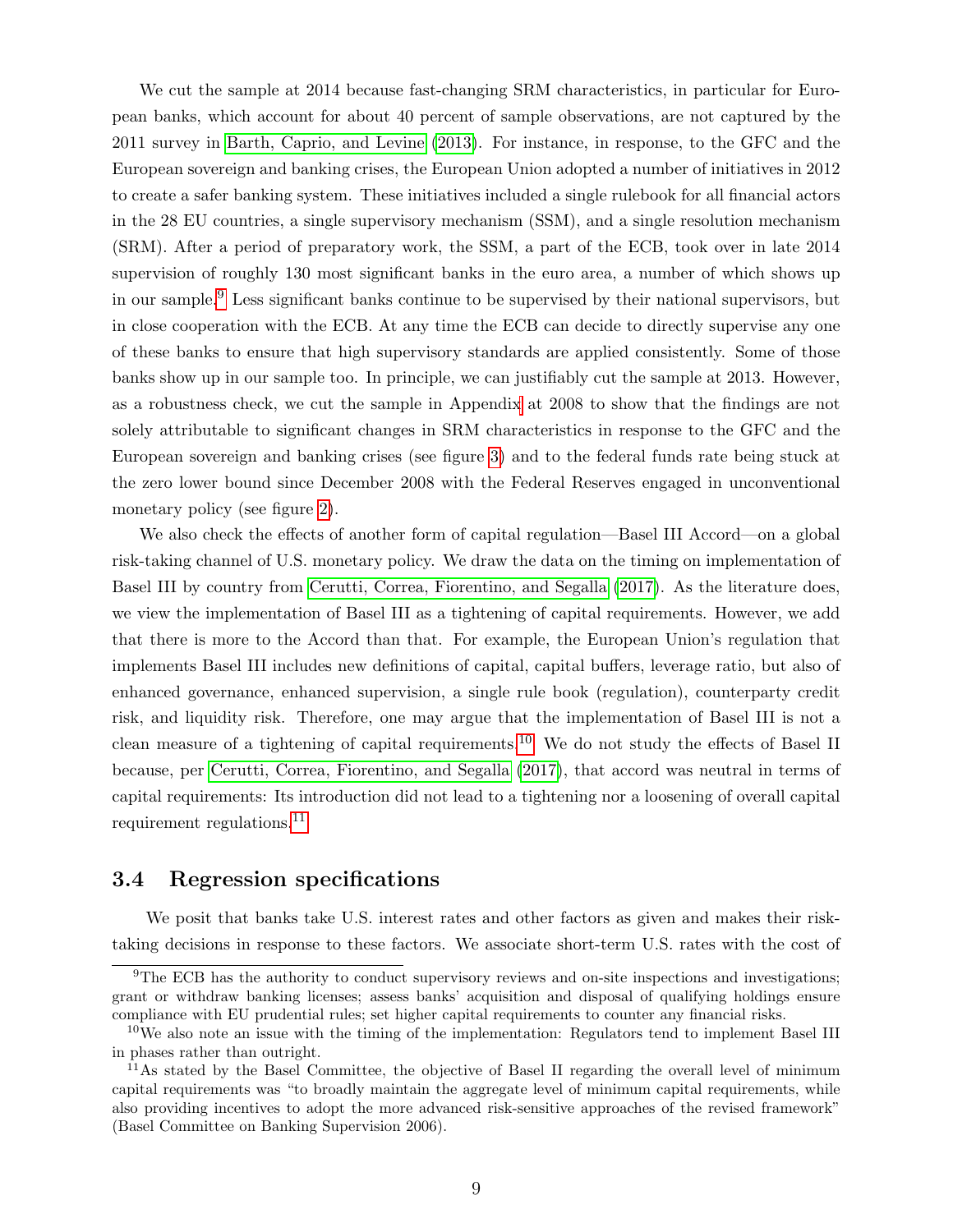short-term U.S. dollar funding. We posit that lenders conduct risk management at the highest level of consolidation. Therefore, to the extent permitted by the data, we assign loans made by immediate lenders to their parent organizations, that is, ultimate lenders. For example, we assign a loan made by a bank to that bank's holding company. We first examine the sample to loans made by all banks to all borrowers. We then analyze the sample of loans made by all banks to non-U.S. borrowers.

We design our identification approach to deal with potential endogeneity of the riskiness of loans and U.S. monetary policy in multiple ways, even in the sample that includes U.S. borrowers. First, we study ex ante risk-taking by banks that reflects their risk attitude and tolerance at the time of loan originations. This focus on a margin that is under the control of banks (in contrast to the riskiness of their overall portfolios which reflect cyclical changes in loan quality), reduces greatly concerns about endogeneity of risk and monetary policy [\(Dell'Ariccia, Laeven, and Suarez](#page-24-0) [\(2017\)](#page-24-0), [Aramonte, Lee, and Stebunovs](#page-24-5) [\(2019\)](#page-24-5), and [Lee, Liu, and Stebunovs](#page-25-6) [\(2019\)](#page-25-6)). Second, we exploit differences in characteristics of banks lending to the same borrowers, similar to [Khwaja](#page-25-3) [and Mian](#page-25-3) [\(2008\)](#page-25-3)'s approach. Third, we identify the effects of interest through interaction terms [\(Kashyap and Stein](#page-25-4) [\(2000\)](#page-25-4)) and, third, we saturate regression models with various time fixed effects to control for bank and borrower unobserved conditions.

However, to further dispel endogeneity concerns and to further strengthen the identification of the effects of U.S. monetary policy on risk-taking in the global syndicated loan market, we estimate regression models on a non-U.S. borrower sample where loans made by non-U.S. lenders to borrowers from emerging market economies represent a significant share of observations. In the former sample, we mimic the strategy of [Jimenez, Ongena, Peydro, and Saurina](#page-25-0) [\(2014\)](#page-25-0), who study Spanish banks' risk-taking in response to euro-area policy rates. They deem the ECB's monetary policy to be exogenous to the credit risk that the country's banks face. In our case, we believe that it is extremely unlikely that the FOMC decisions reflect concerns about the ex ante credit risk of loans being made by non-U.S. banks to borrowers in emerging market economies.

The analysis of the non-U.S. borrower sample complements and strengthens that of the global sample one for a couple of reasons. First, dropping loans made to U.S. borrowers reduces tremendously the weight in the sample of U.S. banks, which had operated in a strict and relatively stable SRM environment, and increases the weight of non-U.S. banks, which had experience numerous changes in their SRM environments. Therefore, we may identify more robust effects of SRM characteristics in the non-U.S. sample. Second, the findings for this non-U.S. borrower sample are of high interest in their own right: They may tell us about global risk-taking spillovers of U.S. monetary policy (as in [Lee, Liu, and Stebunovs](#page-25-6) [\(2019\)](#page-25-6)) and inform us about their potential mitigants.

We draw from [Altavilla, Boucinha, Peydro, and Smets](#page-23-0) [\(2019\)](#page-23-0) to define our regression model. In contrast to the typical approach in the literature on a risk-taking channel of monetary policy to put a loan rating or a probability of borrower default on the left in regression models, [Altavilla, Boucinha,](#page-23-0) [Peydro, and Smets](#page-23-0) [\(2019\)](#page-23-0) use loan amounts and interact a loan risk characteristic with policy rates on the right. In turn, we put loan amounts on the left and on the right include various time fixed effects to control for unobserved factors, and identify the effects of interest through interactions terms (identification through heterogeneity of riskiness of borrowers and of SRM characteristics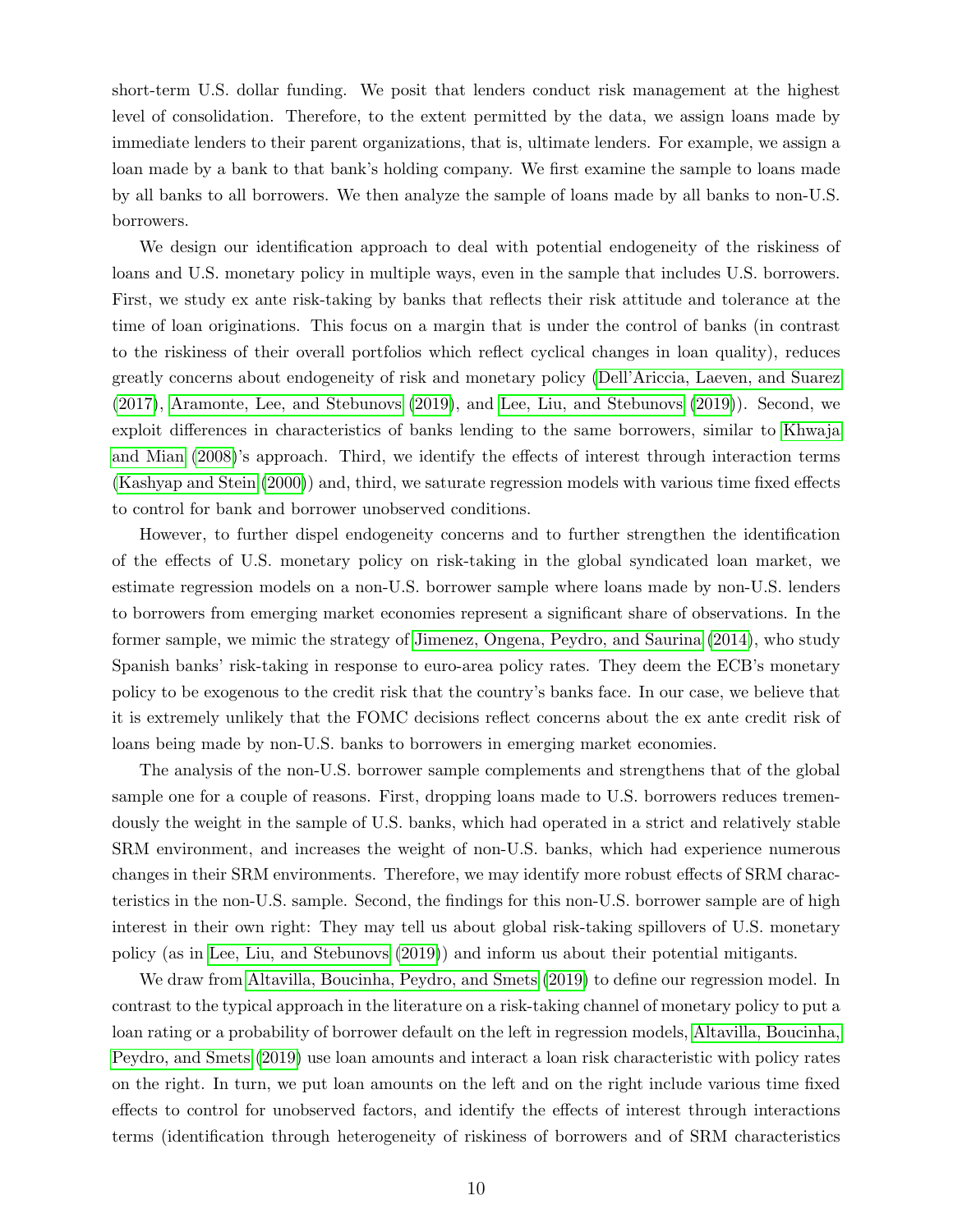across countries where lenders are headquartered). We construct regressions at a loan level rather than a loan portfolio level to have borrower-level fixed effects.<sup>[12](#page-11-0)</sup>

We estimate the following semi-log regression model:

<span id="page-11-4"></span>
$$
log(Loan_{j,b,l,t}) = \gamma log(EDF_{j,b,t}) + \beta_S SRM_{l,t} + \theta_{SR} SRM_{l,t} \times R_t
$$
  
+ 
$$
\frac{\theta_{ER} log(EDF_{j,b,t}) \times R_t}{\text{risk} - taking \text{ channel of MP}}
$$
  
+ 
$$
\frac{\theta_{ES} log(EDF_{j,b,t}) \times SRM_{l,t}}{\text{general mitigation of risk} - taking}
$$
  
+ 
$$
\frac{\theta_{ESR} log(EDF_{j,b,t}) \times SRM_{l,t} \times R_t}{\text{mitigation of risk} - taking \text{ channel of MP}}
$$
  
+ 
$$
\frac{\alpha_b + \alpha_l + \phi_{b,t} + \phi_{l,t} + \varepsilon_{j,b,l,t}}{\text{fixed effects}}
$$

where  $Loan_{j,b,l,t}$  is bank l's loan j (a share in a syndicated loan) made to borrower b at time  $t^{13}$  $t^{13}$  $t^{13}$   $EDF_{j,b,t}$  is a Moody's Analytics CreditEdge EDF for borrower b at a horizon that matches the maturity of loan  $j$ . Note that we estimate a semi-log model with a log of EDF because of the pronounced skewness of the distribution of  $Loan_{j,b,l,t}$  and  $EDF_{j,b,t}$ s.  $SRM_{l,t}$  is a certain supervision, regulation, or monitoring characteristic of a country where bank l is head-quartered at time t.  $R_t$  is a U.S. policy rate, which is either the federal funds rate, the [Wu and Xia](#page-25-13) [\(2016\)](#page-25-13) shadow rate, or the 2-year U.S. Treasury rate. Our base rate is [Wu and Xia](#page-25-13) [\(2016\)](#page-25-13)'s because it shows the most time variation in the zero lower bound period.<sup>[14](#page-11-2)</sup>  $\alpha_l$  and  $\alpha_b$  are bank and borrower fixed effects, respectively.  $\phi_{b,t}$  and  $\phi_{l,t}$  are time fixed effect, which vary across specifications.  $\varepsilon_{j,b,l,t}$ s are white noise errors which we cluster by time and bank to control for the dependence of observations across banks and within time. Regression models do not have controls for global push factors, local pull factors, and time-varying bank and borrower characteristics because we use various time fixed effects that make such controls redundant.[15](#page-11-3)

We first estimate a regression model without SRM interaction terms for both for the global sample (which includes all borrowers) and the non-U.S. sample (which excludes U.S. borrowers) to set a baseline for a risk-taking channel of U.S. monetary policy. We then estimate regression models with SRM interaction terms included for both samples.

In output tables, the first four columns show the results for the global sample and the remaining four columns for the non-U.S. sample. Each column out of the each set of four shows the results for a regression model with a particular combination of fixed effects. Regression in all columns include

<span id="page-11-0"></span><sup>12</sup>[Lee, Liu, and Stebunovs](#page-25-6) [\(2019\)](#page-25-6) find that their risk-taking channel findings for loan-level regressions carry over to loan portfolio-level regressions.

<span id="page-11-2"></span><span id="page-11-1"></span><sup>&</sup>lt;sup>13</sup>We rely on [Correia](#page-24-12) [\(2016\)](#page-24-12)'s estimator for linear models with multi-way fixed effects and error clustering. <sup>14</sup>While the shadow rate is widely used in the literature, its interpretation in banking applications is not clear: Banks neither explicitly pay the shadow rate on their liabilities nor receive it from their assets. Thus, in the robustness checks, we rely on the other two choices.

<span id="page-11-3"></span><sup>&</sup>lt;sup>15</sup>For example, global push factors include risk appetite, economic uncertainty, and the U.S. dollar exchange rate and local pull factors include economic growth and interest rates in borrower countries.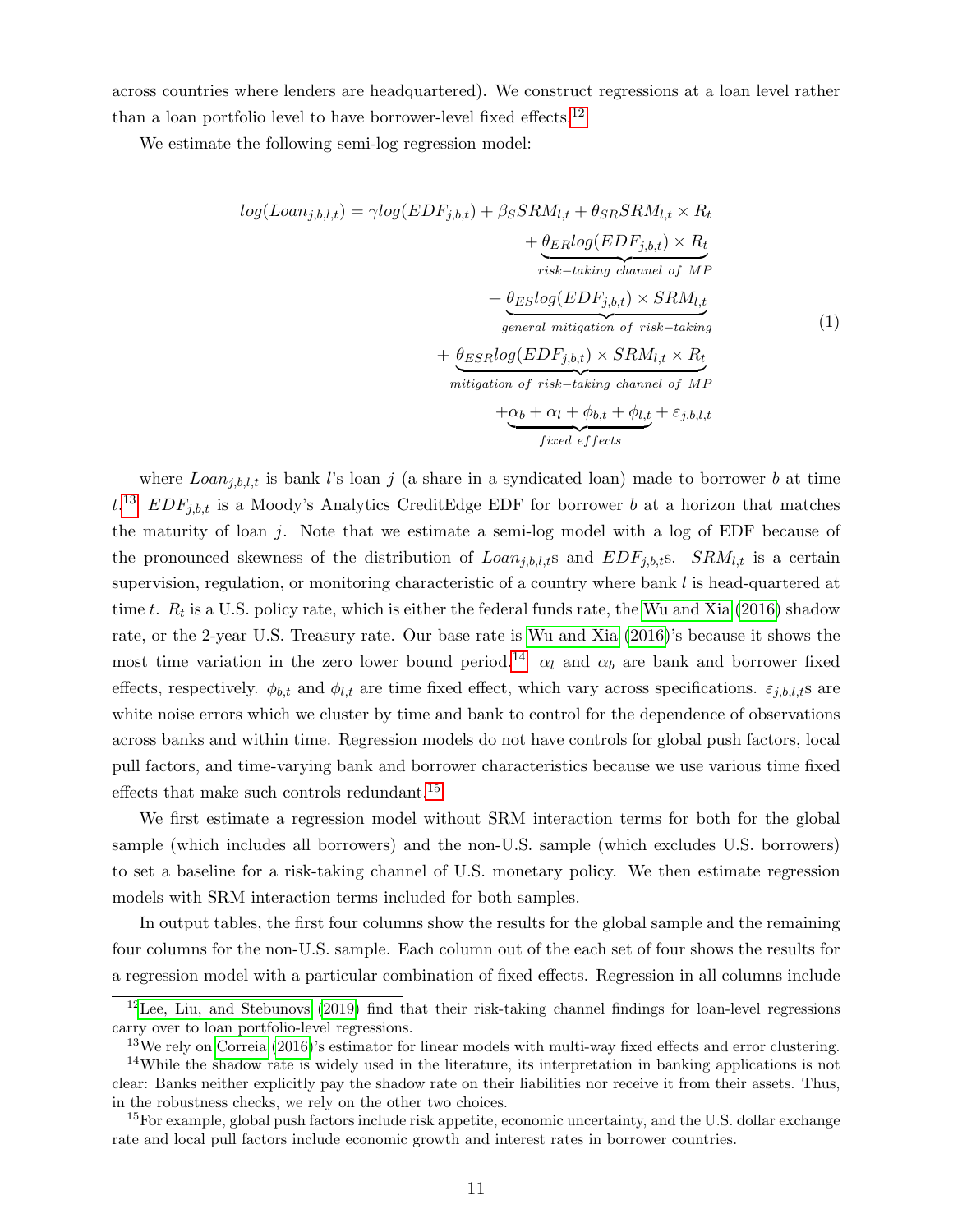bank fixed effects to control for latent constant characteristics of each bank. These effects likely do a fine job in regressions that cover shorter periods of calm, similar years but not in regressions that cover longer, eventful periods. Regressions in all columns also include borrower fixed effects to control for latent constant characteristics of each borrower. Some borrowers may borrow only one syndicated loan over a sample period. However, their loans will appear in the dataset multiple times because multiple banks in a syndicate lend to them. Therefore, the fixed effects for these borrowers essentially control for their characteristics and loan demand around loan originations. Then, for a given borrower, variation in SRM characteristics of lenders explains the remaining variation. In columns 1 and 5, we include bank-country and borrower-country time fixed effects. In columns 2 and 6, we include individual bank time fixed effects and borrower-country time fixed effects. In columns 3 and 7, we retain individual bank time fixed effects but replace borrowercountry time fixed effects with borrower-industry time fixed effects. We assign borrowers to one of 38 Fama-French's industry classifications based on borrower four-digit SIC codes. Finally, in our most stringent specification in columns 4 and 8, we retain individual bank time fixed effects but replace borrower-industry time fixed effects with individual borrower time fixed effects. Going from the base specification to the most stringent one, some regressors drop out and the number of observations shrinks by about a half.

To connect the hypotheses with the literature, we note that the hypotheses about general mitigation of risk-taking follow from the strand on the effectiveness of micro tools and other mechanisms in reducing build-ups in ex ante credit risk. For example, [Delis and Staikouras](#page-24-1) [\(2011\)](#page-24-1) find that effective supervision and market discipline requirements are important and complementary mechanisms in reducing bank fragility; and that, in contrast, capital requirements prove to be rather futile in controlling bank risk, even when supplemented with a higher volume of on-site audits and sanctions. While some papers are not exactly on the effectiveness of activities restrictions per se, they still hint at activities restrictions that may stem general risk-taking. For example, [DeYoung and Torna](#page-24-13) [\(2013\)](#page-24-13) test whether reliance on income from nontraditional banking activities contributed to the failures of hundreds of U.S. commercial banks during the financial crisis. Their estimates indicate that the probability of distressed bank failure declined with pure fee-based nontraditional activities such as securities brokerage and insurance sales, but increased with asset-based nontraditional activities such as venture capital, investment banking, and asset securitization. They also find that banks that engaged in risky nontraditional activities also tended to take risk in their traditional lines of business. In turn, [Beltratti and Stulz](#page-24-14) [\(2012\)](#page-24-14) evaluate the importance of factors that have been put forth as having contributed to the poor (stock returns) performance of banks during the GFC. Among other things, they find that differences in banking regulations across countries are generally uncorrelated with the performance of banks during the crisis, except that large banks from countries with more restrictions on bank activities performed better and decreased lending less. As for the recent euro-area experience, [Haselmann, Singla, and Vig](#page-24-7) [\(2019\)](#page-24-7) show that banks under the single supervisory mechanism report higher risk weights, higher probability of default, and lower collateral to loan ratios for exposures to the same firms than banks under lenient national supervision. This differential regulatory treatment results in higher capital charges for banks under the single supervisory mechanism, which activities ultimately curtails their holdings of risky assets.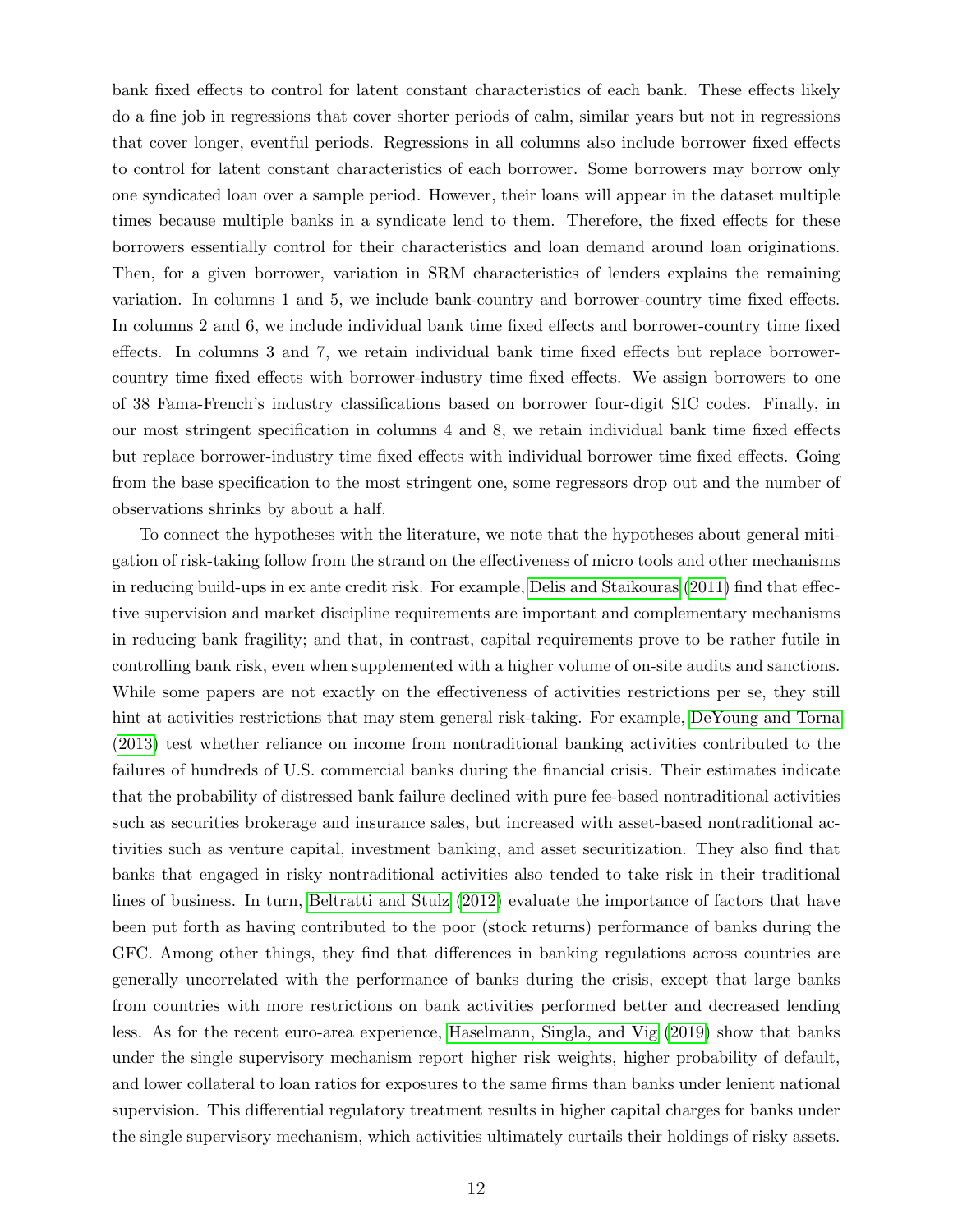The literature on the effectiveness of SRM characteristics in mitigating a (global) risk-taking channel of monetary policy appears to be more limited and but does offer a few clues. [Altavilla,](#page-23-0) [Boucinha, Peydro, and Smets](#page-23-0) [\(2019\)](#page-23-0) finds that stricter official supervision, vaguely defined, may help under certain economic conditions. [Lee, Liu, and Stebunovs](#page-25-6) [\(2019\)](#page-25-6) find that risk-taking of U.S. banks to changes in U.S. interest rates is less sensitive than that of non-U.S. banks and that of nonbanks. They speculate that one of the reasons is that U.S. banks are subject to stricter supervision and regulation than banks in other countries or nonbanks in general. And speaking of stricter regulation, it is possible that stricter capital regulation amplifies rather than mitigates a risk-taking channel of monetary policy. For example, consider that [Dell'Ariccia, Laeven, and Suarez](#page-24-0) [\(2017\)](#page-24-0) and [Lee, Liu, and Stebunovs](#page-25-6) [\(2019\)](#page-25-6) find that risk-taking in response to lower U.S. interest rates was more prominent for banks with relatively high capital. However, capital regulation may have no effect at all. For example, [Maddaloni and Peydro](#page-25-2) [\(2011\)](#page-25-2)'s survey-based work shows that capital regulation is not an effective mitigant of risk-taking in corporate lending.

Across the specifications, we identify the effects of interest through interactions terms and focus on the same three regression coefficients. The first coefficient—that on the interaction of  $log(EDF)$ and a U.S. policy rate—captures a risk-taking channel of U.S. monetary policy. Based on the finding in the literature, we hypothesize a negative coefficient: Lenders lend more to more risky borrowers in response to a policy easing. To set a baseline for this coefficient, we estimate a version of model [1](#page-11-4) which omits supervision, regulation, or monitoring interaction terms. The hypothesized signs of the remaining coefficients of interest appear in table [4.](#page-33-0) The second coefficient—that on the interaction of log(EDF) and a regulation, supervision, or monitoring characteristic—informs about general mitigation of risk through stricter supervision, regulation, or monitoring. We generally hypothesize a negative coefficient as well: Lenders that face more scrutiny or stricter regulation lend in general less to more risky borrowers. However, as we noted earlier, certain activities restrictions may amplify rather than mitigate risk-taking. Finally, the third coefficient— that on the triple interaction of log(EDF), a supervision, regulation, or monitoring characteristic, and a U.S. policy rate—captures mitigation of a risk-taking channel of U.S. monetary policy through supervision, regulation, or monitoring. We generally hypothesize a positive coefficient: Lenders that face more scrutiny or stricter regulation lend less to more risky borrowers in response to a policy easing. However, as we brought up earlier, stricter capital regulation may amplify rather than mitigate a risk-taking channel of monetary policy.

<span id="page-13-0"></span>To gauge the overall effects of U.S. policy rates and supervision, regulation, or monitoring on risk-taking, we construct two measures. The first measure is a marginal effect of one standard deviation change in a U.S. policy rate,  $stand.dev_R$ , conditional on certain thresholds of borrower credit risk,  $log(EDF)$ , and of supervision, regulation, or monitoring,  $\overline{SRM}$ . Note that the marginal effect also depends on a reference point of the explained variable, Loan, because model [\(1\)](#page-11-4) is a semi-log model for a U.S. policy rate. The formula for the marginal effect (in basis points) then is:

$$
\Delta Loan = 100 \times \overline{Loan}
$$

$$
\times (\theta_{ER} + \theta_{ESR} \times \overline{SRM}) \times \log(\overline{EDF})
$$

$$
\times stand. dev. R.
$$

$$
(2)
$$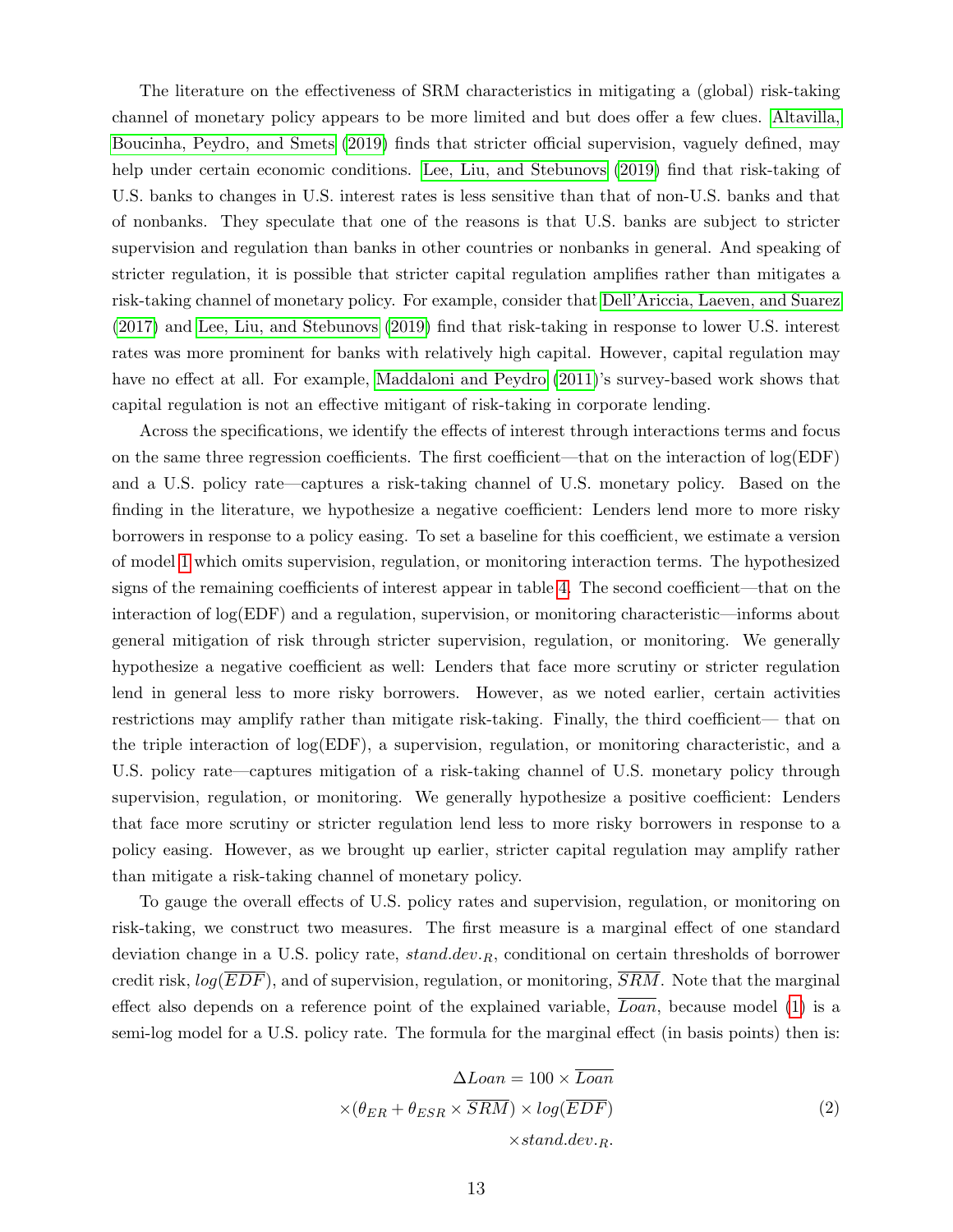In light of the hypotheses and the data characteristics, the effects of a policy rate change may be very different across thresholds. For safer borrowers or/and for more scrutinized banks, the effect may be small, and, for risky borrowers or/and less scrutinized banks, it may be substantial. The second measure is a change in the first measure conditional on a change in supervision, regulation, or monitoring:

$$
\Delta(\Delta Loan) = \Delta Loan \mid \overline{SRM}_0 - \Delta Loan \mid \overline{SRM}_1. \tag{3}
$$

<span id="page-14-0"></span>This latter measure helps to evaluate the potential economic significance of an increase in bank scrutiny  $(\overline{SRM}_1 > \overline{SRM}_0)$ .

We consider simultaneous effectiveness of select characteristics in mitigating a global riskchannel of U.S. monetary policy. In such "horse race" regressions, we include two characteristics at a time to identify the characteristics that have most robust or complementary effects. Because of not all SRM characteristics are available for all countries for all years and because of space constraints, we examine only the characteristics that have the most robust effects across the samples in individual characteristic regressions.

## 4 Estimation results

In this section, we present the estimation results. Table [2](#page-31-0) lists the countries of banks and borrowers that appear in the global and non-U.S. borrower samples. Loans made by U.S. banks and loans made to U.S. borrowers represent significant shares of the global sample. Loans made by Asian banks and loans made to borrowers in emerging market economies represent significant shares of the non-U.S. borrower sample. Table [3](#page-32-0) provides descriptive statistics for the samples that include and excluded U.S borrowers.

In all regressions, the coefficients that capture a risk-taking channel of U.S. monetary policy are negative and statistically and economically significant ( $\theta_{ER}$  < 0 and statistically significant at a 5 percent or lower level; banks do lend more to more risky borrowers in response to a policy easing). Thus, we confirm a well-established result (for example, [Dell'Ariccia, Laeven, and Suarez](#page-24-0) [\(2017\)](#page-24-0), [Aramonte, Lee, and Stebunovs](#page-24-5) [\(2019\)](#page-24-5), and [Lee, Liu, and Stebunovs](#page-25-6) [\(2019\)](#page-25-6)), but in a very different regression setting. As we mentioned earlier, the literature typically puts credit risk measures on the left, whereas we put loan amounts (similar to [Altavilla, Boucinha, Peydro, and Smets](#page-23-0) [\(2019\)](#page-23-0)).

Across the regressions, the coefficients that capture general mitigation of risk-taking are negative and generally statistically and economically significant ( $\theta_{ES} < 0$ ; banks that face more scrutiny do lend in general less to more risky borrowers). Again, we get similar results to those in the literature on general mitigation of risk through stricter supervision and monitoring (for example, [Delis and](#page-24-1) [Staikouras](#page-24-1) [\(2011\)](#page-24-1) who use a different regression setup).

We pay particular attention to the coefficients that capture mitigation of a risk-taking channel of U.S. monetary policy ( $\theta_{SRM} > 0$ ; banks that face more scrutiny do lend less to more risky borrowers in response to a policy easing). For those, we provide a summary of the estimation results in table [4,](#page-33-0) which highlights the signs of the coefficients that are statistically significant in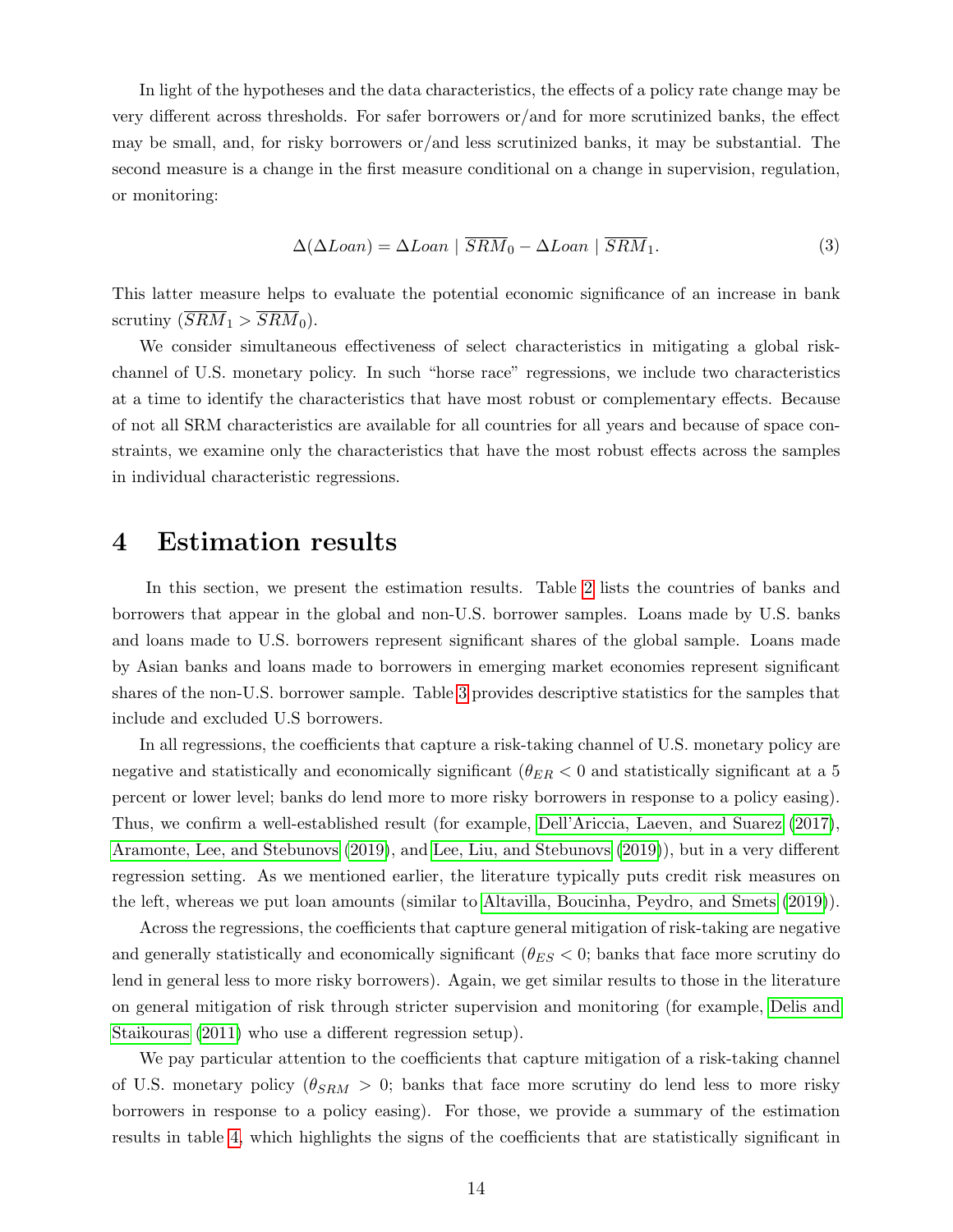at least 2 out of 4 specifications. The coefficients on characteristics in bold are also statistically significant in regressions estimated over the 1995-2008 period. Out of 18 SRM characteristics that we consider, only 10 have statistically significant effects on a risk-taking channel of monetary policy over the 1995-2014 period. All but one of the 10 characteristics have mitigating effects on the channel. The standout is supervisory forbearance power which amplifies, rather than mitigates, a risk-taking channel of U.S. monetary policy. Only 4 of the 10 have statistically significant effects in the regressions estimated over the shorter sample from 1995 to 2008. They are prompt corrective power, declaring insolvency power, financial statement transparency, and accounting practices. The implementation of Basel III had some mitigating effect of a global risk-taking channel of U.S. monetary policy.

#### 4.1 Baseline: No SRM characteristics

To set a baseline, we study the effects of lower U.S. policy rates on amounts of risky lending regardless SRM characteristics. The estimation results are in table [5](#page-33-1) and the marginal effects in panel A of table [7.](#page-34-0) We document a remarkable robustness of the economically-significant risk-taking channel of U.S. monetary policy across the samples and regression controls. It is operational in the samples that include or exclude U.S. borrowers, include a lot of U.S. banks or a lot of European banks, and span a decade or two. It is statistically significant in the regressions with the strictest specifications that include bank and borrower time fixed effects.

#### 4.2 Official supervision

We show in tables [6,](#page-34-1) [8,](#page-35-0) and [9](#page-35-1) the results for 4 supervision power characteristics that have statistically significant effects on a risk-taking channel of monetary policy. Out of these 4 characteristics, prompt corrective power stands out: It has strong mitigating effects in both longer and shorter samples. We show marginal effects of a lower federal funds rate on originations of ex ante risky loans conditional on a given level of supervisory power and changes in marginal effects conditional on changes in a level of supervisory power in table [7.](#page-34-0) (The table shows that raising the stringency of prompt corrective power from the sample median to the level of "best practice" of 6 substantially reduces risk-taking.)

In light of the hypotheses and the data characteristics, the effects of a policy rate change may be very different across thresholds. For safer borrowers or/and for more scrutinized banks, the effect may be small, and, for risky borrowers or/and less scrutinized banks, it may be substantial. The second measure is a change in the first measure conditional on a change in supervision, regulation, or monitoring: equation [3.](#page-14-0) We base the calculations on the estimation results in column (8) of table [6.](#page-34-1) We assume a one standard deviation decrease in the federal funds rate and an increase in the prompt corrective power characteristic from its median to the 75th percentile. The change in the marginal effect is about 20 percent of the marginal effect, no matter the EDF threshold.

Prompt corrective power is likely a significant mitingant because it allows supervisors identify issues more easily and respond to these issues quickly. To illustrate this point, we reproduce some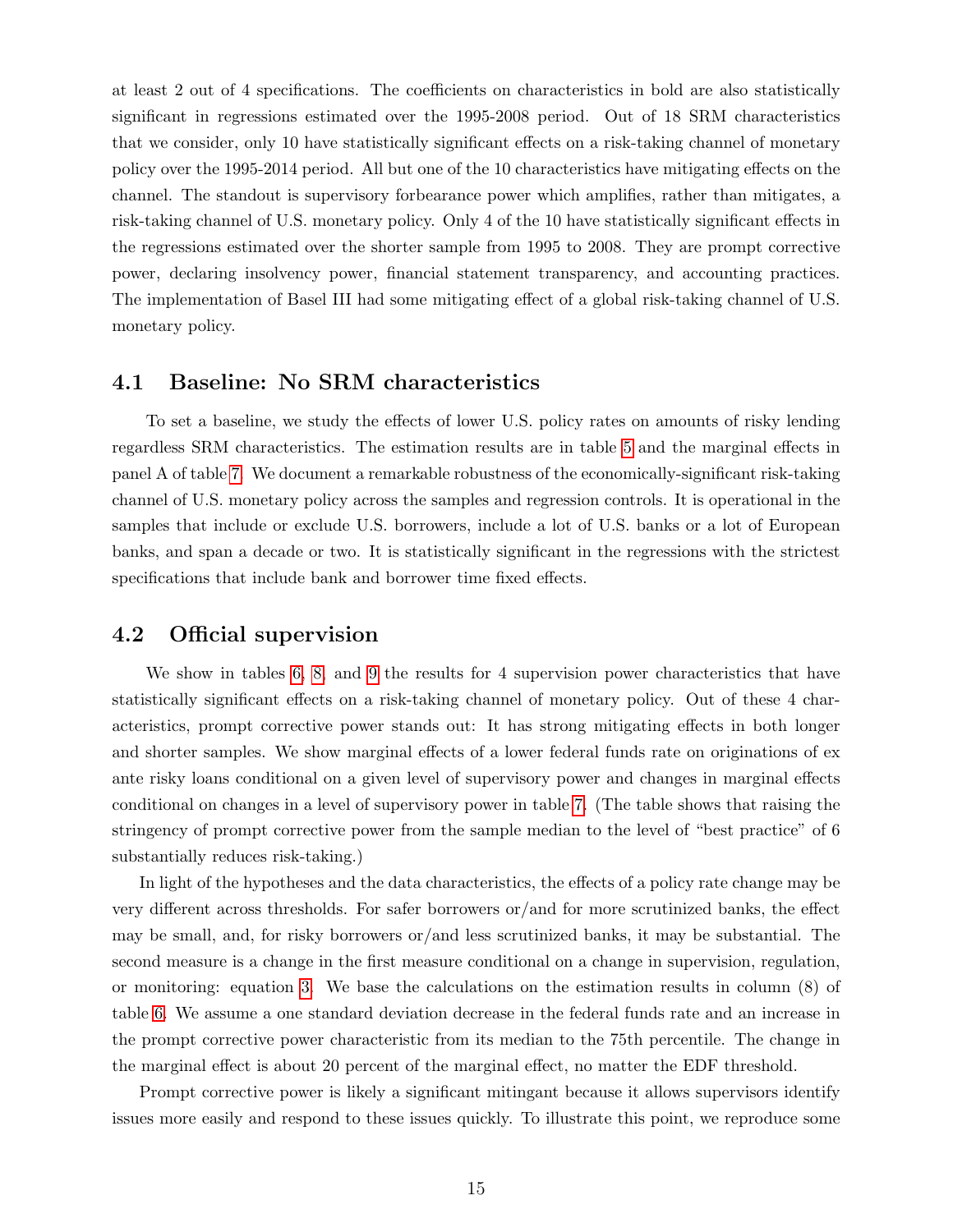of the questions that [Barth, Caprio, and Levine](#page-24-3) [\(2013\)](#page-24-3) use to construct their index for this particular characteristic for 2011: Does the supervisory agency operate an early intervention framework that forces automatic action when certain regulatory triggers/thresholds are breached? Does the supervisory authority have the following enforcement powers: Cease and desist-type orders for imprudent bank practices; require a bank to meet supervisory capital and liquidity requirements that are stricter than the legal or regulatory minimum; require bank to enhance governance, internal controls and risk management systems; require bank to apply specific provisioning and/or write-off policies; restrict or place conditions on the types of business conducted by bank; withdraw the bank's license; require banks to reduce/restructure their operations and adjust their risk profile; suspend or remove bank directors; suspend or remove managers; require commitment/action from controlling shareholder(s) to support the bank with new equity; require banks to constitute provisions to cover actual or potential losses; require banks to reduce or suspend dividends to shareholders; require banks to reduce or suspend bonuses and other remuneration to bank directors and managers. We list [Barth, Caprio, and Levine](#page-24-3) [\(2013\)](#page-24-3)s' all finely-defined prompt corrective powers in table [15](#page-38-0) and explore the effectiveness of each them in a later section.

Not all supervision powers have mitigating effects on a risk-taking channel of monetary policy. We find that supervisory forbearance discretion amplifies, rather than mitigates, a risk-taking channel (see table [9\)](#page-35-1). This finding is period specific though.

#### 4.3 Activities restrictions and capital regulation

We show in the appendix the results for activities restrictions characteristics—real estate activities and securities activities—that have statistically significant effects on a risk-taking channel of monetary policy over the longer sample period (tables [A3](#page-43-0) to [A4\)](#page-43-1). The results for the two activities restrictions are sample period specific: They do hold for the longer period but not for the pre-crisis period which suggests that the tightening of such activities in response to the financial crises amid the tightening of more general banking regulation may explain the findings. In short, it appears that while activities restrictions may be helpful, there are some reasons to discount their effectiveness. Insurance activities restrictions appear to have statistically significant effect in either the pre-crisis or longer samples.

Capital regulation is not than of those characteristics with statistically significant effects (see table [A5](#page-44-0) in the appendix). On the one hand, it may be that banks originate risky loans and sell them quickly before reporting dates (quarter- and year-ends) to window dress, therefore, capital constraints may not be binding and capital regulation may have little effect on risk-taking. In a way, this finding may point at preponderance of capital regulation arbitrage. On the other hand, some papers on a risk-taking channel of U.S. monetary policy do find that the low levels of capitalization weigh on risk-taking. For example, [Dell'Ariccia, Laeven, and Suarez](#page-24-0) [\(2017\)](#page-24-0) find that ex ante risk-taking by U.S. banks (measured by the risk rating of new loans) in originations of small, domestic, non-syndicated business loans is negatively associated with increases in short-term U.S. interest rates was less pronounced for banks with relatively low capital. In a more closely related study, [Lee, Liu, and Stebunovs](#page-25-6) [\(2019\)](#page-25-6) find that risk-taking behavior was less prominent for banks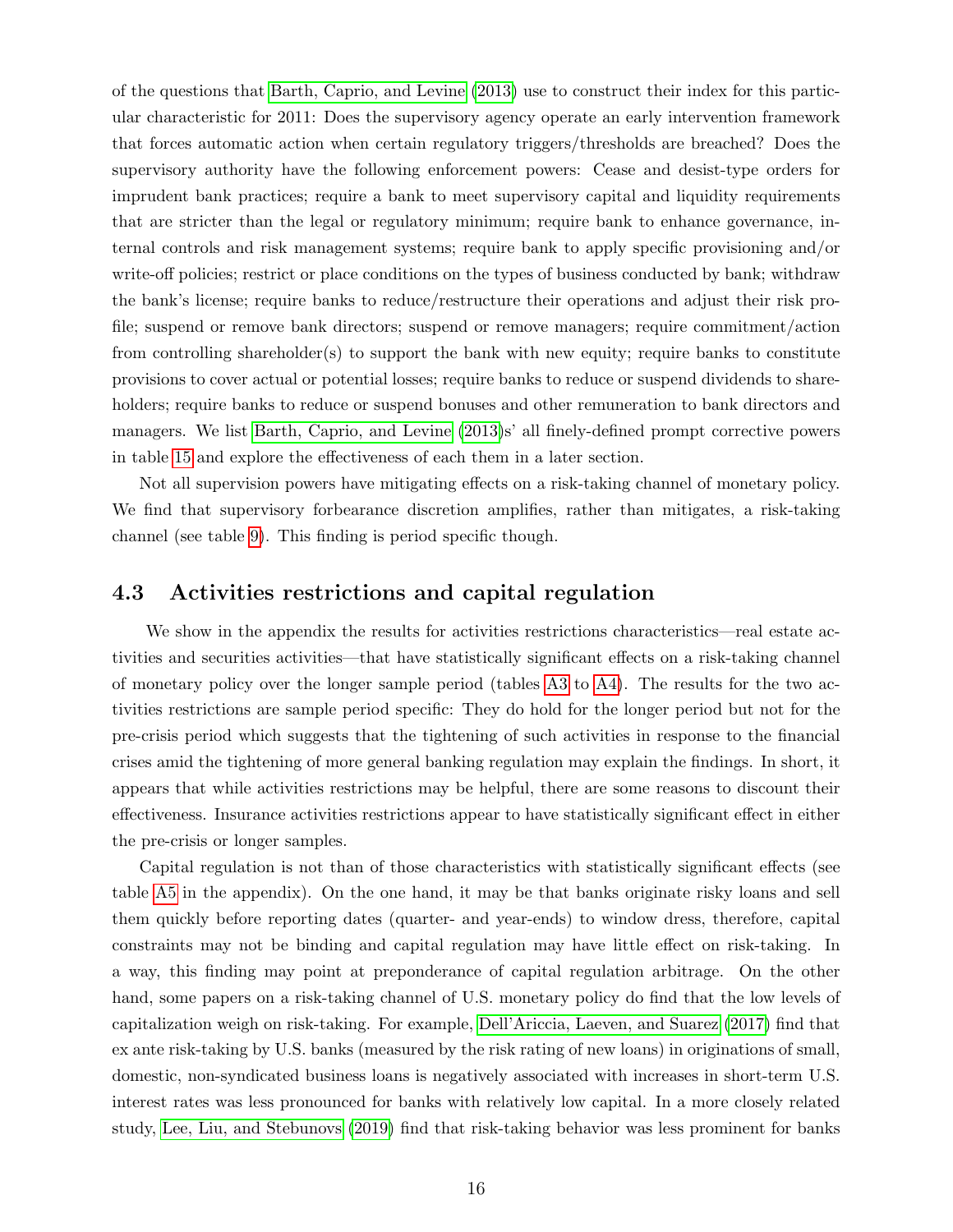with relatively low capital risk-taking in response to longer-term U.S. interest rates in the global syndicated term loan market. They suggest that, given the overall environment, including tightened supervisory scrutiny, banks with relative low capital were more likely in the post-crisis period to preserve their capital rather than gamble for resurrection. We can think of a reason behind the differences in the findings: Stricter capital regulation does not necessarily translate into higher bank capital ratios. Indeed, we cannot document a positive correlation between [Barth, Caprio,](#page-24-3) [and Levine](#page-24-3) [\(2013\)](#page-24-3)'s capital regulation characteristics and bank system-level capital ratios across countries (see figure [4\)](#page-29-0). [Barth, Caprio, and Levine](#page-24-3) [\(2013\)](#page-24-3)'s questions on capital regulation are about characteristics of capital regulation regimes rather than about the levels of regulatory capital ratio minimums. For example, the 2011 survey questions ask which regulatory capital adequacy regimes was applicable (Basel I, Basel II, leverage ratio) by bank type; which risks were covered by the regulatory minimum capital requirements (Credit risk, Operational risk, Market risk); which items were deductible from regulatory capital (Goodwill, Deferred tax assets, Intangibles, Unrealized losses in fair valued exposures); and so on.

Switching to another form of capital regulation, the implementation of Basel III may have some mitigating effects on a risk-taking channel of U.S. monetary policy. As table [A6](#page-44-1) shows, in the sample that includes U.S. borrowers, the implementation mitigates the channel in 2 out of 4 regressions (the ones with the strongest controls for unobserved time fixed effects on both bank and borrower sides). One sample country has begun implementing Basel III in 2012, with the others following in 2013 (for example, Japan and Taiwan) and 2014 (the United States). Out of over 8000 observations in column 1, nearly 1300 are in Basel III regimes across the countries. Out of these 1300, U.S. banks account for nearly 300, Taiwanese banks for nearly 280, and Japanese banks for nearly 200. Therefore, one may attribute the mitigating effect to observations for U.S. banks, which have a large weight in the sample and which may engage less in risk-taking for other reasons, for example, because of more stringent supervision. To address this possibility, we run regressions with Basel III and prompt corrective power characteristics included and show that Basel III still has some mitigating effect, see table [A10](#page-46-0) in the appendix.<sup>[16](#page-17-0)</sup> We note that there is more to Basel II than stricter capital requirements. Therefore, one may argue that the implementation of Basel III is not a clean measure of a tightening of capital requirements.

#### 4.4 Private monitoring and external governance

We show in tables [10](#page-36-0) to [11](#page-36-1) the results for 2 private monitoring and external governance characteristics that have robust statistically significant effects on a risk-taking channel of monetary policy. These metrics—financial statement transparency and accounting practices—have statistically significant effects on risk-taking in both periods. The findings suggest that some forms of private monitoring—transparency of reporting, specifically—complement official supervision in mitigating a risk-taking channel of monetary policy. We discount the importance of bank accounting (the characteristic which, among other things, specifies showing unpaid interest in income statements) because it has no statistically significant effect in the short sample. (We less concerned about

<span id="page-17-0"></span><sup>&</sup>lt;sup>16</sup>We also check the robustness of the Basel III finding against declaring insolvency power, see the appendix.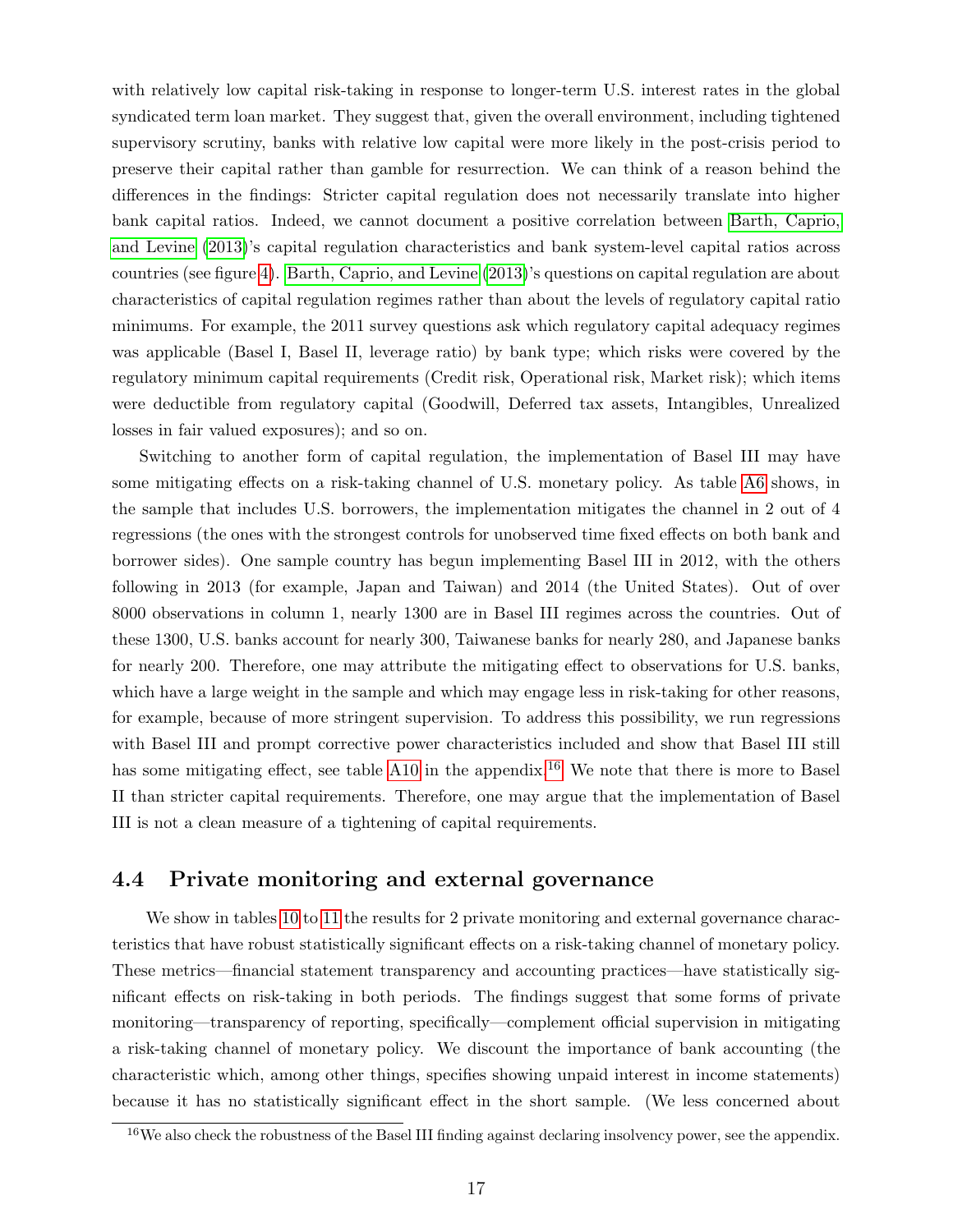this characteristic having a statistically significant effect only in the sample without U.S. borrowers. That sample is dominated by U.S. banks which had been subject to such bank accounting consistently throughout the sample period.)

## 5 Mitigants robustness and complementarity

We now consider simultaneous effectiveness of select characteristics in mitigating a global risk-channel of U.S. monetary policy. In the following "horse race" regressions, we include two characteristics at a time to identify the characteristics that have most robust or complementary effects. Because not all SRM characteristics are available for all countries for all years and because of space constraints, we examine only the characteristics that have the most robust effects across the samples in individual characteristic regressions, see table [4.](#page-33-0) These characteristics are two supervisory powers—prompt corrective power and declaring insolvency power—and two transparency characteristics—financial statement transparency and accounting practices.

We pay particular attention to the coefficients that capture mitigation of a risk-taking channel of U.S. monetary policy ( $\theta_{SRM} > 0$ ; banks that face more scrutiny do lend less to more risky borrowers in response to a policy easing). We show the results in tables [12](#page-37-0) to [14](#page-38-1) for the horse races regressions between prompt corrective power and other mitigants over the longer, 1995-2014 period and on those for the regressions over the shorter, 1995-2008 period in tables [A23](#page-54-0) to [A27](#page-56-0) in the appendix. The summary suggests that prompt corrective power dominates insolvency power (and complements some of the other mitigating characteristics).

This finding—that prompt corrective power, meaning early actions, is more effective than insolvency declaration power, meaning late actions—is not surprising. In a way, the former are going concern actions, meaning a given bank is viable but has been engaged in imprudent activities which supervisory action can address quickly, whereas the former are gone concern actions, meaning a given bank has done imprudent things in the past and has suffered so much that it is beyond repair and has to be resolved.

[Rezende and Wu](#page-25-14) [\(2013\)](#page-25-14) offer some clues on the effectiveness of prompt corrective power. They note that earlier research has found little evidence that banking supervision improves bank performance, possibly because supervision is endogenous to performance and then, for the United States, they estimate causal effects of supervision on performance using discontinuities in the minimum frequency of examinations imposed by regulation. They find that more frequent examinations increase profits and decrease loan losses and delinquencies. This is consistent with the hypothesis that regulators limit the risks that banks are exposed to and, consequently, limit their losses on risky assets.

Separately, we note that the results suggest that insolvency power and financial statement transparency complement prompt corrective power in mitigating a global risk-taking channel of U.S. monetary policy (the coefficients on the interaction terms of interest are simultaneously statistically significant for prompt corrective power and one of the other SRM characteristic). Based only on the global sample results, Basel III may have some complementarity with prompt corrective power and insolvency power (see tables [A10](#page-46-0) and [A11\)](#page-47-0).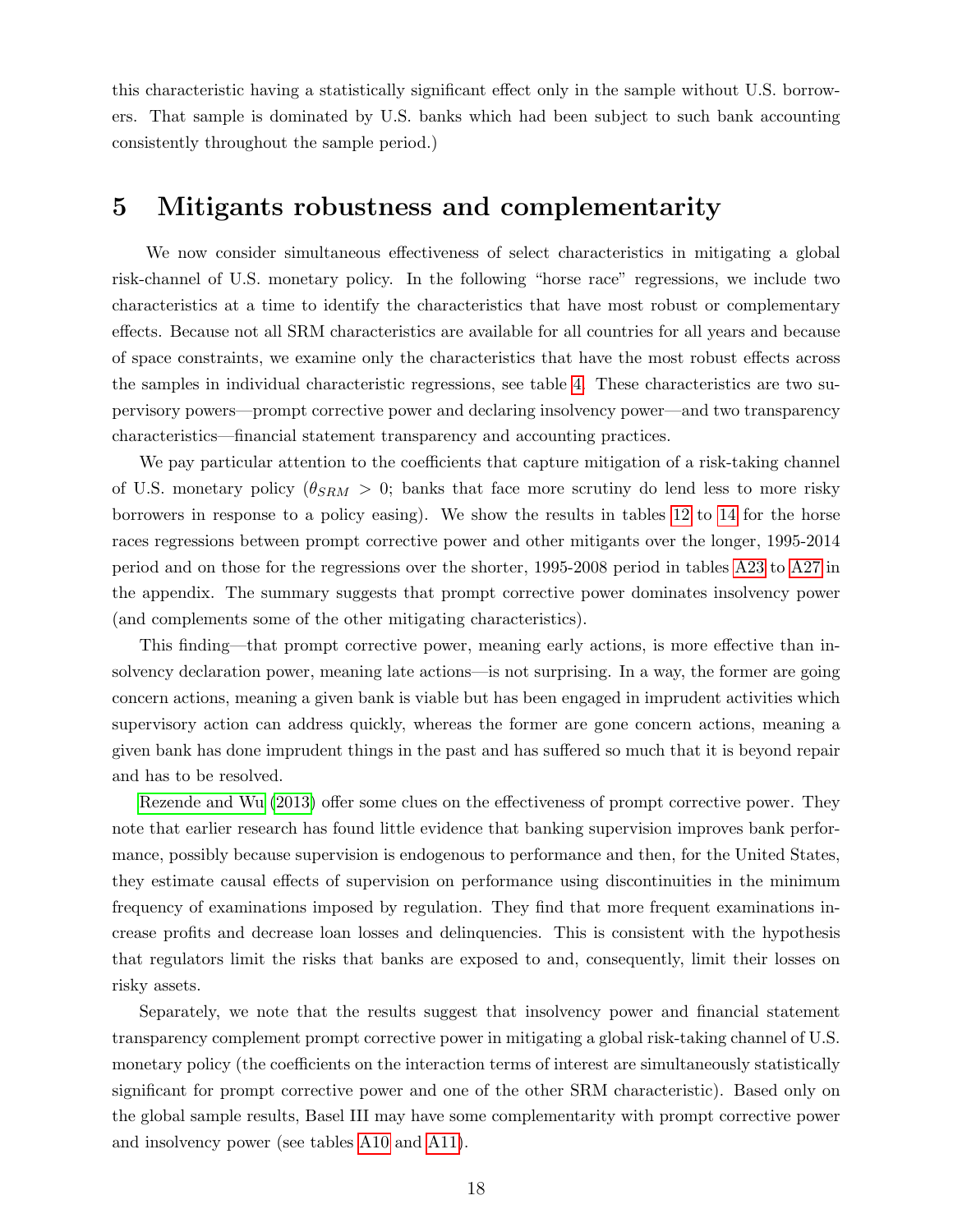In principle, official supervision and private monitoring and external governance provide alternative devices for controlling banks and government oversight can displace private efforts to evaluate and control banks [\(Flannery](#page-24-15) [\(1998\)](#page-24-15)). Our findings suggest a combination of government and private supervision that operates concurrently. [Flannery](#page-24-15) [\(1998\)](#page-24-15) observes the evidence that supports the proposition that market investors and analysts could reasonably provide a greater proportion of corporate governance services for large, traded U.S. financial firms. While higher reporting transparency improves private investors' abilities to assess the financial condition of banks, it still cannot substitute but can complement effective prompt corrective power.

## 6 Finely-defined prompt corrective powers

We study specific finely-defined prompt corrective powers that mitigate risk taking. [Barth,](#page-24-3) [Caprio, and Levine](#page-24-3) [\(2013\)](#page-24-3)'s index of prompt corrective power has 7 components that come out of detailed survey questions and that have, in a way, unequal weights. We summarize these components in table [15.](#page-38-0) If the first component is equal to zero then the overall index of prompt corrective power is zero, no matter the remaining components.

We reestimate regression models (equation [1\)](#page-11-4) with SRM replaced with one component of prompt corrective power at a time. We show the detailed results for components that have statistically significant mitigating effects in tables [16](#page-39-0) to [20.](#page-41-0) Out of the 7 components, only 5 have statistically significant mitigating effects. They are early automatic intervention authority, cease and desist order, suspension of dividends, suspension of bonuses, and suspension of management fees. The first 3 out of the 5 have such effects no matter the sample of borrowers. In short, the effectiveness of prompt corrective power boils down to, on the one hand, having early automatic interventions and authority to force cessation of imprudent bank activities, and, on the other hand, to having authority to preserve bank capital by suspending payouts to equity holders and bank managers. (We show the results for regressions estimated over the 1995-2008 period in Appendix [.](#page-51-0))

Our findings about the timing of formal enforcement actions echoes those of the banking supervision literature. For example, [Delis, Staikouras, and Tsoumas](#page-24-16) [\(2017\)](#page-24-16) find, albeit with some limitations, that the longer the actions are deferred relative to the deterioration of a bank's financial condition, the more limited their effect on the risk-based capital ratio. That is, [Delis, Staikouras,](#page-24-16) [and Tsoumas](#page-24-16) [\(2017\)](#page-24-16)'s results are consistent with the idea that an action deferral enables a bank to take more risks which ultimately reduce its financial soundness. As for our findings about the effectiveness of payout suspensions, the literature—for example, [Pugachev](#page-25-15) [\(2019\)](#page-25-15)—finds that, in the United States, enforcement actions that restrict payouts, but not other enforcement actions, elicit negative abnormal returns in their aftermath. Moreover, [Pugachev](#page-25-15) [\(2019\)](#page-25-15)'s results on the cross-section of abnormal returns suggest that risk-shifting from equity holders, in particular, inside owners, towards other claimants, rather than agency cost-reduction, drives payouts and supports the value of bank equity.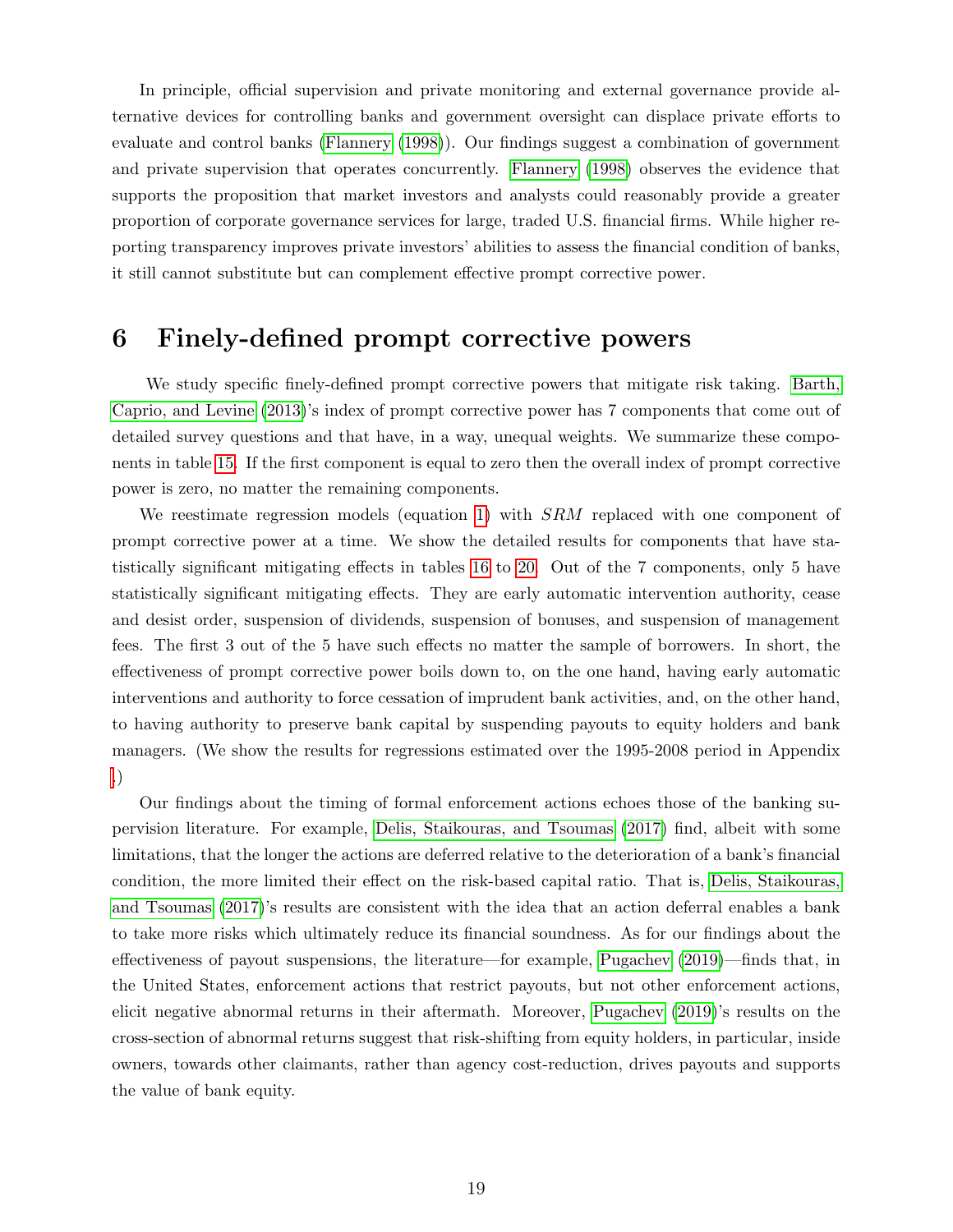# 7 "Revolving door of risk" and a nonbank risk-taking channel of monetary policy

We are aware of the possibility that stricter supervision of banks may open the proverbial door for shadow banks to take over from banks originations of riskier loans, leaving overall originations of such loans unaffected. For example, [Kim, Plosser, and Santos](#page-25-5) [\(2018\)](#page-25-5) find that the 2013-14 U.S. interagency guidance on leveraged lending (a novel but temporary U.S. macroprudential tool) triggered a migration of leveraged lending from large, closely supervised banks to nonbanks. They question the effectiveness of macroprudential regulations in reducing the risk that risky loans pose for the stability of the financial system. The statistics in [Kim, Plosser, and Santos](#page-25-5) [\(2018\)](#page-25-5), however, suggest that the potential leakages are modest. While banks account for most of the leveraged lending, nonbank lenders have been increasing their presence in the U.S. market. The number of leveraged loans they extend prior to the guidance is only 7.4 percent of the number extended by banks. In the period after the clarification to the guidance, that percentage rises to 10.9 percent. The increase is larger in terms of the volume of loans as it increases from 4.3 percent to 8.3 percent.

While shadow banks' participation in loan originations in our data is similarly limited, we, nevertheless, check whether stricter bank supervision boosts loan originations by shadow banks. Specifically, we modify model [1](#page-11-4) to identify the effects of stricter supervision of agent and arranger banks on shadow bank participation in originations of risky loans. Because the same shadow banks appear in the data only sporadically, we cannot have elaborate controls for such lenders. Consequently, we aggregate the data and, for a given syndicate, focus on an overall shares of shadow banks rather than on individual shares of shadow banks.

We estimate the following linear regression models:

$$
NBS_{j,b,t} = \gamma log(EDF_{j,b,t}) + \beta_S \overline{SRM}_{j,t} + \eta_{SR} \overline{SRM}_{j,t} \times R_t + \underbrace{\eta_{ER} log(EDF_{j,b,t}) \times R_t}_{risk - taking channel of MP} + \underbrace{\eta_{ES} log(EDF_{j,b,t}) \times \overline{SRM}_{j,t}}_{general amplification of risk - taking} + \underbrace{\eta_{ES} log(EDF_{j,b,t}) \times \overline{SRM}_{j,t} \times R_t}_{amplification of risk - taking channel of MP} \times \underbrace{\alpha_b + \phi_{b,t}}_{fixed effects} + \varepsilon_{j,b,t}
$$
(4)

where  $NBS_{j,b,t}$  is an overall share (in percent) of shadow banks in syndicate j made to borrower b at time t. Note that in contrast to model [1,](#page-11-4) we estimate linear models because the right hand side variable is often zero. In addition, we switch from loan share defined in U.S. dollars to those defined in percent because we do not include borrower fixed effects, which in part control for loan sizes, to boost the degrees of freedom. As earlier,  $EDF_{j,b,t}$  is an EDF at a horizon that matches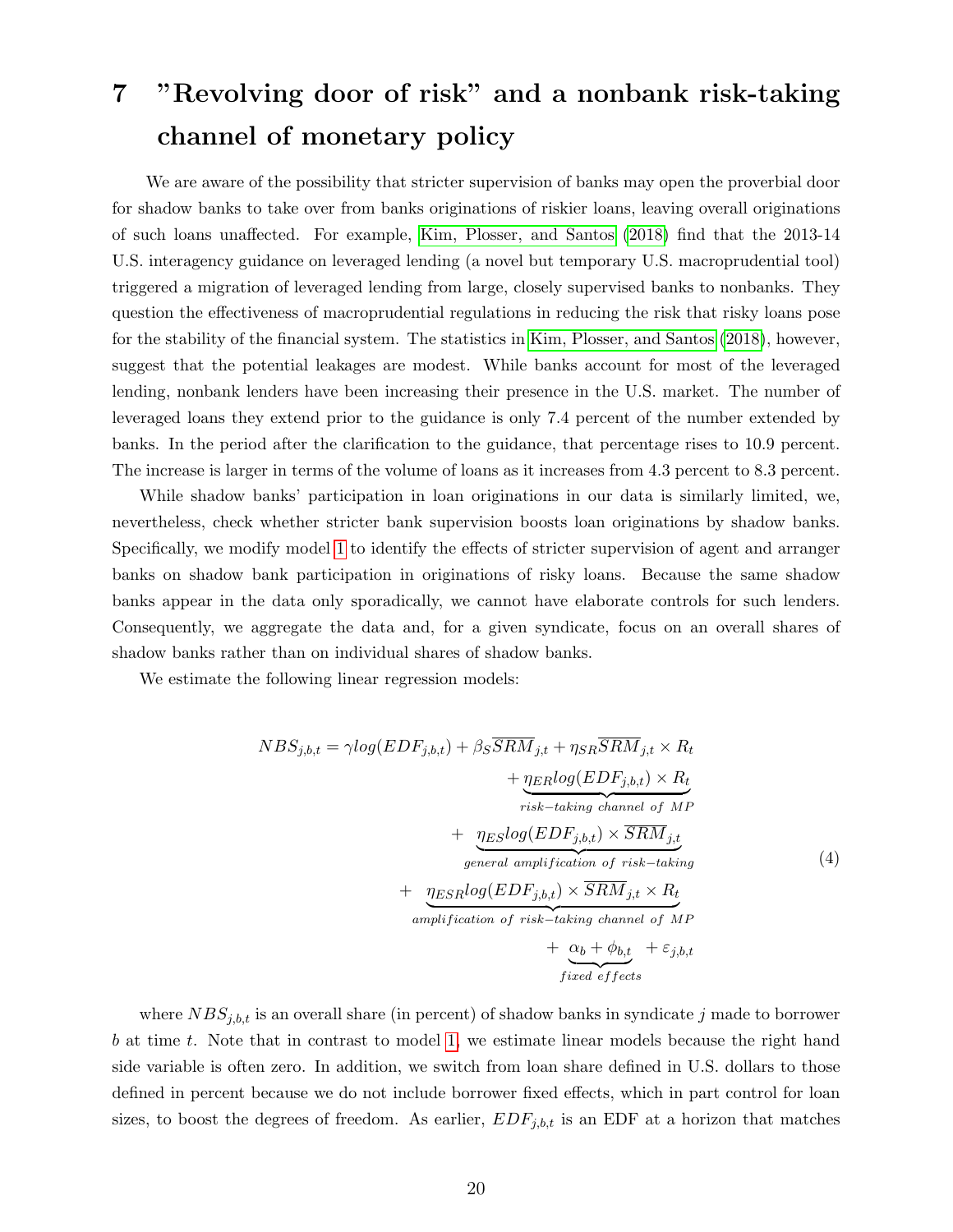the maturity of syndicate j.  $\overline{SRM}_{j,t}$  is weighted average of a certain supervision, regulation, or monitoring characteristic of a country where agent and arranger banks of syndicate  $j$  are headquartered at time t. As earlier,  $R_t$  is a U.S. policy rate, which is either the federal funds rate, the Wu-Xia shadow rate, or the 2-year U.S. Treasury rate.  $\alpha_b$  is a borrower country and industry fixed effect rather than individual borrower fixed effect.<sup>[17](#page-21-0)</sup>  $\phi_{b,t}$  is a time fixed effect, which varies across specifications (simple time fixed effect, borrower-country time fixed effect, or borrower-industry time fixed effect). These time fixed effects wash out  $R_t$ .  $\varepsilon_{j,b,t}$ s are white noise errors which we cluster by time. We estimate these models on the same sample as we use in the earlier regressions. We rely on Refinitiv Loan Pricing Corporation (LPC) DealScan's classification of lenders to identify shadow banks in loan syndicates.

Across the specifications, we identify the effects of interest mostly through interaction terms and focus on the same regression coefficients:  $\beta_S$  and most of the  $\eta$ s. Based on the finding in the literature, we hypothesize positive coefficients  $\beta_S$  and  $\eta_{ES}$ : Shadow banks take up a larger share in a syndicate when banks in that syndicate face more scrutiny, particularly if the syndicate is risky ("revolving door of risk"). Consequently, we label the interaction term  $\eta_{ES}log(EDF_{j,b,t}) \times SRM_{j,t}$ as "general amplification of risk-taking". Next, we hypothesize a negative coefficient  $\eta_{ER}$ : Shadow banks take up larger shares in syndicates made to more risky borrowers in response to a policy easing.<sup>[18](#page-21-1)</sup> We label the interaction term  $\eta_{ER}log(EDF_{i,b,t}) \times R_t$  "risk-taking channel of monetary policy". Finally, we hypothesize a negative coefficient  $\eta_{ESR}$ : Shadows banks take up a larger share in a syndicate made to more risky borrowers in response to a policy easing when banks in that syndicate face more scrutiny. We label the interaction term  $\eta_{ESR}log(EDF_{j,b,t}) \times \overline{SRM}_{j,t} \times R_t$ "amplification of risk-taking channel of MP".

Before turning to the estimation results, we reiterate that the descriptive statistics suggest that shadow banks tend to take small shares in syndicates at origination (bottom panel in [3\)](#page-32-0), as in [Kim, Plosser, and Santos](#page-25-5) [\(2018\)](#page-25-5)'s sample. Shadow banks participate in origination of only a small portion of loans (the median of loan shares of nonbanks is 0 percent). Shadow banks' participation in loan originations is a new phenomenon, so most of loans with non-zero nonbank shares were in the later sample years.

We show the estimation results in table [21](#page-41-1) for prompt corrective power. We do find evidence of the "revolving door of risk": Shadow banks take up a larger share in a syndicate when banks in that loan syndicate face more scrutiny, particularly if the loan syndicate is risky. We also find evidence of a nonbank risk-taking channel of monetary policy that is amplified when banks face more scrutiny. We note yet again that economic significance of these findings is small because shadow banks' participation in loan originations is very limited.

<span id="page-21-1"></span><span id="page-21-0"></span><sup>&</sup>lt;sup>17</sup>Inclusion of individual borrower fixed effects would have more than halved the number of observations. <sup>18</sup>The coefficient  $\eta_{SR}$  may be negative as well.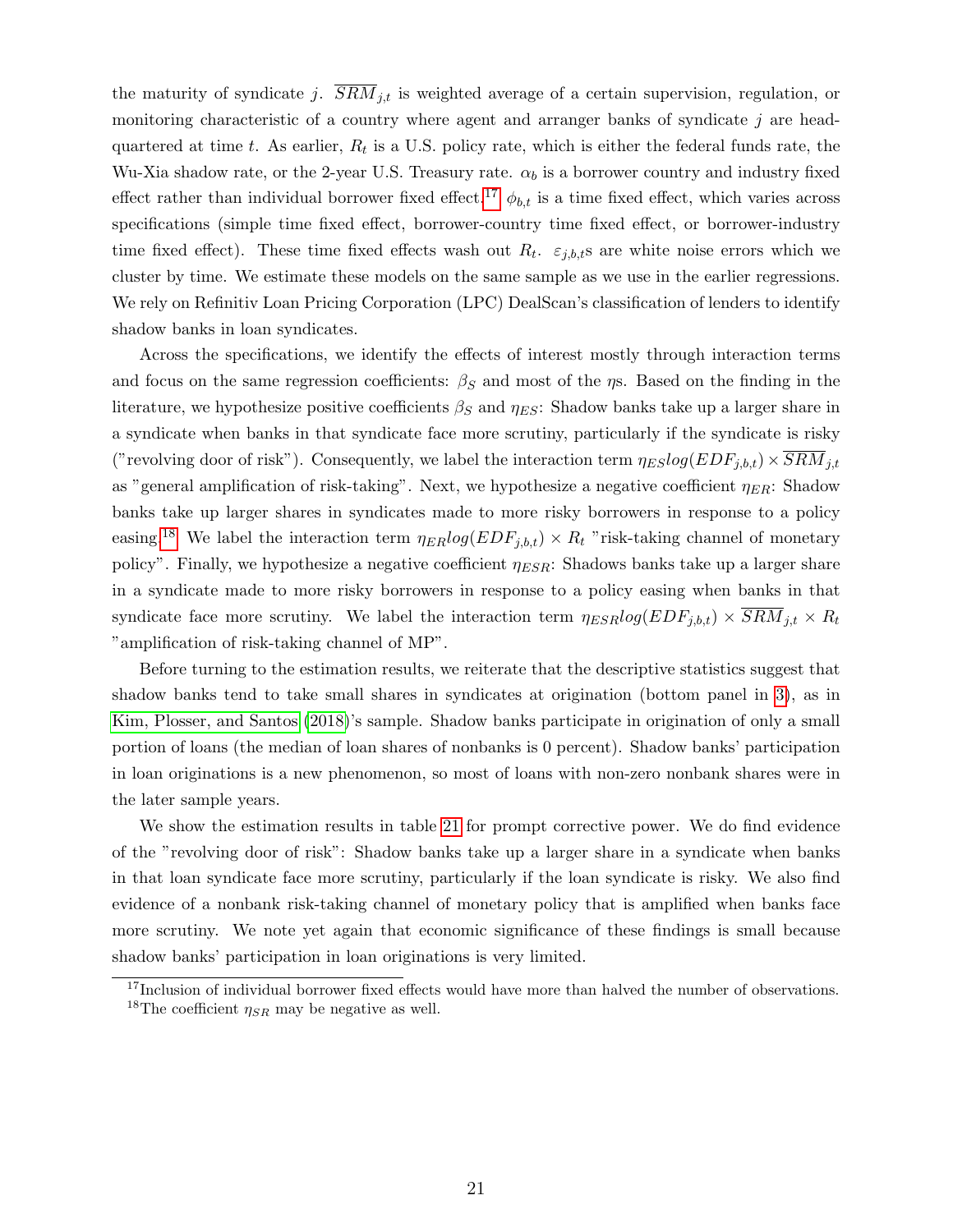## 8 Checks and caveats

We check whether the findings are robust to alternative U.S. policy rates. First, we reestimate regression models [1](#page-11-4) with U.S. monetary policy captured by the 2-year U.S. Treasury yield, which reflects not only the spot federal funds rate of U.S. monetary policy but also a market-expected path of the federal funds rates (that is, funding costs) over the next two years. In some sense, because financial intermediaries in general and banks in particular act upon the expectations of U.S. monetary policy, the 2-year U.S. Treasury yield is a more comprehensive and relevant measure.<sup>[19](#page-22-0)</sup> The limitation of the yield is greater than that of the federal funds rate but still limited time variation in the zero lower bound period (see figure [2\)](#page-27-0). Second, we reestimate the regressions with U.S. monetary policy captured by the federal funds, including the zero lower bound period. Third, we also address any lingering concerns about the endogeneity of the federal funds rate and ex ante credit risk: We reestimate the regression models with a first lag of the federal funds rate. The key results (on prompt corrective power and other characteristics) generally hold up.

We also check the robustness of the estimation results to the assignment of [Barth, Caprio,](#page-24-3) [and Levine](#page-24-3) [\(2013\)](#page-24-3)'s surveys to certain time intervals: We apply that those characteristics for an interval beginning the reference year up to the year of the next survey, effectively as in [Karolyi](#page-25-16) [and Taboada](#page-25-16) [\(2015\)](#page-25-16). The key results hold up. Some of the estimation results are shown in the appendix (regressions with the federal funds rate for the sample that end before the crisis, that is, in 2008), the others are available on request.

As for caveats, our findings may reflect two latent reasons for the effectiveness of bank supervision. First, as we discussed earlier, agents and arrangers retain larger shares in syndicated loans post origination. Therefore, their participation in risky lending is more evident to bank supervisors. Second, agents and arrangers tend to be larger banks which likely implies that supervisors pay more attention to them. In the analysis, we do not differentiate the reasons, in part, because we have data neither on the sample loans post origination (for risk retention analysis) nor on the extent of supervisory attention (such as prompt corrective action notices, on-sight inspections, and so on). That said, we considered doing analysis by bank size (where a bank's size relative to other banks in a given country acts as a proxy for the extent of supervisory attention) but did not because of concerns that in a panel of globally active banks of various size, size alone may be an inadequate criterion to determine the extent of supervisory attention.

## 9 Conclusions

Figuring out mitigants to risk-taking in response to lower policy rates in corporate loan markets is particularly relevant because macroprudential tools at the disposal of central banks and other regulators to manage financial risks are not designed to deal with threats emanating from such markets. We study potential mitigants of ex ante risk-taking by banks in response to lower policy rates. In particular, we focus on the mitigating effects of official supervision; activities restrictions

<span id="page-22-0"></span><sup>&</sup>lt;sup>19</sup>[Aramonte, Lee, and Stebunovs](#page-24-5) [\(2019\)](#page-24-5) find that both banks and shadow banks take on more ex ante credit risk in response to both lower spot and forward interest rates.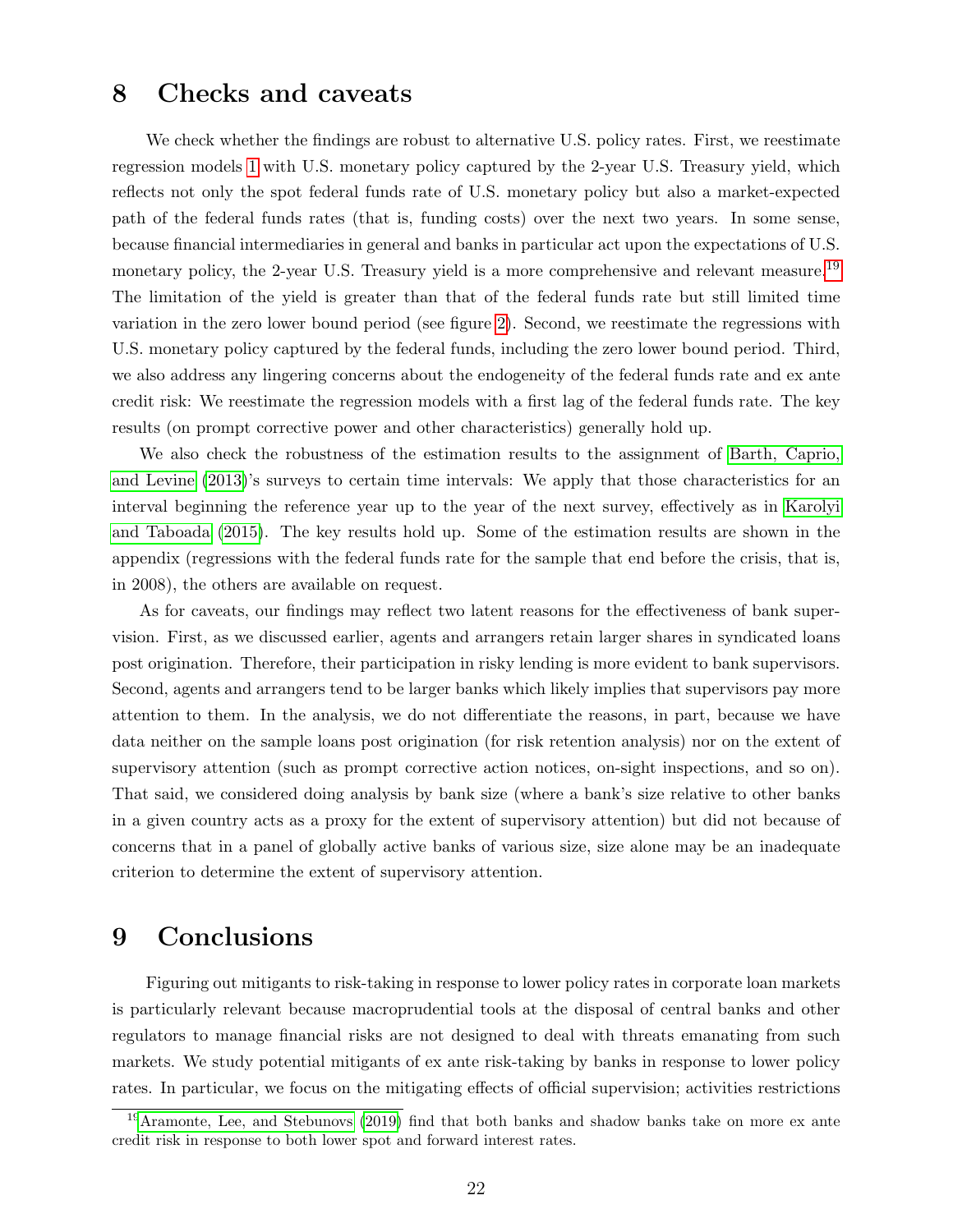and capital regulation; and private monitoring and external governance on originations of risky term loans by banks in the global market for syndicated U.S. dollar loans. We find that supervisory powers—in particular, certain prompt corrective powers—have an economically significant dampening effect on originations of risky loans in response to lower U.S. policy rates. In a way, we show that microprudential tools have macroprudential effects. We also find small prudential "leakages" because of shadow bank participation in loan originations. Reporting transparency, but not activities restrictions and capital regulation, have robust dampening effects too. We conclude that supervisory stringency and reporting transparency may reduce financial stability risks from corporate leveraged debt by slowing down its build-up. We note that the results suggest that insolvency power and financial statement transparency complement prompt corrective power in mitigating a global risk-taking channel of U.S. monetary policy. They are early automatic intervention authority, cease and desist order, suspension of dividends, suspension of bonuses, and suspension of management fees. The first 3 out of the 5 have such effects no matter the sample of borrowers. In short, the effectiveness of prompt corrective power boils down to, on the one hand, having early automatic interventions and authority to force cessation of imprudent bank activities, and, on the other hand, to having authority to preserve bank capital by suspending payouts to equity holders and bank managers.

As in [Lee, Liu, and Stebunovs](#page-25-6) [\(2019\)](#page-25-6), the existence of a global risk-taking channel and global risk-taking spillovers of the Federal Reserve's monetary policy highlights two financial stability challenges. First, other central banks may find it harder to have an effect on risk-taking in their countries in the presence of large, globally active banks whose risk-taking decisions are, in part, driven by U.S. monetary policy. Second, the presence of such banks implies that build-ups in ex ante credit risk are global in nature. These banks originate riskier loans in the global primary market, partly sell them off to shadow banks in the global secondary market, and hedge potential loan defaults (exposing their hedge counterparties to such defaults) in the global CDS market. Hence, additional risk-taking by globally active banks could strain the global financial system. To this end, central banks may have to rely on coordination of multiple policy tools to ensure both economic and financial stability. We find that microprudential tools may work well.

While we focus on mitigation of risk-taking in normal times, supervisors may be choose to do the opposite in a pandemic—to stimulate risky lending by easing the stringency in a pandemic. In fact, the literature appears to suggests that supervisory stringency or rather the intensity of supervision may be state-dependent.

## References

- <span id="page-23-1"></span>ADRIAN, T., AND H. S. SHIN (2010): "Financial Intermediaries and Monetary Economics," in Handbook of Monetary Economics, ed. by B. M. Friedman, and M. Woodford, vol. 3 of Handbook of Monetary Economics, chap. 12, pp. 601–650. Elsevier.
- <span id="page-23-0"></span>ALTAVILLA, C., M. BOUCINHA, J.-L. PEYDRO, AND F. SMETS (2019): "Banking Supervision, Monetary Policy and Risk-Taking: Big Data Evidence from 15 Credit Registers," Working paper, European Central Bank.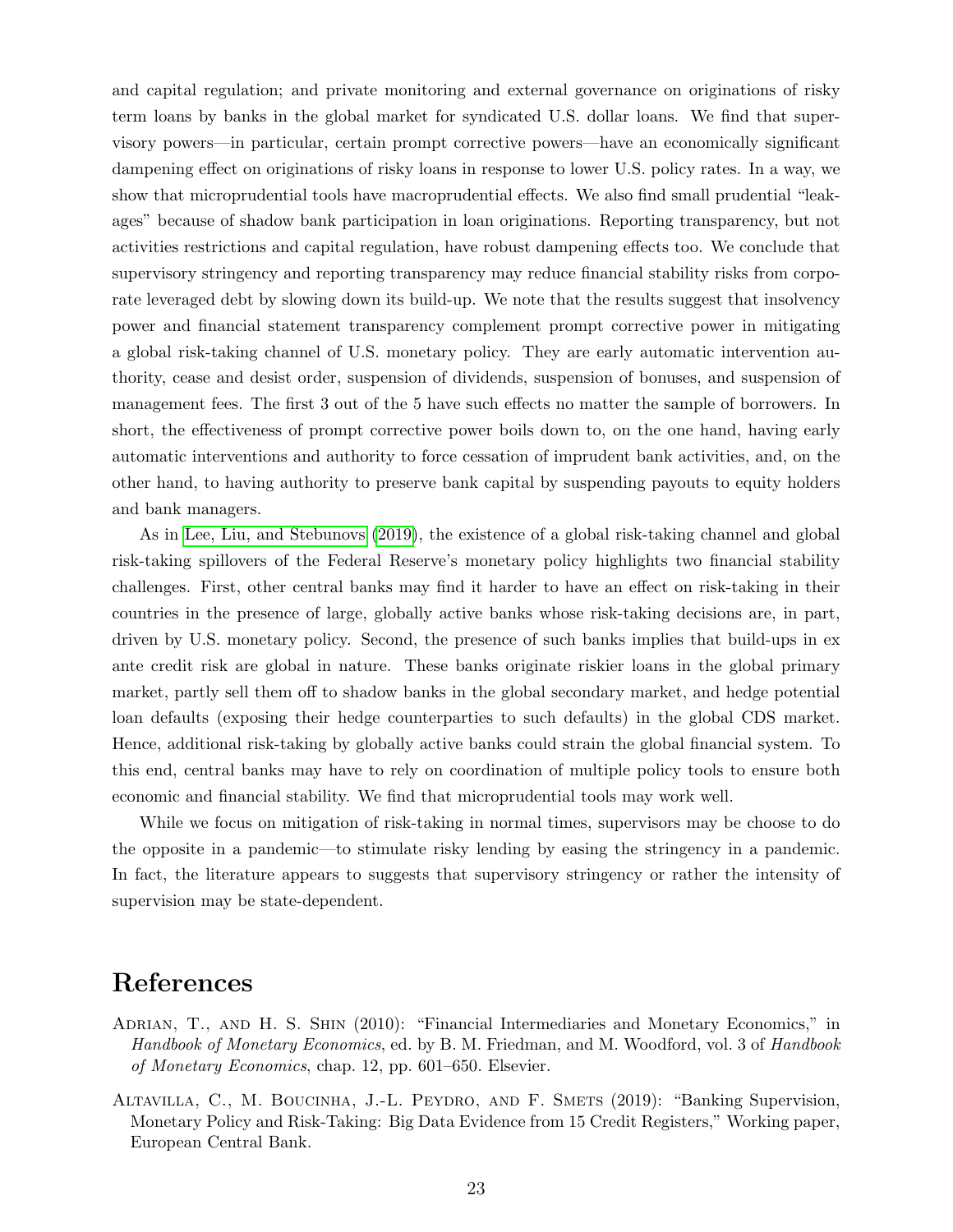- <span id="page-24-11"></span>Altunbas, Y., S. Manganelli, and D. Marques-Ibanez (2017): "Realized bank risk during the great recession," Journal of Financial Intermediation, 32, 29 – 44.
- <span id="page-24-5"></span>ARAMONTE, S., S. J. LEE, AND V. STEBUNOVS (2019): "Risk taking and low longer-term interest rates: Evidence from the U.S. syndicated term loan market," Journal of Banking and Finance, forthcoming.
- <span id="page-24-3"></span>Barth, J. R., J. Caprio, Gerard, and R. Levine (2013): "Bank Regulation and Supervision in 180 Countries from 1999 to 2011," Working Paper 18733, National Bureau of Economic Research.
- <span id="page-24-14"></span>BELTRATTI, A., AND R. M. STULZ (2012): "The credit crisis around the globe: Why did some banks perform better?," Journal of Financial Economics,  $105(1)$ ,  $1 - 17$ .
- <span id="page-24-8"></span>BERG, T., A. SAUNDERS, AND S. STEFFEN (2016): "The Total Cost of Corporate Borrowing in the Loan Market: Don't Ignore the Fees," Journal of Finance, 71(3), 1357–1392.
- <span id="page-24-2"></span>CALEM, P., R. CORREA, AND S. J. LEE (2019): "Prudential policies and their impact on credit in the United States," Journal of Financial Intermediation, p. 100826.
- <span id="page-24-4"></span>Cerutti, E., R. Correa, E. Fiorentino, and E. Segalla (2017): "Changes in Prudential Policy Instruments - A New Cross-Country Database," International Journal of Central Banking, 13(2), 477–503.
- <span id="page-24-10"></span>Cohen, G., M. Friedrichs, K. Gupta, W. Hayes, S. J. Lee, B. Marsh, N. Mislang, M. Shaton, and M. Sicilian (2018): "The U.S. Syndicated Loan Market: Matching Data," Working paper.
- <span id="page-24-12"></span>Correia, S. (2016): "Linear Models with High-Dimensional Fixed Effects: An Efficient and Feasible Estimator," Working paper, Duke University.
- <span id="page-24-1"></span>DELIS, M. D., AND P. K. STAIKOURAS (2011): "Supervisory Effectiveness and Bank Risk," Review of Finance, 15(3), 511–543.
- <span id="page-24-16"></span>DELIS, M. D., P. K. STAIKOURAS, AND C. TSOUMAS (2017): "Formal Enforcement Actions and Bank Behavior," Management Science, 63(4), 959–987.
- <span id="page-24-6"></span>DELL'ARICCIA, G., L. LAEVEN, AND R. MARQUEZ (2014): "Real Interest Rates, Leverage, and Bank Risk-Taking," Journal of Economic Theory, 149, 65–99.
- <span id="page-24-0"></span>DELL'ARICCIA, G., L. LAEVEN, AND G. A. SUAREZ (2017): "Bank Leverage and Monetary Policy's Risk-Taking Channel: Evidence from the United States," Journal of Finance, 72(2), 613–654.
- <span id="page-24-13"></span>DEYOUNG, R., AND G. TORNA (2013): "Nontraditional banking activities and bank failures during the financial crisis," Journal of Financial Intermediation,  $22(3)$ ,  $397 - 421$ .
- <span id="page-24-9"></span>FAMA, E. F., AND K. R. FRENCH (1997): "Industry Costs of Equity," Journal of Financial Economics, 43(2), 153–193.
- <span id="page-24-15"></span>Flannery, M. J. (1998): "Using Market Information in Prudential Bank Supervision: A Review of the U.S. Empirical Evidence," Journal of Money, Credit and Banking, 30(3), 273–305.
- <span id="page-24-7"></span>Haselmann, R., S. Singla, and V. Vig (2019): "Supranational Supervision," Working paper, Goethe University and SAFE.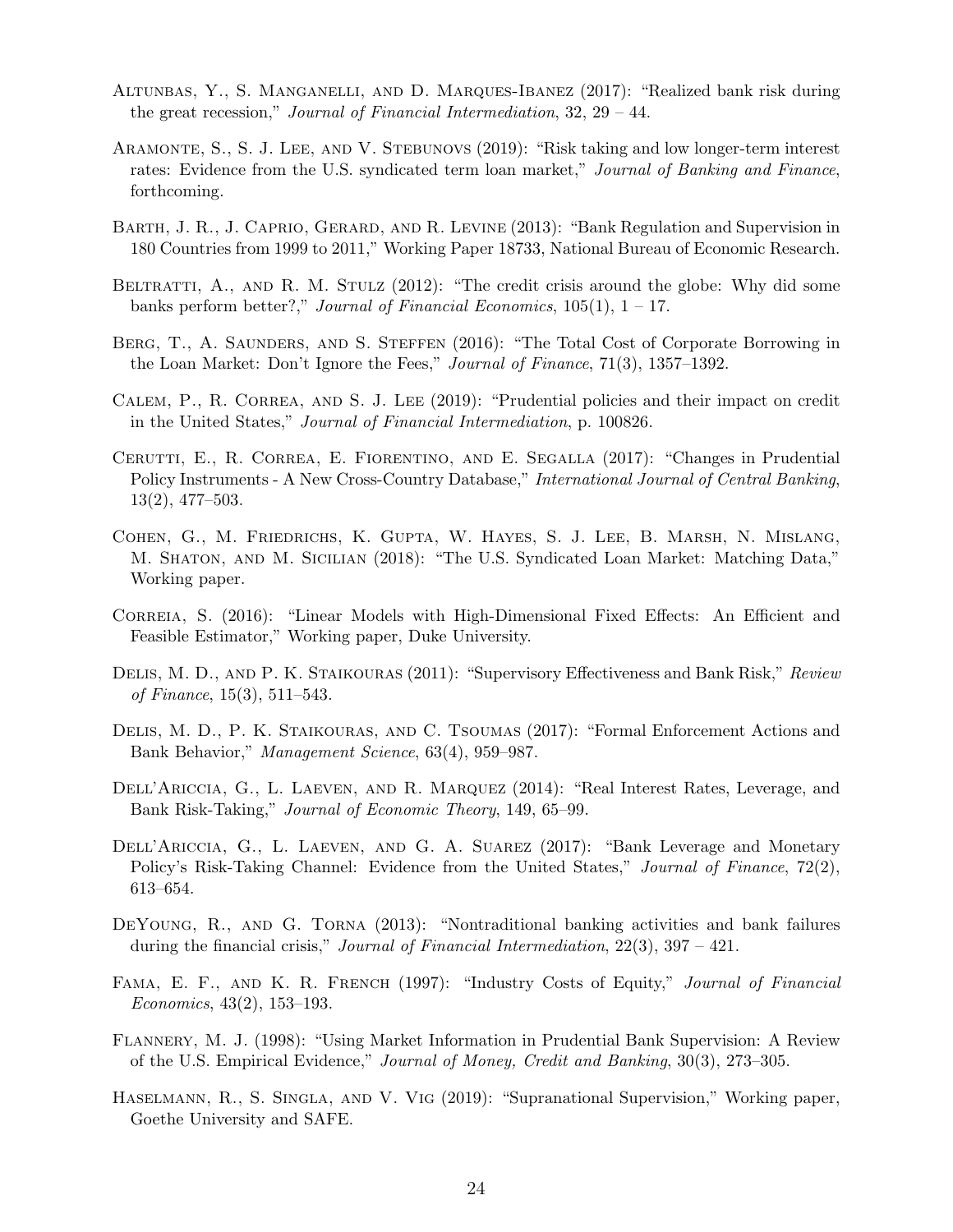- <span id="page-25-1"></span>IOANNIDOU, V., S. ONGENA, AND J. PEYDRO (2015): "Monetary Policy, Risk-Taking and Pricing: Evidence from a Quasi-Natural Experiment," Review of Finance, 19(1), 95–144.
- <span id="page-25-8"></span>Ivashina, V. (2009): "Asymmetric information effects on loan spreads," Journal of Financial Economics,  $92(2)$ ,  $300 - 319$ .
- <span id="page-25-7"></span>IVASHINA, V., AND D. SCHARFSTEIN (2010): "Bank Lending During the Financial Crisis of 2008," Journal of Financial Economics, 97(3), 319–338.
- <span id="page-25-11"></span>JESSEN, C., AND D. LANDO (2015): "Robustness of distance-to-default," Journal of Banking and Finance, 50, 493 – 505.
- <span id="page-25-0"></span>Jimenez, G., S. Ongena, J. Peydro, and J. Saurina (2014): "Hazardous Times for Monetary Policy: What do Twenty-Three Million Bank Loans Say about the Effects of Monetary Policy on Credit-Risk Taking?," Econometrica, 82(2), 463–505.
- <span id="page-25-16"></span>KAROLYI, G. A., AND A. G. TABOADA (2015): "Regulatory Arbitrage and Cross-Border Bank Acquisitions," Journal of Finance, 70(6), 2395–2450.
- <span id="page-25-4"></span>KASHYAP, A. K., AND J. C. STEIN (2000): "What Do a Million Observations on Banks Say about the Transmission of Monetary Policy?," American Economic Review, 90(3), 407–428.
- <span id="page-25-3"></span>Khwaja, A. I., and A. Mian (2008): "Tracing the Impact of Bank Liquidity Shocks: Evidence from an Emerging Market," American Economic Review, 98(4), 1413–42.
- <span id="page-25-5"></span>KIM, S., M. C. PLOSSER, AND J. A. SANTOS (2018): "Macroprudential policy and the revolving door of risk: Lessons from leveraged lending guidance," Journal of Financial Intermediation, 34, 17 – 31, Assessing Banking Regulation During the Obama Era.
- <span id="page-25-6"></span>LEE, S. J., L. Q. LIU, AND V. STEBUNOVS (2019): "Risk-taking spillovers of U.S. monetary policy in the global market for U.S. dollar corporate loans," Journal of Banking and Finance, forthcoming.
- <span id="page-25-2"></span>MADDALONI, A., AND J.-L. PEYDRO (2011): "Bank Risk-taking, Securitization, Supervision, and Low Interest Rates: Evidence from the Euro-area and the U.S. Lending Standards," Review of Financial Studies, 24(6), 2121–2165.
- <span id="page-25-9"></span>Merton, R. C. (1974): "On the Pricing of Corporate Debt: The Risk Structure of Interest Rates," Journal of Finance, 29(2), 449–470.
- <span id="page-25-12"></span>Munves, D., D. Hamilton, and O. Gokbayrak (2009): "The Performance of EDFs since the Start of the Credit Crisis," Discussion paper, Moodys Analytics.
- <span id="page-25-10"></span>Nazeran, P., and D. Dwyer (2015): "Credit Risk Modeling of Public Firms: EDF9," Discussion paper, Moody's Analytics.
- <span id="page-25-15"></span>PUGACHEV, L. (2019): "The risk-shifting value of payout: Evidence from bank enforcement actions," Journal of Banking and Finance, p. 105595.
- <span id="page-25-14"></span>Rezende, M., and J. J. Wu (2013): "The Effects of Supervision on Bank Performance: Evidence from Discontinuous Examination Frequencies," Working paper, Board of Governors of the Federal Reserve System.
- <span id="page-25-13"></span>Wu, J. C., and F. D. Xia (2016): "Measuring the Macroeconomic Impact of Monetary Policy at the Zero Lower Bound," Journal of Money, Credit and Banking, 48(2-3), 253–291.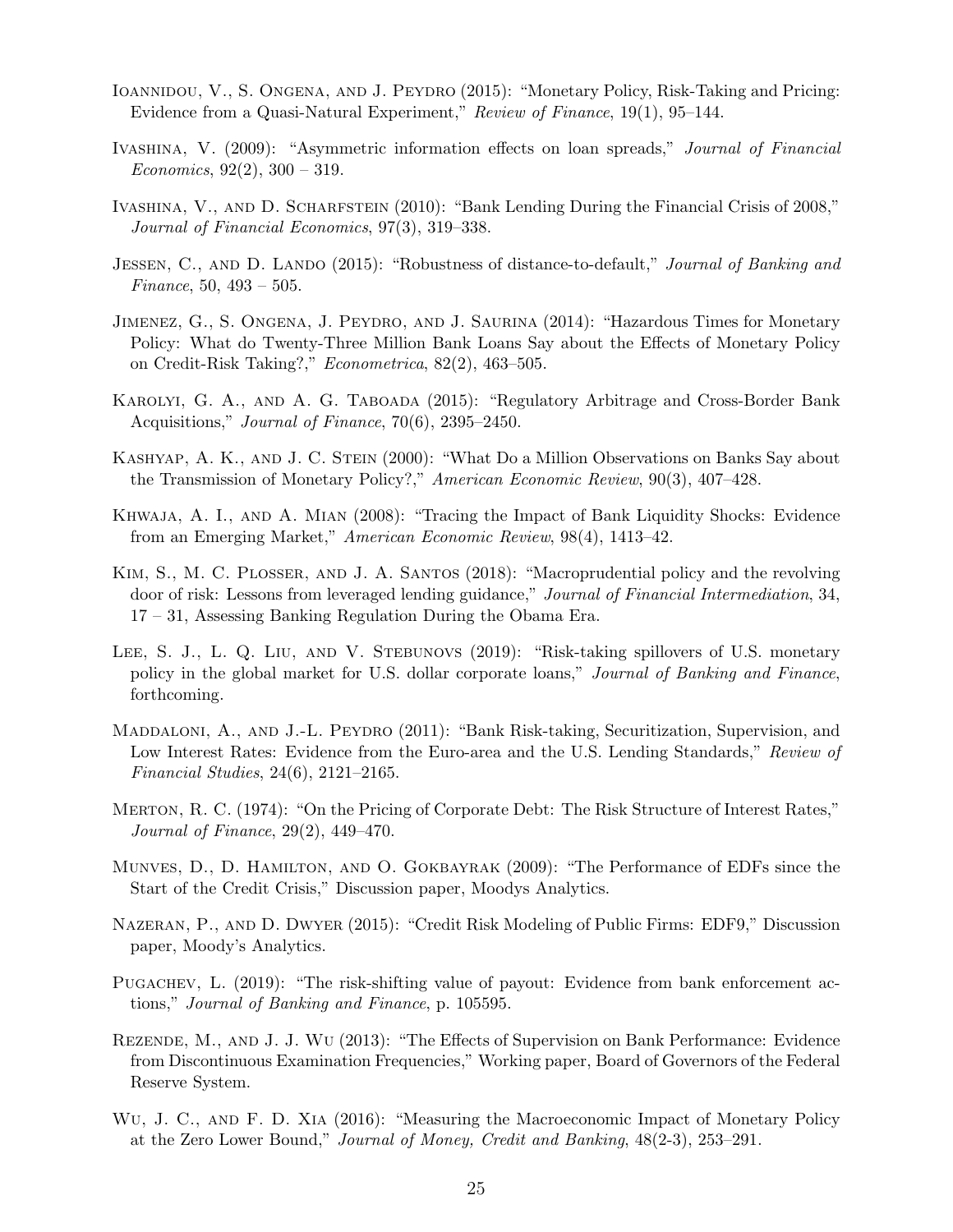<span id="page-26-0"></span>

Figure 1: Loan shares in riskiest loans across different policy rates and prompt corrective power environments

Note. For the global sample, the figures shows box plots of loan amounts made to the riskiest borrowers across 4 U.S. policy rate and prompt corrective power (PCP) environments (Low rates, low prompt corrective power; Low rates, high prompt corrective power; High rates, low prompt corrective power; and High rates, high prompt corrective power). The riskiest loans are loans with EDFs in the top 25th percentile of the distribution. Low U.S. policy rates are rates in the bottom 25th percentile of the distribution and high U.S. policy rates are rates in the top 75th percentile. Low prompt corrective power characteristics are characteristics in the bottom 25th percentile of the distribution and high prompt corrective power characteristics are in the top 75th percentile. The figure suggests that while in high rate environments differences in loan amounts across low and high prompt corrective power environments are minimal, in low rate environments, loan amounts in low prompt corrective power environments are significantly larger than those in high prompt corrective power environments (the median in dollar terms in the first box plot is nearly twice the same measure in the second box plot). Note that the figure is for illustrative purposes and that it does not adequately reflect the regression analysis. For example, in the figure, we do not control for bank or borrower characteristics. For the non-U.S. borrower sample, the box plots are qualitatively very similar, and the differences between the last two box plots are notably smaller.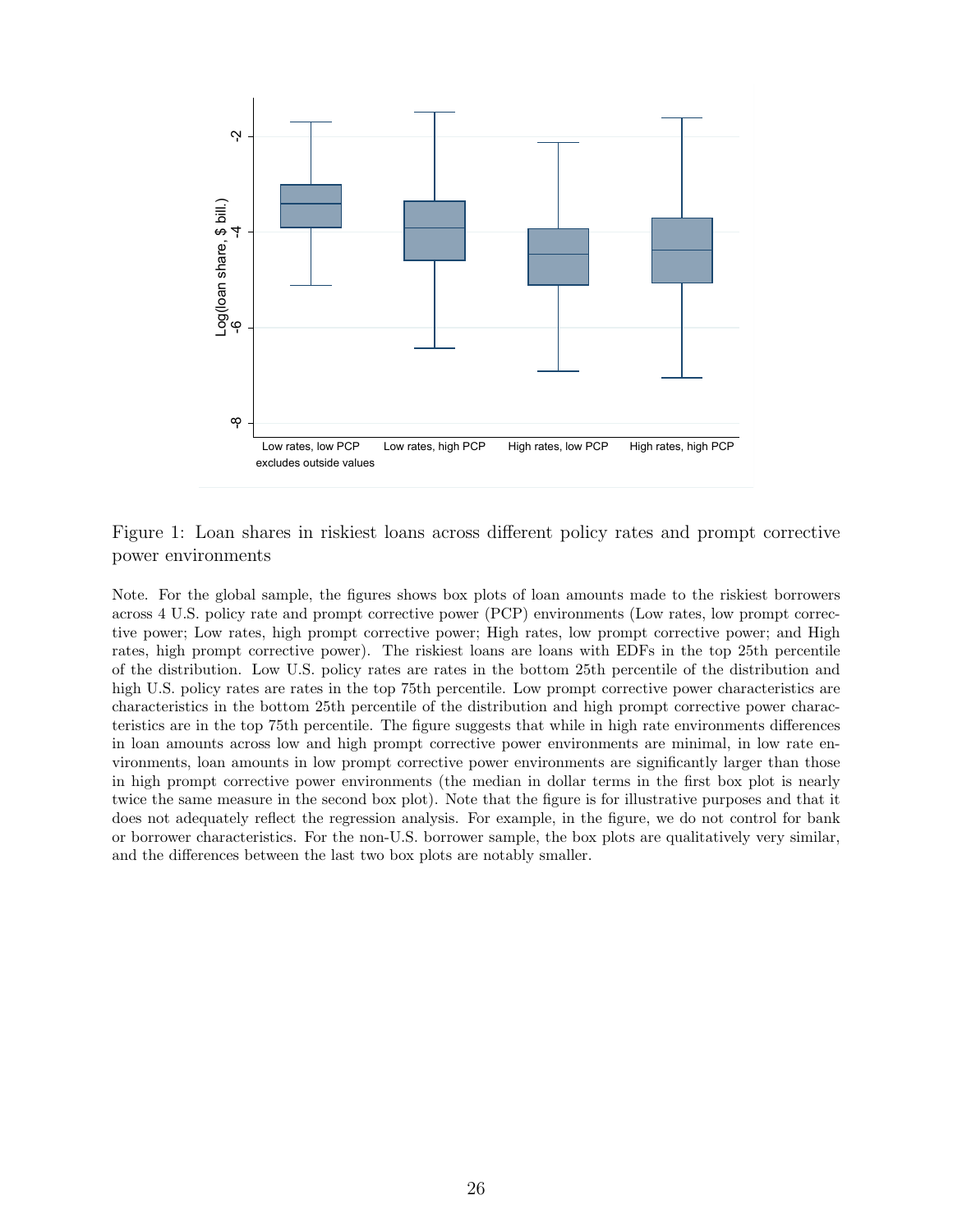<span id="page-27-0"></span>

Figure 2: U.S. interest rates

Note. We capture U.S. monetary policy by various interest rates. The federal funds rates has been widely used in the literature. Because we rely on identification through heterogeneity, the federal funds rate being stuck at the zero lower bound does not appear to be an issue. Nevertheless, we consider other U.S. interest rates which exhibit more variation in the zero lower bound period. We also capture U.S. monetary policy by the 2-year U.S. Treasury yield, which reflects not only the spot federal funds rate of U.S. monetary policy but also a market-expected path of the federal funds rates (that is, funding costs) over the next two years. Moreover, we reestimate the regressions with U.S. monetary policy captured by the shadow rate from [Wu](#page-25-13) [and Xia](#page-25-13) [\(2016\)](#page-25-13). The vertical lines denote the years of the 2nd, 3rd, and 4th surveys of [Barth, Caprio, and](#page-24-3) [Levine](#page-24-3) [\(2013\)](#page-24-3) begin to apply, respectively.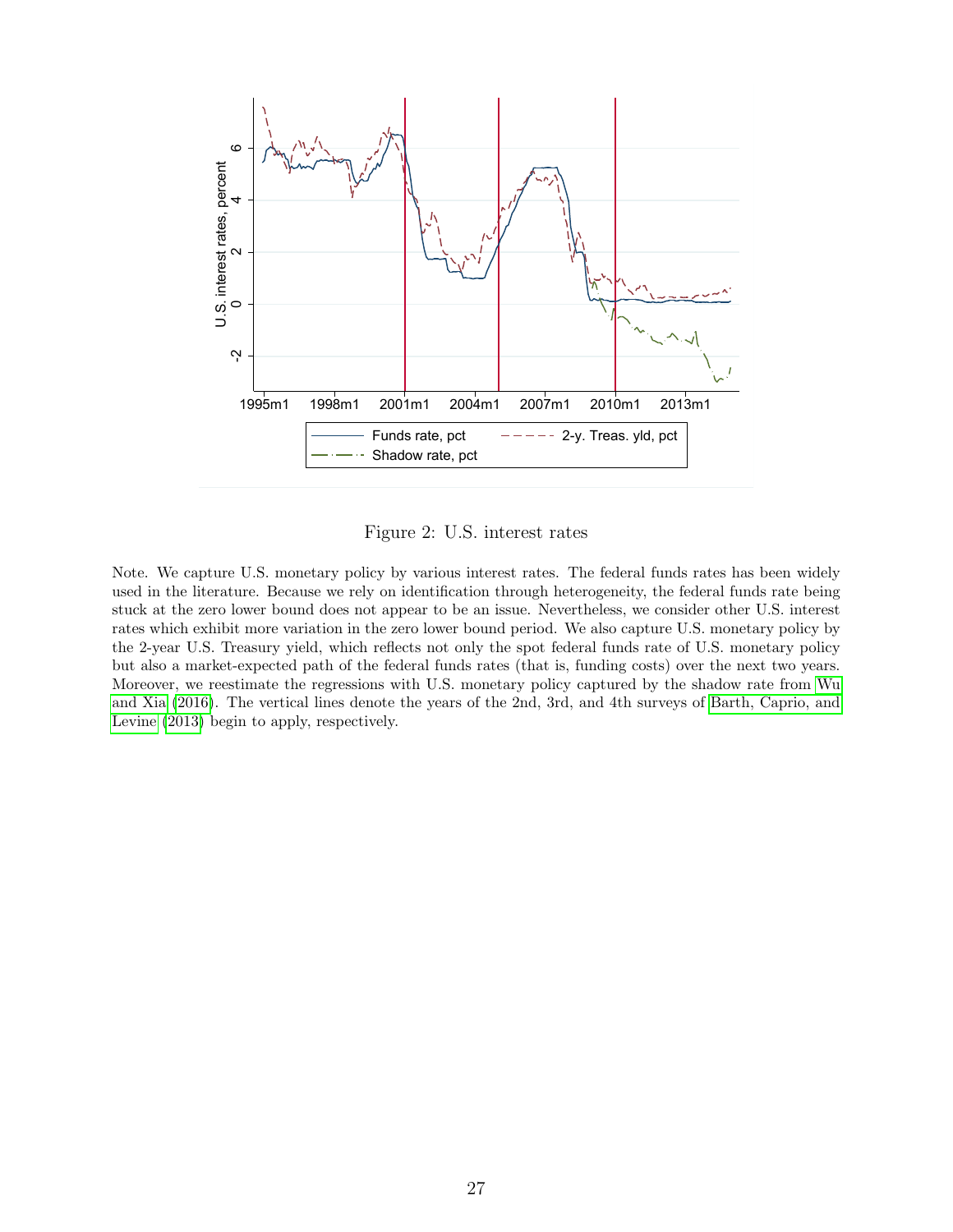<span id="page-28-0"></span>

Figure 3: SRM characteristics of the sample countries

Note. For the global sample, the figure shows the simple averages of SRM characteristics that have statistically significant effects on ex ante credit risk taking (that is,  $\theta_{ESR}$  is statistically significant) both in the 1995-2014 and 1995-2008 periods. The vertical lines denote the years of the 2nd, 3rd, and 4th surveys of [Barth, Caprio, and Levine](#page-24-3) [\(2013\)](#page-24-3) begin to apply, respectively. We cut the sample at 2014 because of fast-changing SRM characteristics, in particular for European banks, which account for about 40 percent of observations in the sample without U.S. borrowers. For the non-U.S. sample, the simple averages change more significantly over time, reflecting less stable SRM environments outside the United States.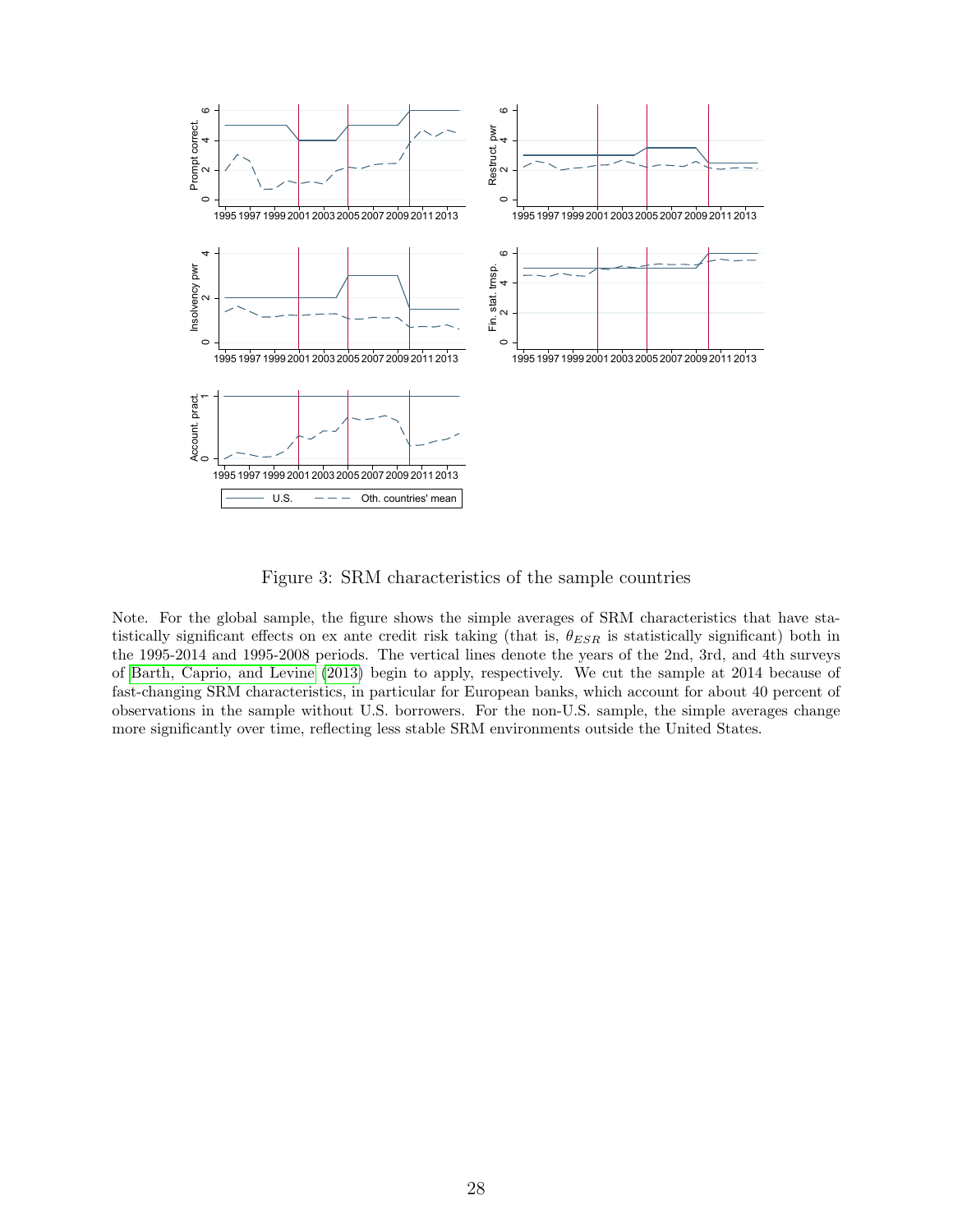<span id="page-29-0"></span>

Figure 4: Capital ratios vs strigency of capital regulation at a banking system level

Note. For the global sample, the figures shows box plots for equity-to-total assets ratios by overall capital stringency at a banking system level for the 1995-2014 period for the sample countries (because of limited data availability and comparability we do not consider risk-based ratios). We construct capital ratios based on data from Moody's Analytics BankFocus. The data do not suggest positive association between capital ratios and overall capital stringency at a banking system level.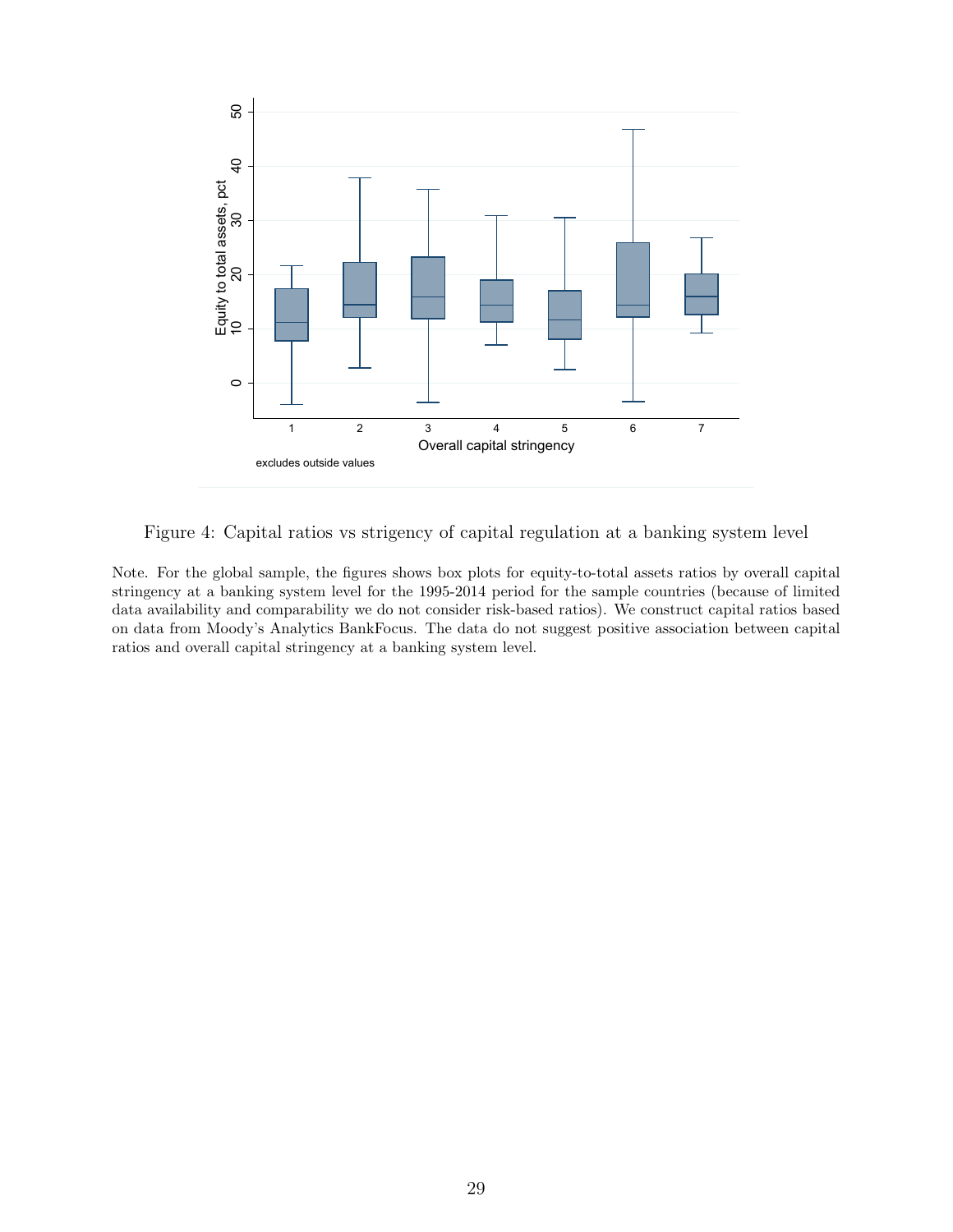<span id="page-30-0"></span>

| Potential mitigant                                                     | Description                                                                                                                                                                                                                      | $\mathrm{Values}^*$ |
|------------------------------------------------------------------------|----------------------------------------------------------------------------------------------------------------------------------------------------------------------------------------------------------------------------------|---------------------|
| <b>Official Supervisory Action</b><br>Prompt Corrective Power          | Whether a law establishes predetermined levels of<br>bank solvency deterioration that force automatic ac-                                                                                                                        | 06                  |
| Restructuring Power                                                    | tions, such as intervention (more promptness in ad-<br>dressing problems).<br>Whether the supervisory authorities have the power                                                                                                 | 06                  |
|                                                                        | to restructure and reorganize a troubled bank.                                                                                                                                                                                   |                     |
| Declaring Insolvency Power                                             | Whether the supervisory authorities have the power to<br>declare a deeply troubled bank insolvent (the number<br>of authorities with such power).                                                                                | 04                  |
| Supervisory Forbearance Discretion                                     | Whether the supervisory authorities may engage in<br>forbearance when confronted with violations of laws<br>and regulations or other imprudent behavior (higher<br>values indicate more supervisory discretion).                 | 04                  |
| Court Involvement                                                      | The degree to which the court dominates the supervi-<br>sory authority.                                                                                                                                                          | 03                  |
| Loan Classification Stringency                                         | The classification of loans in arrears as sub-standard,<br>doubtful and loss.                                                                                                                                                    | Number              |
| Provisioning Stringency                                                | The minimum required provisions as loans become<br>sub-standard, doubtful and loss.                                                                                                                                              | Number              |
| Diversification Index                                                  | Whether there are explicit, verifiable, quantifiable<br>guidelines for asset diversification, and banks are al-<br>lowed to make loans abroad.                                                                                   | 02                  |
| Activity restrictions and Capital Regulation                           |                                                                                                                                                                                                                                  |                     |
| Securities Activities                                                  | The extent to which banks may engage in underwrit-<br>ing, brokering and dealing in securities, and all aspects<br>of the mutual fund industry.                                                                                  | 14                  |
| Insurance Activities                                                   | The extent to which banks may engage in insurance<br>underwriting and selling.                                                                                                                                                   | 14                  |
| Real Estate Activities                                                 | The extent to which banks may engage in real estate<br>investment, development and management.                                                                                                                                   | 14                  |
| Overall Capital Stringency                                             | Whether the capital requirement reflects certain risk<br>elements and deducts certain market value losses from<br>capital before minimum capital adequacy is deter-                                                              | 07                  |
| Memo: Basel III implementation                                         | mined (greater stringency).<br>Implementation of Basel III regime, from Cerutti, Cor-<br>rea, Fiorentino, and Segalla (2017).                                                                                                    | 01                  |
| Private Monitoring and External Governance<br>Certified Audit Required | Whether there is a compulsory external audit by a                                                                                                                                                                                | 01                  |
|                                                                        | licensed or certified auditor.                                                                                                                                                                                                   |                     |
| <b>Bank Accounting</b>                                                 | Whether the income statement includes accrued or un-<br>paid interest or principal on nonperforming loans and<br>whether banks are required to produce consolidated fi-                                                          | 04                  |
| Private Monitoring Index                                               | nancial statements (more informative bank accounts.)<br>Measures whether there incentives/ability for the pri-<br>vate monitoring of firms, with higher values indicat-<br>ing more private monitoring (more informative private | 012                 |
|                                                                        | oversight).                                                                                                                                                                                                                      |                     |
| Strength of External Audit<br>Financial Statement Transparency         | The effectiveness of external audits of banks.<br>The transparency of bank financial statements prac-<br>tices (bank directors liable for providing detailed on<br>and off balance sheet and income statement informa-           | 07<br>06            |
| <b>Accounting Practices</b>                                            | tion).<br>The type of accounting practices used (IFRS or U.S.<br>GAAP).                                                                                                                                                          | 01                  |

#### Table 1: SRM characteristics [Barth, Caprio, and Levine](#page-24-3) [\(2013\)](#page-24-3)

\* Higher values indicate greater degree or higher quality, depending on the context.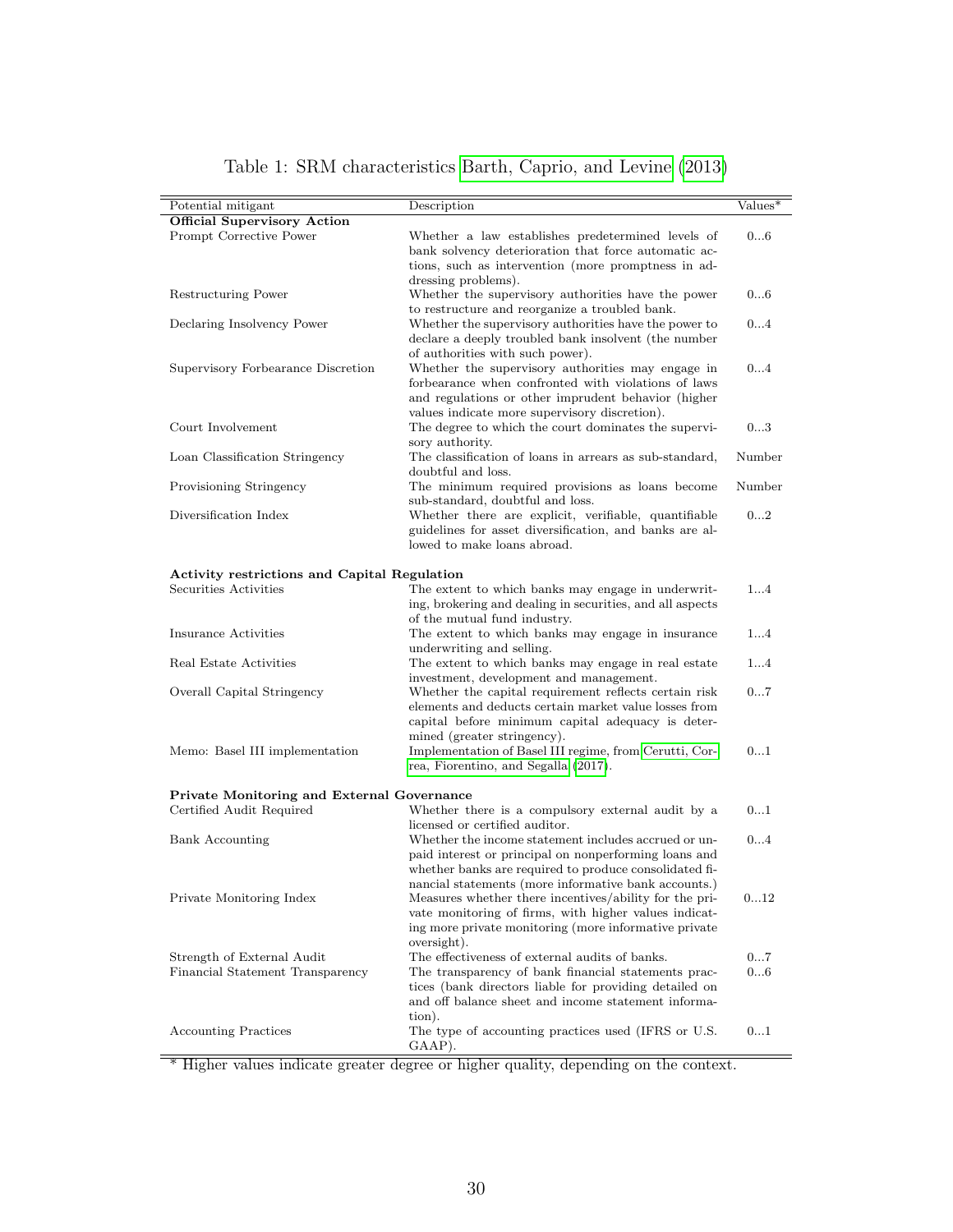<span id="page-31-0"></span>

| Bank countries           | Percentage of obs. | Borrower countries | Percentage of obs. |
|--------------------------|--------------------|--------------------|--------------------|
|                          |                    |                    |                    |
| Panel A. Global sample   |                    |                    |                    |
| <b>United States</b>     | 33.20              | United States      | 41.83              |
| Japan                    | 11.21              | India.             | 15.97              |
| United Kingdom           | 9.44               | Hong Kong          | 5.76               |
| Taiwan                   | 8.29               | Korea (South)      | 5.60               |
| France                   | 7.28               | China.             | 5.49               |
| Germany                  | 6.75               | Philippines        | 2.41               |
| Canada                   | 3.68               | United Kingdom     | 2.25               |
| China                    | 3.07               | Turkey             | 2.20               |
| Korea (South)            | 2.05               | Taiwan             | 2.06               |
| Netherlands              | 2.03               | Malaysia           | 1.58               |
| Other 30 countries       | 13.00              | Other 42 countries | 14.85              |
|                          |                    |                    |                    |
| Panel B. Non-U.S. sample |                    |                    |                    |
| Taiwan                   | 14.67              | India              | 27.53              |
| Japan                    | 14.64              | Hong Kong          | 9.99               |
| United Kingdom           | 11.03              | Korea (South)      | 9.65               |
| France                   | 9.51               | China              | 9.53               |
| Germany                  | 8.61               | Philippines        | 4.10               |
| United States            | 8.37               | United Kingdom     | 3.88               |
| China                    | 5.43               | Turkey             | 3.73               |
| Korea (South)            | 3.43               | Taiwan             | 3.63               |
| India                    | 3.17               | Malaysia           | 2.62               |
| Singapore                | 2.73               | Singapore          | 1.92               |
| Other 30 countries       | 18.41              | Other 41 countries | 23.42              |

Table 2: Lists of bank and borrower countries

Note. Panel A is based on the sample in Table [5](#page-33-1) col 1 and panel B on the sample in Table [5](#page-33-1) col 5.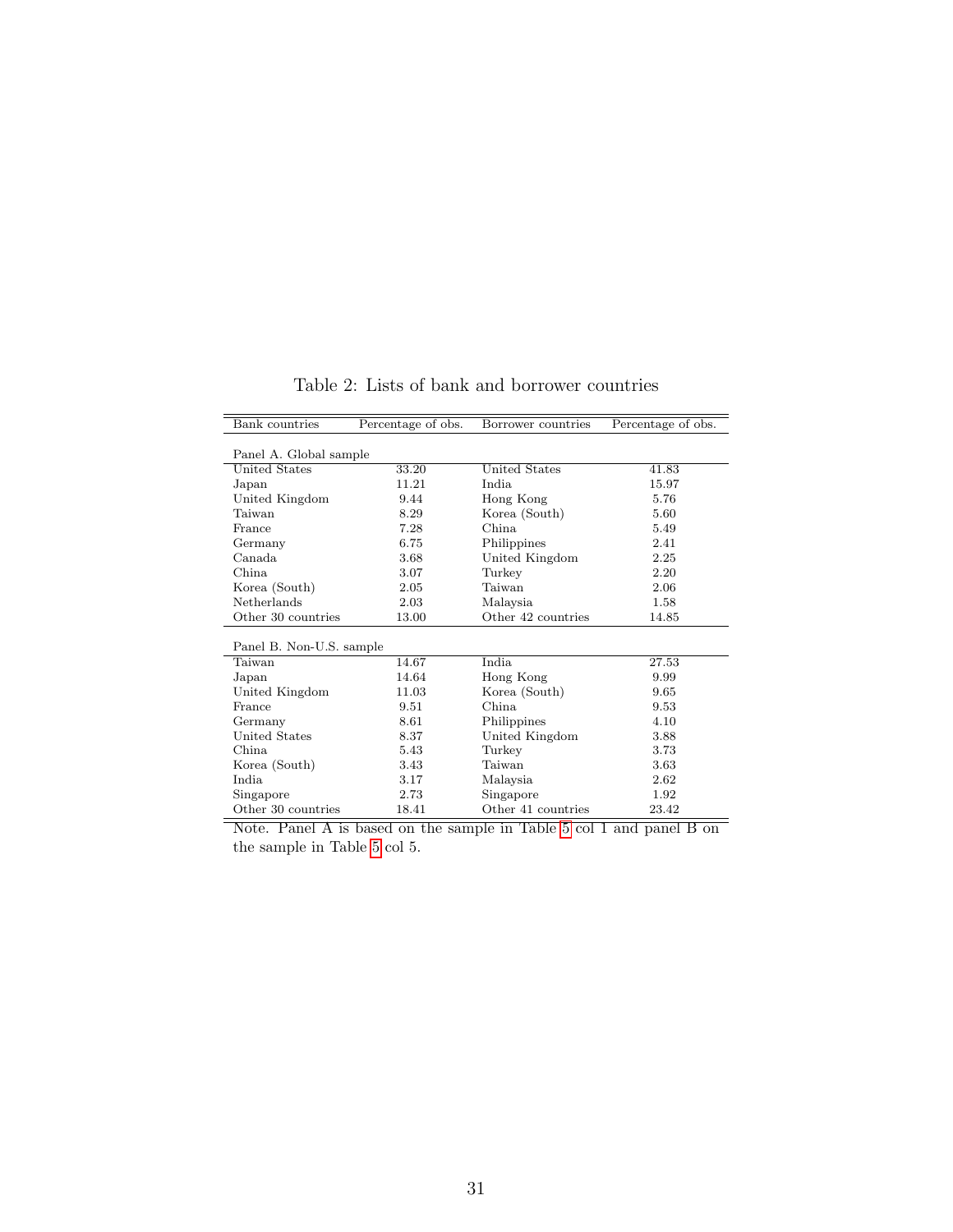<span id="page-32-0"></span>

|                                                        | Obs.  | mean    | st. dev. | $25th$ pct | $50th$ pct | 75th pct |
|--------------------------------------------------------|-------|---------|----------|------------|------------|----------|
| Panel A. Global factor ( <i>that varies by time</i> )  |       |         |          |            |            |          |
| shadow rate, pct                                       | 10050 | 1.75    | 3.06     | $-1.27$    | 1.81       | 4.99     |
|                                                        |       |         |          |            |            |          |
| Panel B. Global sample                                 |       |         |          |            |            |          |
| Characteristics that vary by loan share                |       |         |          |            |            |          |
| $log($ loan share, \$ bill.)                           | 10050 | $-3.91$ | 1.07     | $-4.61$    | $-3.91$    | $-3.21$  |
| log(EDF, pct)                                          | 10050 | $-0.09$ | 1.29     | $-0.95$    | $-0.06$    | 0.87     |
| SRM characteristics that vary by time and bank country |       |         |          |            |            |          |
| Prompt Corrective Power                                | 8810  | 3.67    | 2.51     | 0.00       | 5.00       | 6.00     |
| Declaring Insolvency Power                             | 9160  | 1.39    | 0.78     | 1.00       | 1.50       | 2.00     |
| Supervisory Forbearance Discretion                     | 8451  | 1.59    | 0.79     | 1.00       | 1.00       | 2.00     |
| Provisioning Stringency                                | 3181  | 157.68  | 30.90    | 160.00     | 165.00     | 165.00   |
| Real est. restr.                                       | 9454  | 2.91    | 1.25     | 1.00       | 3.00       | 4.00     |
| Securit. restr.                                        | 9451  | 2.06    | 0.88     | 1.00       | 2.00       | 3.00     |
| <b>Bank Accounting</b>                                 | 9598  | 3.58    | 0.56     | 3.00       | 4.00       | 4.00     |
| Financial Statement Transparency                       | 9557  | 5.26    | 0.71     | 5.00       | 5.00       | 6.00     |
| <b>Accounting Practices</b>                            | 8979  | 0.64    | 0.48     | 0.00       | 1.00       | 1.00     |
|                                                        |       |         |          |            |            |          |
| Panel C. Non-U.S. sample                               |       |         |          |            |            |          |
| Characteristics that vary by loan share                |       |         |          |            |            |          |
| $log($ loan share, \$ bill.)                           | 5677  | $-4.07$ | 1.03     | $-4.66$    | $-4.09$    | $-3.43$  |
| log(EDF, pct)                                          | 5677  | 0.16    | 1.19     | $-0.53$    | 0.27       | 1.07     |
| SRM characteristics that vary by time and bank country |       |         |          |            |            |          |
| Prompt Corrective Power                                | 4766  | 3.23    | 2.66     | 0.00       | 4.00       | 6.00     |
| Declaring Insolvency Power                             | 5108  | 1.15    | 0.76     | 1.00       | 1.00       | 2.00     |
| Supervisory Forbearance Discretion                     | 4493  | 1.70    | 0.81     | 1.00       | 2.00       | 2.00     |
| Provisioning Stringency                                | 1929  | 152.48  | 35.77    | 160.00     | 160.00     | 165.00   |
| Real est. restr.                                       | 5283  | 2.77    | 1.28     | 1.00       | 3.00       | 4.00     |
| Securit. restr.                                        | 5280  | 1.92    | 0.91     | 1.00       | 2.00       | 3.00     |
| <b>Bank Accounting</b>                                 | 5389  | 3.45    | 0.57     | 3.00       | 3.00       | 4.00     |
| Financial Statement Transparency                       | 5348  | 5.23    | 0.75     | 5.00       | 5.00       | 6.00     |
| <b>Accounting Practices</b>                            | 4960  | 0.51    | 0.50     | 0.00       | 1.00       | 1.00     |
|                                                        |       |         |          |            |            |          |
| Panel D. Global sample, shadow bank regressions        |       |         |          |            |            |          |
| Characteristics that vary by syndicate                 |       |         |          |            |            |          |
| loan share of nonbanks in a syndicate, pct             | 2232  | 6.98    | 12.26    | 0.00       | 0.00       | 9.62     |
| $ppt$ cor. $pwr$                                       | 2231  | 3.35    | 1.81     | 2.00       | 3.67       | 5.00     |
| <i>insol.</i> pwr                                      | 2231  | 1.42    | 0.69     | 1.00       | 1.47       | 2.00     |

| Table 3: Descriptive statistics for the global and non-U.S. samples |  |  |  |  |
|---------------------------------------------------------------------|--|--|--|--|
|                                                                     |  |  |  |  |

Note. The non-U.S. sample in the panel C excludes U.S. borrowers. The number of observations varies by row because SRM characteristics from [Barth, Caprio, and Levine](#page-24-3) [\(2013\)](#page-24-3) are not available for all sample countries for all years. In panel D, for each syndicate, prompt corrective power is a weighted average of this characteristic in countries where agent and arranger banks of that syndicate are headquartered.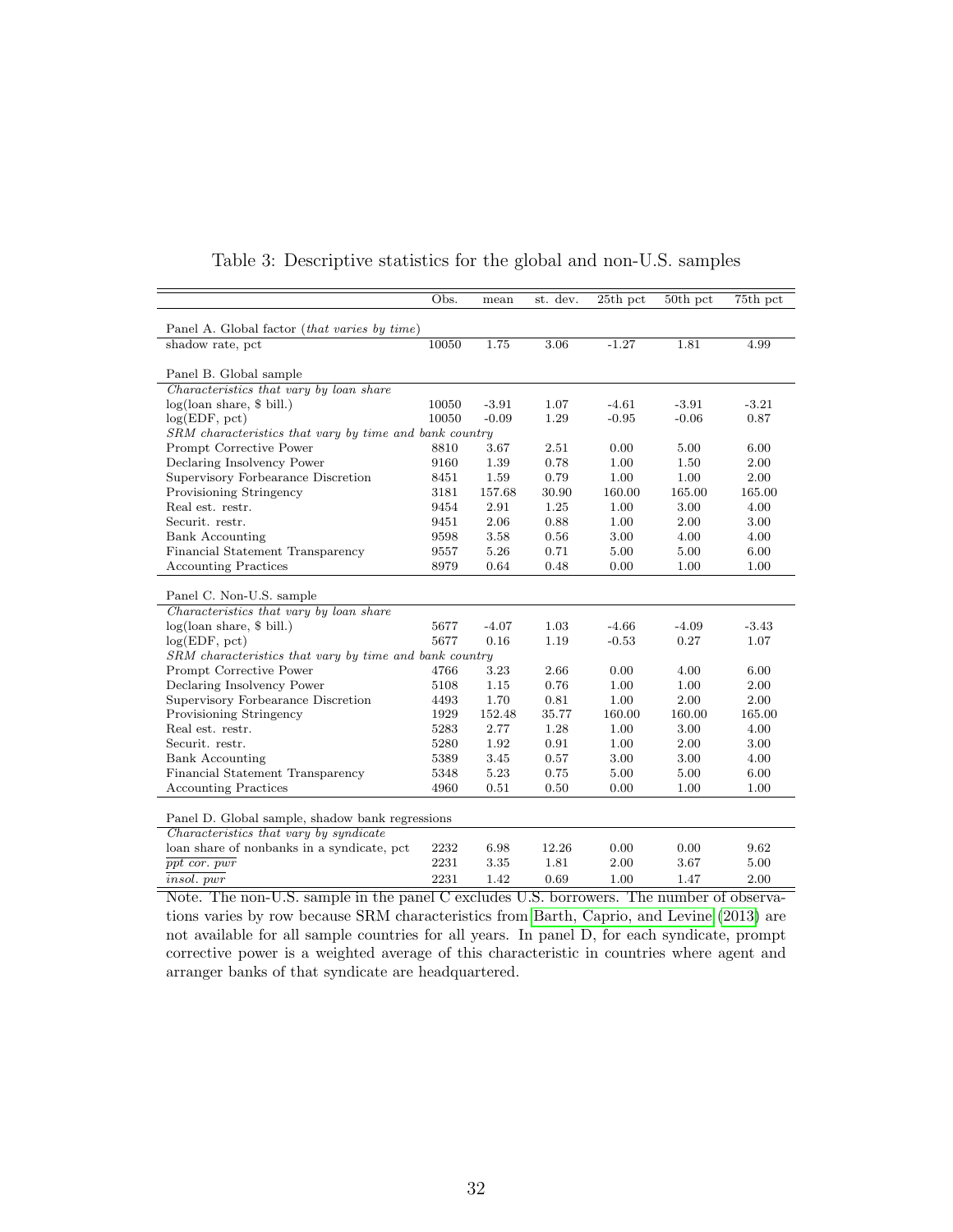<span id="page-33-0"></span>

| Potential mitigant                           | Signs of $\theta_{ES}$ |           | Signs of $\theta_{ESR}$  |           |
|----------------------------------------------|------------------------|-----------|--------------------------|-----------|
|                                              | Hypothesized           | Estimated | Hypothesized             | Estimated |
| <b>Official Supervision</b>                  |                        |           |                          |           |
| <b>Prompt Corrective Power</b>               | Gen. mitig. of         |           | Mitig. of                | $+$       |
| Restructuring Power                          | risk-taking:           |           | risk-taking              |           |
| <b>Declaring Insolvency Power</b>            | $\theta_{ES}$ < 0; but |           | chan.                    | $^{+}$    |
| Supervisory Forbearance Discretion           | $\theta_{ES} > 0$      | $^{+}$    | $\theta_{ESR} > 0$ ; but |           |
| Court Involvement                            | possible               |           | $\theta_{ESR} < 0$       |           |
| Loan Classification Stringency               |                        |           | possible                 |           |
| Provisioning Stringency                      |                        |           |                          | $^{+}$    |
| Diversification Requirement                  |                        |           |                          |           |
| Activity restrictions and Capital Regulation |                        |           |                          |           |
| Real est. restr.                             | Gen. mitig. of         |           | Mitig. of                | $^{+}$    |
| Insurance restr.                             | risk-taking:           |           | risk-taking              |           |
| Securit. restr.                              | $\theta_{ES}$ < 0; but |           | chan.                    | $^{+}$    |
| Overall Capital Stringency                   | $\theta_{ES} > 0$      |           | $\theta_{ESR} > 0$ ; but |           |
| Basel III                                    | possible               |           | $\theta_{ESR} < 0$       | $^{+}$    |
|                                              |                        |           | possible                 |           |
| Private Monitoring and External Governance   |                        |           |                          |           |
| Certified Audit Required                     |                        |           |                          |           |
| <b>Bank Accounting</b>                       | Gen. mitig. of         |           | Mitig. of                | $^{+}$    |
| Private Monitoring                           | risk-taking:           |           | risk-taking              |           |
| Strength of External Audit                   | $\theta_{ES}<0$        |           | chan.                    |           |
| <b>Financial Statement Transparency</b>      |                        |           | $\theta_{ESR} > 0$       | $^+$      |
| <b>Accounting Practices</b>                  |                        |           |                          | $^{+}$    |

#### Table 4: Summary of results

Note. Signs are shown only for the coefficients that are statististically significant in at least 2 out of 4 specifications in either the global sample or the non-U.S. sample or both. The SRM characteristics in bold have statistically significant mitigating effects in the regressions estimated over the 1995-2014 and 1995-2008 periods.

<span id="page-33-1"></span>

|                            | Global sample     |            |              |            |            | non-U.S. sample |              |           |  |
|----------------------------|-------------------|------------|--------------|------------|------------|-----------------|--------------|-----------|--|
|                            | $\left( 1\right)$ | (2)        | (3)          | (4)        | (5)        | (6)             | 7)           | (8)       |  |
| log(EDF)                   | 0.063             | 0.087      | 0.164        | 0.206      | 0.252      | 0.248           | 0.212        | 0.222     |  |
|                            | (0.846)           | (0.921)    | (1.404)      | (1.341)    | (1.444)    | (1.272)         | (1.253)      | (1.075)   |  |
| $log(EDF) \times shd$ rate | $-0.037**$        | $-0.049**$ | $-0.060**$   | $-0.076*$  | $-0.101**$ | $-0.105**$      | $-0.095**$   | $-0.109*$ |  |
|                            | $(-2.247)$        | (-2.218)   | $(-2.060)$   | $(-1.899)$ | (-2.154)   | (-1.983)        | $(-2.004)$   | (-1.827)  |  |
| Num. of observ.            | 10050             | 7045       | 6968         | 6895       | 5677       | 3472            | 3464         | 3435      |  |
| R-sq. adj.                 | 0.78              | 0.72       | 0.69         | 0.66       | 0.78       | 0.70            | 0.69         | 0.67      |  |
| <b>RMSE</b>                | 0.50              | 0.58       | 0.61         | 0.65       | 0.48       | 0.60            | 0.60         | 0.63      |  |
| Bank country TFE           | Y                 | Ν          | N            | N          | Υ          | N               | N            | N         |  |
| Borrower country TFE       | Y                 | Y          | N            | N          | Y          | Y               | N            | N         |  |
| Borrower industry TFE      | N                 | N          | Y            | N          | N          | N               | Y            | N         |  |
| <b>Bank TFE</b>            | N                 | Y          | $\mathbf{v}$ | Y          | N          | $\mathbf{v}$    | $\mathbf{v}$ | v         |  |
| Borrower TFE               | N                 | N          | N            | Y          | N          | N               | N            |           |  |

Table 5: Regressions for the baseline

t statistics in parentheses

Note. All regressions have individual lender and borrower fixed effects. TFE stands for time fixed effect. Errors clustered by bank and month.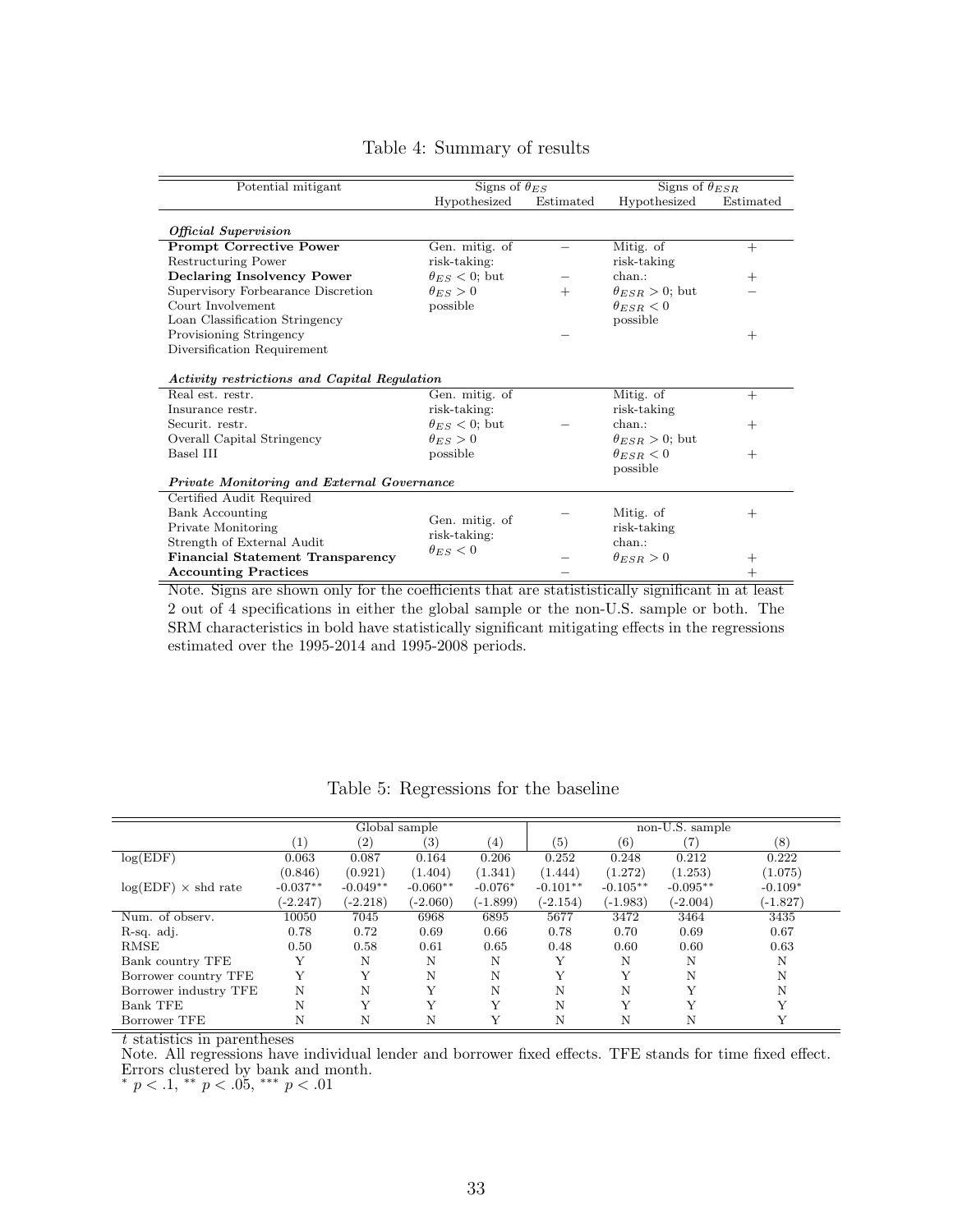<span id="page-34-1"></span>

|                                                  |             | Global sample     |                   |             |             | non-U.S. sample |             |             |  |
|--------------------------------------------------|-------------|-------------------|-------------------|-------------|-------------|-----------------|-------------|-------------|--|
|                                                  | (1)         | $\left( 2\right)$ | $\left( 3\right)$ | (4)         | (5)         | (6)             |             | (8)         |  |
| log(EDF)                                         | $0.145*$    | $0.220**$         | $0.344***$        | $0.369***$  | $0.374***$  | $0.476***$      | $0.483***$  | $0.460**$   |  |
|                                                  | (1.889)     | (2.261)           | (2.985)           | (2.649)     | (2.430)     | (2.700)         | (2.754)     | (2.349)     |  |
| $log(EDF) \times$ ppt cor. pwr                   | $-0.014**$  | $-0.021***$       | $-0.019**$        | $-0.018**$  | $-0.022***$ | $-0.030***$     | $-0.029***$ | $-0.028***$ |  |
|                                                  | $(-2.448)$  | $(-2.825)$        | $(-2.534)$        | $(-2.521)$  | $(-2.869)$  | $(-3.086)$      | $(-2.971)$  | $(-2.912)$  |  |
| $log(EDF) \times shd$ rate                       | $-0.056***$ | $-0.080***$       | $-0.105***$       | $-0.113***$ | $-0.136***$ | $-0.161***$     | $-0.162***$ | $-0.166***$ |  |
|                                                  | $(-3.023)$  | $(-3.278)$        | $(-3.240)$        | $(-2.890)$  | $(-3.060)$  | $(-3.132)$      | $(-3.077)$  | $(-2.751)$  |  |
| $log(EDF) \times$ ppt cor. pwr $\times$ shd rate | $0.003**$   | $0.005***$        | $0.005***$        | $0.005***$  | $0.005***$  | $0.007***$      | $0.007***$  | $0.007***$  |  |
|                                                  | (2.150)     | (2.777)           | (2.704)           | (2.640)     | (2.878)     | (2.750)         | (2.788)     | (2.660)     |  |
| Num. of observ.                                  | 8770        | 6093              | 6001              | 5934        | 4732        | 2840            | 2818        | 2797        |  |
| R-sq. adj.                                       | 0.77        | 0.70              | 0.67              | 0.62        | 0.78        | 0.68            | 0.67        | 0.64        |  |
| RMSE                                             | 0.51        | 0.61              | 0.64              | 0.69        | 0.48        | 0.61            | 0.62        | 0.64        |  |
| Bank country TFE                                 |             | N                 | N                 | N           | Y           | N               | N           | Ν           |  |
| Borrower country TFE                             |             | Y                 | N                 | N           | Y           | Y               | N           | N           |  |
| Borrower industry TFE                            | N           | Ν                 | Y                 | N           | N           | N               | Y           | N           |  |
| <b>Bank TFE</b>                                  | N           | Y                 | Y                 | Y           | N           | Υ               | Y           |             |  |
| Borrower TFE                                     | Ν           | Ν                 | N                 |             | Ν           | N               | Ν           | Y           |  |

Table 6: Regressions for ppt cor. pwr

Note. All regressions have individual lender and borrower fixed effects. TFE stands for time fixed effects. Errors clustered by bank and month.

\*  $p < .1,$  \*\*  $p < .05,$  \*\*\*  $p < .01$ 

Table 7: Summary of marginal effects for the baseline and prompt corrective power regressions

<span id="page-34-0"></span>

|                                                                                                                                                                                       | median $log(EDF)$ | 75th pct $log(EDF)$ | 95th pct $log(EDF)$ |  |  |  |  |  |
|---------------------------------------------------------------------------------------------------------------------------------------------------------------------------------------|-------------------|---------------------|---------------------|--|--|--|--|--|
| Panel A. Marginal effects in the baseline regressions<br>$\Delta$ loan share, \$ mill. $/\Delta$ funds rate   Prompt correct. pwr at 4; non-U.S. borrowers (see eq. 2)                |                   |                     |                     |  |  |  |  |  |
| Marginal effect, \$ mill.                                                                                                                                                             | 1.1               | 4.3                 | 7.1                 |  |  |  |  |  |
| Marginal effect, pct of median amount                                                                                                                                                 | 7.0               | 27.5                | 45.2                |  |  |  |  |  |
| Panel B. Marginal effects in the prompt corrective power regressions<br>$\Delta$ loan share, \$ mill. $/\Delta$ funds rate   Prompt correct. pwr at 4; non-U.S. borrowers (see eq. 2) |                   |                     |                     |  |  |  |  |  |
| Marginal effect, \$ mill.                                                                                                                                                             | 1.4               | 5.4                 | 9.0                 |  |  |  |  |  |
| Marginal effect, pct of median amount                                                                                                                                                 | 8.8               | 34.8                | 57.2                |  |  |  |  |  |

Panel C. Effect of higher prompt corrective power on the marginal effects

| $\Delta$ ( $\Delta$ loan share, $\frac{1}{2}$ mill. / $\Delta$ funds rate ) $\Delta$ Prompt correct. pwr up from 4 to 6 (see eq. 3) |  |  |
|-------------------------------------------------------------------------------------------------------------------------------------|--|--|
| Change in marginal effect, \$ mill.                                                                                                 |  |  |

Note. In panel A, calculations are based on the estimation results in columns (4) and (8) of the base line table. Calculations assume a standard deviation decrease in the federal funds rate. For reference, the median loan size is nearly \$16 million (taken to be the same for all borrowers and non-U.S. borrowers, for comparison transparency. In panel B and C, calculations are based on the estimation results in column (8) of the prompt corrective power table. Calculations assume a standard deviation decrease in the federal funds rate and an increase in the prompt corrective power characteristic from its median (4) to the 75th percentile (6).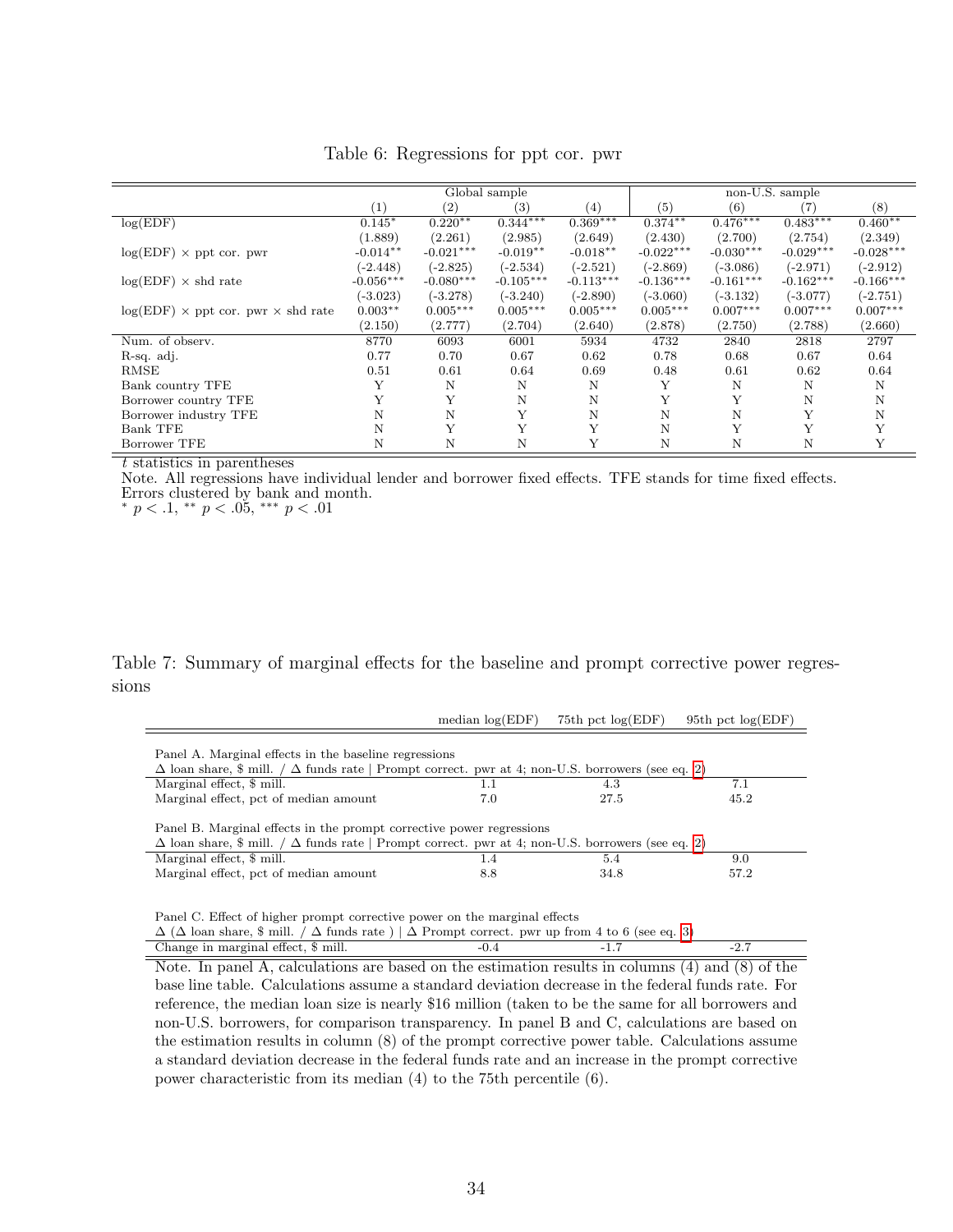<span id="page-35-0"></span>

|                                    |             | Global sample     |             |            |             | non-U.S. sample |            |            |  |
|------------------------------------|-------------|-------------------|-------------|------------|-------------|-----------------|------------|------------|--|
|                                    | (1)         | $\left( 2\right)$ | (3)         | (4)        | (5)         | (6)             | 7)         | (8)        |  |
| log(EDF)                           | $0.152*$    | $0.203***$        | $0.276***$  | $0.319**$  | $0.318***$  | $0.384*$        | $0.364*$   | $0.358*$   |  |
|                                    | (1.932)     | (2.010)           | (2.181)     | (2.139)    | (1.996)     | (1.970)         | (1.974)    | (1.707)    |  |
| $log(EDF) \times insol.$ pwr       | $-0.060***$ | $-0.077***$       | $-0.070**$  | $-0.064**$ | $-0.062**$  | $-0.081**$      | $-0.073*$  | $-0.072*$  |  |
|                                    | $(-3.009)$  | $(-2.863)$        | $(-2.484)$  | $(-2.266)$ | $(-2.167)$  | $(-2.111)$      | $(-1.917)$ | $(-1.932)$ |  |
| $log(EDF) \times shd$ rate         | $-0.059***$ | $-0.080***$       | $-0.093***$ | $-0.106**$ | $-0.125***$ | $-0.140**$      | $-0.134**$ | $-0.143**$ |  |
|                                    | $(-3.123)$  | $(-3.188)$        | $(-2.725)$  | $(-2.596)$ | $(-2.848)$  | $(-2.598)$      | $(-2.548)$ | $(-2.326)$ |  |
| $log(EDF)$ × insol. pwr × shd rate | $0.014**$   | $0.020***$        | $0.019***$  | $0.018**$  | $0.017**$   | $0.019*$        | $0.018*$   | $0.019*$   |  |
|                                    | (2.580)     | (2.767)           | (2.613)     | (2.397)    | (2.246)     | (1.802)         | (1.751)    | (1.766)    |  |
| Num. of observ.                    | 9133        | 6301              | 6205        | 6139       | 5087        | 3038            | 3015       | 2990       |  |
| R-sq. adj.                         | 0.77        | 0.71              | 0.67        | 0.62       | 0.78        | 0.68            | 0.67       | 0.64       |  |
| <b>RMSE</b>                        | 0.51        | 0.60              | 0.64        | 0.68       | 0.48        | 0.61            | 0.62       | 0.65       |  |
| Bank country TFE                   | Y           | N                 | N           | N          | Y           | N               | N          | N          |  |
| Borrower country TFE               | Y           | Y                 | N           | N          | Y           | Y               | N          | N          |  |
| Borrower industry TFE              | Ν           | N                 | Y           | N          | N           | N               | Y          | Ν          |  |
| <b>Bank TFE</b>                    | N           | Y                 | Y           | Y          | N           | Y               | Y          | Y          |  |
| Borrower TFE                       | Ν           | N                 | N           | Y          | N           | N               | N          | Y          |  |

Table 8: Regressions for insol. pwr

Note. All regressions have individual lender and borrower fixed effects. TFE stands for time fixed effects. Errors clustered by bank and month.

\*  $p < .1,$  \*\*  $p < .05,$  \*\*\*  $p < .01$ 

<span id="page-35-1"></span>

|                                                 |            | Global sample     |             |             |            | non-U.S. sample |            |            |  |
|-------------------------------------------------|------------|-------------------|-------------|-------------|------------|-----------------|------------|------------|--|
|                                                 | (1)        | $\left( 2\right)$ | (3)         | (4)         | (5)        | (6)             | 7)         | (8)        |  |
| log(EDF)                                        | 0.038      | 0.041             | 0.163       | 0.217       | 0.242      | 0.252           | 0.246      | 0.250      |  |
|                                                 | (0.500)    | (0.430)           | (1.427)     | (1.608)     | (1.577)    | (1.362)         | (1.405)    | (1.234)    |  |
| $log(EDF) \times sup.$ foreb.                   | $0.034***$ | $0.056***$        | $0.048***$  | $0.048***$  | $0.038**$  | $0.065***$      | $0.062**$  | $0.057**$  |  |
|                                                 | (2.699)    | (3.257)           | (2.743)     | (2.841)     | (2.456)    | (2.800)         | (2.541)    | (2.490)    |  |
| $log(EDF) \times shd$ rate                      | $-0.029$   | $-0.033$          | $-0.053*$   | $-0.070*$   | $-0.097**$ | $-0.108**$      | $-0.100**$ | $-0.112*$  |  |
|                                                 | $(-1.572)$ | $(-1.362)$        | $(-1.735)$  | $(-1.906)$  | $(-2.252)$ | $(-2.101)$      | $(-1.982)$ | $(-1.884)$ |  |
| $log(EDF) \times sup.$ foreb. $\times$ shd rate | $-0.008**$ | $-0.015***$       | $-0.015***$ | $-0.014***$ | $-0.011**$ | $-0.015**$      | $-0.016**$ | $-0.015**$ |  |
|                                                 | $(-2.199)$ | $(-3.062)$        | $(-3.161)$  | $(-3.158)$  | $(-2.401)$ | $(-2.332)$      | $(-2.383)$ | $(-2.341)$ |  |
| Num. of observ.                                 | 8408       | 5905              | 5807        | 5745        | 4459       | 2722            | 2702       | 2681       |  |
| R-sq. adj.                                      | 0.77       | 0.69              | 0.65        | 0.60        | 0.77       | 0.66            | 0.65       | 0.62       |  |
| <b>RMSE</b>                                     | 0.52       | 0.61              | 0.65        | 0.70        | 0.49       | 0.62            | 0.63       | 0.66       |  |
| Bank country TFE                                |            | N                 | N           | N           | Υ          | N               | Ν          | N          |  |
| Borrower country TFE                            |            | Y                 | N           | Ν           | Υ          | Y               | Ν          | Ν          |  |
| Borrower industry TFE                           | N          | N                 | Y           | N           | N          | N               | Y          | N          |  |
| <b>Bank TFE</b>                                 | N          | Y                 | Y           | Y           | N          | Y               |            | Y          |  |
| Borrower TFE                                    | N          | N                 | N           | V           | N          | N               | Ν          | Y          |  |

Table 9: Regressions for sup. foreb.

t statistics in parentheses

Note. All regressions have individual lender and borrower fixed effects. TFE stands for time fixed effects. Errors clustered by bank and month.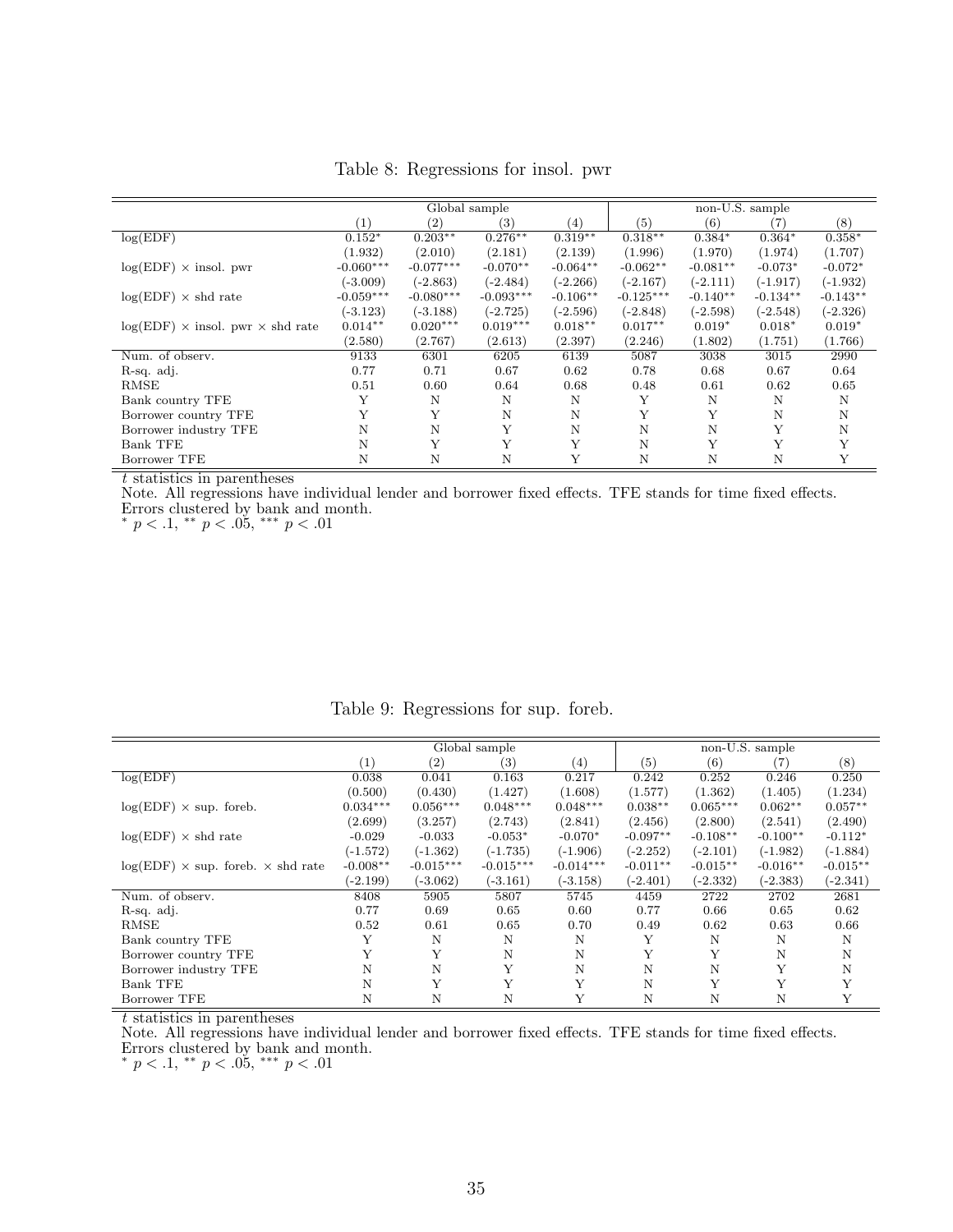<span id="page-36-0"></span>

|                                                 |                   |             | Global sample     |                   | non-U.S. sample |             |             |             |
|-------------------------------------------------|-------------------|-------------|-------------------|-------------------|-----------------|-------------|-------------|-------------|
|                                                 | $\left( 1\right)$ | (2)         | $\left( 3\right)$ | $\left( 4\right)$ | (5)             | (6)         | (7)         | (8)         |
| log(EDF)                                        | $0.257***$        | $0.384***$  | $0.406**$         | $0.477**$         | $0.546**$       | $0.624**$   | $0.561**$   | $0.592**$   |
|                                                 | (2.265)           | (2.638)     | (2.555)           | (2.354)           | (2.534)         | (2.283)     | (2.334)     | (2.032)     |
| $log(EDF) \times$ stat. trnsp                   | $-0.033**$        | $-0.050**$  | $-0.038*$         | $-0.043**$        | $-0.054**$      | $-0.061**$  | $-0.056**$  | $-0.059**$  |
|                                                 | $(-1.999)$        | $(-2.398)$  | $(-1.865)$        | $(-2.006)$        | $(-2.220)$      | $(-2.140)$  | $(-2.018)$  | $(-2.056)$  |
| $log(EDF) \times shd$ rate                      | $-0.079***$       | $-0.107***$ | $-0.117***$       | $-0.137***$       | $-0.177***$     | $-0.201***$ | $-0.186***$ | $-0.212***$ |
|                                                 | $(-3.028)$        | $(-2.987)$  | $(-2.916)$        | $(-2.651)$        | $(-3.243)$      | $(-2.902)$  | $(-2.976)$  | $(-2.731)$  |
| $log(EDF) \times$ stat. trnsp $\times$ shd rate | $0.007*$          | $0.010*$    | $0.009*$          | $0.010*$          | $0.014**$       | $0.016**$   | $0.015**$   | $0.017**$   |
|                                                 | (1.839)           | (1.831)     | (1.691)           | (1.828)           | (2.369)         | (2.338)     | (2.278)     | (2.455)     |
| Num. of observ.                                 | 9538              | 6643        | 6549              | 6488              | 5337            | 3255        | 3225        | 3206        |
| R-sq. adj.                                      | 0.78              | 0.71        | 0.68              | 0.64              | 0.78            | 0.68        | 0.67        | 0.65        |
| RMSE                                            | 0.51              | 0.60        | 0.63              | 0.67              | 0.48            | 0.61        | 0.62        | 0.64        |
| Bank country TFE                                | Y                 | N           | N                 | N                 |                 | N           | Ν           | Ν           |
| Borrower country TFE                            |                   |             | N                 | N                 |                 | Y           | N           | Ν           |
| Borrower industry TFE                           | N                 | N           | Y                 | N                 | N               | N           | Y           | Ν           |
| <b>Bank TFE</b>                                 | N                 | Y           | Y                 | Y                 | N               | Y           | Y           |             |
| Borrower TFE                                    | N                 | Ν           | Ν                 |                   | Ν               | Ν           | Ν           | Y           |

Table 10: Regressions for stat. trnsp

Note. All regressions have individual lender and borrower fixed effects. TFE stands for time fixed effects. Errors clustered by bank and month.

\*  $p < .1,$  \*\*  $p < .05,$  \*\*\*  $p < .01$ 

<span id="page-36-1"></span>

|                                             |                  |                   | Global sample |            | non-U.S. sample  |            |            |            |  |
|---------------------------------------------|------------------|-------------------|---------------|------------|------------------|------------|------------|------------|--|
|                                             | $\left(1\right)$ | $\left( 2\right)$ | (3)           | (4)        | $\left(5\right)$ | (6)        | (7)        | (8)        |  |
| log(EDF)                                    | 0.079            | 0.142             | $0.209*$      | 0.262      | 0.282            | 0.348      | 0.303      | 0.327      |  |
|                                             | (1.026)          | (1.424)           | (1.736)       | (1.629)    | (1.577)          | (1.582)    | (1.620)    | (1.379)    |  |
| $log(EDF) \times$ accnt pract.              | $-0.019$         | $-0.038$          | $-0.036$      | $-0.037$   | $-0.053*$        | $-0.082**$ | $-0.080**$ | $-0.083**$ |  |
|                                             | $(-0.825)$       | $(-1.503)$        | $(-1.357)$    | $(-1.418)$ | $(-1.835)$       | $(-2.120)$ | $(-2.089)$ | $(-2.150)$ |  |
| $log(EDF) \times shd$ rate                  | $-0.045**$       | $-0.071***$       | $-0.084***$   | $-0.105**$ | $-0.136***$      | $-0.155**$ | $-0.137**$ | $-0.162**$ |  |
|                                             | $(-2.467)$       | $(-2.824)$        | $(-2.713)$    | $(-2.411)$ | $(-2.859)$       | $(-2.539)$ | $(-2.585)$ | $(-2.409)$ |  |
| $log(EDF)$ × accnt pract. $\times$ shd rate | 0.006            | $0.015*$          | $0.014*$      | $0.014*$   | $0.025***$       | $0.033***$ | $0.032***$ | $0.033***$ |  |
|                                             | (0.928)          | (1.964)           | (1.852)       | (1.811)    | (3.384)          | (3.009)    | (2.775)    | (2.835)    |  |
| Num. of observ.                             | 8937             | 6175              | 6081          | 6022       | 4939             | 2935       | 2915       | 2895       |  |
| R-sq. adj.                                  | 0.77             | 0.69              | 0.65          | 0.60       | 0.77             | 0.65       | 0.65       | 0.62       |  |
| <b>RMSE</b>                                 | 0.52             | 0.61              | 0.65          | 0.69       | 0.49             | 0.64       | 0.64       | 0.67       |  |
| Bank country TFE                            | Y                | N                 | Ν             | Ν          | Y                | Ν          | Ν          | N          |  |
| Borrower country TFE                        |                  | Y                 | N             | N          | Y                | Y          | N          | Ν          |  |
| Borrower industry TFE                       | N                | N                 | Y             | N          | N                | N          | Y          | N          |  |
| <b>Bank TFE</b>                             | N                | Y                 | Y             | Y          | N                | Y          |            | Y          |  |
| Borrower TFE                                | N                | N                 | N             | Y          | N                | N          |            | Y          |  |

Table 11: Regressions for accnt pract.

t statistics in parentheses

Note. All regressions have individual lender and borrower fixed effects. TFE stands for time fixed effects. Errors clustered by bank and month.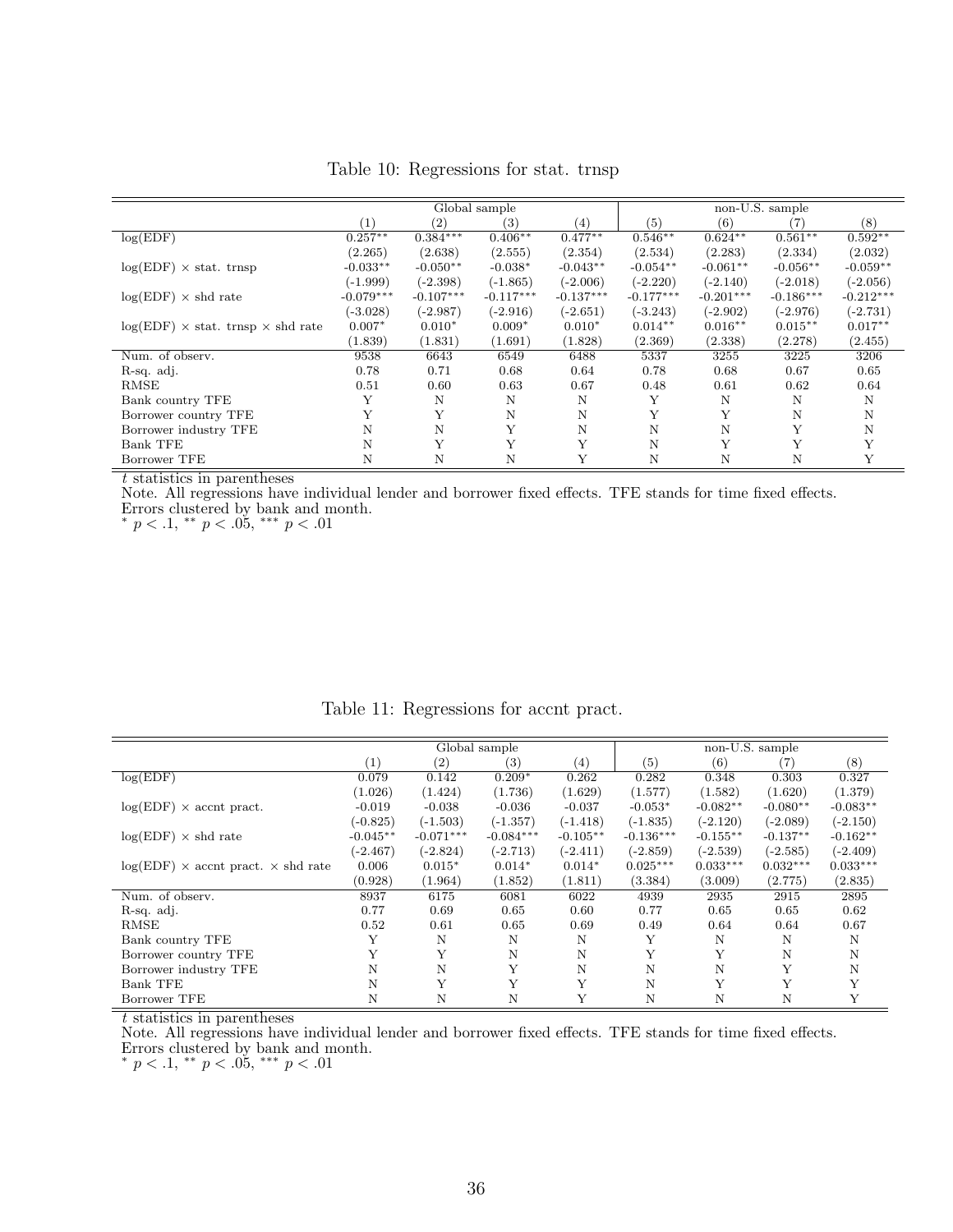<span id="page-37-0"></span>

|                                                  |             |             | Global sample |             | non-U.S. sample |             |             |             |  |
|--------------------------------------------------|-------------|-------------|---------------|-------------|-----------------|-------------|-------------|-------------|--|
|                                                  | (1)         | (2)         | (3)           | (4)         | (5)             | (6)         | (7)         | (8)         |  |
| log(EDF)                                         | $0.175***$  | $0.255***$  | $0.369***$    | $0.389***$  | $0.384**$       | $0.498***$  | $0.499***$  | $0.477**$   |  |
|                                                  | (2.264)     | (2.609)     | (3.147)       | (2.765)     | (2.457)         | (2.735)     | (2.807)     | (2.381)     |  |
| $log(EDF) \times$ ppt cor. pwr                   | $-0.006$    | $-0.012$    | $-0.010$      | $-0.011$    | $-0.018***$     | $-0.025***$ | $-0.025***$ | $-0.024***$ |  |
|                                                  | $(-1.060)$  | $(-1.557)$  | $(-1.404)$    | $(-1.426)$  | $(-2.728)$      | $(-3.341)$  | $(-3.279)$  | $(-3.198)$  |  |
| $log(EDF) \times insol.$ pwr                     | $-0.051**$  | $-0.061*$   | $-0.056*$     | $-0.049$    | $-0.030$        | $-0.049*$   | $-0.046*$   | $-0.043$    |  |
|                                                  | $(-2.146)$  | $(-1.965)$  | $(-1.729)$    | $(-1.453)$  | $(-1.346)$      | $(-1.819)$  | $(-1.727)$  | $(-1.594)$  |  |
| $log(EDF) \times shd$ rate                       | $-0.064***$ | $-0.092***$ | $-0.115***$   | $-0.122***$ | $-0.141***$     | $-0.170***$ | $-0.170***$ | $-0.174***$ |  |
|                                                  | $(-3.471)$  | $(-3.701)$  | $(-3.539)$    | $(-3.109)$  | $(-3.204)$      | $(-3.306)$  | $(-3.290)$  | $(-2.929)$  |  |
| $log(EDF) \times$ ppt cor. pwr $\times$ shd rate | 0.001       | 0.002       | 0.002         | 0.002       | $0.004**$       | $0.005***$  | $0.005***$  | $0.005**$   |  |
|                                                  | (0.702)     | (1.393)     | (1.341)       | (1.332)     | (2.377)         | (2.404)     | (2.474)     | (2.246)     |  |
| $log(EDF)$ × insol. pwr × shd rate               | $0.013**$   | $0.017**$   | $0.016**$     | $0.015*$    | $0.011*$        | $0.015*$    | $0.015*$    | $0.015*$    |  |
|                                                  | (2.298)     | (2.231)     | (1.988)       | (1.750)     | (1.767)         | (1.899)     | (1.844)     | (1.823)     |  |
| Num. of observ.                                  | 8727        | 6073        | 5981          | 5914        | 4692            | 2821        | 2800        | 2778        |  |
| R-sq. adj.                                       | 0.77        | 0.71        | 0.67          | 0.62        | 0.78            | 0.68        | 0.67        | 0.64        |  |
| RMSE                                             | 0.51        | 0.60        | 0.64          | 0.69        | 0.48            | 0.61        | 0.62        | 0.64        |  |
| Bank country TFE                                 | Y           | N           | N             | N           | Y               | N           | N           | N           |  |
| Borrower country TFE                             | Y           | Y           | $\mathbf N$   | N           | Y               | Y           | N           | N           |  |
| Borrower industry TFE                            | Ν           | N           | Y             | N           | N               | $\mathbf N$ | Υ           | N           |  |
| <b>Bank TFE</b>                                  | N           | Y           | Y             | Y           | N               | Y           | Y           | Y           |  |
| Borrower TFE                                     | Ν           | N           | Ν             | Υ           | N               | N           | Ν           | Y           |  |

Table 12: Regressions for prompt corrective power vs insol. pwr

Note. All regressions have individual lender and borrower fixed effects. TFE stands for time fixed effects. Errors clustered by bank and month.

 $+p < .11,$  \*  $p < .1,$  \*\*  $p < .05,$  \*\*\*  $p < .01$ 

|  | Table 13: Regressions for prompt corrective power vs stat. trnsp |  |
|--|------------------------------------------------------------------|--|
|  |                                                                  |  |

|                                                  |             |                   | Global sample |                       | non-U.S. sample |             |             |             |  |
|--------------------------------------------------|-------------|-------------------|---------------|-----------------------|-----------------|-------------|-------------|-------------|--|
|                                                  | (1)         | $\left( 2\right)$ | (3)           | (4)                   | (5)             | (6)         | (7)         | (8)         |  |
| log(EDF)                                         | $0.460***$  | $0.637***$        | $0.665***$    | $0.71\overline{3***}$ | $0.796***$      | $0.873***$  | $0.849***$  | $0.824***$  |  |
|                                                  | (3.074)     | (3.315)           | (3.259)       | (3.075)               | (3.615)         | (3.660)     | (3.764)     | (3.038)     |  |
| $log(EDF) \times$ ppt cor. pwr                   | $-0.016***$ | $-0.023***$       | $-0.020***$   | $-0.020***$           | $-0.026***$     | $-0.034***$ | $-0.033***$ | $-0.031***$ |  |
|                                                  | $(-2.949)$  | $(-3.427)$        | $(-3.031)$    | $(-3.014)$            | $(-3.770)$      | $(-3.920)$  | $(-3.695)$  | $(-3.635)$  |  |
| $log(EDF) \times$ stat. trnsp                    | $-0.054**$  | $-0.071**$        | $-0.057**$    | $-0.060**$            | $-0.075***$     | $-0.069***$ | $-0.064**$  | $-0.063**$  |  |
|                                                  | $(-2.361)$  | $(-2.574)$        | $(-1.996)$    | $(-2.073)$            | $(-3.000)$      | $(-2.729)$  | $(-2.606)$  | $(-2.349)$  |  |
| $log(EDF) \times shd$ rate                       | $-0.122***$ | $-0.162***$       | $-0.176***$   | $-0.189***$           | $-0.239***$     | $-0.268***$ | $-0.267***$ | $-0.277***$ |  |
|                                                  | $(-3.550)$  | $(-3.471)$        | $(-3.304)$    | $(-3.156)$            | $(-4.136)$      | $(-3.976)$  | $(-3.953)$  | $(-3.489)$  |  |
| $log(EDF) \times$ ppt cor. pwr $\times$ shd rate | $0.003**$   | $0.005***$        | $0.005***$    | $0.005***$            | $0.006***$      | $0.008***$  | $0.008***$  | $0.008***$  |  |
|                                                  | (2.525)     | (3.194)           | (3.078)       | (3.006)               | (3.642)         | (3.310)     | (3.317)     | (3.200)     |  |
| $log(EDF) \times$ stat. trnsp $\times$ shd rate  | $0.011**$   | $0.014**$         | $0.013*$      | $0.013**$             | $0.018***$      | $0.019***$  | $0.019***$  | $0.019***$  |  |
|                                                  | (2.380)     | (2.228)           | (1.931)       | (2.028)               | (3.130)         | (2.818)     | (2.812)     | (2.735)     |  |
| Num. of observ.                                  | 8733        | 6074              | 5982          | 5915                  | 4706            | 2834        | 2812        | 2791        |  |
| R-sq. adj.                                       | 0.77        | 0.70              | 0.66          | 0.62                  | 0.78            | 0.68        | 0.67        | 0.64        |  |
| RMSE                                             | 0.51        | 0.61              | 0.64          | 0.69                  | 0.48            | 0.61        | 0.62        | 0.64        |  |
| Bank country TFE                                 | Y           | N                 | N             | N                     | Y               | N           | N           | N           |  |
| Borrower country TFE                             | Y           | Υ                 | $\mathbf N$   | N                     | Y               | Y           | N           | N           |  |
| Borrower industry TFE                            | N           | N                 | Y             | N                     | Ν               | $\mathbf N$ | Υ           | N           |  |
| <b>Bank TFE</b>                                  | N           | Y                 | Y             | Y                     | N               | Y           | Y           | Y           |  |
| Borrower TFE                                     | N           | Ν                 | N             | Y                     | Ν               | N           | N           | Y           |  |

 $t$  statistics in parentheses

Note. All regressions have individual lender and borrower fixed effects. TFE stands for time fixed effects. Errors clustered by bank and month.

 $+p < .11,$  \*  $p < .1,$  \*\*  $p < .05,$  \*\*\*  $p < .01$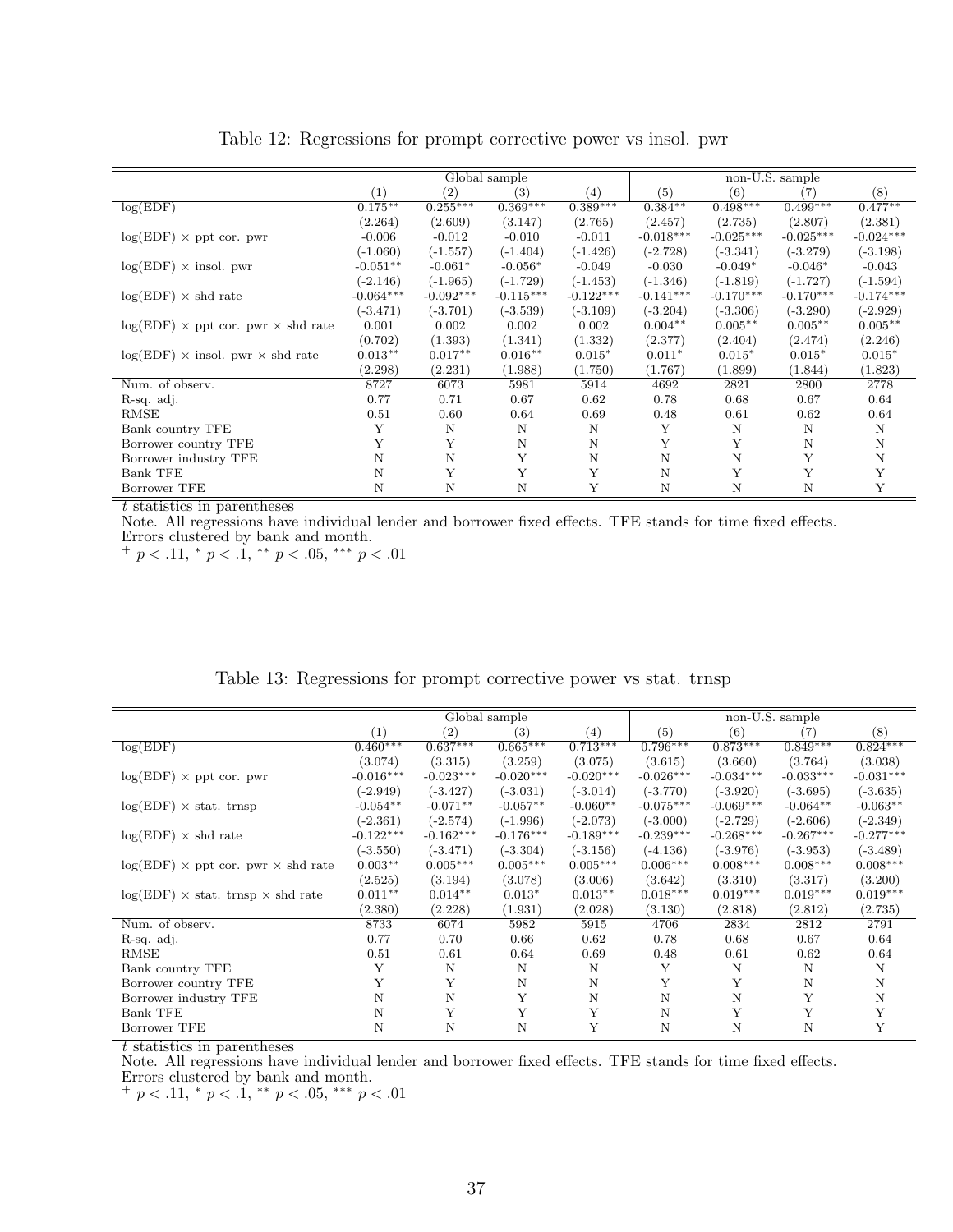<span id="page-38-1"></span>

|                                                  |             |             | Global sample     |             |             |             | non-U.S. sample |             |
|--------------------------------------------------|-------------|-------------|-------------------|-------------|-------------|-------------|-----------------|-------------|
|                                                  | (1)         | (2)         | $\left( 3\right)$ | (4)         | (5)         | (6)         | (7)             | (8)         |
| log(EDF)                                         | $0.133^{+}$ | $0.222**$   | $0.340***$        | $0.372**$   | $0.385**$   | $0.498**$   | $0.495***$      | $0.487**$   |
|                                                  | (1.645)     | (2.215)     | (2.871)           | (2.562)     | (2.268)     | (2.553)     | (2.641)         | (2.234)     |
| $log(EDF) \times$ ppt cor. pwr                   | $-0.017***$ | $-0.024***$ | $-0.021**$        | $-0.020**$  | $-0.023***$ | $-0.029***$ | $-0.029**$      | $-0.026**$  |
|                                                  | $(-2.716)$  | $(-2.988)$  | $(-2.536)$        | $(-2.471)$  | $(-2.886)$  | $(-2.729)$  | $(-2.546)$      | $(-2.431)$  |
| $log(EDF) \times$ accnt pract.                   | 0.026       | 0.033       | 0.021             | 0.018       | 0.023       | 0.001       | 0.004           | $-0.006$    |
|                                                  | (0.933)     | (0.789)     | (0.500)           | (0.451)     | (0.493)     | (0.023)     | (0.065)         | $(-0.098)$  |
| $log(EDF) \times shd$ rate                       | $-0.055***$ | $-0.089***$ | $-0.116***$       | $-0.129***$ | $-0.163***$ | $-0.192***$ | $-0.188***$     | $-0.202***$ |
|                                                  | $(-2.815)$  | $(-3.369)$  | $(-3.430)$        | $(-3.114)$  | $(-3.590)$  | $(-3.466)$  | $(-3.455)$      | $(-3.204)$  |
| $log(EDF) \times$ ppt cor. pwr $\times$ shd rate | $0.003*$    | $0.005***$  | $0.005**$         | $0.004**$   | $0.005**$   | $0.006*$    | $0.007**$       | $0.006*$    |
|                                                  | (1.972)     | (2.546)     | (2.207)           | (2.027)     | (2.290)     | (1.972)     | (2.096)         | (1.862)     |
| $log(EDF)$ × accnt pract. $\times$ shd rate      | $-0.003$    | $-0.001$    | 0.001             | 0.002       | 0.009       | 0.014       | 0.014           | 0.016       |
|                                                  | $(-0.586)$  | $(-0.138)$  | (0.156)           | (0.214)     | (0.859)     | (0.967)     | (0.921)         | (1.102)     |
| Num. of observ.                                  | 8090        | 5590        | 5496              | 5430        | 4266        | 2497        | 2483            | 2460        |
| R-sq. adj.                                       | 0.76        | 0.68        | 0.62              | 0.57        | 0.76        | 0.63        | 0.63            | 0.60        |
| RMSE                                             | 0.52        | 0.63        | 0.67              | 0.72        | 0.49        | 0.65        | 0.65            | 0.68        |
| Bank country TFE                                 | Υ           | N           | N                 | N           | Y           | N           | N               | N           |
| Borrower country TFE                             |             | Y           | $\mathbf N$       | Ν           | Y           | Y           | Ν               | N           |
| Borrower industry TFE                            | Ν           | N           | Y                 | N           | N           | $\mathbf N$ | Y               | N           |
| Bank TFE                                         | N           | Y           | Y                 | Y           | N           | Y           | Y               | Y           |
| Borrower TFE                                     | N           | N           | N                 | Υ           | N           | N           | N               | Υ           |

| Table 14: Regressions for prompt corrective power vs accnt pract. |  |  |
|-------------------------------------------------------------------|--|--|
|-------------------------------------------------------------------|--|--|

Note. All regressions have individual lender and borrower fixed effects. TFE stands for time fixed effects. Errors clustered by bank and month.

 $+p < .11, * p < .1, ** p < .05, ** p < .01$ 

<span id="page-38-0"></span>

| Table 15: Prompt Corrective Power components from Barth, Caprio, and Levine (2013) |  |
|------------------------------------------------------------------------------------|--|
|------------------------------------------------------------------------------------|--|

| Potential mitigant            | Description                                             | Values* |
|-------------------------------|---------------------------------------------------------|---------|
| Early automatic intervention  | Does the law establish pre-determined levels of sol-    | 01      |
|                               | vency deterioration which forces automatic actions      |         |
|                               | such as intervention?                                   |         |
| Cease and desist order        | Are there any mechanisms of cease-desist type orders    | 01      |
|                               | whose infraction leads to automatic imposition of civil |         |
|                               | and penal sanctions on banks directors and managers?    |         |
| Force provisions              | Can the supervisory agency order directors or manage-   | 01      |
|                               | ment to constitute provisions to cover actual or poten- |         |
|                               | tial losses?                                            |         |
| Suspension of dividends       | Can the supervisory agency suspend director's deci-     | 01      |
|                               | sion to distribute: Dividends                           |         |
| Suspension of bonuses         | Can the supervisory agency suspend director's deci-     | 01      |
|                               | sion to distribute: Bonuses                             |         |
| Suspension of management fees | Can the supervisory agency suspend director's deci-     | 01      |
|                               | sion to distribute: Management fees                     |         |
| Force reorganization          | Can supervisors force banks to change internal orga-    | 01      |
|                               | nizational structure?                                   |         |

 $\overline{\text{*}$  1 indicates that the authority has a given power.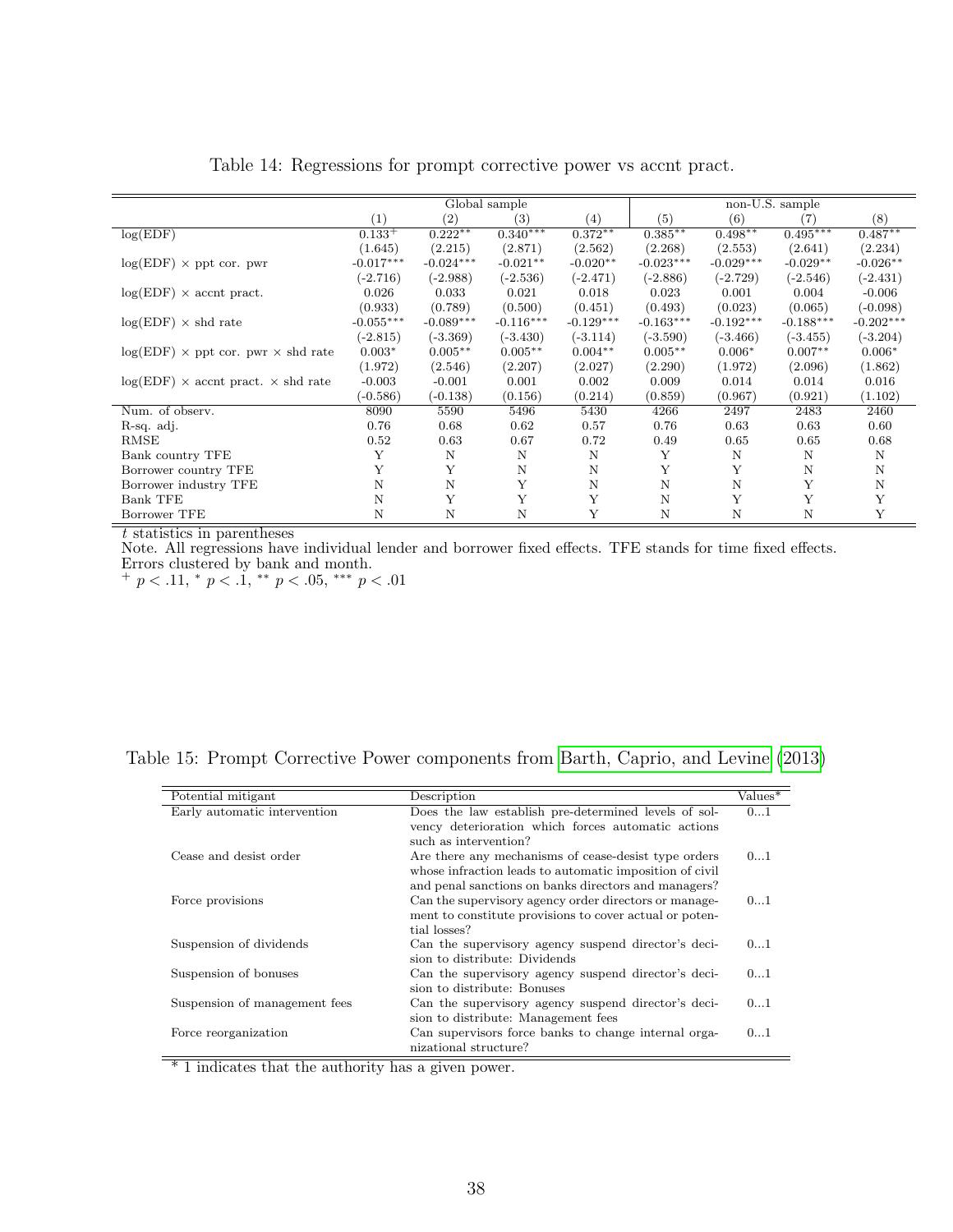<span id="page-39-0"></span>

|                                                   |             |             | Global sample    |                   |             |             | non-U.S. sample |             |
|---------------------------------------------------|-------------|-------------|------------------|-------------------|-------------|-------------|-----------------|-------------|
|                                                   | (1)         | (2)         | $\left(3\right)$ | $\left( 4\right)$ | (5)         | (6)         | (7)             | (8)         |
| log(EDF)                                          | 0.122       | $0.192**$   | $0.274***$       | $0.312**$         | $0.328**$   | $0.405***$  | $0.384**$       | $0.377*$    |
|                                                   | (1.620)     | (1.996)     | (2.321)          | (2.047)           | (2.073)     | (2.151)     | (2.215)         | (1.828)     |
| $log(EDF) \times$ earl. interv.                   | $-0.056**$  | $-0.098***$ | $-0.086**$       | $-0.087**$        | $-0.099***$ | $-0.152***$ | $-0.143***$     | $-0.138***$ |
|                                                   | $(-2.027)$  | $(-2.719)$  | $(-2.366)$       | $(-2.417)$        | $(-2.731)$  | $(-3.422)$  | $(-3.288)$      | $(-3.202)$  |
| $log(EDF) \times shd$ rate                        | $-0.049***$ | $-0.073***$ | $-0.089***$      | $-0.101**$        | $-0.123***$ | $-0.142***$ | $-0.138***$     | $-0.146**$  |
|                                                   | $(-2.819)$  | $(-3.081)$  | $(-2.872)$       | $(-2.459)$        | $(-2.782)$  | $(-2.710)$  | $(-2.765)$      | $(-2.413)$  |
| $log(EDF) \times$ earl. interv. $\times$ shd rate | $0.012*$    | $0.024***$  | $0.023***$       | $0.023***$        | $0.026***$  | $0.035***$  | $0.036***$      | $0.034***$  |
|                                                   | (1.697)     | (2.776)     | (2.657)          | (2.671)           | (2.838)     | (3.033)     | (3.106)         | (2.965)     |
| Num. of observ.                                   | 9551        | 6645        | 6553             | 6492              | 5339        | 3244        | 3216            | 3197        |
| R-sq. adj.                                        | 0.78        | 0.71        | 0.68             | 0.64              | 0.78        | 0.68        | 0.68            | 0.65        |
| RMSE                                              | 0.51        | 0.59        | 0.63             | 0.67              | 0.48        | 0.61        | 0.62            | 0.64        |
| Bank country TFE                                  | Y           | N           | N                | N                 | Υ           | N           | N               | N           |
| Borrower country TFE                              |             | Y           | N                | N                 | Y           | Υ           | N               | N           |
| Borrower industry TFE                             | N           | N           | Υ                | N                 | N           | N           | Y               | N           |
| <b>Bank TFE</b>                                   | N           | Y           | Y                |                   | N           | Y           | Y               | Y           |
| Borrower TFE                                      | N           | N           | N                |                   | N           | Ν           | N               | Y           |

Table 16: Regressions for earl. interv.

Note. All regressions have individual lender and borrower fixed effects. TFE stands for time fixed effects. Errors clustered by bank and month.

\*  $p < .1,$  \*\*  $p < .05,$  \*\*\*  $p < .01$ 

|                                                 |             | Global sample |            |                  |             | non-U.S. sample |            |            |
|-------------------------------------------------|-------------|---------------|------------|------------------|-------------|-----------------|------------|------------|
|                                                 | (1)         | (2)           | (3)        | $\left(4\right)$ | (5)         | (6)             | (7)        | (8)        |
| log(EDF)                                        | 0.119       | $0.191*$      | $0.270**$  | $0.328**$        | $0.303*$    | $0.391*$        | $0.383**$  | $0.365*$   |
|                                                 | (1.463)     | (1.819)       | (2.032)    | (2.106)          | (1.855)     | (1.971)         | (1.979)    | (1.683)    |
| $log(EDF) \times$ cease order                   | $-0.061*$   | $-0.110***$   | $-0.089**$ | $-0.098**$       | $-0.062$    | $-0.110**$      | $-0.102*$  | $-0.092*$  |
|                                                 | $(-1.804)$  | $(-2.968)$    | $(-2.280)$ | $(-2.363)$       | $(-1.525)$  | $(-2.082)$      | $(-1.945)$ | $(-1.861)$ |
| $log(EDF) \times shd$ rate                      | $-0.051***$ | $-0.074***$   | $-0.089**$ | $-0.105**$       | $-0.120***$ | $-0.145***$     | $-0.141**$ | $-0.148**$ |
|                                                 | $(-2.684)$  | $(-2.953)$    | $(-2.584)$ | $(-2.565)$       | $(-2.668)$  | $(-2.650)$      | $(-2.550)$ | $(-2.339)$ |
| $log(EDF) \times$ cease order $\times$ shd rate | $0.015***$  | $0.027***$    | $0.024**$  | $0.026**$        | 0.017       | $0.032**$       | $0.031**$  | $0.030**$  |
|                                                 | (2.176)     | (2.956)       | (2.451)    | (2.478)          | (1.565)     | (2.169)         | (2.114)    | (2.104)    |
| Num. of observ.                                 | 9191        | 6328          | 6230       | 6164             | 5143        | 3064            | 3038       | 3014       |
| R-sq. adj.                                      | 0.77        | 0.70          | 0.67       | 0.62             | 0.78        | 0.68            | 0.67       | 0.64       |
| RMSE                                            | 0.51        | 0.61          | 0.64       | 0.68             | 0.48        | 0.62            | 0.62       | 0.65       |
| Bank country TFE                                | Y           | N             | N          | N                | Y           | N               | N          | N          |
| Borrower country TFE                            |             | Y             | N          | N                | Y           | Υ               | N          | N          |
| Borrower industry TFE                           | N           | N             | Y          | N                | N           | N               | Y          | N          |
| <b>Bank TFE</b>                                 | N           | Y             | Y          | Y                | N           | Y               | Y          | Y          |
| Borrower TFE                                    | N           | Ν             | N          | Y                | N           | N               | N          | Y          |

Table 17: Regressions for cease order

t statistics in parentheses

Note. All regressions have individual lender and borrower fixed effects. TFE stands for time fixed effects. Errors clustered by bank and month.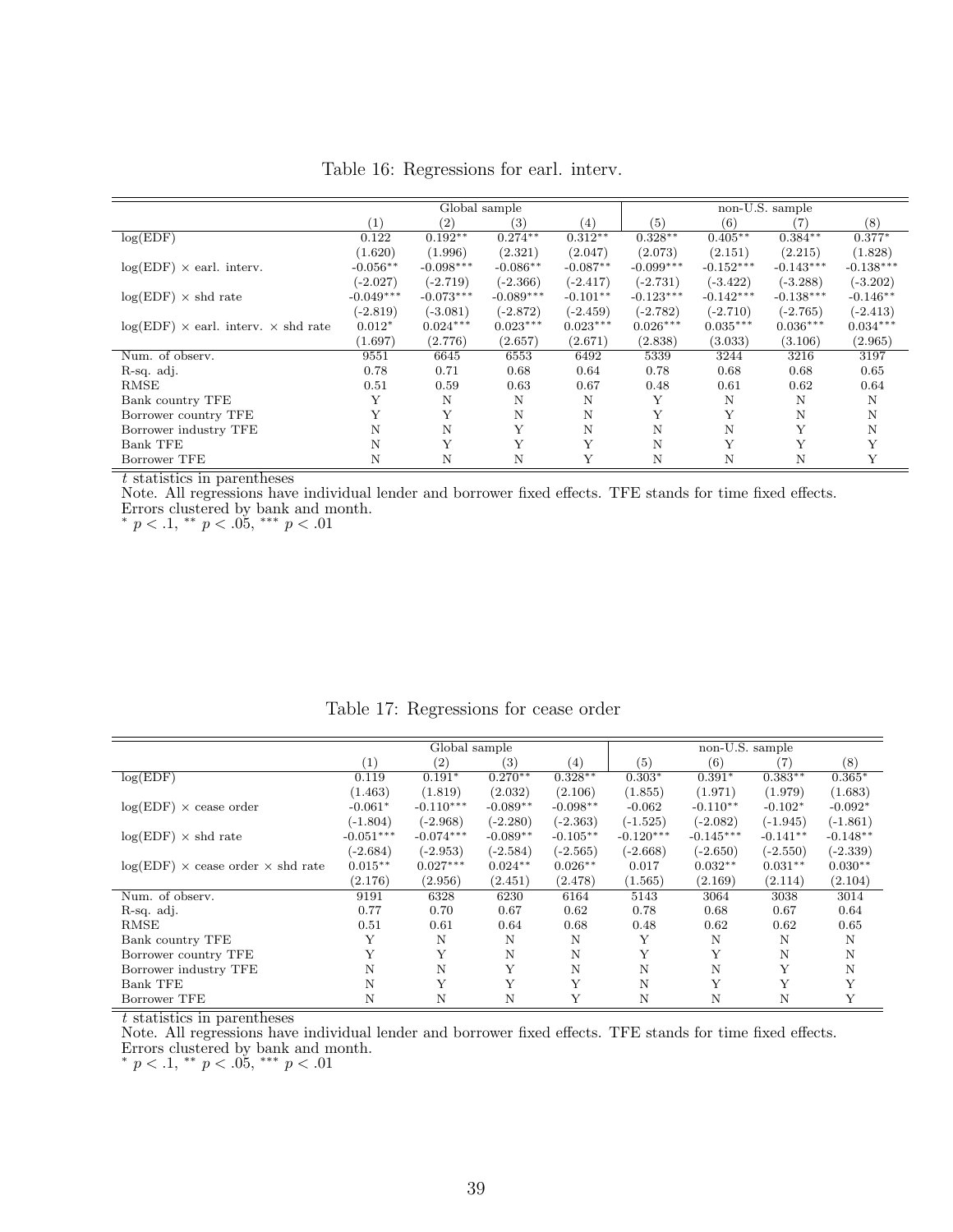|                                                  |             |                   | Global sample     |             |             |             | non-U.S. sample |             |
|--------------------------------------------------|-------------|-------------------|-------------------|-------------|-------------|-------------|-----------------|-------------|
|                                                  | (1)         | $\left( 2\right)$ | $\left( 3\right)$ | (4)         | (5)         | (6)         | (7)             | (8)         |
| log(EDF)                                         | $0.185***$  | $0.273**$         | $0.353**$         | $0.397**$   | $0.504***$  | $0.649***$  | $0.607***$      | $0.602***$  |
|                                                  | (2.091)     | (2.210)           | (2.548)           | (2.524)     | (3.127)     | (3.260)     | (3.078)         | (2.794)     |
| $log(EDF) \times$ susp. divid.                   | $-0.118**$  | $-0.176**$        | $-0.158**$        | $-0.153**$  | $-0.257***$ | $-0.360***$ | $-0.316***$     | $-0.323***$ |
|                                                  | $(-2.172)$  | $(-2.210)$        | $(-2.109)$        | $(-2.069)$  | $(-3.475)$  | $(-3.660)$  | $(-3.158)$      | $(-3.257)$  |
| $log(EDF) \times shd$ rate                       | $-0.072***$ | $-0.094***$       | $-0.109***$       | $-0.123***$ | $-0.167***$ | $-0.196***$ | $-0.188***$     | $-0.198***$ |
|                                                  | $(-3.407)$  | $(-3.233)$        | $(-2.973)$        | $(-2.901)$  | $(-3.821)$  | $(-3.675)$  | $(-3.372)$      | $(-3.173)$  |
| $log(EDF) \times$ susp. divid. $\times$ shd rate | $0.034**$   | $0.042**$         | $0.039**$         | $0.038**$   | $0.063***$  | $0.077***$  | $0.072***$      | $0.074***$  |
|                                                  | (2.458)     | (2.252)           | (2.114)           | (2.091)     | (3.322)     | (3.169)     | (2.913)         | (2.997)     |
| Num. of observ.                                  | 9151        | 6294              | 6196              | 6131        | 5112        | 3037        | 3010            | 2987        |
| R-sq. adj.                                       | 0.77        | 0.70              | 0.67              | 0.62        | 0.78        | 0.68        | 0.67            | 0.64        |
| RMSE                                             | 0.51        | 0.61              | 0.64              | 0.69        | 0.48        | 0.62        | 0.62            | 0.65        |
| Bank country TFE                                 | Y           | N                 | N                 | N           | Y           | N           | N               | N           |
| Borrower country TFE                             | Y           | Y                 | N                 | N           | Y           | Y           | N               | Ν           |
| Borrower industry TFE                            | Ν           | N                 | Υ                 | N           | N           | N           | Y               | N           |
| <b>Bank TFE</b>                                  | N           | Y                 | Y                 | Y           | N           | Y           | Y               |             |
| Borrower TFE                                     | Ν           | N                 | N                 |             | N           | N           | Ν               |             |

Table 18: Regressions for susp. divid.

Note. All regressions have individual lender and borrower fixed effects. TFE stands for time fixed effects. Errors clustered by bank and month.

\*  $p < .1,$  \*\*  $p < .05,$  \*\*\*  $p < .01$ 

|                                                  |             | Global sample |            |            |             |             | non-U.S. sample |             |
|--------------------------------------------------|-------------|---------------|------------|------------|-------------|-------------|-----------------|-------------|
|                                                  | (1)         | (2)           | (3)        | (4)        | (5)         | (6)         | (7)             | $^{(8)}$    |
| log(EDF)                                         | 0.131       | 0.172         | $0.243*$   | $0.300**$  | $0.419***$  | $0.499***$  | $0.485***$      | $0.468**$   |
|                                                  | (1.640)     | (1.548)       | (1.822)    | (1.985)    | (2.802)     | (2.822)     | (2.724)         | (2.335)     |
| $log(EDF) \times susp.$ bonus.                   | $-0.067$    | $-0.075$      | $-0.046$   | $-0.054$   | $-0.191***$ | $-0.216***$ | $-0.198***$     | $-0.191***$ |
|                                                  | $(-1.638)$  | $(-1.494)$    | $(-0.948)$ | $(-1.107)$ | $(-3.367)$  | $(-3.463)$  | $(-3.095)$      | $(-3.013)$  |
| $log(EDF) \times shd$ rate                       | $-0.052***$ | $-0.071**$    | $-0.085**$ | $-0.101**$ | $-0.148***$ | $-0.170***$ | $-0.166***$     | $-0.173***$ |
|                                                  | $(-2.678)$  | $(-2.580)$    | $(-2.349)$ | $(-2.410)$ | $(-3.499)$  | $(-3.397)$  | $(-3.168)$      | $(-2.882)$  |
| $log(EDF) \times$ susp. bonus. $\times$ shd rate | 0.013       | 0.019         | 0.016      | 0.017      | $0.048***$  | $0.056***$  | $0.054***$      | $0.053***$  |
|                                                  | (1.282)     | (1.521)       | (1.278)    | (1.376)    | (3.403)     | (3.376)     | (3.192)         | (3.135)     |
| Num. of observ.                                  | 9151        | 6294          | 6196       | 6131       | 5112        | 3037        | 3010            | 2987        |
| R-sq. adj.                                       | 0.77        | 0.70          | 0.66       | 0.62       | 0.78        | 0.68        | 0.67            | 0.64        |
| RMSE                                             | 0.51        | 0.61          | 0.64       | 0.69       | 0.48        | 0.62        | 0.62            | 0.65        |
| Bank country TFE                                 | Y           | N             | N          | N          | Y           | N           | N               | N           |
| Borrower country TFE                             |             | Y             | N          | N          | Y           | Y           | N               | N           |
| Borrower industry TFE                            | N           | N             | Y          | N          | N           | N           | Y               | N           |
| <b>Bank TFE</b>                                  | N           | Y             | Y          | Y          | N           | Y           | Y               |             |
| Borrower TFE                                     | N           | N             | N          | Y          | N           | N           | N               |             |

Table 19: Regressions for susp. bonus.

t statistics in parentheses

Note. All regressions have individual lender and borrower fixed effects. TFE stands for time fixed effects. Errors clustered by bank and month.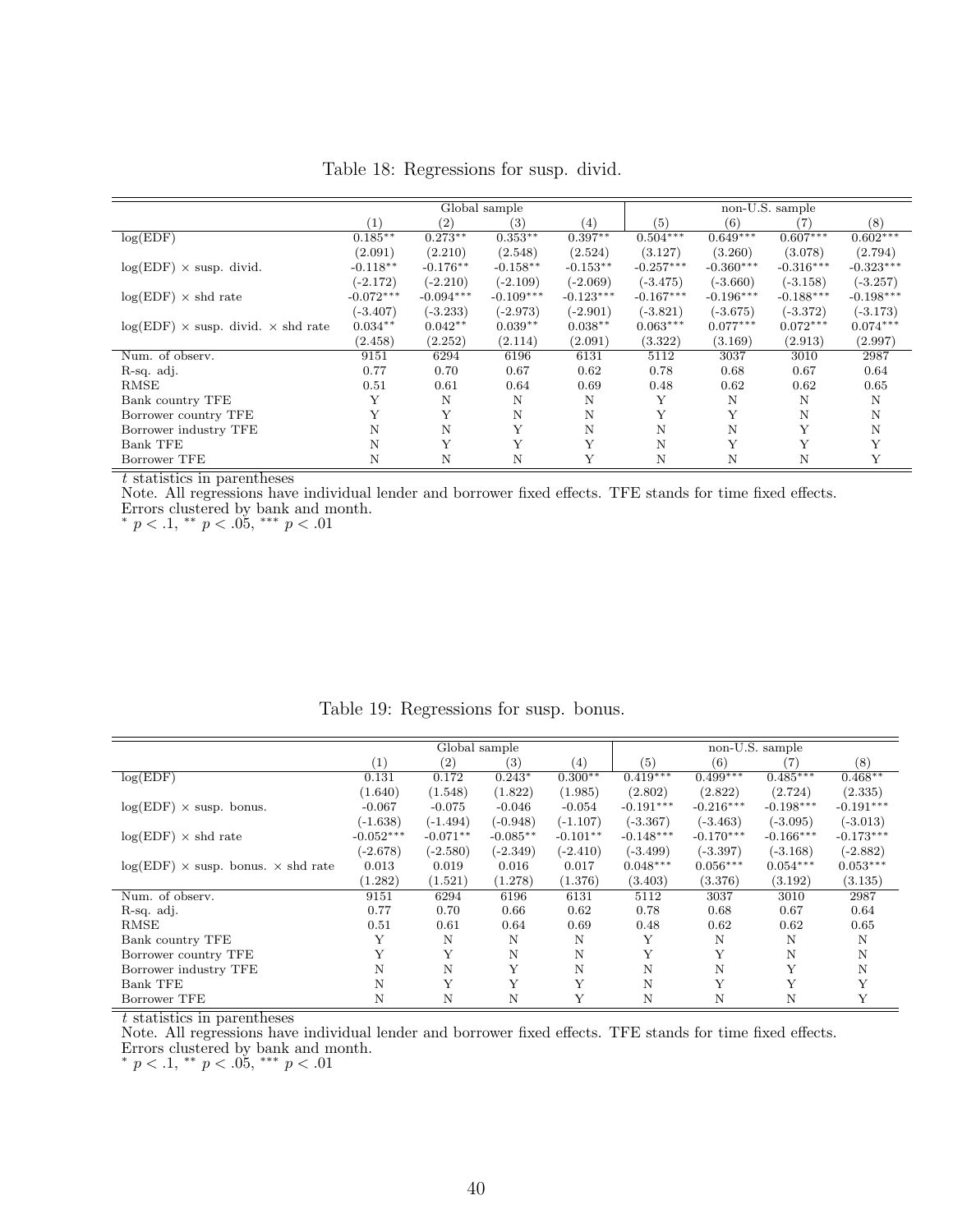<span id="page-41-0"></span>

|                                                |                   | Global sample     |                  |             |             |             | non-U.S. sample |             |
|------------------------------------------------|-------------------|-------------------|------------------|-------------|-------------|-------------|-----------------|-------------|
|                                                | $\left( 1\right)$ | $\left( 2\right)$ | $\left(3\right)$ | (4)         | (5)         | (6)         | 7               | (8)         |
| log(EDF)                                       | 0.303             | $0.410*$          | $0.630**$        | $0.644**$   | $0.610**$   | $0.795***$  | $0.821***$      | $0.827***$  |
|                                                | (1.654)           | (1.858)           | (2.590)          | (2.443)     | (2.458)     | (3.304)     | (3.314)         | (3.085)     |
| $log(EDF) \times susp. fees$                   | $-0.065$          | $-0.058$          | $-0.039$         | $-0.040$    | $-0.187***$ | $-0.178**$  | $-0.177**$      | $-0.180**$  |
|                                                | $(-1.186)$        | $(-0.835)$        | $(-0.540)$       | $(-0.555)$  | $(-2.925)$  | $(-2.496)$  | $(-2.480)$      | $(-2.518)$  |
| $log(EDF) \times shd$ rate                     | $-0.077*$         | $-0.117**$        | $-0.174***$      | $-0.175***$ | $-0.181***$ | $-0.228***$ | $-0.254***$     | $-0.254***$ |
|                                                | $(-1.670)$        | $(-2.117)$        | $(-2.809)$       | $(-2.618)$  | $(-2.644)$  | $(-3.147)$  | $(-3.363)$      | $(-3.077)$  |
| $log(EDF) \times$ susp. fees $\times$ shd rate | 0.011             | 0.012             | 0.010            | 0.011       | $0.042***$  | $0.041**$   | $0.041**$       | $0.042**$   |
|                                                | (0.830)           | (0.710)           | (0.605)          | (0.625)     | (2.629)     | (2.076)     | (2.056)         | (2.103)     |
| Num. of observ.                                | 5895              | 4053              | 3995             | 3962        | 3357        | 2094        | 2084            | 2071        |
| R-sq. adj.                                     | 0.75              | 0.69              | 0.64             | 0.61        | 0.77        | 0.68        | 0.68            | 0.66        |
| RMSE                                           | 0.52              | 0.61              | 0.65             | 0.68        | 0.46        | 0.57        | 0.58            | 0.59        |
| Bank country TFE                               | Y                 | N                 | N                | N           | Υ           | N           | Ν               | N           |
| Borrower country TFE                           | Y                 | Υ                 | N                | N           | Υ           | Y           | N               | Ν           |
| Borrower industry TFE                          | N                 | N                 | Y                | N           | N           | N           | Y               | Ν           |
| <b>Bank TFE</b>                                | N                 | Y                 | Y                | Y           | N           | Y           | Y               |             |
| Borrower TFE                                   | N                 | $\mathbf N$       | N                | Y           | N           | Ν           | N               |             |

Table 20: Regressions for susp. fees

Note. All regressions have individual lender and borrower fixed effects. TFE stands for time fixed effects. Errors clustered by bank and month.

\*  $p < .1,$  \*\*  $p < .05,$  \*\*\*  $p < .01$ 

|  | Table 21: Regressions for prompt corrective power |  |  |
|--|---------------------------------------------------|--|--|
|  |                                                   |  |  |

<span id="page-41-1"></span>

|                                                                         | Global sample |            |            |             |  |  |  |  |  |
|-------------------------------------------------------------------------|---------------|------------|------------|-------------|--|--|--|--|--|
|                                                                         | (1)           | (2)        | (3)        | (4)         |  |  |  |  |  |
| log(EDF)                                                                | $-0.242$      | $-0.647$   | $-0.536$   | $-0.176$    |  |  |  |  |  |
|                                                                         | $(-0.439)$    | $(-1.065)$ | $(-0.677)$ | $(-0.112)$  |  |  |  |  |  |
| ppt cor. pwr                                                            | $0.982***$    | $0.668***$ | $0.542**$  | $1.029***$  |  |  |  |  |  |
|                                                                         | (4.928)       | (2.747)    | (2.020)    | (2.735)     |  |  |  |  |  |
| $log(EDF) \times ppt$ cor. pur                                          | $0.525***$    | $0.460***$ | $0.325*$   | $0.518 +$   |  |  |  |  |  |
|                                                                         | (3.694)       | (3.142)    | (1.896)    | (1.645)     |  |  |  |  |  |
| $log(EDF) \times shd$ rate                                              | $0.444*$      | $0.668***$ | $1.038***$ | 0.433       |  |  |  |  |  |
|                                                                         | (1.827)       | (2.745)    | (3.072)    | (0.949)     |  |  |  |  |  |
| ppt cor. pwr $\times$ shd rate                                          | $-0.189***$   | $-0.096*$  | $-0.112$   | $-0.205***$ |  |  |  |  |  |
|                                                                         | $(-3.358)$    | $(-1.793)$ | $(-1.488)$ | $(-2.289)$  |  |  |  |  |  |
| $log(EDF) \times \overline{ppt} \overline{corr} \times \text{shd rate}$ | $-0.101+$     | $-0.129**$ | $-0.167**$ | $-0.068$    |  |  |  |  |  |
|                                                                         | $(-1.651)$    | $(-2.140)$ | $(-2.245)$ | $(-0.698)$  |  |  |  |  |  |
| Num. of observ.                                                         | 2231          | 2220       | 1689       | 1205        |  |  |  |  |  |
| R-sq. adj.                                                              | 0.08          | 0.18       | 0.21       | 0.32        |  |  |  |  |  |
| RMSE                                                                    | 11.79         | 11.11      | 11.15      | 10.43       |  |  |  |  |  |
| Borr. country FE                                                        | N             | Y          | N          | Y           |  |  |  |  |  |
| Borr. industry FE                                                       | N             | Y          | Y          | N           |  |  |  |  |  |
| Time FE (TFE)                                                           | Y             | Y          | N          | N           |  |  |  |  |  |
| Borr. country TFE                                                       | N             | N          | Y          | N           |  |  |  |  |  |
| Borr. industry TFE                                                      | Ν             | N          | N          | Y           |  |  |  |  |  |

t statistics in parentheses

Note. Errors clustered by month.

 $^{+}$  p < 0.11,  $^{*}$  p < .1,  $^{**}$  p < .05,  $^{***}$  p < .01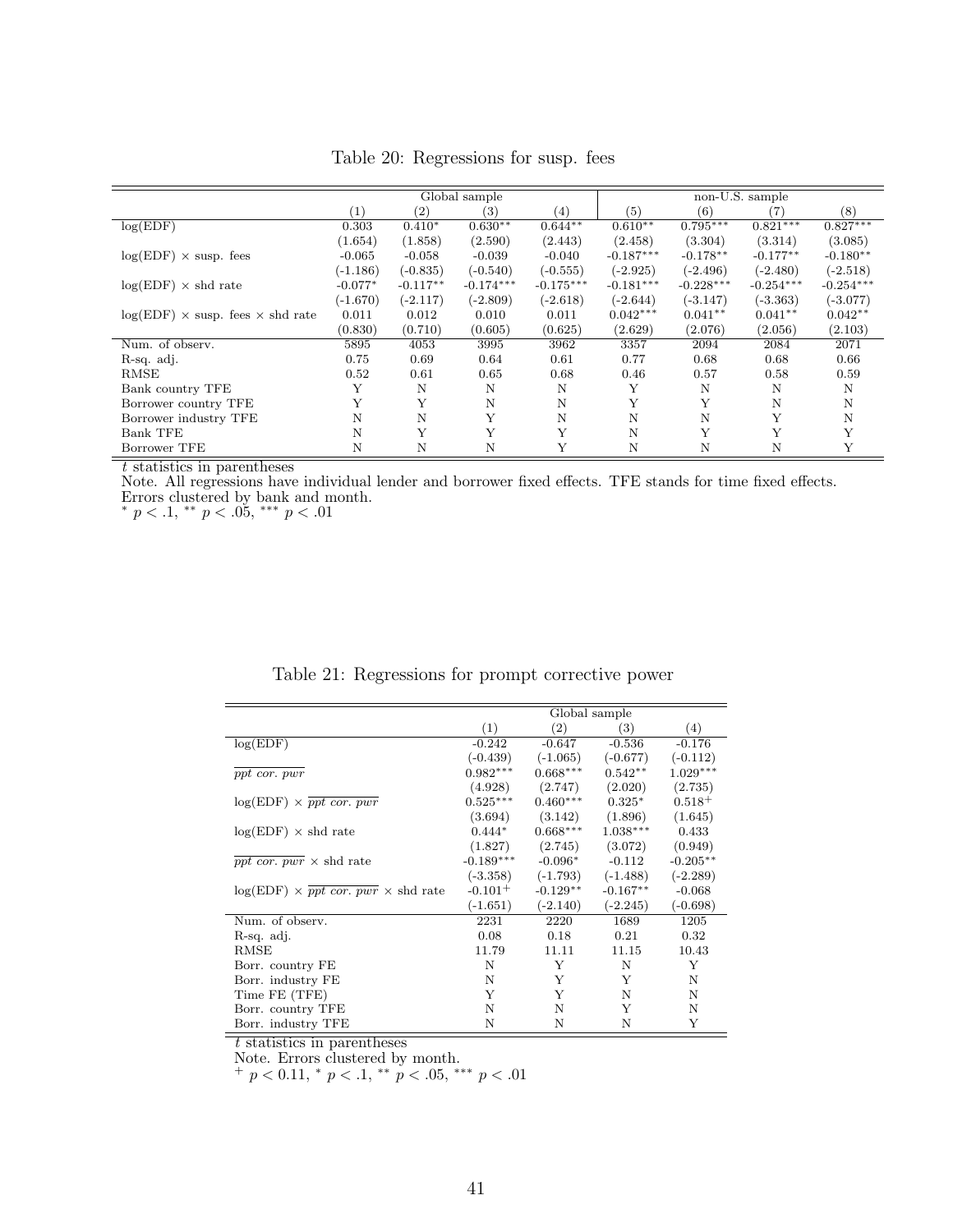# Appendix. Supporting regressions and robustness checks

#### Select SRM regressions for the 1995-2014 period

| Survey | Publication | Reference | Number of | Number of | Range of years        |
|--------|-------------|-----------|-----------|-----------|-----------------------|
|        | year        | year      | countries | questions | the survey applied to |
|        | 1999        | 1999      | 118       | > 300     | 1995-2000             |
|        | 2003        | 2002      | 151       | >400      | 2001-04               |
| HЕ     | 2007        | 2006      | 142       | >400      | 2005-09               |
| ΓV     | 2012        | 2011      | 125       | >400      | 2010-14               |

Table A1: [Barth, Caprio, and Levine](#page-24-3) [\(2013\)](#page-24-3)'s surveys

Note. In spirit of [Karolyi and Taboada](#page-25-16) [\(2015\)](#page-25-16), we apply the characteristics from a given survey to a certain range of years. For example, we apply the characteristics from the 1999 survey for observations from 1995 through 2000. Because some of the characteristics might have been in effect for some time before the year of a given survey, we apply that those characteristics beginning the year before the survey year.

Table A2: Regressions for prov. str.

|                                              |            |                   | Global sample |            |            |            | non-U.S. sample |            |
|----------------------------------------------|------------|-------------------|---------------|------------|------------|------------|-----------------|------------|
|                                              | (1)        | $\left( 2\right)$ | (3)           | $^{(4)}$   | (5)        | (6)        | (7)             | (8)        |
| log(EDF)                                     | 0.120      | 0.962             | 1.658         | 1.658      | 0.741      | $3.542**$  | $3.681**$       | $3.681***$ |
|                                              | (0.151)    | (0.411)           | (0.681)       | (0.681)    | (0.942)    | (2.013)    | (2.005)         | (2.003)    |
| $log(EDF) \times prov. str.$                 | 0.000      | $-0.004$          | $-0.007$      | $-0.007$   | $-0.003$   | $-0.019*$  | $-0.020*$       | $-0.020*$  |
|                                              | (0.051)    | $(-0.305)$        | $(-0.499)$    | $(-0.498)$ | $(-0.593)$ | $(-1.843)$ | $(-1.843)$      | $(-1.841)$ |
| $log(EDF) \times shd$ rate                   | $-0.132$   | $-0.364$          | $-0.509$      | $-0.509$   | $-0.273$   | $-0.877**$ | $-0.905**$      | $-0.905**$ |
|                                              | $(-0.755)$ | $(-0.776)$        | (-1.039)      | $(-1.038)$ | $(-1.564)$ | $(-2.437)$ | $(-2.407)$      | $(-2.405)$ |
| $log(EDF) \times prov. str. \times shd rate$ | 0.001      | 0.002             | 0.003         | 0.003      | 0.001      | $0.005**$  | $0.005**$       | $0.005**$  |
|                                              | (0.640)    | (0.678)           | (0.868)       | (0.867)    | (1.200)    | (2.235)    | (2.216)         | (2.214)    |
| Num. of observ.                              | 2950       | 1805              | 1759          | 1729       | 1776       | 887        | 886             | 869        |
| R-sq. adj.                                   | 0.63       | 0.33              | 0.02          | $-0.19$    | 0.65       | 0.09       | $-0.08$         | $-0.41$    |
| <b>RMSE</b>                                  | 0.65       | 0.94              | 1.14          | 1.26       | 0.62       | 1.09       | 1.19            | 1.36       |
| Bank country TFE                             |            | N                 | N             | N          | Y          | N          | N               | N          |
| Borrower country TFE                         |            | Y                 | N             | N          | Y          | Y          | N               | Ν          |
| Borrower industry TFE                        | N          | N                 | Y             | N          | N          | N          | Y               | N          |
| <b>Bank TFE</b>                              | N          | Y                 | Y             | Y          | N          | Y          | Y               | Y          |
| Borrower TFE                                 | N          | Ν                 | N             | Y          | N          | N          | N               |            |

t statistics in parentheses

Note. All regressions have individual lender and borrower fixed effects. TFE stands for time fixed effects. Errors clustered by bank and month.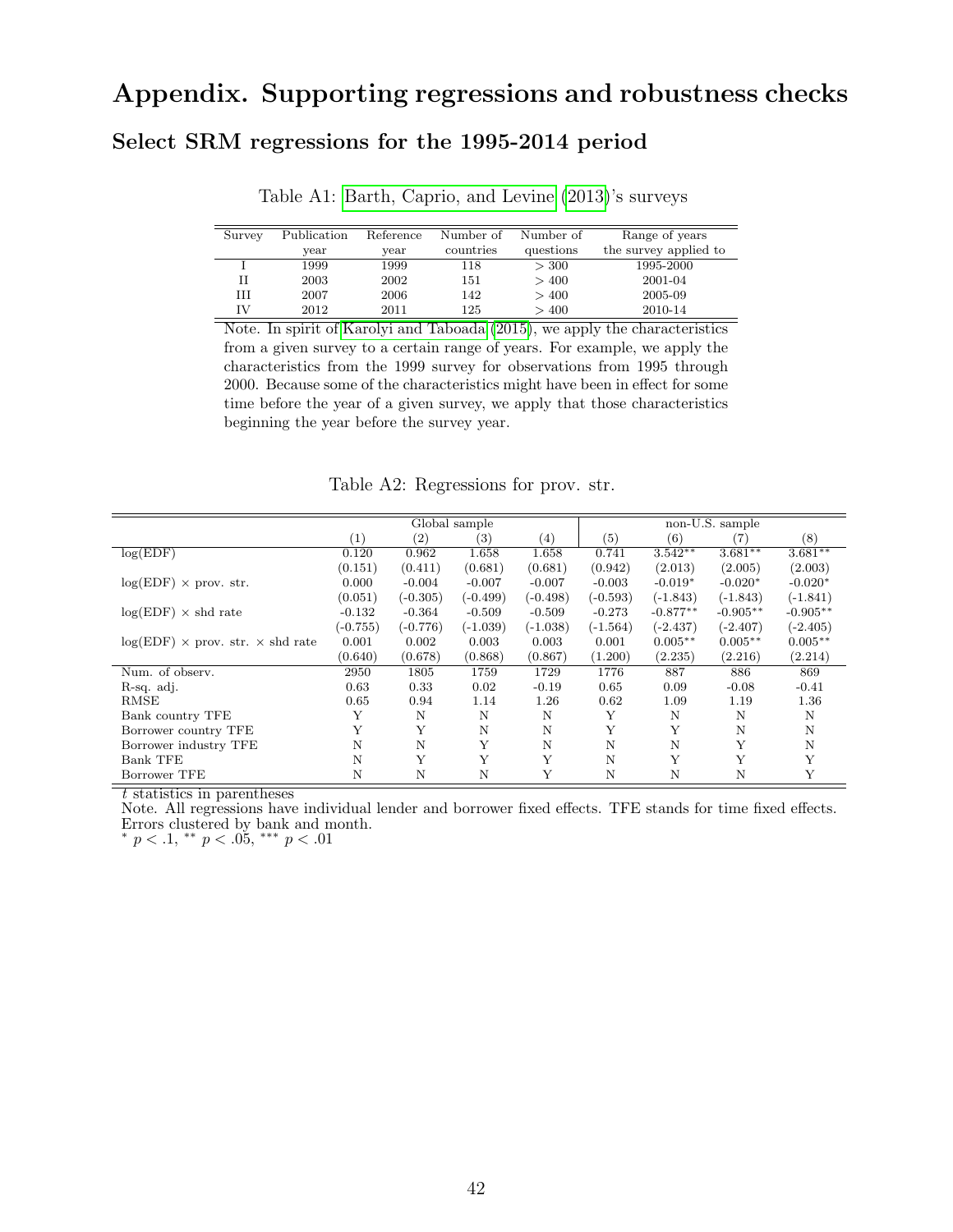<span id="page-43-0"></span>

|                                                    |             | Global sample<br>non-U.S. sample |                   |            |            |            |            |            |
|----------------------------------------------------|-------------|----------------------------------|-------------------|------------|------------|------------|------------|------------|
|                                                    | (1)         | (2)                              | $\left( 3\right)$ | (4)        | (5)        | (6)        | (7)        | (8)        |
| log(EDF)                                           | 0.085       | 0.147                            | $0.214*$          | $0.266*$   | $0.285*$   | $0.366*$   | $0.322*$   | 0.343      |
|                                                    | (1.101)     | (1.475)                          | (1.789)           | (1.678)    | (1.683)    | (1.718)    | (1.695)    | (1.491)    |
| $log(EDF) \times r$ . est. rest.                   | $-0.006$    | $-0.014$                         | $-0.009$          | $-0.010$   | $-0.016$   | $-0.029*$  | $-0.022$   | $-0.027$   |
|                                                    | $(-0.787)$  | $(-1.546)$                       | $(-0.937)$        | $(-1.080)$ | $(-1.430)$ | $(-1.801)$ | $(-1.418)$ | $(-1.649)$ |
| $log(EDF) \times shd$ rate                         | $-0.046***$ | $-0.071***$                      | $-0.085***$       | $-0.099**$ | $-0.118**$ | $-0.141**$ | $-0.132**$ | $-0.148**$ |
|                                                    | $(-2.677)$  | $(-3.039)$                       | $(-2.786)$        | $(-2.377)$ | $(-2.561)$ | $(-2.445)$ | $(-2.469)$ | $(-2.230)$ |
| $log(EDF) \times r$ . est. rest. $\times$ shd rate | 0.003       | $0.007**$                        | $0.006**$         | $0.006**$  | $0.006**$  | $0.009**$  | $0.009**$  | $0.010**$  |
|                                                    | (1.395)     | (2.338)                          | (2.345)           | (2.309)    | (2.111)    | (2.248)    | (2.279)    | (2.413)    |
| Num. of observ.                                    | 9429        | 6571                             | 6477              | 6418       | 5268       | 3208       | 3182       | 3161       |
| R-sq. adj.                                         | 0.78        | 0.72                             | 0.68              | 0.64       | 0.78       | 0.69       | 0.68       | 0.66       |
| RMSE                                               | 0.51        | 0.59                             | 0.63              | 0.67       | 0.48       | 0.61       | 0.61       | 0.64       |
| Bank country TFE                                   | Y           | N                                | N                 | N          | Υ          | N          | N          | N          |
| Borrower country TFE                               |             | Υ                                | N                 | N          | Y          | Y          | N          | N          |
| Borrower industry TFE                              | N           | N                                | Υ                 | N          | N          | N          | Y          | Ν          |
| <b>Bank TFE</b>                                    | N           | Y                                | Y                 | Y          | N          | Y          | Y          | Y          |
| Borrower TFE                                       | N           | N                                | N                 | Y          | N          | N          | N          | Y          |

Table A3: Regressions for r. est. rest.

Note. All regressions have individual lender and borrower fixed effects. TFE stands for time fixed effects. Errors clustered by bank and month.

\*  $p < .1,$  \*\*  $p < .05,$  \*\*\*  $p < .01$ 

<span id="page-43-1"></span>

|                                                  |             |                   | Global sample     |            |                   |             | non-U.S. sample |            |
|--------------------------------------------------|-------------|-------------------|-------------------|------------|-------------------|-------------|-----------------|------------|
|                                                  | (1)         | $\left( 2\right)$ | $\left( 3\right)$ | (4)        | $\left( 5\right)$ | (6)         | (7)             | (8)        |
| log(EDF)                                         | 0.107       | $0.186*$          | $0.253**$         | $0.308*$   | $0.305*$          | $0.400*$    | $0.370*$        | 0.382      |
|                                                  | (1.377)     | (1.842)           | (2.099)           | (1.898)    | (1.779)           | (1.878)     | (1.907)         | (1.651)    |
| $log(EDF) \times secur.$ rest.                   | $-0.016$    | $-0.035**$        | $-0.029*$         | $-0.030*$  | $-0.027$          | $-0.058**$  | $-0.055*$       | $-0.056**$ |
|                                                  | $(-1.283)$  | $(-2.231)$        | $(-1.809)$        | $(-1.911)$ | $(-1.431)$        | $(-2.114)$  | $(-1.924)$      | $(-2.040)$ |
| $log(EDF) \times shd$ rate                       | $-0.049***$ | $-0.079***$       | $-0.091***$       | $-0.107**$ | $-0.125***$       | $-0.153***$ | $-0.144***$     | $-0.157**$ |
|                                                  | $(-2.725)$  | $(-3.140)$        | $(-2.889)$        | $(-2.454)$ | $(-2.682)$        | $(-2.640)$  | $(-2.665)$      | $(-2.386)$ |
| $log(EDF) \times secur.$ rest. $\times$ shd rate | 0.005       | $0.011***$        | $0.011***$        | $0.011***$ | $0.011**$         | $0.019***$  | $0.019**$       | $0.019***$ |
|                                                  | (1.576)     | (2.750)           | (2.673)           | (2.641)    | (2.546)           | (2.648)     | (2.586)         | (2.641)    |
| Num. of observ.                                  | 9431        | 6577              | 6481              | 6422       | 5270              | 3213        | 3185            | 3164       |
| R-sq. adj.                                       | 0.78        | 0.71              | 0.68              | 0.64       | 0.78              | 0.69        | 0.68            | 0.65       |
| <b>RMSE</b>                                      | 0.51        | 0.60              | 0.63              | 0.67       | 0.48              | 0.61        | 0.62            | 0.64       |
| Bank country TFE                                 | Y           | N                 | N                 | N          | Y                 | N           | N               | N          |
| Borrower country TFE                             | Y           | Y                 | N                 | N          | Y                 | Υ           | N               | N          |
| Borrower industry TFE                            | N           | N                 | Y                 | N          | N                 | N           | Y               | N          |
| <b>Bank TFE</b>                                  | N           | Y                 | Y                 | Y          | N                 | Y           | $\mathbf v$     | Y          |
| Borrower TFE                                     | N           | N                 | N                 |            | N                 | N           | N               | Y          |

Table A4: Regressions for secur. rest.

t statistics in parentheses

Note. All regressions have individual lender and borrower fixed effects. TFE stands for time fixed effects. Errors clustered by bank and month.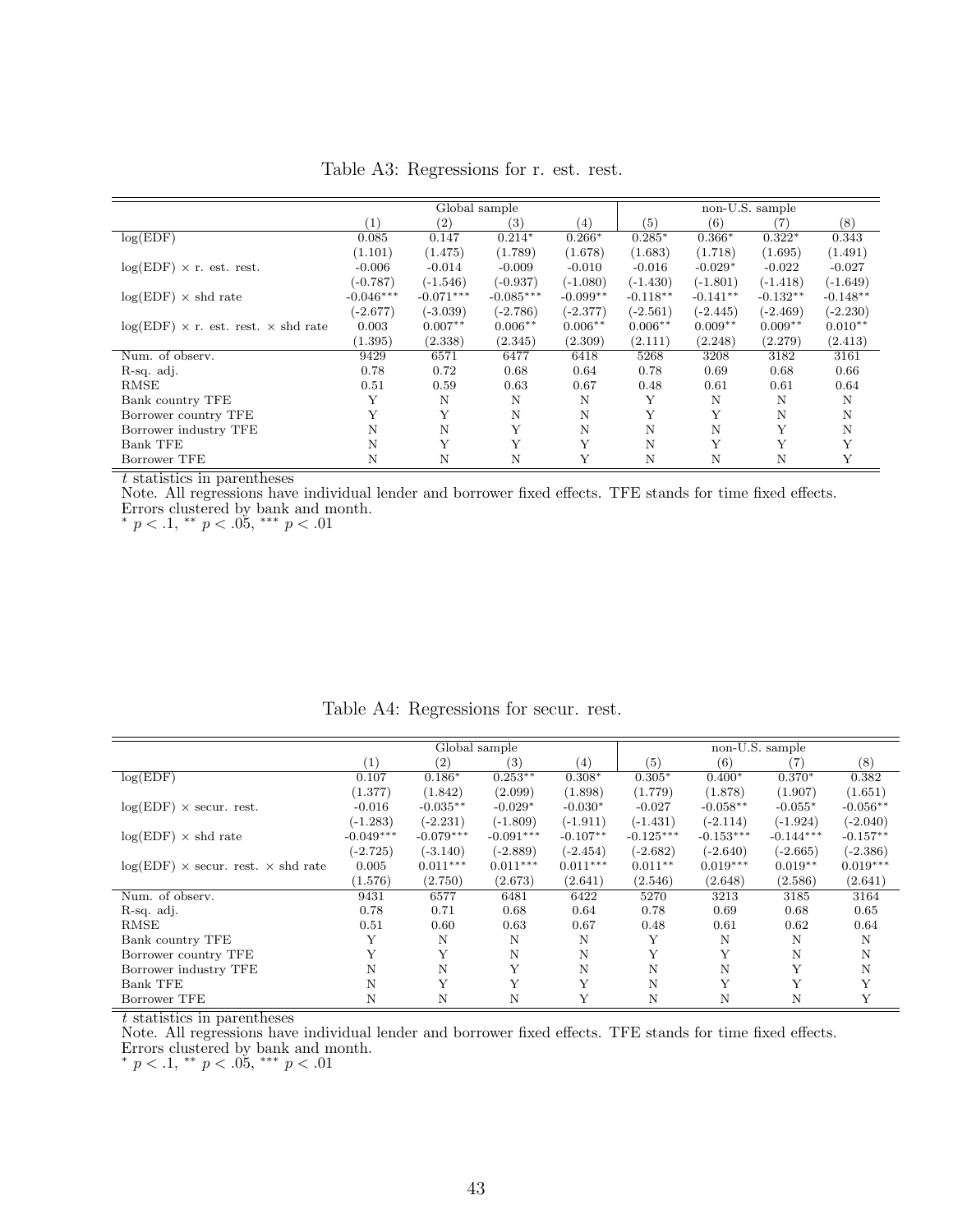<span id="page-44-0"></span>

|                                                           | $\left(1\right)$ | (2)        | (3)        | (4)        | (5)        | (6)        | 7)         | (8)        |
|-----------------------------------------------------------|------------------|------------|------------|------------|------------|------------|------------|------------|
| log(EDF, pct)                                             | 0.111            | 0.180      | $0.263**$  | $0.255*$   | 0.241      | 0.315      | 0.298      | 0.292      |
|                                                           | (1.198)          | (1.520)    | (1.997)    | (1.701)    | (1.345)    | (1.392)    | (1.619)    | (1.369)    |
| $log(EDF, pct) \times ov. cap. str.$                      | $-0.007$         | $-0.014**$ | $-0.013**$ | $-0.013**$ | $-0.013*$  | $-0.021**$ | $-0.021**$ | $-0.021**$ |
|                                                           | $(-1.473)$       | $(-2.504)$ | $(-2.396)$ | $(-2.436)$ | $(-1.948)$ | $(-2.276)$ | $(-2.289)$ | $(-2.297)$ |
| $log(EDF, pct) \times shd$ rate, pct                      | $-0.046*$        | $-0.045$   | $-0.035$   | $-0.045$   | $-0.077$   | $-0.077$   | $-0.044$   | $-0.063$   |
|                                                           | (-1.797)         | $(-1.247)$ | $(-0.893)$ | $(-0.940)$ | $(-1.380)$ | $(-1.055)$ | $(-0.716)$ | $(-0.852)$ |
| $log(EDF, pct) \times ov. cap. str. \times shd rate, pct$ | $-0.001$         | $-0.003$   | $-0.003$   | $-0.003$   | 0.001      | $-0.003$   | $-0.003$   | $-0.003$   |
|                                                           | $(-0.355)$       | $(-1.364)$ | $(-1.040)$ | $(-1.190)$ | (0.299)    | $(-0.809)$ | $(-0.729)$ | $(-0.732)$ |
| Num. of observ.                                           | 5492             | 3763       | 3732       | 3679       | 2927       | 1735       | 1716       | 1701       |
| R-sq. adj.                                                | 0.79             | 0.70       | 0.64       | 0.57       | 0.77       | 0.58       | 0.57       | 0.50       |
| RMSE                                                      | 0.49             | 0.61       | 0.66       | 0.73       | 0.52       | 0.74       | 0.76       | 0.81       |
| Bank country TFE                                          |                  | N          | Ν          | N          | Y          | N          | N          | N          |
| Borrower country TFE                                      |                  | Y          | N          | N          | Y          | Y          | N          | N          |
| Borrower industry TFE                                     | Ν                | N          | Υ          | N          | N          | N          | Υ          | N          |
| <b>Bank TFE</b>                                           | N                | Y          | Y          | Y          | N          | Y          | Y          | Y          |
| Borrower TFE                                              | N                | N          | N          | Y          | N          | N          | N          | Υ          |

Table A5: Regressions for ov. cap. str.

Note. All regressions have individual lender and borrower fixed effects. TFE stands for time fixed effects. Errors clustered by bank and month.

\*  $p < .1,$  \*\*  $p < .05,$  \*\*\*  $p < .01$ 

<span id="page-44-1"></span>

|                                               |             | Global sample     |            |            |            |            | non-U.S. sample |            |
|-----------------------------------------------|-------------|-------------------|------------|------------|------------|------------|-----------------|------------|
|                                               | (1)         | $\left( 2\right)$ | (3)        | (4)        | (5)        | (6)        | (7)             | $^{(8)}$   |
| log(EDF)                                      | 0.111       | $0.191*$          | $0.231*$   | 0.257      | 0.276      | 0.331      | $0.280*$        | 0.291      |
|                                               | (1.334)     | (1.744)           | (1.843)    | (1.557)    | (1.584)    | (1.648)    | (1.734)         | (1.420)    |
| $log(EDF) \times BIII$ reg.                   | 0.065       | 0.115             | $0.338**$  | $0.344*$   | $-0.171$   | $-0.384$   | $-0.374$        | $-0.406$   |
|                                               | (0.523)     | (0.843)           | (2.105)    | (1.826)    | $(-0.568)$ | $(-0.999)$ | $(-1.001)$      | $(-1.010)$ |
| $log(EDF) \times shd$ rate                    | $-0.050***$ | $-0.077***$       | $-0.080**$ | $-0.098**$ | $-0.103**$ | $-0.118**$ | $-0.100**$      | $-0.121**$ |
|                                               | $(-2.631)$  | $(-2.986)$        | $(-2.484)$ | $(-2.057)$ | $(-2.227)$ | $(-2.199)$ | $(-2.363)$      | $(-2.179)$ |
| $log(EDF) \times BIII$ reg. $\times$ shd rate | 0.052       | 0.106             | $0.267**$  | $0.272**$  | $-0.001$   | $-0.041$   | $-0.047$        | $-0.059$   |
|                                               | (0.730)     | (1.069)           | (2.394)    | (2.041)    | $(-0.005)$ | $(-0.182)$ | $(-0.219)$      | $(-0.252)$ |
| Num. of observ.                               | 8244        | 5648              | 5600       | 5543       | 4811       | 2868       | 2870            | 2848       |
| R-sq. adj.                                    | 0.78        | 0.70              | 0.67       | 0.63       | 0.77       | 0.66       | 0.66            | 0.63       |
| RMSE                                          | 0.50        | 0.60              | 0.62       | 0.66       | 0.49       | 0.62       | 0.62            | 0.65       |
| Bank country TFE                              | Υ           | N                 | N          | N          | Υ          | N          | N               | N          |
| Borrower country TFE                          | Y           | Y                 | N          | N          | Y          | Y          | N               | N          |
| Borrower industry TFE                         | Ν           | N                 | Y          | N          | N          | N          | Y               | Ν          |
| <b>Bank TFE</b>                               | Ν           | Y                 | Y          | Y          | N          | Y          | Y               | Y          |
| Borrower TFE                                  | N           | Ν                 | N          | Y          | N          | N          | N               | Y          |

Table A6: Regressions for Basel III implementation

t statistics in parentheses

Note. All regressions have individual lender and borrower fixed effects. TFE stands for time fixed effects. Errors clustered by bank and month.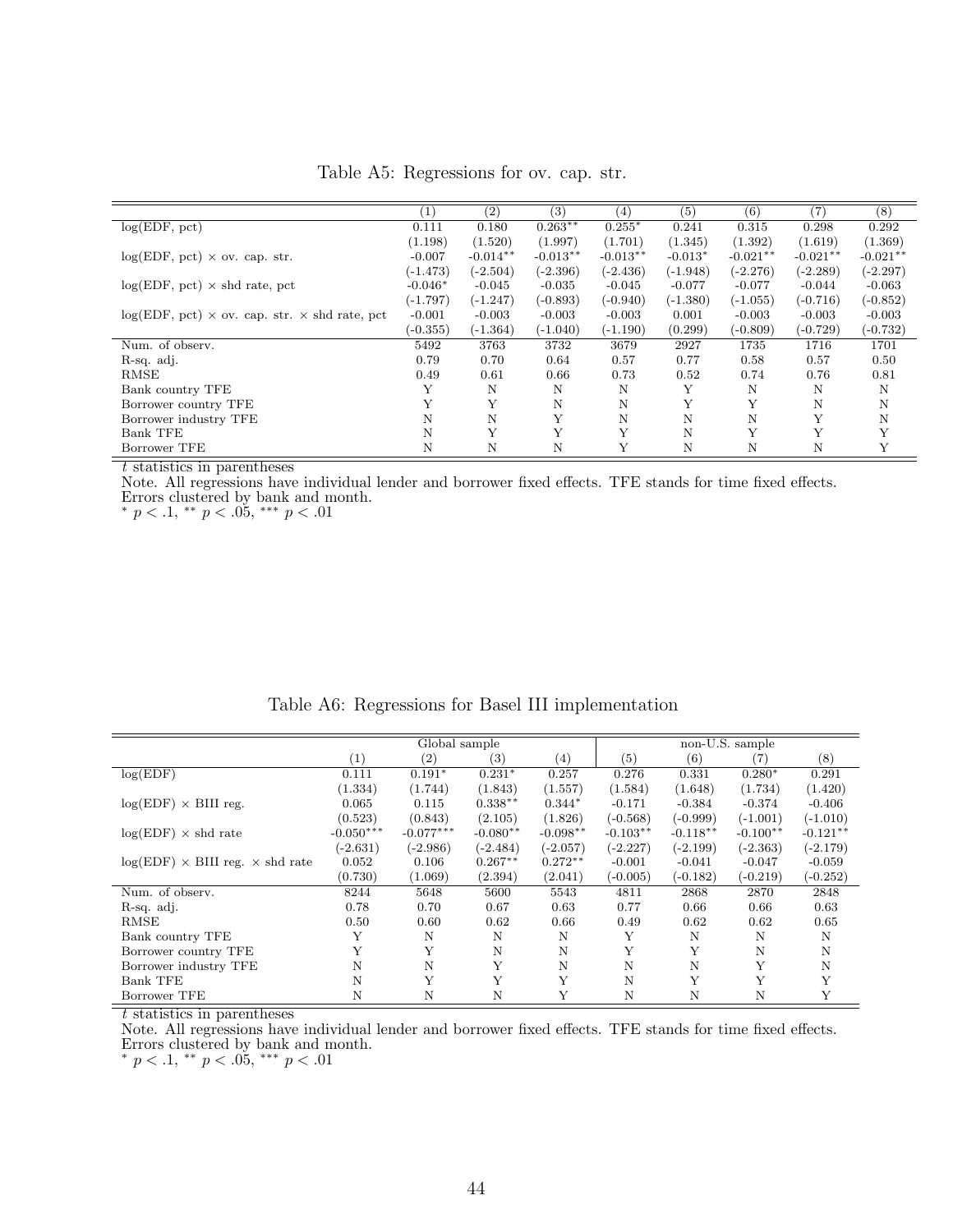|                                                  |            | non-U.S. sample<br>Global sample |                   |                   |             |             |             |            |
|--------------------------------------------------|------------|----------------------------------|-------------------|-------------------|-------------|-------------|-------------|------------|
|                                                  | (1)        | $\left( 2\right)$                | $\left( 3\right)$ | $\left( 4\right)$ | (5)         | (6)         | (7)         | (8)        |
| log(EDF)                                         | $0.170*$   | $0.233*$                         | $0.274***$        | $0.323*$          | $0.431***$  | $0.475*$    | $0.420*$    | $0.443*$   |
|                                                  | (1.818)    | (1.931)                          | (1.994)           | (1.826)           | (2.204)     | (1.906)     | (1.916)     | (1.657)    |
| $log(EDF) \times bank$ accnt                     | $-0.028$   | $-0.035*$                        | $-0.024$          | $-0.026$          | $-0.055**$  | $-0.055*$   | $-0.049$    | $-0.052$   |
|                                                  | $(-1.597)$ | $(-1.676)$                       | $(-1.105)$        | $(-1.186)$        | $(-2.085)$  | $(-1.682)$  | $(-1.507)$  | $(-1.570)$ |
| $log(EDF) \times shd$ rate                       | $-0.058**$ | $-0.084***$                      | $-0.098***$       | $-0.113**$        | $-0.153***$ | $-0.167**$  | $-0.154***$ | $-0.178**$ |
|                                                  | $(-2.544)$ | $(-2.675)$                       | $(-2.667)$        | $(-2.328)$        | $(-3.039)$  | $(-2.592)$  | $(-2.679)$  | $(-2.459)$ |
| $log(EDF)$ $\times$ bank accnt $\times$ shd rate | 0.005      | 0.009                            | 0.008             | 0.009             | $0.015**$   | $0.015*$    | $0.014*$    | $0.017**$  |
|                                                  | (1.139)    | (1.478)                          | (1.428)           | (1.475)           | (2.227)     | (1.840)     | (1.738)     | (2.023)    |
| Num. of observ.                                  | 9580       | 6659                             | 6567              | 6506              | 5379        | 3272        | 3244        | 3225       |
| R-sq. adj.                                       | 0.78       | 0.71                             | 0.68              | 0.64              | 0.78        | 0.69        | 0.68        | 0.65       |
| <b>RMSE</b>                                      | 0.51       | 0.59                             | 0.63              | 0.67              | 0.48        | 0.61        | 0.62        | 0.64       |
| Bank country TFE                                 | Y          | N                                | N                 | N                 | Υ           | N           | N           | N          |
| Borrower country TFE                             | Y          | Y                                | N                 | N                 | Y           | Y           | Ν           | N          |
| Borrower industry TFE                            | N          | N                                | Υ                 | N                 | N           | N           | Y           | N          |
| <b>Bank TFE</b>                                  | N          | Y                                | Υ                 | Y                 | N           | Y           | Y           | Y          |
| Borrower TFE                                     | Ν          | N                                | N                 | Y                 | N           | $\mathbf N$ | Ν           | Y          |

Table A7: Regressions for bank accnt

Note. All regressions have individual lender and borrower fixed effects. TFE stands for time fixed effects. Errors clustered by bank and month.

\*  $p < .1,$  \*\*  $p < .05,$  \*\*\*  $p < .01$ 

|                                                 |             | Global sample     |            |            |             | non-U.S. sample |            |            |
|-------------------------------------------------|-------------|-------------------|------------|------------|-------------|-----------------|------------|------------|
|                                                 | (1)         | $\left( 2\right)$ | (3)        | (4)        | (5)         | (6)             | (7)        | (8)        |
| log(EDF)                                        | $0.332**$   | $0.372**$         | $0.343*$   | $0.426*$   | $0.556**$   | $0.449 +$       | $0.431*$   | 0.415      |
|                                                 | (2.436)     | (2.097)           | (1.774)    | (1.898)    | (2.378)     | (1.616)         | (1.723)    | (1.389)    |
| $log(EDF) \times$ insol. pwr                    | $-0.054***$ | $-0.072***$       | $-0.067**$ | $-0.059**$ | $-0.056*$   | $-0.079**$      | $-0.071*$  | $-0.071*$  |
|                                                 | $(-2.710)$  | $(-2.712)$        | $(-2.357)$ | $(-2.121)$ | $(-1.834)$  | $(-1.982)$      | $(-1.748)$ | $(-1.800)$ |
| $log(EDF) \times stat.$ trnsp                   | $-0.032$    | $-0.030$          | $-0.011$   | $-0.018$   | $-0.042$    | $-0.010$        | $-0.010$   | $-0.008$   |
|                                                 | $(-1.552)$  | $(-1.176)$        | $(-0.438)$ | $(-0.677)$ | $(-1.446)$  | $(-0.310)$      | $(-0.338)$ | $(-0.252)$ |
| $log(EDF) \times shd$ rate                      | $-0.099***$ | $-0.115***$       | $-0.116**$ | $-0.137**$ | $-0.190***$ | $-0.173**$      | $-0.169**$ | $-0.183**$ |
|                                                 | $(-3.170)$  | $(-2.743)$        | $(-2.427)$ | $(-2.433)$ | $(-3.256)$  | $(-2.455)$      | $(-2.600)$ | $(-2.322)$ |
| $log(EDF)$ × insol. pwr × shd rate              | $0.012**$   | $0.019***$        | $0.019**$  | $0.017**$  | $0.016**$   | $0.019*$        | $0.019*$   | $0.019*$   |
|                                                 | (2.310)     | (2.607)           | (2.521)    | (2.295)    | (1.982)     | (1.748)         | (1.678)    | (1.747)    |
| $log(EDF) \times$ stat. trnsp $\times$ shd rate | $0.007*$    | 0.006             | 0.004      | 0.005      | $0.012*$    | 0.006           | 0.006      | 0.007      |
|                                                 | (1.740)     | (1.203)           | (0.771)    | (0.975)    | (1.830)     | (0.849)         | (0.965)    | (1.020)    |
| Num. of observ.                                 | 9053        | 6266              | 6168       | 6102       | 5019        | 3015            | 2990       | 2965       |
| R-sq. adj.                                      | 0.77        | 0.70              | 0.66       | 0.62       | 0.78        | 0.67            | 0.66       | 0.64       |
| RMSE                                            | 0.51        | 0.61              | 0.64       | 0.69       | 0.48        | 0.62            | 0.63       | 0.65       |
| Bank country TFE                                | Y           | N                 | N          | N          | Y           | N               | N          | N          |
| Borrower country TFE                            | Y           | Y                 | N          | N          | Y           | Y               | N          | N          |
| Borrower industry TFE                           | N           | $\mathbf N$       | Υ          | N          | N           | N               | Y          | N          |
| <b>Bank TFE</b>                                 | N           | Y                 | Y          | Y          | N           | Y               | Y          | Y          |
| Borrower TFE                                    | N           | $\mathbf N$       | Ν          | Y          | $\mathbf N$ | N               | N          | Y          |

Table A8: Regressions insol. pwr power vs stat. trnsp

t statistics in parentheses

Note. All regressions have individual lender and borrower fixed effects. TFE stands for time fixed effects. Errors clustered by bank and month.

 $+p < .11, * p < .1, ** p < .05, ** p < .01$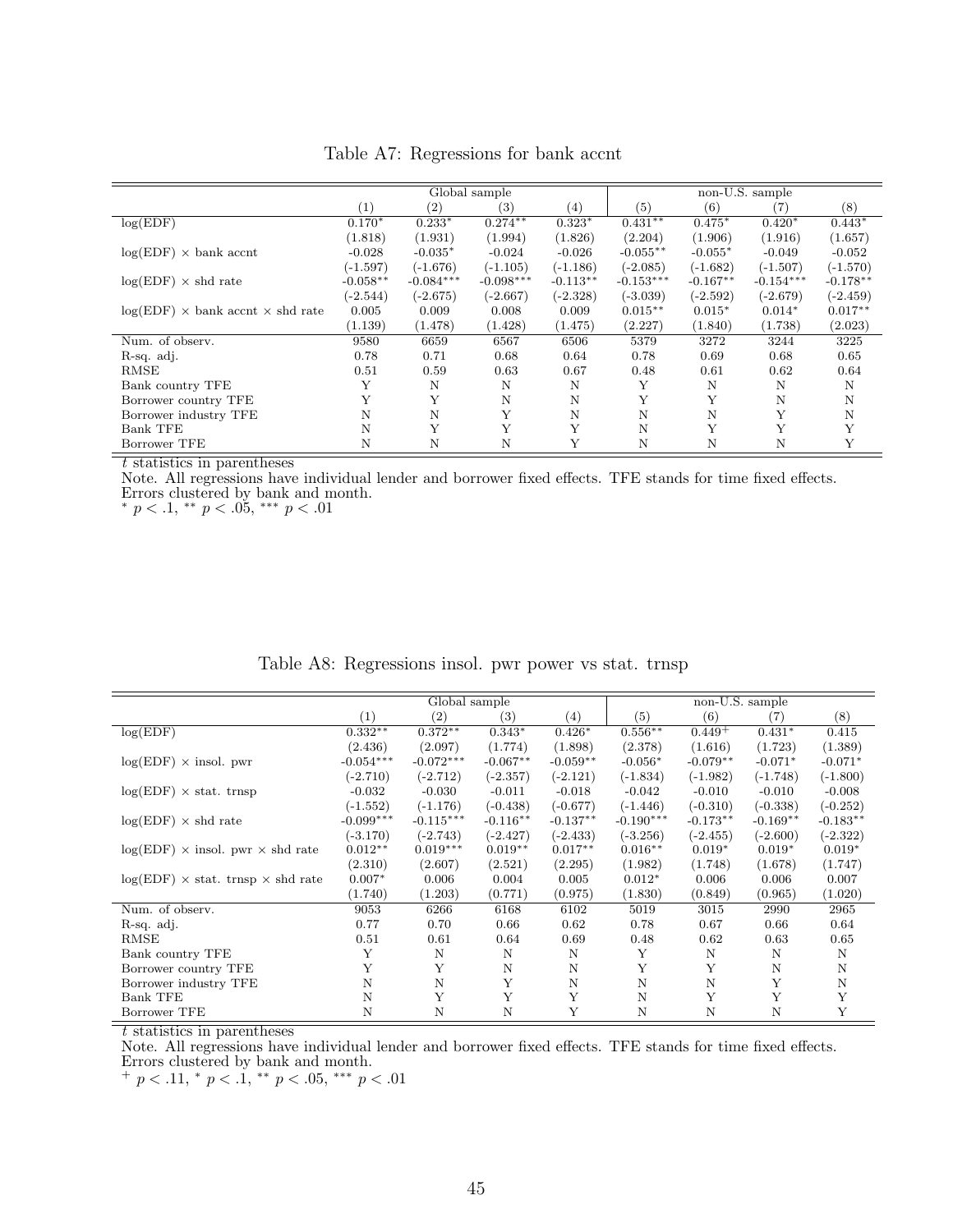|                                                  |             |             | Global sample |             |             |             | non-U.S. sample |             |
|--------------------------------------------------|-------------|-------------|---------------|-------------|-------------|-------------|-----------------|-------------|
|                                                  | (1)         | (2)         | (3)           | (4)         | (5)         | (6)         | (7)             | (8)         |
| log(EDF)                                         | $0.142*$    | $0.211**$   | $0.278**$     | $0.330**$   | $0.341**$   | $0.442**$   | $0.416**$       | $0.419*$    |
|                                                  | (1.770)     | (2.040)     | (2.169)       | (2.133)     | (1.986)     | (2.144)     | (2.187)         | (1.869)     |
| $log(EDF) \times insol.$ pwr                     | $-0.062***$ | $-0.073**$  | $-0.066**$    | $-0.060**$  | $-0.054**$  | $-0.066**$  | $-0.060**$      | $-0.058**$  |
|                                                  | $(-2.846)$  | $(-2.606)$  | $(-2.339)$    | $(-2.060)$  | $(-1.983)$  | $(-2.333)$  | $(-2.129)$      | $(-2.095)$  |
| $log(EDF) \times$ accnt pract.                   | 0.012       | $-0.001$    | $-0.007$      | $-0.008$    | $-0.019$    | $-0.069**$  | $-0.073**$      | $-0.070**$  |
|                                                  | (0.506)     | $(-0.031)$  | $(-0.234)$    | $(-0.269)$  | $(-0.619)$  | $(-1.988)$  | $(-2.173)$      | $(-2.012)$  |
| $log(EDF) \times shd$ rate                       | $-0.057***$ | $-0.088***$ | $-0.103***$   | $-0.121***$ | $-0.152***$ | $-0.178***$ | $-0.167***$     | $-0.184***$ |
|                                                  | $(-2.972)$  | $(-3.268)$  | $(-2.884)$    | $(-2.802)$  | $(-3.358)$  | $(-3.060)$  | $(-3.038)$      | $(-2.846)$  |
| $log(EDF)$ x insol. pwr x shd rate               | $0.014**$   | $0.020***$  | $0.019**$     | $0.017**$   | $0.014*$    | $0.016*$    | $0.016*$        | $0.015*$    |
|                                                  | (2.253)     | (2.611)     | (2.511)       | (2.186)     | (1.751)     | (1.717)     | (1.745)         | (1.670)     |
| $log(EDF) \times$ accnt pract. $\times$ shd rate | $-0.003$    | 0.003       | 0.004         | 0.004       | $0.016**$   | $0.029***$  | $0.030***$      | $0.029***$  |
|                                                  | $(-0.376)$  | (0.340)     | (0.457)       | (0.493)     | (2.136)     | (3.008)     | (2.864)         | (2.829)     |
| Num. of observ.                                  | 8453        | 5798        | 5700          | 5635        | 4621        | 2695        | 2680            | 2653        |
| R-sq. adj.                                       | 0.76        | 0.68        | 0.63          | 0.57        | 0.76        | 0.64        | 0.63            | 0.60        |
| RMSE                                             | 0.52        | 0.63        | 0.67          | 0.72        | 0.50        | 0.65        | 0.65            | 0.68        |
| Bank country TFE                                 | Y           | N           | N             | N           | Y           | N           | N               | N           |
| Borrower country TFE                             | Y           | Y           | $\mathbf N$   | Ν           | Y           | Y           | N               | N           |
| Borrower industry TFE                            | Ν           | N           | Υ             | N           | N           | $\mathbf N$ | Y               | $\mathbf N$ |
| <b>Bank TFE</b>                                  | N           | Y           | Y             | Y           | N           | Y           | Y               | Y           |
| Borrower TFE                                     | Ν           | Ν           | N             | Υ           | Ν           | N           | N               | Y           |

Table A9: Regressions insol. pwr power vs accnt pract.

Note. All regressions have individual lender and borrower fixed effects. TFE stands for time fixed effects. Errors clustered by bank and month.

 $+p < .11,$  \*  $p < .1,$  \*\*  $p < .05,$  \*\*\*  $p < .01$ 

<span id="page-46-0"></span>

|                                                  |             |                   | Global sample |             |             |             | non-U.S. sample |             |
|--------------------------------------------------|-------------|-------------------|---------------|-------------|-------------|-------------|-----------------|-------------|
|                                                  | (1)         | $\left( 2\right)$ | (3)           | (4)         | (5)         | (6)         | (7)             | (8)         |
| log(EDF)                                         | $0.215***$  | $0.341***$        | $0.385***$    | $0.431***$  | $0.443**$   | $0.565***$  | $0.526***$      | $0.517***$  |
|                                                  |             |                   | (3.311)       |             | (2.601)     | (3.080)     | (3.141)         |             |
|                                                  | (2.450)     | (3.232)           |               | (2.876)     |             |             |                 | (2.640)     |
| $log(EDF) \times$ ppt cor. pwr                   | $-0.013**$  | $-0.021***$       | $-0.019**$    | $-0.019**$  | $-0.021***$ | $-0.029***$ | $-0.028**$      | $-0.026**$  |
|                                                  | $(-2.278)$  | $(-2.747)$        | $(-2.464)$    | $(-2.449)$  | $(-2.746)$  | $(-2.656)$  | $(-2.590)$      | $(-2.435)$  |
| $log(EDF) \times$ Basel III rg                   | 0.171       | 0.081             | 0.428         | 0.409       | 0.027       | $-0.378$    | $-0.189$        | $-0.546$    |
|                                                  | (1.058)     | (0.308)           | (1.184)       | (1.151)     | (0.065)     | $(-0.447)$  | $(-0.239)$      | $(-0.641)$  |
| $log(EDF) \times shd$ rate                       | $-0.071***$ | $-0.112***$       | $-0.121***$   | $-0.141***$ | $-0.141***$ | $-0.176***$ | $-0.163***$     | $-0.176***$ |
|                                                  | $(-3.258)$  | $(-4.200)$        | $(-3.712)$    | $(-3.273)$  | $(-3.209)$  | $(-3.645)$  | $(-3.752)$      | $(-3.445)$  |
| $log(EDF) \times$ ppt cor. pwr $\times$ shd rate | $0.003**$   | $0.005***$        | $0.005**$     | $0.005**$   | $0.004*$    | $0.006*$    | $0.006*$        | $0.006+$    |
|                                                  | (2.072)     | (2.641)           | (2.502)       | (2.352)     | (1.780)     | (1.731)     | (1.934)         | (1.655)     |
| $log(EDF) \times$ Basel III rg $\times$ shd rate | 0.113       | 0.087             | $0.347+$      | $0.338 +$   | 0.116       | $-0.014$    | 0.063           | $-0.110$    |
|                                                  | (1.249)     | (0.603)           | (1.635)       | (1.616)     | (0.541)     | $(-0.036)$  | (0.171)         | $(-0.272)$  |
| Num. of observ.                                  | 7024        | 4728              | 4666          | 4606        | 3926        | 2268        | 2257            | 2234        |
| R-sq. adj.                                       | 0.77        | 0.67              | 0.63          | 0.57        | 0.76        | 0.62        | 0.62            | 0.59        |
| RMSE                                             | 0.51        | 0.63              | 0.67          | 0.72        | 0.49        | 0.65        | 0.65            | 0.68        |
| Bank country TFE                                 | Y           | N                 | N             | N           | Υ           | N           | N               | N           |
| Borrower country TFE                             | Y           | Y                 | $\mathbf N$   | N           | Y           | Υ           | N               | N           |
| Borrower industry TFE                            | N           | N                 | Y             | N           | N           | Ν           | Y               | N           |
| Bank TFE                                         | Ν           | Y                 | Y             | Y           | N           | Y           | Y               | Y           |
| Borrower TFE                                     | N           | N                 | Ν             | Y           | N           | Ν           | N               | Y           |

Table A10: Regressions for prompt corrective power vs Basel III rg

t statistics in parentheses

Note. All regressions have individual lender and borrower fixed effects. TFE stands for time fixed effects. Errors clustered by bank and month.

+  $p < .11$ , \*  $p < .1$ , \*\*  $p < .05$ , \*\*\*  $p < .01$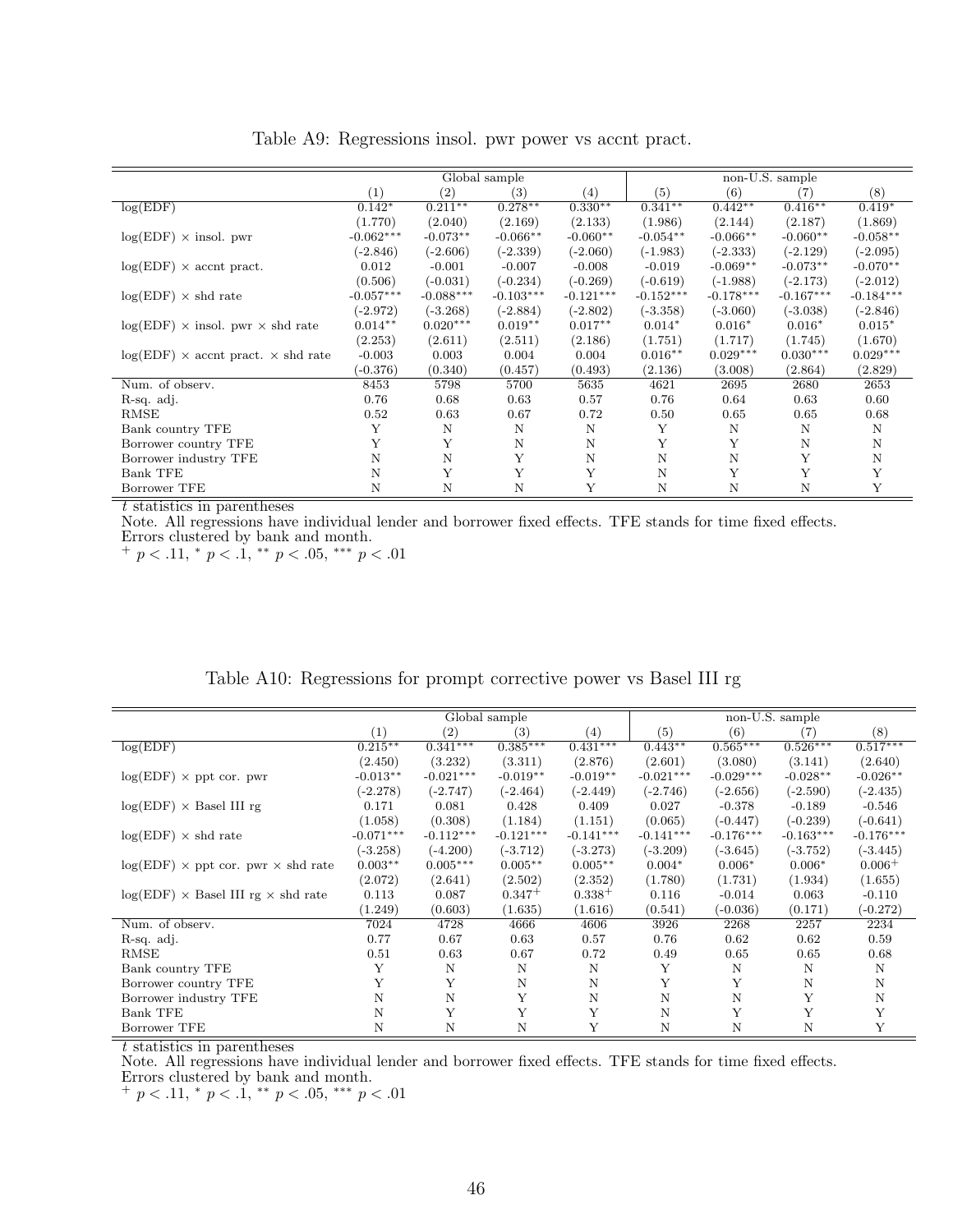<span id="page-47-0"></span>

|                                                  |             |                   | Global sample |             |             |             | non-U.S. sample |             |
|--------------------------------------------------|-------------|-------------------|---------------|-------------|-------------|-------------|-----------------|-------------|
|                                                  | (1)         | $\left( 2\right)$ | (3)           | (4)         | (5)         | (6)         | (7)             | (8)         |
| log(EDF)                                         | $0.221**$   | $0.316***$        | $0.326***$    | $0.386**$   | $0.399**$   | $0.507**$   | $0.447***$      | $0.455***$  |
|                                                  | (2.510)     | (2.813)           | (2.693)       | (2.478)     | (2.302)     | (2.617)     | (2.628)         | (2.263)     |
| $log(EDF) \times insol.$ pwr                     | $-0.061***$ | $-0.074***$       | $-0.071**$    | $-0.065**$  | $-0.069**$  | $-0.092**$  | $-0.084**$      | $-0.084**$  |
|                                                  | $(-2.977)$  | $(-2.611)$        | $(-2.431)$    | $(-2.265)$  | $(-2.182)$  | $(-2.126)$  | $(-1.988)$      | $(-1.998)$  |
| $log(EDF) \times$ Basel III rg                   | 0.153       | 0.128             | $0.533*$      | 0.477       | $-0.091$    | $-0.566$    | $-0.389$        | $-0.714$    |
|                                                  | (1.026)     | (0.533)           | (1.679)       | (1.462)     | $(-0.229)$  | $(-0.737)$  | $(-0.535)$      | $(-0.935)$  |
| $log(EDF) \times shd$ rate                       | $-0.073***$ | $-0.111***$       | $-0.110***$   | $-0.135***$ | $-0.131***$ | $-0.162***$ | $-0.144***$     | $-0.162***$ |
|                                                  | $(-3.341)$  | $(-3.930)$        | $(-3.247)$    | $(-3.017)$  | $(-2.963)$  | $(-3.154)$  | $(-3.236)$      | $(-3.059)$  |
| $log(EDF)$ × insol. pwr × shd rate               | $0.014**$   | $0.022**$         | $0.023***$    | $0.020**$   | 0.015       | 0.021       | 0.021           | 0.021       |
|                                                  | (2.235)     | (2.576)           | (2.628)       | (2.378)     | (1.569)     | (1.598)     | (1.602)         | (1.583)     |
| $log(EDF) \times$ Basel III rg $\times$ shd rate | 0.103       | 0.111             | $0.410**$     | $0.375*$    | 0.064       | $-0.085$    | $-0.019$        | $-0.174$    |
|                                                  | (1.270)     | (0.835)           | (2.134)       | (1.888)     | (0.316)     | $-0.230)$   | $(-0.053)$      | $(-0.469)$  |
| Num. of observ.                                  | 7372        | 4921              | 4858          | 4798        | 4266        | 2453        | 2441            | 2416        |
| R-sq. adj.                                       | 0.77        | 0.67              | 0.63          | 0.57        | 0.76        | 0.63        | 0.63            | 0.59        |
| <b>RMSE</b>                                      | 0.51        | 0.63              | 0.66          | 0.71        | 0.50        | 0.65        | 0.65            | 0.68        |
| Bank country TFE                                 | Y           | N                 | N             | N           | Y           | N           | N               | N           |
| Borrower country TFE                             | Y           | Y                 | N             | N           | Y           | Y           | N               | $\mathbf N$ |
| Borrower industry TFE                            | N           | N                 | Y             | N           | N           | $\mathbf N$ | Y               | N           |
| Bank TFE                                         | N           | Y                 | Y             | Y           | N           | Y           | Y               | Y           |
| Borrower TFE                                     | N           | N                 | N             |             | N           | N           | N               | Y           |

Table A11: Regressions insol. pwr power vs Basel III rg

Note. All regressions have individual lender and borrower fixed effects. TFE stands for time fixed effects. Errors clustered by bank and month.

 $+ p < .11, * p < .1, ** p < .05, ** p < .01$ 

|                                              |            |            | Global sample |            |
|----------------------------------------------|------------|------------|---------------|------------|
|                                              | (1)        | (2)        | (3)           | (4)        |
| $log(ED\overline{F})$                        | $1.862***$ | $1.545**$  | $2.444***$    | 2.271      |
|                                              | (3.221)    | (2.553)    | (2.619)       | (1.421)    |
| <i>insol.</i> pwr                            | $1.832***$ | 1.071      | 1.442         | $2.588*$   |
|                                              | (3.531)    | (1.409)    | (1.490)       | (1.856)    |
| $log(EDF) \times insol. pwr$                 | $-0.126$   | $-0.331$   | $-1.100*$     | $-0.377$   |
|                                              | $(-0.286)$ | $(-0.784)$ | $(-1.726)$    | $(-0.356)$ |
| $log(EDF) \times shd$ rate                   | $-0.170$   | $-0.024$   | 0.173         | $-0.110$   |
|                                              | $(-0.603)$ | $(-0.085)$ | (0.409)       | $(-0.207)$ |
| <i>insol.</i> $pwr \times$ shd rate          | $-0.267*$  | $-0.078$   | $-0.272$      | $-0.423$   |
|                                              | $(-1.673)$ | $(-0.473)$ | $(-0.950)$    | $(-1.347)$ |
| $log(EDF) \times insol. pwr \times shd rate$ | 0.142      | 0.142      | 0.177         | 0.159      |
|                                              | (0.757)    | (0.757)    | (0.680)       | (0.488)    |
| Num. of observ.                              | 2231       | 2220       | 1689          | 1205       |
| R-sq. adj.                                   | 0.06       | 0.17       | 0.20          | 0.31       |
| RMSE                                         | 11.89      | 11.17      | 11.20         | 10.52      |
| Borr. country FE                             | Ν          | Y          | N             | Y          |
| Borr. industry FE                            | N          | Y          | Y             | N          |
| Time FE (TFE)                                | Y          | Y          | N             | N          |
| Borr. country TFE                            | N          | N          | Y             | Ν          |
| Borr. industry TFE                           | N          | N          | N             | Y          |

Table A12: Regressions for insolvency power

t statistics in parentheses

Note. Errors clustered by month.

 $^{+}$  p < 0.11,  $^{*}$  p < .1,  $^{**}$  p < .05,  $^{***}$  p < .01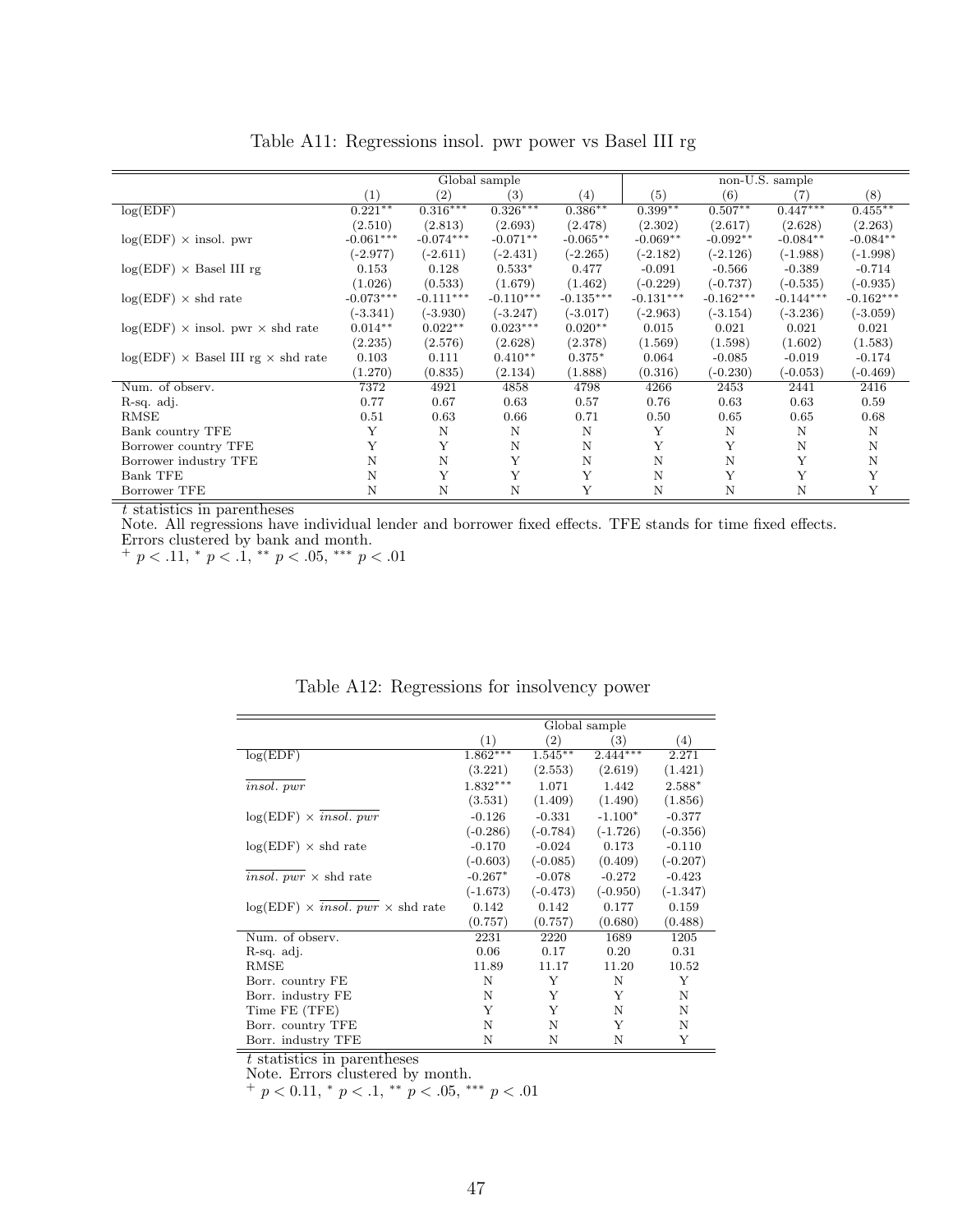#### <span id="page-48-0"></span>Select SRM regressions for the 1995-2008 period

In the main text, we cut the sample at 2014 because of fast-changing SRM characteristics, in particular for European banks, which account for about 40 percent of sample observations. But in this appendix, we cut the sample at 2008 a few reasons. First, we show that the findings are not solely attributable to significant changes in SRM characteristics in response to the GFC and the European sovereign and banking crises (see figure [3\)](#page-28-0). Second, we show that the results are not driven by unconventional monetary policies with the federal funds rate was stuck at the zero lower bound since December 2008 (see figure [2\)](#page-27-0). (As such, the federal funds rate showing no material variation over the zero lower period does not pose identification challenges because we identify the effects of interest through the double and triple interaction terms,  $log(EDF_{j,b,t}) \times R_t$  and  $log(EDF_{j,b,t}) \times SRM_{l,t} \times R_t$ , where  $EDF$  and SRM show plenty of variation.) Third, we check whether the results for prompt corrective power are not solely driven by the 4th survey in [Barth, Caprio, and Levine](#page-24-3) [\(2013\)](#page-24-3).

We reestimate the regressions for SRM characteristics that have statistically significant mitigating or amplifying effects on risk-taking in response to lower U.S. policy rates for a pre-GFC period from 1995 to 2008. We show the new estimation results below in tables [A13](#page-48-1) to [A17](#page-50-0) and highlight those in table [4](#page-33-0) in the main text.

<span id="page-48-1"></span>

|                             |                   |             | Global sample     |            |            |            | non-U.S. sample |            |
|-----------------------------|-------------------|-------------|-------------------|------------|------------|------------|-----------------|------------|
|                             | $\left( 1\right)$ | (2)         | $\left( 3\right)$ | (4)        | (5)        | (6)        |                 | (8)        |
| log(EDF)                    | 0.237             | 0.332       | $0.556**$         | $0.553*$   | 0.446      | $0.608**$  | 0.636           | $0.633**$  |
|                             | (1.269)           | (1.543)     | (2.121)           | (1.941)    | (1.619)    | (2.240)    | (1.615)         | (2.110)    |
| $log(EDF) \times find$ rate | $-0.065$          | $-0.101*$   | $-0.157**$        | $-0.155**$ | $-0.145**$ | $-0.186**$ | $-0.212*$       | $-0.210**$ |
|                             | $(-1.436)$        | $(-1.919)$  | $(-2.472)$        | $(-2.198)$ | $(-2.010)$ | $(-2.421)$ | $(-1.748)$      | $(-2.381)$ |
| Num. of observ.             | 5947              | 4110        | 4053              | 4021       | 3472       | 2176       | 2168            | 2153       |
| R-sq. adj.                  | 0.75              | 0.69        | 0.64              | 0.61       | 0.76       | 0.68       | 0.67            | 0.65       |
| <b>RMSE</b>                 | 0.52              | 0.61        | 0.64              | 0.67       | 0.46       | 0.57       | 0.58            | 0.59       |
| Bank country TFE            |                   | N           | N                 | N          |            | N          |                 | N          |
| Borrower country TFE        | Y                 | Y           | N                 | N          | Y          | Y          | N               | N          |
| Borrower industry TFE       | N                 | N           | Y                 | N          | N          | N          |                 | N          |
| <b>Bank TFE</b>             | N                 | $\mathbf v$ | Y                 |            | N          | Y          |                 |            |
| Borrower TFE                |                   | Ν           | Ν                 |            | N          | Ν          |                 |            |

Table A13: Regressions for base line

t statistics in parentheses

Note. All regressions have individual lender and borrower fixed effects. TFE stands for time fixed effect. Errors clustered by bank and month.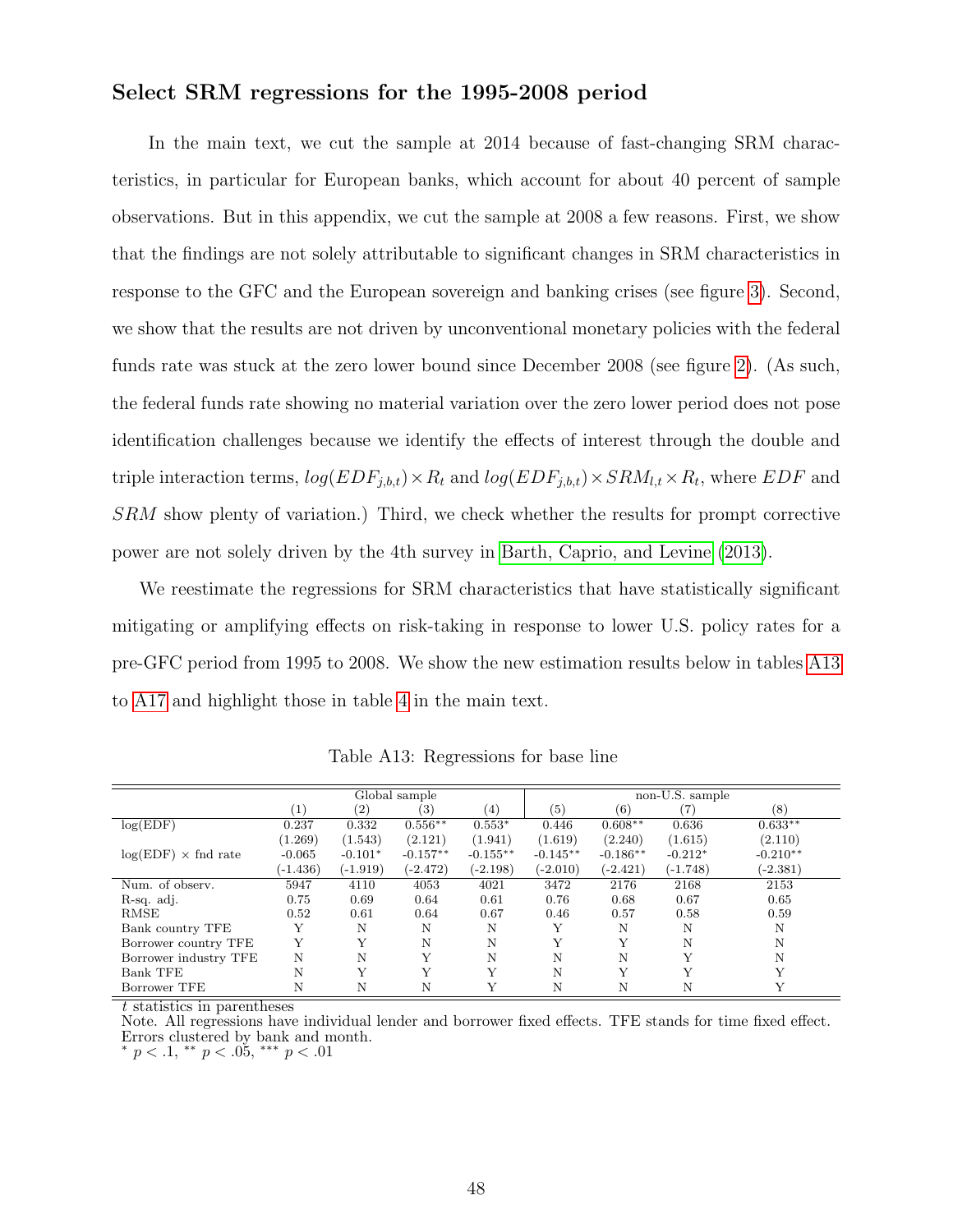|                                                  |                  |                   | Global sample |             |                   |             | non-U.S. sample |             |
|--------------------------------------------------|------------------|-------------------|---------------|-------------|-------------------|-------------|-----------------|-------------|
|                                                  | $\left(1\right)$ | $\left( 2\right)$ | (3)           | (4)         | $\left( 5\right)$ | (6)         |                 | (8)         |
| log(EDF)                                         | 0.276            | $0.415***$        | $0.639***$    | $0.643**$   | $0.549**$         | $0.739***$  | $0.766***$      | $0.769***$  |
|                                                  | (1.531)          | (2.003)           | (2.649)       | (2.509)     | (2.113)           | (2.952)     | (2.929)         | (2.756)     |
| $log(EDF) \times$ ppt cor. pwr                   | $-0.008$         | $-0.019***$       | $-0.013**$    | $-0.013**$  | $-0.025***$       | $-0.032***$ | $-0.032***$     | $-0.032***$ |
|                                                  | $(-0.974)$       | $(-4.326)$        | $(-2.298)$    | $(-2.315)$  | $(-2.773)$        | $(-6.266)$  | $(-5.965)$      | $(-6.045)$  |
| $log(EDF) \times find$ rate                      | $-0.072$         | $-0.119**$        | $-0.176***$   | $-0.175***$ | $-0.168**$        | $-0.216***$ | $-0.242***$     | $-0.242***$ |
|                                                  | $(-1.600)$       | $(-2.294)$        | $(-2.903)$    | $(-2.708)$  | $(-2.390)$        | $(-2.915)$  | $(-3.072)$      | $(-2.829)$  |
| $log(EDF) \times$ ppt cor. pwr $\times$ fnd rate | 0.002            | $0.005***$        | $0.004**$     | $0.004**$   | $0.006***$        | $0.008***$  | $0.008***$      | $0.008***$  |
|                                                  | (0.852)          | (3.409)           | (2.475)       | (2.462)     | (2.630)           | (3.951)     | (3.905)         | (3.933)     |
| Num. of observ.                                  | 5637             | 3926              | 3871          | 3842        | 3171              | 2002        | 1993            | 1981        |
| R-sq. adj.                                       | 0.75             | 0.69              | 0.65          | 0.61        | 0.77              | 0.69        | 0.68            | 0.66        |
| RMSE                                             | 0.52             | 0.61              | 0.65          | 0.68        | 0.46              | 0.57        | 0.57            | 0.59        |
| Bank country TFE                                 | Y                | N                 | N             | N           | Y                 | N           | N               | N           |
| Borrower country TFE                             |                  |                   | N             | N           | Y                 | Υ           | Ν               | Ν           |
| Borrower industry TFE                            | N                | Ν                 | Y             | N           | N                 | N           |                 | Ν           |
| <b>Bank TFE</b>                                  | N                |                   | Y             | Y           | N                 | Y           |                 |             |
| Borrower TFE                                     | N                | N                 | N             | Y           | N                 | N           | Ν               | Y           |

Table A14: Regressions for ppt cor. pwr

Note. All regressions have individual lender and borrower fixed effects. TFE stands for time fixed effects. Errors clustered by bank and month.

\*  $p < .1,$  \*\*  $p < .05,$  \*\*\*  $p < .01$ 

|                                    |                  |                   | Global sample     |            |             |             | non-U.S. sample |             |
|------------------------------------|------------------|-------------------|-------------------|------------|-------------|-------------|-----------------|-------------|
|                                    | $\left(1\right)$ | $\left( 2\right)$ | $\left( 3\right)$ | (4)        | (5)         | (6)         | 7               | (8)         |
| log(EDF)                           | 0.261            | $0.414**$         | $0.576**$         | $0.573**$  | $0.501*$    | $0.694**$   | $0.720**$       | $0.721**$   |
|                                    | (1.437)          | (1.987)           | (2.200)           | (2.068)    | (1.875)     | (2.555)     | (2.597)         | (2.426)     |
| $log(EDF) \times insol.$ pwr       | $-0.015$         | $-0.051**$        | $-0.013$          | $-0.012$   | $-0.044***$ | $-0.068***$ | $-0.068***$     | $-0.069***$ |
|                                    | $(-0.733)$       | $(-2.167)$        | $(-0.616)$        | $(-0.558)$ | $(-2.691)$  | $(-3.581)$  | $(-3.258)$      | $(-3.504)$  |
| $log(EDF) \times find$ rate        | $-0.069$         | $-0.122**$        | $-0.165**$        | $-0.163**$ | $-0.161**$  | $-0.208***$ | $-0.233***$     | $-0.233***$ |
|                                    | $(-1.547)$       | $(-2.344)$        | $(-2.590)$        | $(-2.393)$ | $(-2.306)$  | $(-2.737)$  | $(-2.975)$      | $(-2.706)$  |
| $log(EDF)$ × insol. pwr × fnd rate | 0.003            | $0.013**$         | 0.006             | 0.006      | $0.013**$   | $0.017**$   | $0.018*$        | $0.018**$   |
|                                    | (0.509)          | (2.282)           | (1.024)           | (0.982)    | (2.155)     | (1.994)     | (1.934)         | (2.016)     |
| Num. of observ.                    | 5869             | 4071              | 4016              | 3984       | 3396        | 2139        | 2133            | 2118        |
| R-sq. adj.                         | 0.75             | 0.69              | 0.64              | 0.61       | 0.76        | 0.68        | 0.67            | 0.65        |
| <b>RMSE</b>                        | 0.52             | 0.61              | 0.64              | 0.67       | 0.46        | 0.57        | 0.57            | 0.59        |
| Bank country TFE                   | Υ                | N                 | Ν                 | N          | Υ           | N           | N               | Ν           |
| Borrower country TFE               | Υ                | Y                 | Ν                 | N          | Υ           | Y           | N               | N           |
| Borrower industry TFE              | N                | N                 | Y                 | N          | N           | Ν           | Y               | N           |
| <b>Bank TFE</b>                    | N                | Y                 | Y                 | Y          | N           | Y           | Y               | Y           |
| Borrower TFE                       | N                | N                 | Ν                 | Y          | N           | N           | N               | Y           |

Table A15: Regressions for insol. pwr

t statistics in parentheses

Note. All regressions have individual lender and borrower fixed effects. TFE stands for time fixed effects. Errors clustered by bank and month.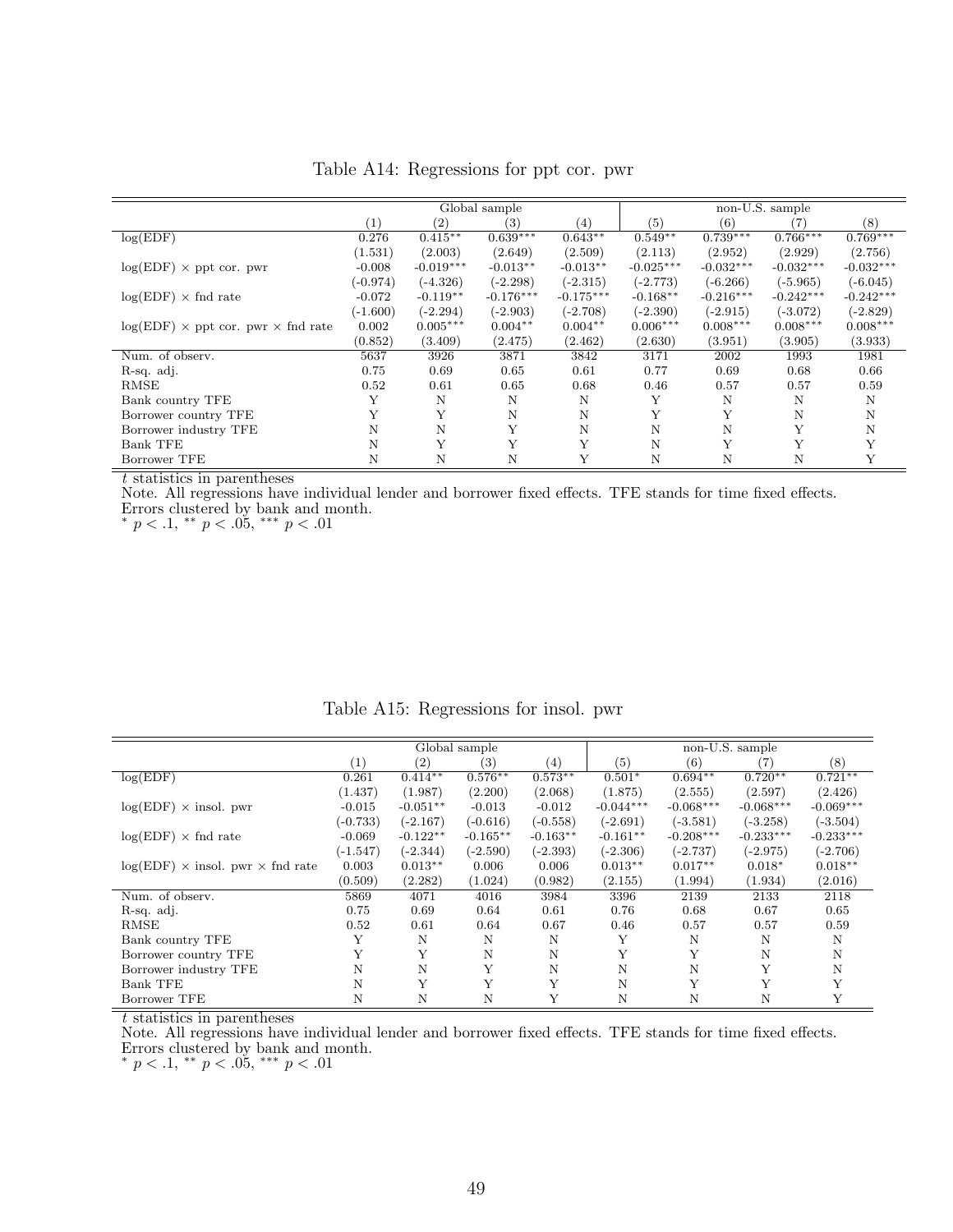|                                                 |            |                   | Global sample     |            |             |             | non-U.S. sample |             |
|-------------------------------------------------|------------|-------------------|-------------------|------------|-------------|-------------|-----------------|-------------|
|                                                 | (1)        | $\left( 2\right)$ | $\left( 3\right)$ | (4)        | (5)         | (6)         | (7)             | (8)         |
| log(EDF)                                        | 0.402      | 0.330             | 0.618             | 0.648      | $0.818***$  | $1.039***$  | $1.062***$      | $1.078***$  |
|                                                 | (1.563)    | (0.906)           | (1.614)           | (1.625)    | (2.633)     | (2.786)     | (2.723)         | (2.689)     |
| $log(EDF) \times$ stat. trnsp                   | $-0.027$   | 0.007             | $-0.001$          | $-0.007$   | $-0.061*$   | $-0.070$    | $-0.069$        | $-0.072$    |
|                                                 | $(-0.658)$ | (0.116)           | $(-0.024)$        | $(-0.117)$ | $(-1.972)$  | $(-1.403)$  | $(-1.340)$      | $(-1.419)$  |
| $log(EDF) \times find$ rate                     | $-0.100*$  | $-0.097$          | $-0.169*$         | $-0.176*$  | $-0.233***$ | $-0.290***$ | $-0.319***$     | $-0.325***$ |
|                                                 | $(-1.702)$ | $(-1.226)$        | $(-1.969)$        | $(-1.956)$ | $(-2.921)$  | $(-3.011)$  | $(-3.191)$      | $(-3.112)$  |
| $log(EDF) \times$ stat. trnsp $\times$ fnd rate | 0.006      | $-0.002$          | 0.000             | 0.002      | $0.015***$  | 0.017       | 0.018           | $0.019*$    |
|                                                 | (0.711)    | $(-0.184)$        | (0.023)           | (0.143)    | (2.046)     | (1.588)     | (1.623)         | (1.767)     |
| Num. of observ.                                 | 5903       | 4092              | 4035              | 4003       | 3428        | 2157        | 2149            | 2134        |
| R-sq. adj.                                      | 0.75       | 0.69              | 0.64              | 0.61       | 0.76        | 0.67        | 0.67            | 0.65        |
| RMSE                                            | 0.52       | 0.61              | 0.65              | 0.68       | 0.46        | 0.57        | 0.58            | 0.60        |
| Bank country TFE                                | Y          | N                 | N                 | N          | Y           | N           | N               | N           |
| Borrower country TFE                            | Y          | Y                 | N                 | N          | Υ           | Y           | N               | Ν           |
| Borrower industry TFE                           | N          | Ν                 | Y                 | N          | N           | Ν           | Y               | Ν           |
| <b>Bank TFE</b>                                 | N          | Y                 | Y                 | Y          | N           | Y           | Y               |             |
| Borrower TFE                                    | N          | N                 | N                 | Y          | N           | N           | Ν               |             |

Table A16: Regressions for stat. trnsp

Note. All regressions have individual lender and borrower fixed effects. TFE stands for time fixed effects. Errors clustered by bank and month.

\*  $p < .1,$  \*\*  $p < .05,$  \*\*\*  $p < .01$ 

<span id="page-50-0"></span>

|                                             |            |                   | Global sample |                  |             |             | non-U.S. sample |             |
|---------------------------------------------|------------|-------------------|---------------|------------------|-------------|-------------|-----------------|-------------|
|                                             | (1)        | $\left( 2\right)$ | (3)           | $\left(4\right)$ | (5)         | (6)         | (7)             | (8)         |
| log(EDF)                                    | 0.300      | $0.461*$          | $0.608**$     | $0.618**$        | $0.614*$    | $0.816**$   | $0.830**$       | $0.850**$   |
|                                             | (1.352)    | (1.916)           | (2.187)       | (2.084)          | (1.915)     | (2.468)     | (2.550)         | (2.431)     |
| $log(EDF) \times$ accnt pract.              | 0.017      | 0.026             | 0.043         | 0.043            | $-0.105$    | $-0.086$    | $-0.093$        | $-0.091$    |
|                                             | (0.256)    | (0.299)           | (0.486)       | (0.489)          | $(-1.648)$  | $(-1.157)$  | $(-1.238)$      | $(-1.204)$  |
| $log(EDF) \times find$ rate                 | $-0.089$   | $-0.148**$        | $-0.189***$   | $-0.191**$       | $-0.218***$ | $-0.270***$ | $-0.295***$     | $-0.300***$ |
|                                             | $(-1.591)$ | $(-2.457)$        | $(-2.754)$    | $(-2.590)$       | $(-2.767)$  | $(-3.121)$  | $(-3.509)$      | $(-3.296)$  |
| $log(EDF)$ × accnt pract. $\times$ fnd rate | $-0.001$   | $-0.001$          | $-0.004$      | $-0.005$         | $0.040***$  | $0.034**$   | $0.037**$       | $0.036**$   |
|                                             | $(-0.071)$ | $(-0.056)$        | (-0.231)      | $(-0.236)$       | (3.002)     | (2.032)     | (2.125)         | (2.099)     |
| Num. of observ.                             | 5267       | 3608              | 3549          | 3518             | 3006        | 1834        | 1833            | 1817        |
| R-sq. adj.                                  | 0.73       | 0.64              | 0.58          | 0.54             | 0.73        | 0.62        | 0.62            | 0.59        |
| <b>RMSE</b>                                 | 0.53       | 0.64              | 0.69          | 0.73             | 0.48        | 0.61        | 0.60            | 0.63        |
| Bank country TFE                            |            | N                 | N             | Ν                | Y           | Ν           | N               | N           |
| Borrower country TFE                        |            | Y                 | N             | N                | Y           | Y           | N               | N           |
| Borrower industry TFE                       | N          | N                 | Y             | N                | N           | N           | Y               | N           |
| Bank TFE                                    | N          | Y                 | Y             | Y                | Ν           | Y           | Y               |             |
| Borrower TFE                                | N          | N                 | N             | Y                | N           | N           | N               |             |

Table A17: Regressions for accnt pract.

t statistics in parentheses

Note. All regressions have individual lender and borrower fixed effects. TFE stands for time fixed effects. Errors clustered by bank and month.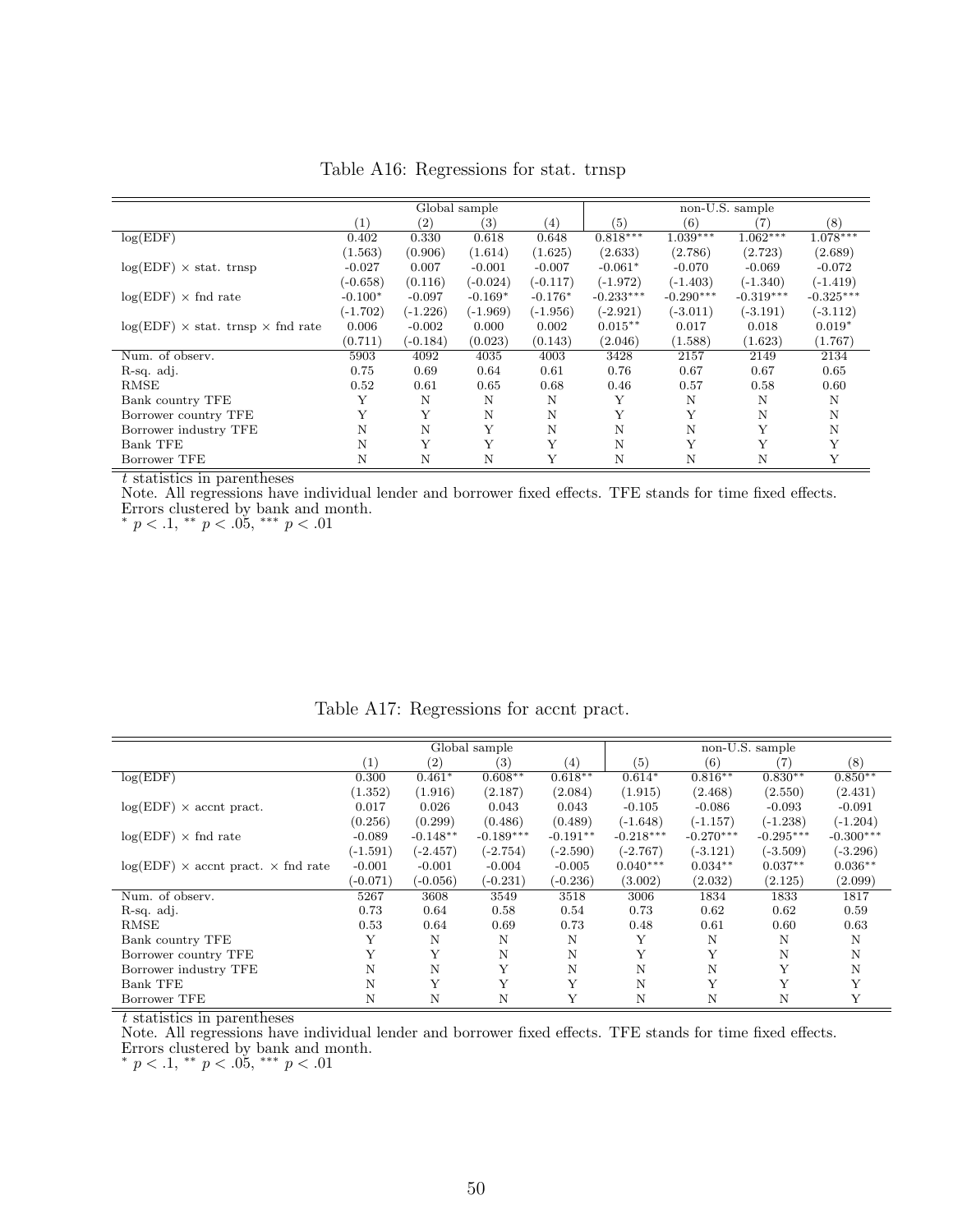## <span id="page-51-0"></span>Select prompt corrective powers regressions for the 1995-2008 period

In this section, we present the estimation results for finely-defined prompt corrective powers for the 1995-2008 sample.

|                                                   |            |                   | Global sample |                   |             |             | non-U.S. sample |             |
|---------------------------------------------------|------------|-------------------|---------------|-------------------|-------------|-------------|-----------------|-------------|
|                                                   | (1)        | $\left( 2\right)$ | (3)           | $\left( 4\right)$ | (5)         | (6)         | (7)             | (8)         |
| log(EDF)                                          | 0.281      | $0.404*$          | $0.632***$    | $0.633**$         | $0.563**$   | $0.738***$  | $0.768***$      | $0.772***$  |
|                                                   | (1.606)    | (1.972)           | (2.639)       | (2.488)           | (2.240)     | (2.946)     | (2.950)         | (2.765)     |
| $log(EDF) \times$ earl. interv.                   | $-0.032$   | $-0.074*$         | $-0.050$      | $-0.050$          | $-0.148***$ | $-0.165***$ | $-0.167***$     | $-0.169***$ |
|                                                   | $(-0.653)$ | $(-1.691)$        | $(-1.065)$    | $(-1.065)$        | $(-2.952)$  | $(-3.788)$  | $(-3.824)$      | $(-3.956)$  |
| $log(EDF) \times shd$ rate                        | $-0.073*$  | $-0.117**$        | $-0.175***$   | $-0.174***$       | $-0.173**$  | $-0.216***$ | $-0.243***$     | $-0.243***$ |
|                                                   | $(-1.677)$ | $(-2.283)$        | $(-2.903)$    | $(-2.696)$        | $(-2.547)$  | $(-2.942)$  | $(-3.137)$      | $(-2.877)$  |
| $log(EDF) \times$ earl. interv. $\times$ shd rate | 0.007      | $0.019*$          | 0.016         | 0.016             | $0.039***$  | $0.040***$  | $0.042***$      | $0.043***$  |
|                                                   | (0.576)    | (1.788)           | (1.436)       | (1.441)           | (2.789)     | (2.745)     | (2.836)         | (2.940)     |
| Num. of observ.                                   | 5891       | 4081              | 4026          | 3994              | 3416        | 2146        | 2140            | 2125        |
| R-sq. adj.                                        | 0.75       | 0.68              | 0.64          | 0.61              | 0.76        | 0.67        | 0.67            | 0.65        |
| RMSE                                              | 0.52       | 0.61              | 0.65          | 0.68              | 0.46        | 0.57        | 0.58            | 0.60        |
| Bank country TFE                                  | Y          | N                 | N             | Ν                 | Y           | N           | N               | N           |
| Borrower country TFE                              |            | Y                 | N             | N                 | Y           | Y           | N               | N           |
| Borrower industry TFE                             | N          | N                 | Y             | N                 | N           | Ν           | Y               | N           |
| <b>Bank TFE</b>                                   | N          | Y                 | Y             | Y                 | N           | Y           | Y               | Y           |
| Borrower TFE                                      | Ν          | N                 | N             | Υ                 | N           | N           | N               | Y           |

Table A18: Regressions for earl. interv.

t statistics in parentheses

Note. All regressions have individual lender and borrower fixed effects. TFE stands for time fixed effects.

Errors clustered by bank and month.

\*  $p < .1,$  \*\*  $p < .05,$  \*\*\*  $p < .01$ 

|                                                 |            |                   | Global sample |                  |            |             | non-U.S. sample |             |
|-------------------------------------------------|------------|-------------------|---------------|------------------|------------|-------------|-----------------|-------------|
|                                                 | (1)        | $\left( 2\right)$ | (3)           | $\left(4\right)$ | (5)        | (6)         | (7)             | (8)         |
| log(EDF)                                        | 0.265      | $0.366*$          | $0.619**$     | $0.623**$        | $0.522*$   | $0.747***$  | $0.764***$      | $0.769***$  |
|                                                 | (1.389)    | (1.665)           | (2.484)       | (2.352)          | (1.917)    | (2.936)     | (2.946)         | (2.753)     |
| $log(EDF) \times$ cease order                   | $-0.072$   | $-0.074$          | $-0.117***$   | $-0.121***$      | $-0.119**$ | $-0.207***$ | $-0.200***$     | $-0.203***$ |
|                                                 | $(-1.192)$ | $(-1.427)$        | $(-2.752)$    | $(-2.921)$       | $(-1.993)$ | $(-4.032)$  | $(-4.145)$      | $(-4.284)$  |
| $log(EDF) \times shd$ rate                      | $-0.071$   | $-0.110**$        | $-0.172***$   | $-0.171***$      | $-0.164**$ | $-0.222***$ | $-0.246***$     | $-0.246***$ |
|                                                 | $(-1.531)$ | $(-2.057)$        | $(-2.847)$    | $(-2.650)$       | $(-2.288)$ | $(-3.006)$  | $(-3.227)$      | $(-2.955)$  |
| $log(EDF) \times$ cease order $\times$ shd rate | 0.016      | 0.019             | $0.030***$    | $0.031***$       | $0.031*$   | $0.056***$  | $0.055***$      | $0.056***$  |
|                                                 | (1.187)    | (1.495)           | (2.647)       | (2.787)          | (1.958)    | (3.423)     | (3.413)         | (3.489)     |
| Num. of observ.                                 | 5913       | 4090              | 4033          | 4001             | 3438       | 2156        | 2148            | 2133        |
| R-sq. adj.                                      | 0.75       | 0.69              | 0.65          | 0.61             | 0.76       | 0.68        | 0.68            | 0.66        |
| <b>RMSE</b>                                     | 0.52       | 0.61              | 0.64          | 0.67             | 0.46       | 0.57        | 0.57            | 0.59        |
| Bank country TFE                                | Y          | N                 | N             | N                | Y          | N           | N               | N           |
| Borrower country TFE                            | Y          | Y                 | N             | N                | Y          | Y           | N               | N           |
| Borrower industry TFE                           | N          | N                 | Y             | N                | N          | N           | Υ               | N           |
| <b>Bank TFE</b>                                 | N          | Y                 | Y             | Y                | N          | Y           | Y               | Y           |
| Borrower TFE                                    | Ν          | N                 | N             | Y                | N          | N           | N               | Y           |

Table A19: Regressions for cease order

 $\overline{t}$  statistics in parentheses

Note. All regressions have individual lender and borrower fixed effects. TFE stands for time fixed effects. Errors clustered by bank and month.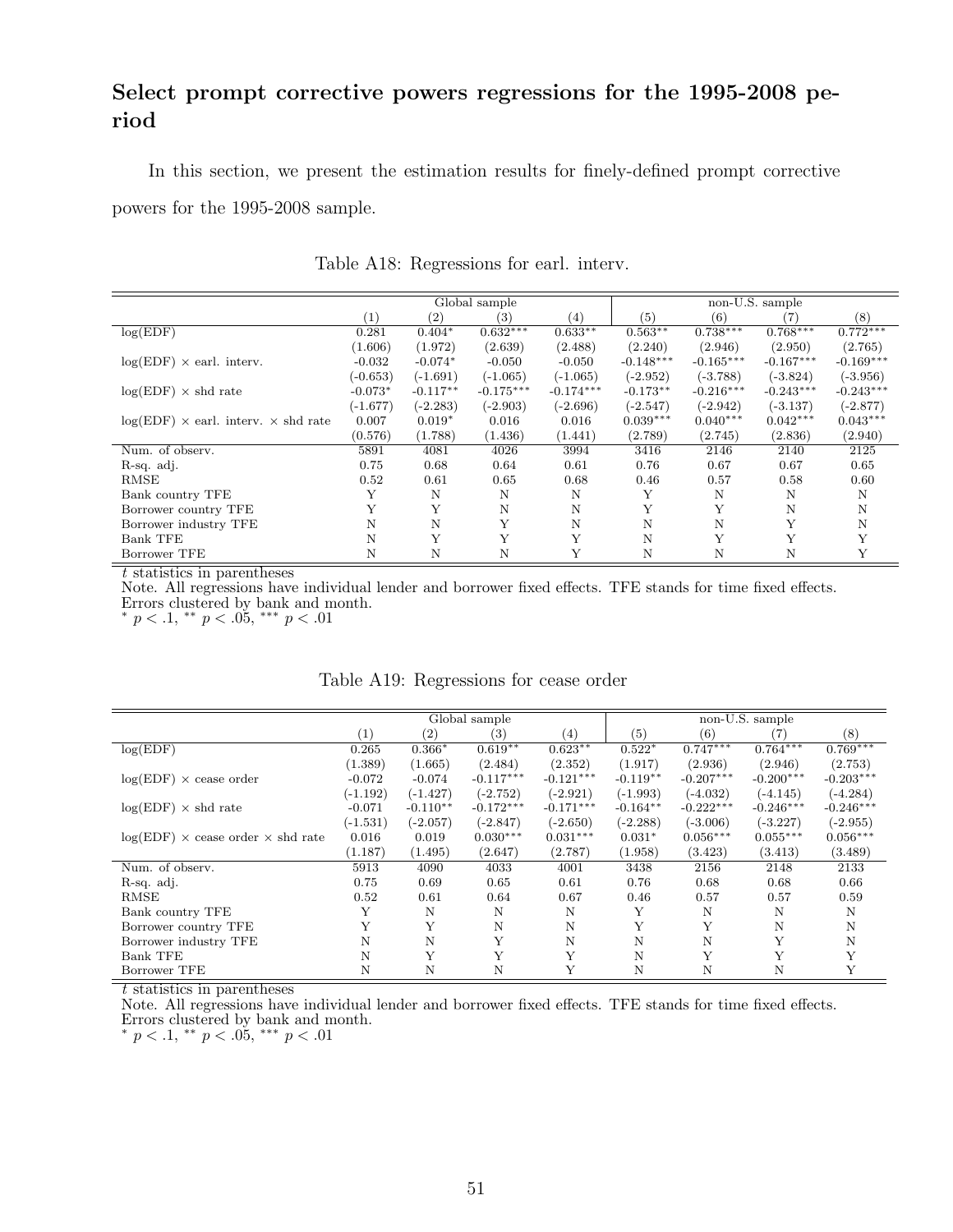|                                                  |            |            | Global sample    |                   |             |             | non-U.S. sample |                  |
|--------------------------------------------------|------------|------------|------------------|-------------------|-------------|-------------|-----------------|------------------|
|                                                  | (1)        | (2)        | $\left(3\right)$ | $\left( 4\right)$ | (5)         | (6)         | (7              | $\left(8\right)$ |
| log(EDF)                                         | $0.311*$   | $0.487**$  | $0.700***$       | $0.697**$         | $0.668***$  | $0.848***$  | $0.880***$      | $0.884***$       |
|                                                  | (1.667)    | (2.338)    | (2.767)          | (2.603)           | (2.761)     | (3.423)     | (3.436)         | (3.237)          |
| $log(EDF) \times$ susp. divid.                   | $-0.078$   | $-0.172**$ | $-0.163*$        | $-0.160*$         | $-0.244***$ | $-0.270***$ | $-0.277***$     | $-0.280***$      |
|                                                  | $(-1.198)$ | $(-2.196)$ | $(-1.949)$       | $(-1.893)$        | $(-3.787)$  | $(-3.217)$  | $(-3.127)$      | $(-3.253)$       |
| $log(EDF) \times shd$ rate                       | $-0.086*$  | $-0.137**$ | $-0.192***$      | $-0.190***$       | $-0.199***$ | $-0.237***$ | $-0.266***$     | $-0.266***$      |
|                                                  | $(-1.845)$ | $(-2.591)$ | $(-3.055)$       | $(-2.839)$        | $(-3.096)$  | $(-3.352)$  | $(-3.586)$      | $(-3.301)$       |
| $log(EDF) \times$ susp. divid. $\times$ shd rate | 0.023      | $0.040**$  | $0.040*$         | $0.039*$          | $0.060***$  | $0.056***$  | $0.061***$      | $0.062***$       |
|                                                  | (1.406)    | (2.089)    | (1.938)          | (1.894)           | (3.455)     | (2.739)     | (2.814)         | (2.896)          |
| Num. of observ.                                  | 5874       | 4056       | 4001             | 3970              | 3408        | 2131        | 2122            | 2108             |
| R-sq. adj.                                       | 0.75       | 0.69       | 0.64             | 0.61              | 0.76        | 0.68        | 0.67            | 0.65             |
| RMSE                                             | 0.52       | 0.61       | 0.65             | 0.68              | 0.46        | 0.57        | 0.57            | 0.59             |
| Bank country TFE                                 | Y          | N          | Ν                | N                 | Y           | N           | N               | N                |
| Borrower country TFE                             | Y          | Y          | N                | N                 | Y           | Υ           | N               | N                |
| Borrower industry TFE                            | N          | N          | Y                | N                 | N           | N           | Y               | N                |
| <b>Bank TFE</b>                                  | N          | Y          | Y                | Y                 | N           | Y           | Y               | Y                |
| Borrower TFE                                     | N          | N          | N                | Y                 | N           | N           | N               | Y                |

Table A20: Regressions for susp. divid.

Note. All regressions have individual lender and borrower fixed effects. TFE stands for time fixed effects. Errors clustered by bank and month.

\*  $p < .1,$  \*\*  $p < .05,$  \*\*\*  $p < .01$ 

|                                                  |            |            | Global sample |                   |            |             | non-U.S. sample |             |
|--------------------------------------------------|------------|------------|---------------|-------------------|------------|-------------|-----------------|-------------|
|                                                  | (1)        | (2)        | (3)           | $\left( 4\right)$ | (5)        | (6)         | (7)             | (8)         |
| log(EDF)                                         | 0.275      | 0.354      | $0.565**$     | $0.566**$         | $0.553**$  | $0.747***$  | $0.766***$      | $0.772***$  |
|                                                  | (1.463)    | (1.559)    | (2.118)       | (2.000)           | (2.066)    | (2.870)     | (2.874)         | (2.705)     |
| $log(EDF) \times susp.$ bonus.                   | $-0.049$   | $-0.031$   | $-0.017$      | $-0.018$          | $-0.148**$ | $-0.183***$ | $-0.180**$      | $-0.184***$ |
|                                                  | $(-0.896)$ | $(-0.444)$ | $(-0.225)$    | $(-0.241)$        | $(-2.469)$ | $(-2.682)$  | $(-2.587)$      | $(-2.667)$  |
| $log(EDF) \times shd$ rate                       | $-0.073$   | $-0.108*$  | $-0.162**$    | $-0.161**$        | $-0.173**$ | $-0.223***$ | $-0.247***$     | $-0.247***$ |
|                                                  | $(-1.567)$ | $(-1.912)$ | $(-2.476)$    | $(-2.306)$        | $(-2.454)$ | $(-2.987)$  | $(-3.202)$      | $(-2.949)$  |
| $log(EDF) \times$ susp. bonus. $\times$ shd rate | 0.010      | 0.009      | 0.009         | 0.009             | $0.039***$ | $0.049***$  | $0.050***$      | $0.051***$  |
|                                                  | (0.737)    | (0.562)    | (0.509)       | (0.526)           | (2.614)    | (2.811)     | (2.707)         | (2.792)     |
| Num. of observ.                                  | 5874       | 4056       | 4001          | 3970              | 3408       | 2131        | 2122            | 2108        |
| R-sq. adj.                                       | 0.75       | 0.69       | 0.64          | 0.61              | 0.76       | 0.68        | 0.68            | 0.65        |
| <b>RMSE</b>                                      | 0.52       | 0.61       | 0.65          | 0.68              | 0.46       | 0.57        | 0.57            | 0.59        |
| Bank country TFE                                 | Y          | N          | N             | N                 | Y          | N           | N               | N           |
| Borrower country TFE                             |            | Y          | N             | N                 | Y          | Y           | N               | N           |
| Borrower industry TFE                            | N          | N          | Y             | N                 | Ν          | N           | Y               | N           |
| <b>Bank TFE</b>                                  | N          | Y          | Y             | Υ                 | N          | Y           | Y               |             |
| Borrower TFE                                     | N          | Ν          | N             | Y                 | N          | N           | N               |             |

Table A21: Regressions for susp. bonus.

t statistics in parentheses

Note. All regressions have individual lender and borrower fixed effects. TFE stands for time fixed effects. Errors clustered by bank and month.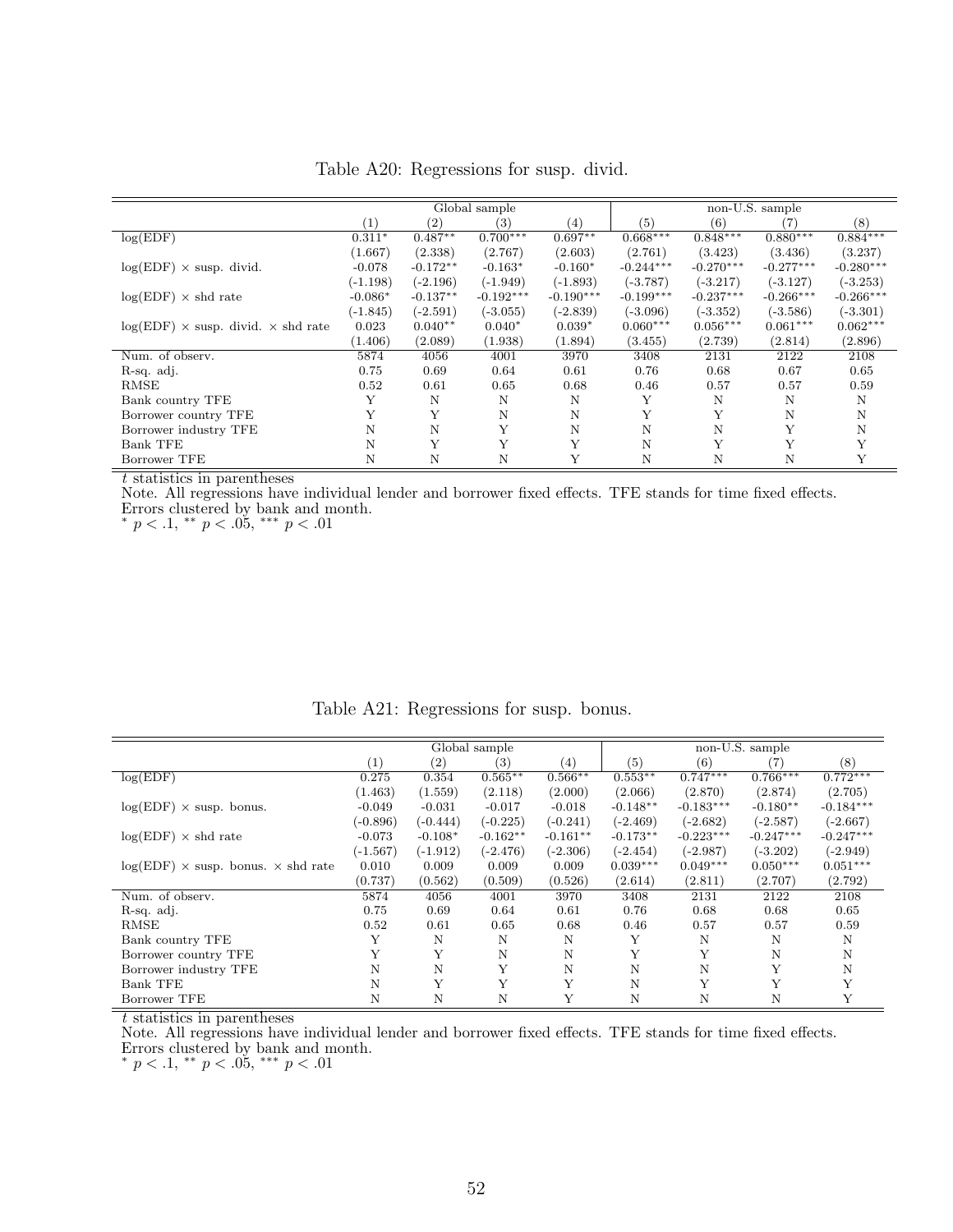|                                                | Global sample    |                   |                   |            | non-U.S. sample |             |             |             |  |
|------------------------------------------------|------------------|-------------------|-------------------|------------|-----------------|-------------|-------------|-------------|--|
|                                                | $\left(1\right)$ | $\left( 2\right)$ | $\left( 3\right)$ | (4)        | (5)             | (6)         | (7)         | (8)         |  |
| log(EDF)                                       | 0.303            | $0.396*$          | $0.628**$         | $0.630**$  | $0.605**$       | $0.787***$  | $0.813***$  | $0.819***$  |  |
|                                                | (1.653)          | (1.780)           | (2.509)           | (2.362)    | (2.429)         | (3.240)     | (3.258)     | (3.032)     |  |
| $log(EDF) \times$ susp. fees                   | $-0.065$         | $-0.040$          | $-0.020$          | $-0.021$   | $-0.180**$      | $-0.166**$  | $-0.165**$  | $-0.168**$  |  |
|                                                | $(-1.156)$       | $(-0.542)$        | $(-0.254)$        | $(-0.267)$ | $(-2.559)$      | $(-2.105)$  | $(-2.088)$  | $(-2.125)$  |  |
| $log(EDF) \times shd$ rate                     | $-0.077*$        | $-0.114**$        | $-0.173***$       | $-0.172**$ | $-0.180***$     | $-0.226***$ | $-0.252***$ | $-0.252***$ |  |
|                                                | $(-1.667)$       | $(-2.048)$        | $(-2.745)$        | $(-2.549)$ | $(-2.620)$      | $(-3.098)$  | $(-3.322)$  | $(-3.038)$  |  |
| $log(EDF) \times$ susp. fees $\times$ shd rate | 0.011            | 0.008             | 0.006             | 0.007      | $0.040**$       | $0.038*$    | $0.038*$    | $0.039*$    |  |
|                                                | (0.823)          | (0.456)           | (0.348)           | (0.366)    | (2.323)         | (1.770)     | (1.757)     | (1.803)     |  |
| Num. of observ.                                | 5748             | 4009              | 3950              | 3920       | 3273            | 2076        | 2066        | 2053        |  |
| R-sq. adj.                                     | 0.75             | 0.69              | 0.65              | 0.61       | 0.77            | 0.68        | 0.68        | 0.66        |  |
| <b>RMSE</b>                                    | 0.52             | 0.61              | 0.65              | 0.68       | 0.46            | 0.57        | 0.57        | 0.59        |  |
| Bank country TFE                               | Υ                | N                 | N                 | N          | Υ               | N           | N           | N           |  |
| Borrower country TFE                           | Y                | Y                 | N                 | N          | Y               | Y           | N           | N           |  |
| Borrower industry TFE                          | N                | N                 | Y                 | N          | N               | N           | Y           | N           |  |
| Bank TFE                                       | N                | Y                 | Y                 | Y          | N               | Y           | Y           | Y           |  |
| Borrower TFE                                   | N                | N                 | N                 | Y          | Ν               | N           | Ν           | Υ           |  |

Table A22: Regressions for susp. fees

Note. All regressions have individual lender and borrower fixed effects. TFE stands for time fixed effects. Errors clustered by bank and month.

\*  $p < .1$ , \*\*  $p < .05$ , \*\*\*  $p < .01$ 

#### "Horse race" regressions for the 1995-2008

In this section, we present the estimation results for "horse race" regressions for the 1995- 2008 sample where we include two characteristics at a time to identify the characteristics that have most robust or complementary effects. As in the main text, these characteristics are two supervisory powers—prompt corrective power and declaring insolvency power—and two transparency characteristics—financial statement transparency and accounting practices.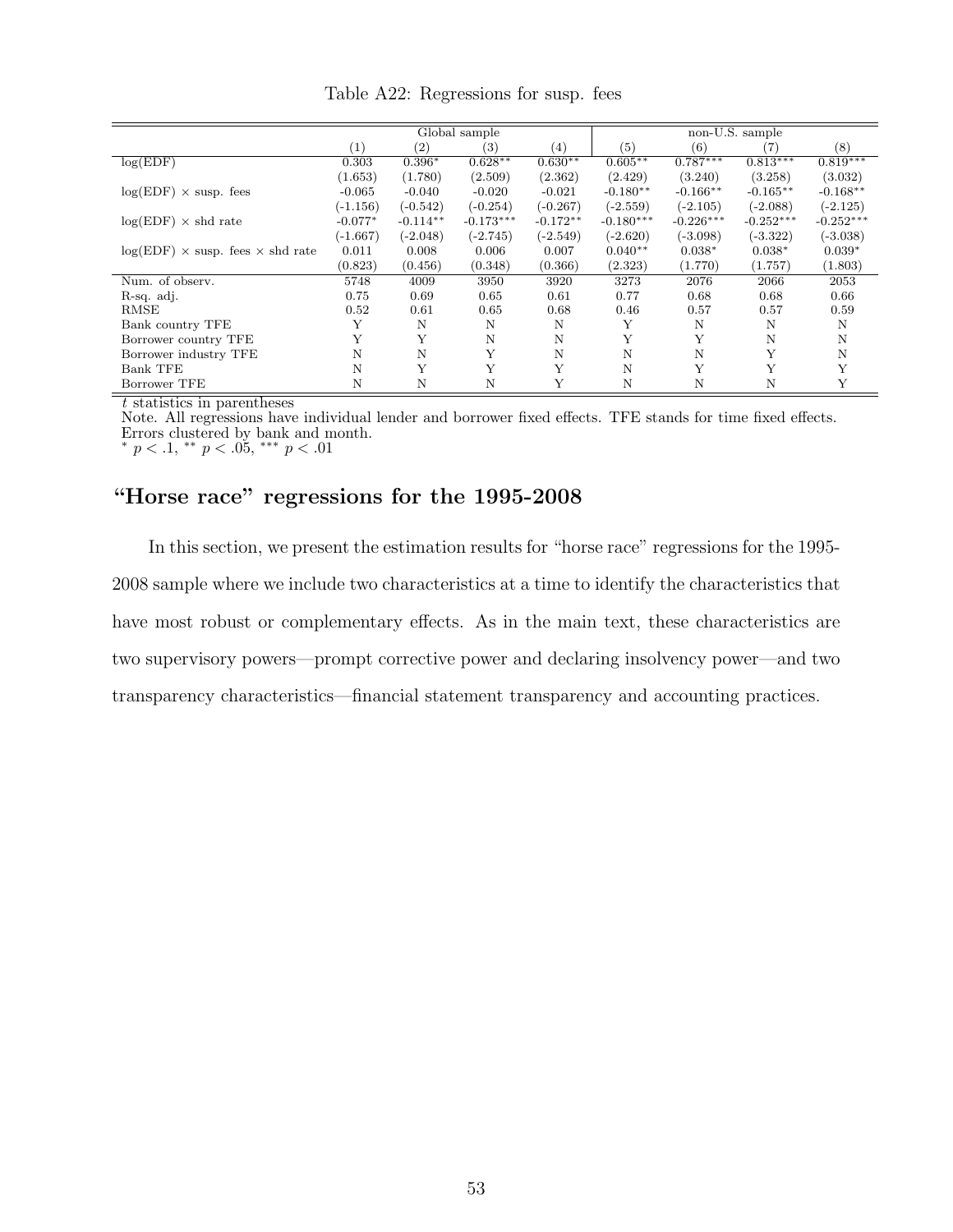<span id="page-54-0"></span>

|                                                  | Global sample |            |             |             | non-U.S. sample |             |             |             |  |
|--------------------------------------------------|---------------|------------|-------------|-------------|-----------------|-------------|-------------|-------------|--|
|                                                  | (1)           | (2)        | (3)         | (4)         | (5)             | (6)         | (7)         | (8)         |  |
| log(EDF)                                         | $0.283^{+}$   | $0.443**$  | $0.616**$   | $0.618**$   | $0.526**$       | $0.728***$  | $0.752***$  | $0.758***$  |  |
|                                                  | (1.611)       | (2.248)    | (2.545)     | (2.406)     | (2.073)         | (2.890)     | (2.874)     | (2.705)     |  |
| $log(EDF) \times$ ppt cor. pwr                   | $-0.007$      | $-0.014**$ | $-0.022***$ | $-0.023***$ | $-0.031***$     | $-0.035***$ | $-0.036***$ | $-0.035***$ |  |
|                                                  | $(-0.813)$    | $(-2.325)$ | $(-3.229)$  | $(-3.382)$  | $(-3.338)$      | $(-2.690)$  | $(-2.802)$  | $(-2.771)$  |  |
| $log(EDF) \times insol.$ pwr                     | $-0.003$      | $-0.023$   | 0.038       | $0.040^{+}$ | $0.026**$       | 0.014       | 0.017       | 0.014       |  |
|                                                  | $(-0.160)$    | $(-0.703)$ | (1.467)     | (1.613)     | (2.286)         | (0.303)     | (0.353)     | (0.299)     |  |
| $log(EDF) \times shd$ rate                       | $-0.074*$     | $-0.127**$ | $-0.172***$ | $-0.171***$ | $-0.166**$      | $-0.216***$ | $-0.241***$ | $-0.242***$ |  |
|                                                  | (-1.681)      | $(-2.563)$ | $(-2.889)$  | $(-2.684)$  | $(-2.428)$      | (-2.972)    | $(-3.158)$  | $(-2.900)$  |  |
| $log(EDF) \times$ ppt cor. pwr $\times$ shd rate | 0.001         | $0.003**$  | $0.005***$  | $0.005***$  | $0.007***$      | $0.008**$   | $0.008***$  | $0.008**$   |  |
|                                                  | (0.676)       | (2.127)    | (3.049)     | (3.135)     | (2.867)         | (2.414)     | (2.643)     | (2.551)     |  |
| $log(EDF)$ × insol. pwr × shd rate               | 0.001         | 0.007      | $-0.007$    | $-0.007$    | $-0.003$        | $-0.000$    | $-0.001$    | 0.000       |  |
|                                                  | (0.253)       | (1.006)    | (-0.981)    | $(-1.054)$  | $(-0.664)$      | $(-0.018)$  | $(-0.071)$  | (0.016)     |  |
| Num. of observ.                                  | 5607          | 3914       | 3859        | 3830        | 3144            | 1992        | 1983        | 1971        |  |
| R-sq. adj.                                       | 0.75          | 0.69       | 0.65        | 0.61        | 0.77            | 0.69        | 0.68        | 0.66        |  |
| RMSE                                             | 0.52          | 0.61       | 0.65        | 0.68        | 0.46            | 0.57        | 0.57        | 0.59        |  |
| Bank country TFE                                 | Y             | N          | N           | N           | Y               | N           | N           | N           |  |
| Borrower country TFE                             | Y             | Y          | N           | N           | Y               | Υ           | N           | N           |  |
| Borrower industry TFE                            | N             | N          | Y           | N           | N               | N           | Y           | N           |  |
| <b>Bank TFE</b>                                  | N             | Y          | Y           | Y           | N               | Y           | Y           | Y           |  |
| Borrower TFE                                     | Ν             | Ν          | N           | Y           | N               | N           | N           | Y           |  |

Table A23: Regressions ppt cor. pwr power vs insol. pwr

Note. All regressions have individual lender and borrower fixed effects. TFE stands for time fixed effects. Errors clustered by bank and month.

 $+p < .11,$  \*  $p < .1,$  \*\*  $p < .05,$  \*\*\*  $p < .01$ 

|                                                  | Global sample |             |            |                   | non-U.S. sample |             |             |             |  |
|--------------------------------------------------|---------------|-------------|------------|-------------------|-----------------|-------------|-------------|-------------|--|
|                                                  | (1)           | (2)         | (3)        | $\left( 4\right)$ | (5)             | (6)         | (7)         | (8)         |  |
| log(EDF)                                         | 0.401         | 0.358       | 0.618      | $0.651+$          | $0.871***$      | $1.135***$  | $1.145***$  | $1.171***$  |  |
|                                                  | (1.499)       | (0.983)     | (1.606)    | (1.621)           | (2.811)         | (3.362)     | (3.288)     | (3.199)     |  |
| $log(EDF) \times$ ppt cor. pwr                   | $-0.008$      | $-0.019***$ | $-0.013**$ | $-0.013**$        | $-0.025***$     | $-0.033***$ | $-0.034***$ | $-0.034***$ |  |
|                                                  | $(-1.008)$    | $(-3.935)$  | $(-2.184)$ | $(-2.227)$        | $(-2.976)$      | $(-6.015)$  | $(-5.828)$  | $(-6.019)$  |  |
| $log(EDF) \times stat.$ trnsp                    | $-0.025$      | 0.011       | 0.004      | $-0.002$          | $-0.063*$       | $-0.074*$   | $-0.071$    | $-0.075*$   |  |
|                                                  | $(-0.566)$    | (0.189)     | (0.066)    | $(-0.030)$        | $(-1.948)$      | $(-1.717)$  | $(-1.600)$  | $(-1.688)$  |  |
| $log(EDF) \times shd$ rate                       | $-0.099 +$    | $-0.106$    | $-0.174*$  | $-0.181*$         | $-0.248***$     | $-0.323***$ | $-0.352***$ | $-0.360***$ |  |
|                                                  | $(-1.630)$    | $(-1.313)$  | $(-1.975)$ | $(-1.964)$        | $(-3.072)$      | $(-3.531)$  | $(-3.765)$  | $(-3.612)$  |  |
| $log(EDF) \times$ ppt cor. pwr $\times$ shd rate | 0.002         | $0.005***$  | $0.004**$  | $0.004**$         | $0.006***$      | $0.008***$  | $0.009***$  | $0.009***$  |  |
|                                                  | (0.882)       | (3.141)     | (2.331)    | (2.343)           | (2.835)         | (3.686)     | (3.735)     | (3.836)     |  |
| $log(EDF) \times$ stat. trnsp $\times$ shd rate  | 0.006         | $-0.003$    | $-0.000$   | 0.001             | $0.015***$      | $0.020**$   | $0.020**$   | $0.022**$   |  |
|                                                  | (0.646)       | $(-0.223)$  | $(-0.029)$ | (0.094)           | (2.133)         | (2.052)     | (2.078)     | (2.212)     |  |
| Num. of observ.                                  | 5637          | 3926        | 3871       | 3842              | 3171            | 2002        | 1993        | 1981        |  |
| R-sq. adj.                                       | 0.75          | 0.69        | 0.65       | 0.61              | 0.77            | 0.69        | 0.68        | 0.66        |  |
| RMSE                                             | 0.52          | 0.61        | 0.65       | 0.68              | 0.46            | 0.57        | 0.57        | 0.59        |  |
| Bank country TFE                                 | Y             | N           | N          | $\mathbf N$       | Y               | N           | N           | N           |  |
| Borrower country TFE                             | Y             | Y           | N          | N                 | Y               | Y           | N           | N           |  |
| Borrower industry TFE                            | N             | N           | Y          | N                 | N               | N           | Y           | N           |  |
| <b>Bank TFE</b>                                  | N             | Y           | Y          | Y                 | N               | Y           | Y           | Y           |  |
| Borrower TFE                                     | N             | N           | N          | Y                 | N               | N           | N           | Y           |  |

Table A24: Regressions ppt cor. pwr power vs stat. trnsp

t statistics in parentheses

Note. All regressions have individual lender and borrower fixed effects. TFE stands for time fixed effects. Errors clustered by bank and month.

 $+p < .11, * p < .1, ** p < .05, ** p < .01$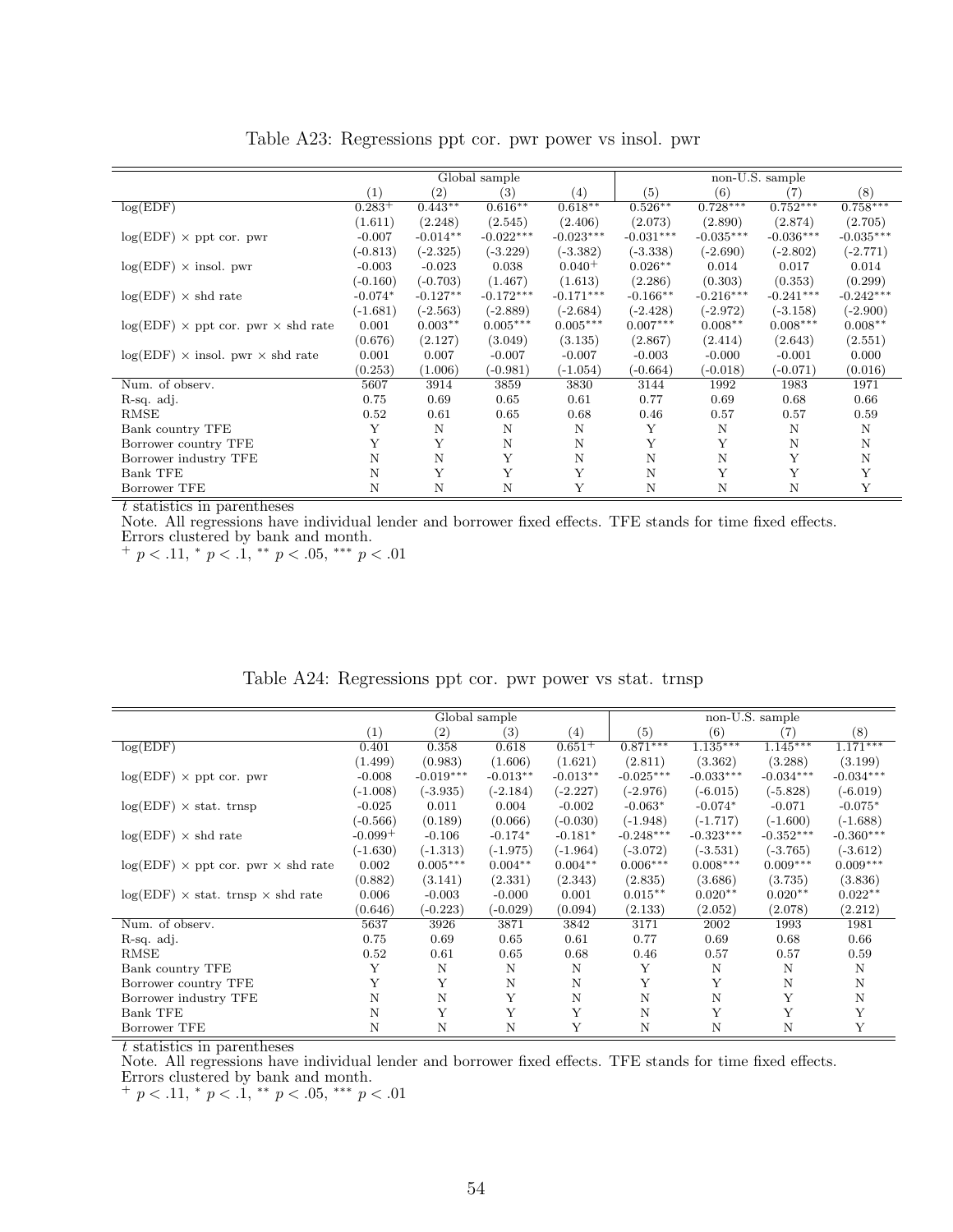|                                                  | Global sample |                   |             |             | non-U.S. sample |             |             |             |  |
|--------------------------------------------------|---------------|-------------------|-------------|-------------|-----------------|-------------|-------------|-------------|--|
|                                                  | (1)           | $\left( 2\right)$ | (3)         | (4)         | (5)             | (6)         | (7)         | (8)         |  |
| log(EDF)                                         | 0.330         | $0.520**$         | $0.672***$  | $0.689**$   | $0.695**$       | $0.915***$  | $0.928***$  | $0.956***$  |  |
|                                                  | (1.503)       | (2.264)           | (2.635)     | (2.523)     | (2.256)         | (3.024)     | (3.088)     | (2.958)     |  |
| $log(EDF) \times$ ppt cor. pwr                   | $-0.004$      | $-0.018***$       | $-0.013**$  | $-0.013**$  | $-0.014$        | $-0.022***$ | $-0.022***$ | $-0.023***$ |  |
|                                                  | (-0.377)      | $(-2.911)$        | $(-2.010)$  | $(-2.057)$  | $(-1.227)$      | $(-2.864)$  | $(-2.953)$  | $(-2.937)$  |  |
| $log(EDF) \times$ accnt pract.                   | 0.022         | 0.066             | 0.074       | 0.074       | $-0.079$        | $-0.049$    | $-0.055$    | $-0.051$    |  |
|                                                  | (0.273)       | (0.681)           | (0.775)     | (0.779)     | $(-0.801)$      | $(-0.494)$  | $(-0.547)$  | $(-0.503)$  |  |
| $log(EDF) \times shd$ rate                       | $-0.093+$     | $-0.159***$       | $-0.202***$ | $-0.206***$ | $-0.237***$     | $-0.292***$ | $-0.317***$ | $-0.325***$ |  |
|                                                  | $(-1.645)$    | $(-2.728)$        | $(-3.110)$  | $(-2.943)$  | $(-3.055)$      | $(-3.586)$  | $(-3.979)$  | $(-3.763)$  |  |
| $log(EDF) \times$ ppt cor. pwr $\times$ shd rate | $-0.000$      | $0.004**$         | $0.003*$    | $0.003*$    | 0.003           | 0.004       | 0.005       | $0.005*$    |  |
|                                                  | $(-0.163)$    | (2.190)           | (1.706)     | (1.714)     | (0.847)         | (1.478)     | (1.611)     | (1.664)     |  |
| $log(EDF) \times$ accnt pract. $\times$ shd rate | 0.002         | $-0.010$          | $-0.011$    | $-0.011$    | $0.037*$        | 0.026       | 0.030       | 0.028       |  |
|                                                  | (0.108)       | $(-0.445)$        | $(-0.509)$  | $(-0.516)$  | (1.661)         | (1.221)     | (1.286)     | (1.224)     |  |
| Num. of observ.                                  | 4957          | 3424              | 3367        | 3338        | 2705            | 1660        | 1658        | 1644        |  |
| R-sq. adj.                                       | 0.73          | 0.64              | 0.58        | 0.53        | 0.74            | 0.63        | 0.63        | 0.60        |  |
| RMSE                                             | 0.54          | 0.65              | 0.70        | 0.74        | 0.47            | 0.61        | 0.60        | 0.63        |  |
| Bank country TFE                                 | Υ             | N                 | $\mathbf N$ | N           | Y               | N           | N           | N           |  |
| Borrower country TFE                             | Y             | Y                 | N           | N           | Y               | Y           | N           | N           |  |
| Borrower industry TFE                            | Ν             | N                 | Y           | N           | N               | $\rm N$     | Y           | N           |  |
| <b>Bank TFE</b>                                  | N             | Y                 | Y           | Y           | N               | Y           | Y           | Y           |  |
| Borrower TFE                                     | Ν             | N                 | N           | Y           | N               | N           | Ν           | Y           |  |

Table A25: Regressions ppt cor. pwr power vs accnt pract.

Note. All regressions have individual lender and borrower fixed effects. TFE stands for time fixed effects. Errors clustered by bank and month.

 $+p < .11,$  \*  $p < .1,$  \*\*  $p < .05,$  \*\*\*  $p < .01$ 

|                                                 | Global sample |            |            |            | non-U.S. sample |             |                       |             |  |
|-------------------------------------------------|---------------|------------|------------|------------|-----------------|-------------|-----------------------|-------------|--|
|                                                 | (1)           | (2)        | (3)        | (4)        | (5)             | (6)         | (7)                   | (8)         |  |
| log(EDF)                                        | $0.426*$      | 0.437      | $0.670*$   | $0.701*$   | $0.870***$      | $1.163***$  | $1.\overline{183***}$ | $1.208***$  |  |
|                                                 | (1.689)       | (1.215)    | (1.727)    | (1.742)    | (2.980)         | (3.175)     | (3.113)               | (3.071)     |  |
| $log(EDF) \times insol.$ pwr                    | $-0.016$      | $-0.054**$ | $-0.015$   | $-0.014$   | $-0.045*$       | $-0.074***$ | $-0.075***$           | $-0.077***$ |  |
|                                                 | $(-0.822)$    | $(-2.209)$ | $(-0.729)$ | $(-0.700)$ | $(-1.890)$      | $(-4.432)$  | $(-3.837)$            | $(-4.227)$  |  |
| $log(EDF) \times$ stat. trnsp                   | $-0.026$      | 0.003      | $-0.007$   | $-0.012$   | $-0.060*$       | $-0.076$    | $-0.074$              | $-0.077$    |  |
|                                                 | $(-0.632)$    | (0.054)    | $(-0.112)$ | $(-0.209)$ | $(-1.846)$      | $(-1.472)$  | $(-1.405)$            | $(-1.474)$  |  |
| $log(EDF) \times shd$ rate                      | $-0.105*$     | $-0.125$   | $-0.187**$ | $-0.194**$ | $-0.251***$     | $-0.326***$ | $-0.356***$           | $-0.364***$ |  |
|                                                 | $(-1.753)$    | $(-1.558)$ | $(-2.079)$ | $(-2.070)$ | $(-3.289)$      | $(-3.406)$  | $(-3.670)$            | $(-3.568)$  |  |
| $log(EDF)$ × insol. pwr × shd rate              | 0.003         | $0.014**$  | 0.007      | 0.006      | $0.014**$       | $0.020**$   | $0.020*$              | $0.022**$   |  |
|                                                 | (0.579)       | (2.180)    | (1.063)    | (1.063)    | (2.005)         | (1.992)     | (1.953)               | (2.034)     |  |
| $log(EDF) \times$ stat. trnsp $\times$ shd rate | 0.006         | $-0.001$   | 0.002      | 0.003      | $0.015***$      | $0.019*$    | $0.020*$              | $0.021*$    |  |
|                                                 | (0.690)       | $(-0.073)$ | (0.147)    | (0.271)    | (2.036)         | (1.707)     | (1.756)               | (1.884)     |  |
| Num. of observ.                                 | 5824          | 4053       | 3998       | 3966       | 3351            | 2120        | 2114                  | 2099        |  |
| R-sq. adj.                                      | 0.75          | 0.69       | 0.64       | 0.61       | 0.76            | 0.67        | 0.67                  | 0.65        |  |
| RMSE                                            | 0.52          | 0.61       | 0.65       | 0.68       | 0.46            | 0.57        | 0.58                  | 0.60        |  |
| Bank country TFE                                | Y             | N          | N          | N          | Υ               | N           | N                     | N           |  |
| Borrower country TFE                            | Y             | Y          | N          | N          | Y               | Y           | N                     | N           |  |
| Borrower industry TFE                           | N             | N          | Y          | N          | N               | N           | Y                     | N           |  |
| <b>Bank TFE</b>                                 | N             | Y          | Y          | Y          | N               | Y           | Y                     | Y           |  |
| Borrower TFE                                    | N             | N          | N          | Y          | N               | N           | N                     | Y           |  |

Table A26: Regressions insol. pwr power vs stat. trnsp

t statistics in parentheses

Note. All regressions have individual lender and borrower fixed effects. TFE stands for time fixed effects. Errors clustered by bank and month.

 $+p < .11,$  \*  $p < .1,$  \*\*  $p < .05,$  \*\*\*  $p < .01$